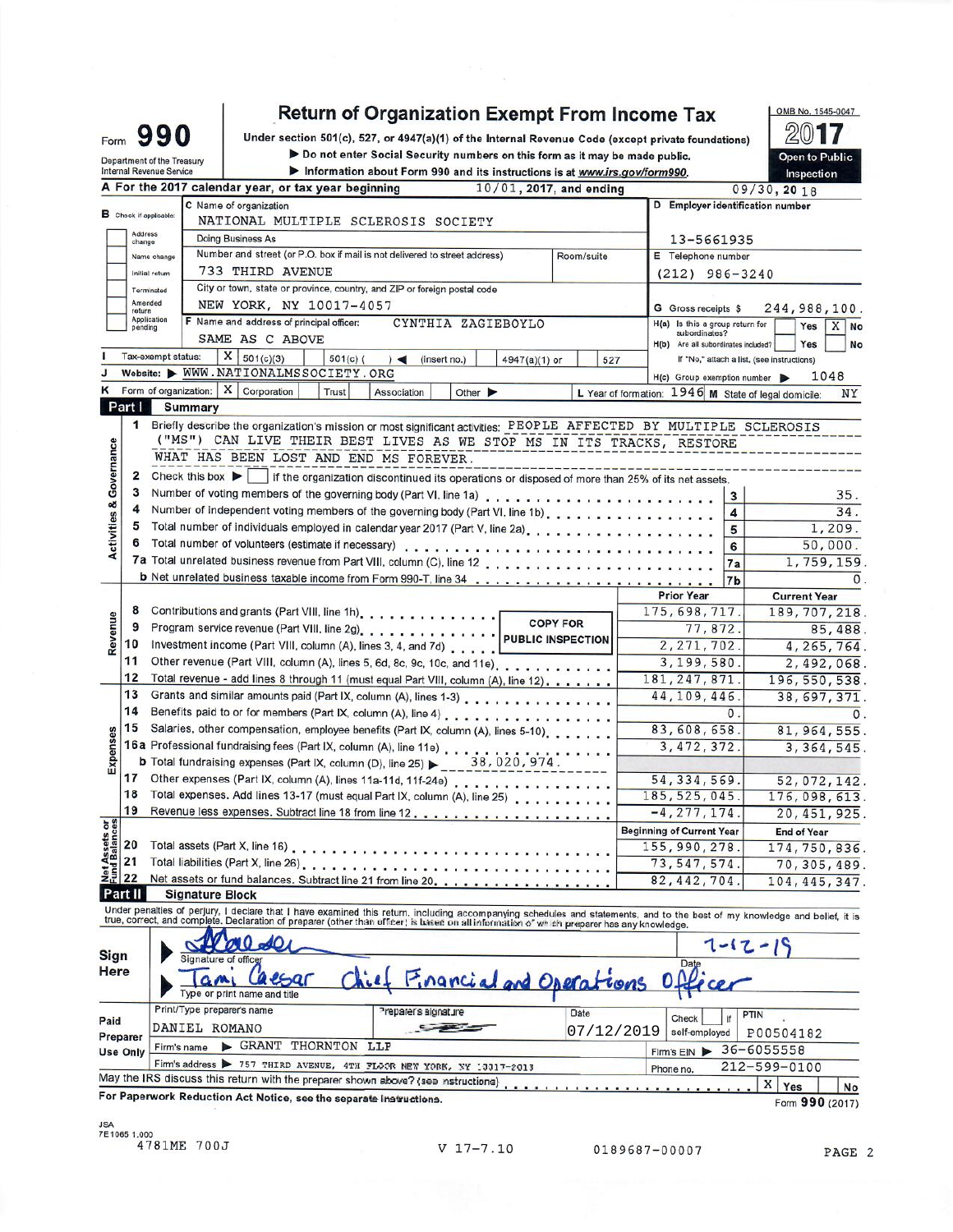## Form **8868**

## **Application for Automatic Extension of Time To File an Exempt Organization Return** (Rev. January 2017) OMB No. 1545-1709

Department of the Treasury<br>Department of the Treasury<br>Internal Revenue Service **CONFICE 1999 File a separate application for each return.**<br>Internal Revenue Service **CONFICE 1999 File a separate application for each return.** 

**Electronic filing** *(e-file)***.** You can electronically file Form 8868 to request a 6-month automatic extension of time to file any of the forms listed below with the exception of Form 8870, Information Return for Transfers Associated With Certain Personal Benefit Contracts, for which an extension request must be sent to the IRS in paper format (see instructions). For more details on the electronic filing of this form, visit *www.irs.gov/efile*, click on Charities & Non-Profits, and click on *e-file* for *Charities and Non-Profits.*

## **Automatic 6-Month Extension of Time.** Only submit original (no copies needed).

All corporations required to file an income tax return other than Form 990-T (including 1120-C filers), partnerships, REMICs, and trusts must use Form 7004 to request an extension of time to file income tax returns.

|                             |                                                                                          | Enter filer's identifying number, see instructions |  |  |  |  |
|-----------------------------|------------------------------------------------------------------------------------------|----------------------------------------------------|--|--|--|--|
| Type or                     | Name of exempt organization or other filer, see instructions.                            | Employer identification number (EIN) or            |  |  |  |  |
| print                       | NATIONAL MULTIPLE SCLEROSIS SOCIETY                                                      | 13-5661935                                         |  |  |  |  |
| File by the                 | Number, street, and room or suite no. If a P.O. box, see instructions.                   | Social security number (SSN)                       |  |  |  |  |
| due date for<br>filing your | 733 THIRD AVENUE                                                                         |                                                    |  |  |  |  |
| return. See                 | City, town or post office, state, and ZIP code. For a foreign address, see instructions. |                                                    |  |  |  |  |
| instructions.               | NEW YORK, NY 10017-4057                                                                  |                                                    |  |  |  |  |
|                             |                                                                                          |                                                    |  |  |  |  |

| Application                                                                                                                                                                                                                                                                                                                                                                                                                                                                                                                                                                                                                                                                                                                                                                                   | Return | <b>Application</b>                                                                                                                        |          | Return     |
|-----------------------------------------------------------------------------------------------------------------------------------------------------------------------------------------------------------------------------------------------------------------------------------------------------------------------------------------------------------------------------------------------------------------------------------------------------------------------------------------------------------------------------------------------------------------------------------------------------------------------------------------------------------------------------------------------------------------------------------------------------------------------------------------------|--------|-------------------------------------------------------------------------------------------------------------------------------------------|----------|------------|
| <b>Is For</b>                                                                                                                                                                                                                                                                                                                                                                                                                                                                                                                                                                                                                                                                                                                                                                                 | Code   | <b>Is For</b>                                                                                                                             |          | Code       |
| Form 990 or Form 990-EZ                                                                                                                                                                                                                                                                                                                                                                                                                                                                                                                                                                                                                                                                                                                                                                       | 01     | Form 990-T (corporation)                                                                                                                  |          | 07         |
| Form 990-BL                                                                                                                                                                                                                                                                                                                                                                                                                                                                                                                                                                                                                                                                                                                                                                                   | 02     | Form 1041-A                                                                                                                               |          | 08         |
| Form 4720 (individual)                                                                                                                                                                                                                                                                                                                                                                                                                                                                                                                                                                                                                                                                                                                                                                        | 03     | Form 4720 (other than individual)                                                                                                         |          | 09         |
| Form 990-PF                                                                                                                                                                                                                                                                                                                                                                                                                                                                                                                                                                                                                                                                                                                                                                                   | 04     | Form 5227                                                                                                                                 |          | 10         |
| Form 990-T (sec. 401(a) or 408(a) trust)                                                                                                                                                                                                                                                                                                                                                                                                                                                                                                                                                                                                                                                                                                                                                      | 05     | Form 6069                                                                                                                                 |          | 11         |
| Form 990-T (trust other than above)                                                                                                                                                                                                                                                                                                                                                                                                                                                                                                                                                                                                                                                                                                                                                           | 06     | Form 8870                                                                                                                                 |          | 12         |
| • The books are in the care of $\blacktriangleright$ 733 THIRD AVENUE, NEW YORK NY 10017-3288<br>Telephone No. ▶ 212 476-0424<br>• If the organization does not have an office or place of business in the United States, check this box<br>• If this is for a Group Return, enter the organization's four digit Group Exemption Number (GEN) __________________. If this is<br>for the whole group, check this box $\Box$ . If it is for part of the group, check this box $\Box$<br>a list with the names and EINs of all members the extension is for.<br>I request an automatic 6-month extension of time until ___________08/15_, 2019_, to file the exempt organization return<br>$\mathbf{1}$<br>for the organization named above. The extension is for the organization's return for: |        | Fax No. $\blacktriangleright$                                                                                                             |          | and attach |
| If the tax year entered in line 1 is for less than 12 months, check reason: $\lfloor \ \rfloor$ Initial return<br>$\mathbf{2}$                                                                                                                                                                                                                                                                                                                                                                                                                                                                                                                                                                                                                                                                |        | calendar year 20 _____ or<br>tax year beginning ______________10/01 _, 20 17 _, and ending _____________09/30 _, 20 18 _.<br>Final return |          |            |
| Change in accounting period                                                                                                                                                                                                                                                                                                                                                                                                                                                                                                                                                                                                                                                                                                                                                                   |        |                                                                                                                                           |          |            |
| 3a If this application is for Forms 990-BL, 990-PF, 990-T, 4720, or 6069, enter the tentative tax, less any                                                                                                                                                                                                                                                                                                                                                                                                                                                                                                                                                                                                                                                                                   |        |                                                                                                                                           |          |            |
| nonrefundable credits. See instructions.                                                                                                                                                                                                                                                                                                                                                                                                                                                                                                                                                                                                                                                                                                                                                      |        |                                                                                                                                           | 3a S     | 0.         |
| If this application is for Forms 990-PF, 990-T, 4720, or 6069, enter any refundable credits and<br>b                                                                                                                                                                                                                                                                                                                                                                                                                                                                                                                                                                                                                                                                                          |        |                                                                                                                                           |          |            |
| estimated tax payments made. Include any prior year overpayment allowed as a credit.                                                                                                                                                                                                                                                                                                                                                                                                                                                                                                                                                                                                                                                                                                          |        |                                                                                                                                           | $3b$ \$  | 0.         |
| c Balance due. Subtract line 3b from line 3a. Include your payment with this form, if required, by using EFTPS                                                                                                                                                                                                                                                                                                                                                                                                                                                                                                                                                                                                                                                                                |        |                                                                                                                                           |          |            |
| (Electronic Federal Tax Payment System). See instructions.                                                                                                                                                                                                                                                                                                                                                                                                                                                                                                                                                                                                                                                                                                                                    |        |                                                                                                                                           | $3c$ $s$ | $0$ .      |
| Caution. If you are going to make an electronic funds withdrawal (direct debit) with this Form 8868, see Form 8453-EO and Form 8879-EO for payment                                                                                                                                                                                                                                                                                                                                                                                                                                                                                                                                                                                                                                            |        |                                                                                                                                           |          |            |
| instructions.                                                                                                                                                                                                                                                                                                                                                                                                                                                                                                                                                                                                                                                                                                                                                                                 |        |                                                                                                                                           |          |            |

**For Privacy Act and Paperwork Reduction Act Notice, see instructions.** Form **8868** (Rev. 1-2017)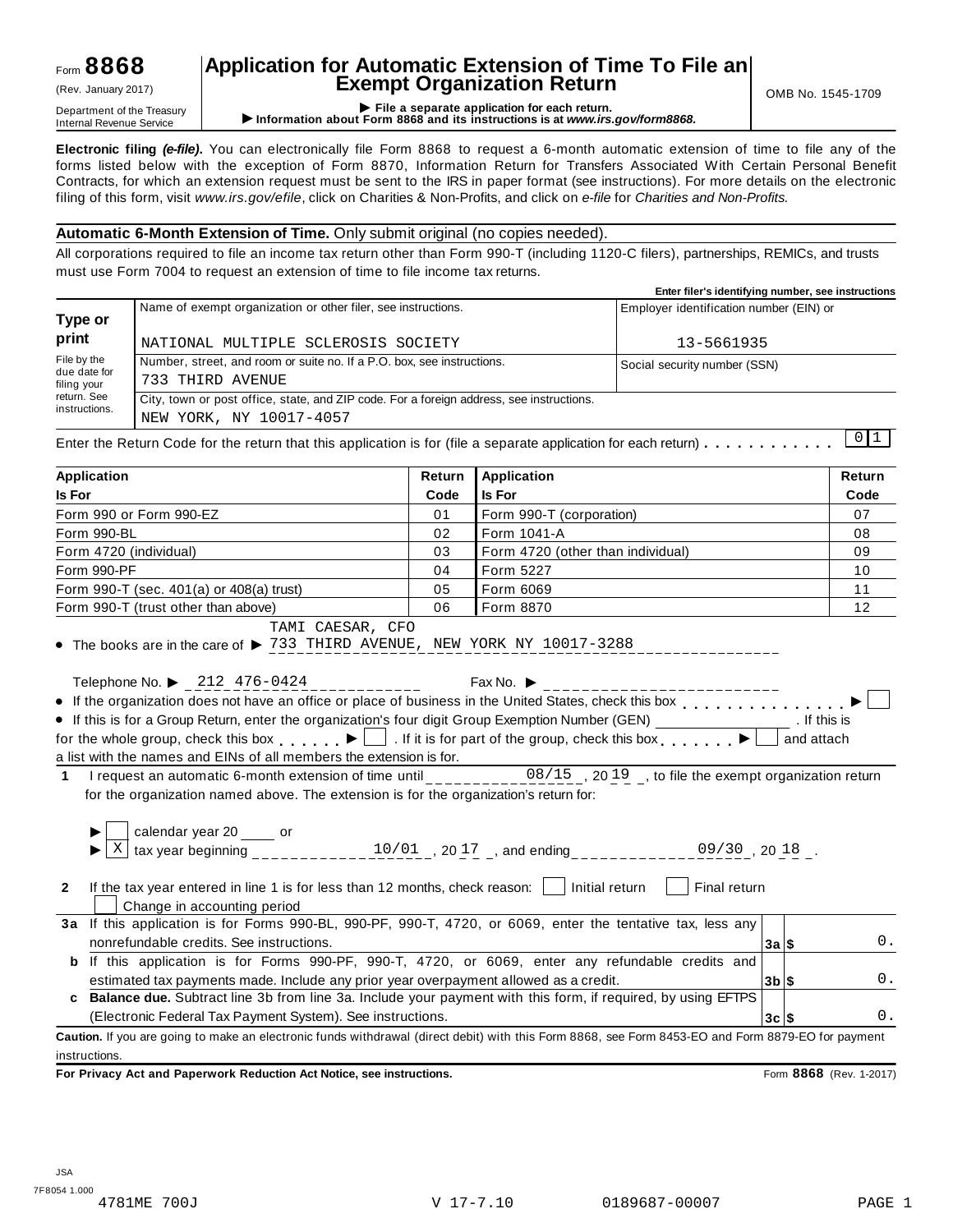| NATIONAL MULTIPLE SCLEROSIS SOCIETY<br>13-5661935                                                                                  |
|------------------------------------------------------------------------------------------------------------------------------------|
| Page 2<br>Form 990 (2017)                                                                                                          |
| Part III<br><b>Statement of Program Service Accomplishments</b>                                                                    |
| $\mathbf{x}$                                                                                                                       |
| 1 Briefly describe the organization's mission:                                                                                     |
| PEOPLE AFFECTED BY MS CAN LIVE THEIR BEST LIVES AS WE STOP MS IN ITS                                                               |
| TRACKS, RESTORE WHAT HAS BEEN LOST AND END MS FOREVER.                                                                             |
|                                                                                                                                    |
|                                                                                                                                    |
| 2 Did the organization undertake any significant program services during the year which were not listed on the                     |
| $\left\lceil x \right\rceil$ No<br>Yes                                                                                             |
| If "Yes," describe these new services on Schedule O.                                                                               |
| 3 Did the organization cease conducting, or make significant changes in how it conducts, any program                               |
| $\vert x \vert$<br><b>No</b><br>Yes                                                                                                |
| If "Yes," describe these changes on Schedule O.                                                                                    |
| 4 Describe the organization's program service accomplishments for each of its three largest program services, as measured by       |
| expenses. Section $501(c)(3)$ and $501(c)(4)$ organizations are required to report the amount of grants and allocations to others, |
| the total expenses, and revenue, if any, for each program service reported.                                                        |
|                                                                                                                                    |
| 4a (Code: ) (Expenses $\frac{1}{48,120,082}$ . including grants of $\frac{1}{48}$ 3, 051, 102. ) (Revenue \$<br>0.                 |
| CLIENT AND COMMUNITY SERVICES - PEOPLE AFFECTED BY MS CONNECT TO                                                                   |
| EACH OTHER AND AN EXTENSIVE VARIETY OF PROGRAMS, SERVICES AND                                                                      |
| RESOURCES. MANY PROGRAMS FACILITATE EDUCATION, RECREATION,                                                                         |
| PHYSICAL AND EMOTIONAL WELLNESS, AND CONNECTION WITH OTHERS,                                                                       |
| ONLINE AND IN PERSON. OTHER PROGRAMS SUPPORT INDEPENDENCE, SAFETY,                                                                 |
| HEALTH AND QUALITY OF LIFE. THE MS NAVIGATOR PROGRAM PROVIDED MORE                                                                 |
| THAN 139,000 PEOPLE INFORMATION, EMOTIONAL SUPPORT, AND                                                                            |
| CONNECTIONS TO RESOURCES. IN ADDITION, MORE THAN 30,000 PEOPLE                                                                     |
| JOINED SOCIETY PROGRAMS (IN-PERSON AND VIA WEBINARS.) CONTINUED ON                                                                 |
| SCH O.                                                                                                                             |
|                                                                                                                                    |
|                                                                                                                                    |
| $0.$ )<br>) (Expenses $\$$ 38, 514, 491. including grants of $\$$ 34, 078, 587. ) (Revenue $\$$<br>4b (Code:                       |
| RESEARCH - IN 2018, THE NATIONAL MULTIPLE SCLEROSIS SOCIETY (THE                                                                   |
| "SOCIETY") INVESTED NEARLY \$39 MILLION TO SUPPORT MORE THAN 400                                                                   |
| RESEARCH PROJECTS AROUND THE WORLD AIMED AT STOPPING MS IN ITS                                                                     |
| TRACKS, RESTORING FUNCTION, AND ENDING THE DISEASE FOREVER. THE                                                                    |
|                                                                                                                                    |
| SOCIETY STIMULATES STUDIES WORLDWIDE, LEVERAGES OPPORTUNITIES,                                                                     |
| FOSTERS COLLABORATION, AND SHAPES THE RESEARCH LANDSCAPE TO                                                                        |
| ADDRESS THE URGENT NEEDS OF PEOPLE WITH MS. RESEARCH BREAKTHROUGHS                                                                 |
| FUEL THE TREATMENTS AND SOLUTIONS PEOPLE WITH MS NEED TO OVERCOME                                                                  |

| 4c (Code:<br>$(1.5)$ (Expenses \$ 30,053,193, including grants of \$ 0. ) (Revenue \$ | $\mathbf 0$ . |
|---------------------------------------------------------------------------------------|---------------|
| PUBLIC EDUCATION - THERE ARE MANY WAYS THE SOCIETY EDUCATES THE                       |               |
| PUBLIC ABOUT MS INCLUDING THE SOCIETY'S ANNUAL MS AWARENESS                           |               |
| CAMPAIGN, PUBLIC SERVICE ANNOUNCEMENTS, NEWSLETTERS, EMAIL,                           |               |
| WEBSITE, ONLINE COMMUNITY, SOCIAL MEDIA AND PUBLIC RELATIONS                          |               |
| ACTIVITIES ACROSS ALL MEDIA CHANNELS. MS CONNECTION NEWSLETTERS                       |               |
| (LOCAL ANNOUNCEMENTS AND INFORMATION ON UPCOMING PROGRAMS AND                         |               |
| SERVICES) AND MOMENTUM (THE SOCIETY'S MAGAZINE DISTRIBUTED TO                         |               |
| PEOPLE WITH MS, HEALTH CARE PROVIDERS, SUPPORTERS OF THE SOCIETY)                     |               |
| REACH 500,000 EACH QUARTER. CONTINUED ON SCH O.                                       |               |

THE CHALLENGES OF MS TODAY WITH CONFIDENCE AND HOPE FOR A WORLD

**4d** Other program services (Describe in Schedule O.) (Expenses \$  $_5$ ,  $_7$ 39,  $501$ . including grants of \$  $_1$ ,  $_5$ 67, 683. ) (Revenue \$  $_8$   $_8$ ,  $_4$ 88. ) **4e** Total program service expenses ▶ The Text Provision Service Structure of Provision Control of Text Provision Control of Text Provision Control of<br>
TE1020 1.000<br>
4781ME 700J V 17-7.10 0189687-00007 PAGE 4 [ATTACHMENT 1](#page-75-0) 122,427,267.

FREE OF MS TOMORROW.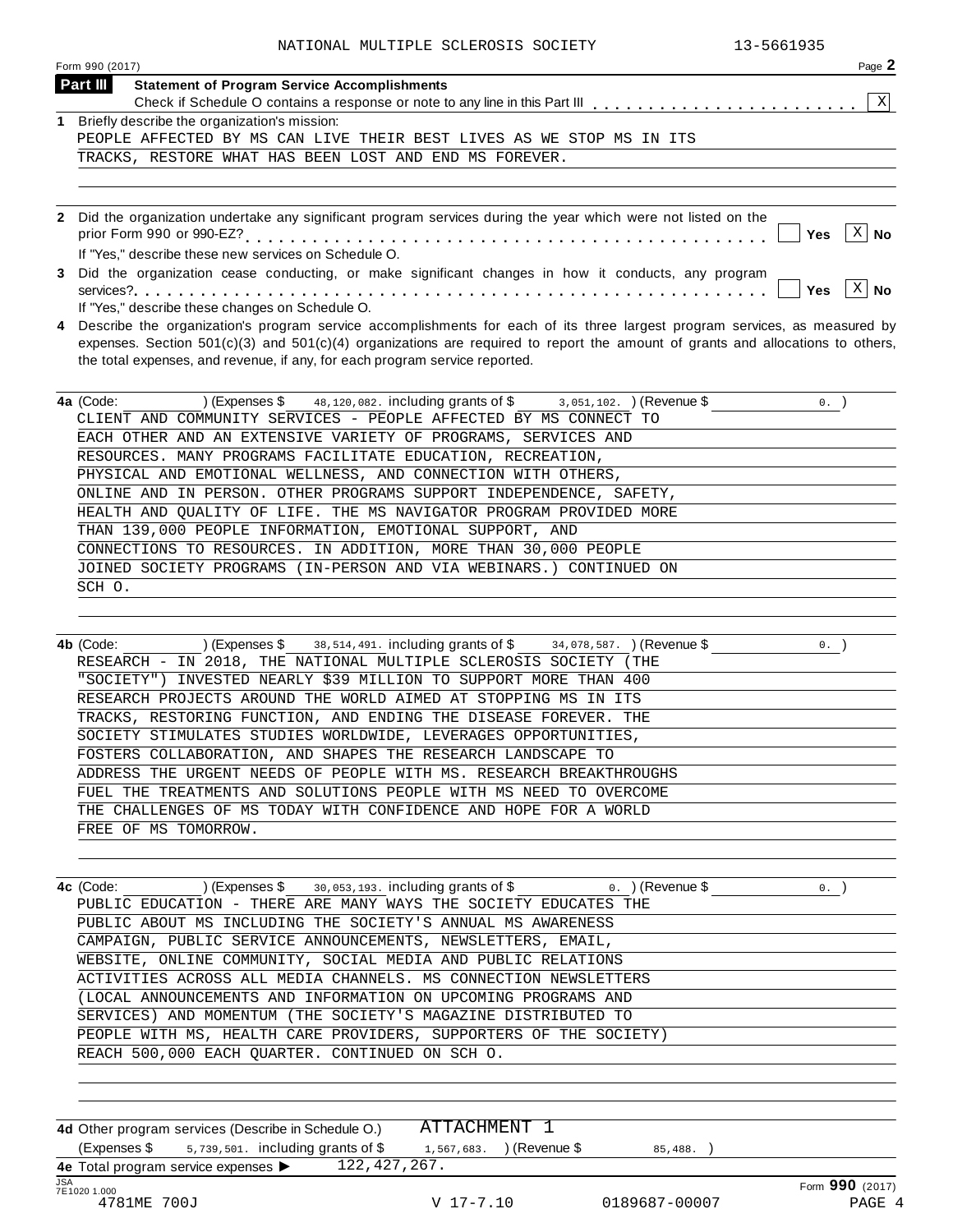|         | Form 990 (2017)                                                                                                                                                                                                                                                                                                                                                                               |                   |             | Page 3 |
|---------|-----------------------------------------------------------------------------------------------------------------------------------------------------------------------------------------------------------------------------------------------------------------------------------------------------------------------------------------------------------------------------------------------|-------------------|-------------|--------|
| Part IV | <b>Checklist of Required Schedules</b>                                                                                                                                                                                                                                                                                                                                                        |                   |             |        |
|         |                                                                                                                                                                                                                                                                                                                                                                                               |                   | Yes         | No     |
| 1.      | Is the organization described in section $501(c)(3)$ or $4947(a)(1)$ (other than a private foundation)? If "Yes,"                                                                                                                                                                                                                                                                             |                   | Χ           |        |
|         | Is the organization required to complete Schedule B, Schedule of Contributors (see instructions)?.                                                                                                                                                                                                                                                                                            | 1<br>$\mathbf{2}$ | $\mathbf X$ |        |
| 2<br>3  | Did the organization engage in direct or indirect political campaign activities on behalf of or in opposition to                                                                                                                                                                                                                                                                              |                   |             |        |
|         | candidates for public office? If "Yes," complete Schedule C, Part I.                                                                                                                                                                                                                                                                                                                          | 3                 |             | Χ      |
| 4       | Section 501(c)(3) organizations. Did the organization engage in lobbying activities, or have a section 501(h)                                                                                                                                                                                                                                                                                 |                   |             |        |
|         |                                                                                                                                                                                                                                                                                                                                                                                               | $\overline{4}$    | Χ           |        |
| 5       | Is the organization a section $501(c)(4)$ , $501(c)(5)$ , or $501(c)(6)$ organization that receives membership dues,                                                                                                                                                                                                                                                                          |                   |             |        |
|         | assessments, or similar amounts as defined in Revenue Procedure 98-19? If "Yes," complete Schedule C,                                                                                                                                                                                                                                                                                         |                   |             |        |
|         |                                                                                                                                                                                                                                                                                                                                                                                               | 5                 |             | Χ      |
| 6       | Did the organization maintain any donor advised funds or any similar funds or accounts for which donors                                                                                                                                                                                                                                                                                       |                   |             |        |
|         | have the right to provide advice on the distribution or investment of amounts in such funds or accounts? If                                                                                                                                                                                                                                                                                   |                   |             |        |
|         | "Yes," complete Schedule D, Part $l_1, \ldots, l_k, \ldots, l_k, \ldots, l_k, \ldots, l_k, \ldots, l_k, \ldots, l_k, \ldots, l_k, \ldots, l_k, \ldots, l_k, \ldots, l_k, \ldots, l_k, \ldots, l_k, \ldots, l_k, \ldots, l_k, \ldots, l_k, \ldots, l_k, \ldots, l_k, \ldots, l_k, \ldots, l_k, \ldots, l_k, \ldots, l_k, \ldots, l_k, \ldots, l_k, \ldots, l_k, \ldots, l_k, \ldots, l_k, \ld$ | 6                 |             | Χ      |
| 7       | Did the organization receive or hold a conservation easement, including easements to preserve open space,                                                                                                                                                                                                                                                                                     |                   |             |        |
|         | the environment, historic land areas, or historic structures? If "Yes," complete Schedule D, Part II.                                                                                                                                                                                                                                                                                         | $\overline{7}$    |             | Χ      |
| 8       | Did the organization maintain collections of works of art, historical treasures, or other similar assets? If "Yes,"                                                                                                                                                                                                                                                                           |                   |             |        |
|         |                                                                                                                                                                                                                                                                                                                                                                                               | 8                 |             | Χ      |
| 9       | Did the organization report an amount in Part X, line 21, for escrow or custodial account liability, serve as a                                                                                                                                                                                                                                                                               |                   |             |        |
|         | custodian for amounts not listed in Part X; or provide credit counseling, debt management, credit repair, or                                                                                                                                                                                                                                                                                  |                   |             |        |
|         |                                                                                                                                                                                                                                                                                                                                                                                               | 9                 | Χ           |        |
| 10      | Did the organization, directly or through a related organization, hold assets in temporarily restricted                                                                                                                                                                                                                                                                                       |                   |             |        |
|         | endowments, permanent endowments, or quasi-endowments? If "Yes," complete Schedule D, Part V.                                                                                                                                                                                                                                                                                                 | 10                | Χ           |        |
| 11      | If the organization's answer to any of the following questions is "Yes," then complete Schedule D, Parts VI,                                                                                                                                                                                                                                                                                  |                   |             |        |
|         | VII, VIII, IX, or X as applicable.                                                                                                                                                                                                                                                                                                                                                            |                   |             |        |
|         | a Did the organization report an amount for land, buildings, and equipment in Part X, line 10? If "Yes,"                                                                                                                                                                                                                                                                                      |                   |             |        |
|         |                                                                                                                                                                                                                                                                                                                                                                                               | 11a               | Χ           |        |
|         | <b>b</b> Did the organization report an amount for investments-other securities in Part X, line 12 that is 5% or more                                                                                                                                                                                                                                                                         |                   |             |        |
|         |                                                                                                                                                                                                                                                                                                                                                                                               | 11 <sub>b</sub>   |             | Χ      |
|         | c Did the organization report an amount for investments-program related in Part X, line 13 that is 5% or more                                                                                                                                                                                                                                                                                 |                   |             |        |
|         |                                                                                                                                                                                                                                                                                                                                                                                               | 11c               |             | Χ      |
|         | d Did the organization report an amount for other assets in Part X, line 15 that is 5% or more of its total assets                                                                                                                                                                                                                                                                            |                   |             |        |
|         | reported in Part X, line 16? If "Yes," complete Schedule D, Part IX.                                                                                                                                                                                                                                                                                                                          | 11d               |             | Χ      |
|         | e Did the organization report an amount for other liabilities in Part X, line 25? If "Yes," complete Schedule D, Part X                                                                                                                                                                                                                                                                       | 11e               | Χ           |        |
|         | f Did the organization's separate or consolidated financial statements for the tax year include a footnote that addresses                                                                                                                                                                                                                                                                     |                   |             |        |
|         | the organization's liability for uncertain tax positions under FIN 48 (ASC 740)? If "Yes," complete Schedule D, Part X                                                                                                                                                                                                                                                                        | 11f               | Χ           |        |
|         | 12a Did the organization obtain separate, independent audited financial statements for the tax year? If "Yes," complete                                                                                                                                                                                                                                                                       |                   |             |        |
|         |                                                                                                                                                                                                                                                                                                                                                                                               | 12a               |             | Χ      |
|         | <b>b</b> Was the organization included in consolidated, independent audited financial statements for the tax year? If                                                                                                                                                                                                                                                                         |                   |             |        |
|         | "Yes," and if the organization answered "No" to line 12a, then completing Schedule D, Parts XI and XII is optional 1                                                                                                                                                                                                                                                                          | 12 <sub>b</sub>   | Χ           |        |
| 13      | Is the organization a school described in section 170(b)(1)(A)(ii)? If "Yes," complete Schedule E.                                                                                                                                                                                                                                                                                            | 13                |             | X      |
|         | 14a Did the organization maintain an office, employees, or agents outside of the United States?.                                                                                                                                                                                                                                                                                              | 14a               |             | X      |
|         | <b>b</b> Did the organization have aggregate revenues or expenses of more than \$10,000 from grantmaking,                                                                                                                                                                                                                                                                                     |                   |             |        |
|         | fundraising, business, investment, and program service activities outside the United States, or aggregate                                                                                                                                                                                                                                                                                     |                   |             |        |
|         | foreign investments valued at \$100,000 or more? If "Yes," complete Schedule F, Parts I and IV                                                                                                                                                                                                                                                                                                | 14 <sub>b</sub>   | Χ           |        |
| 15      | Did the organization report on Part IX, column (A), line 3, more than \$5,000 of grants or other assistance to or                                                                                                                                                                                                                                                                             |                   |             |        |
|         |                                                                                                                                                                                                                                                                                                                                                                                               | 15                | Χ           |        |
| 16      | Did the organization report on Part IX, column (A), line 3, more than \$5,000 of aggregate grants or other                                                                                                                                                                                                                                                                                    |                   |             |        |
|         | assistance to or for foreign individuals? If "Yes," complete Schedule F, Parts III and IV                                                                                                                                                                                                                                                                                                     | 16                |             | Χ      |
| 17      | Did the organization report a total of more than \$15,000 of expenses for professional fundraising services on                                                                                                                                                                                                                                                                                |                   |             |        |
|         | Part IX, column (A), lines 6 and 11e? If "Yes," complete Schedule G, Part I (see instructions)                                                                                                                                                                                                                                                                                                | 17                | Χ           |        |
| 18      | Did the organization report more than \$15,000 total of fundraising event gross income and contributions on                                                                                                                                                                                                                                                                                   |                   |             |        |
|         |                                                                                                                                                                                                                                                                                                                                                                                               | 18                | Χ           |        |
| 19      | Did the organization report more than \$15,000 of gross income from gaming activities on Part VIII, line 9a?                                                                                                                                                                                                                                                                                  |                   |             |        |
|         |                                                                                                                                                                                                                                                                                                                                                                                               | 19                |             | Χ      |

Form **990** (2017)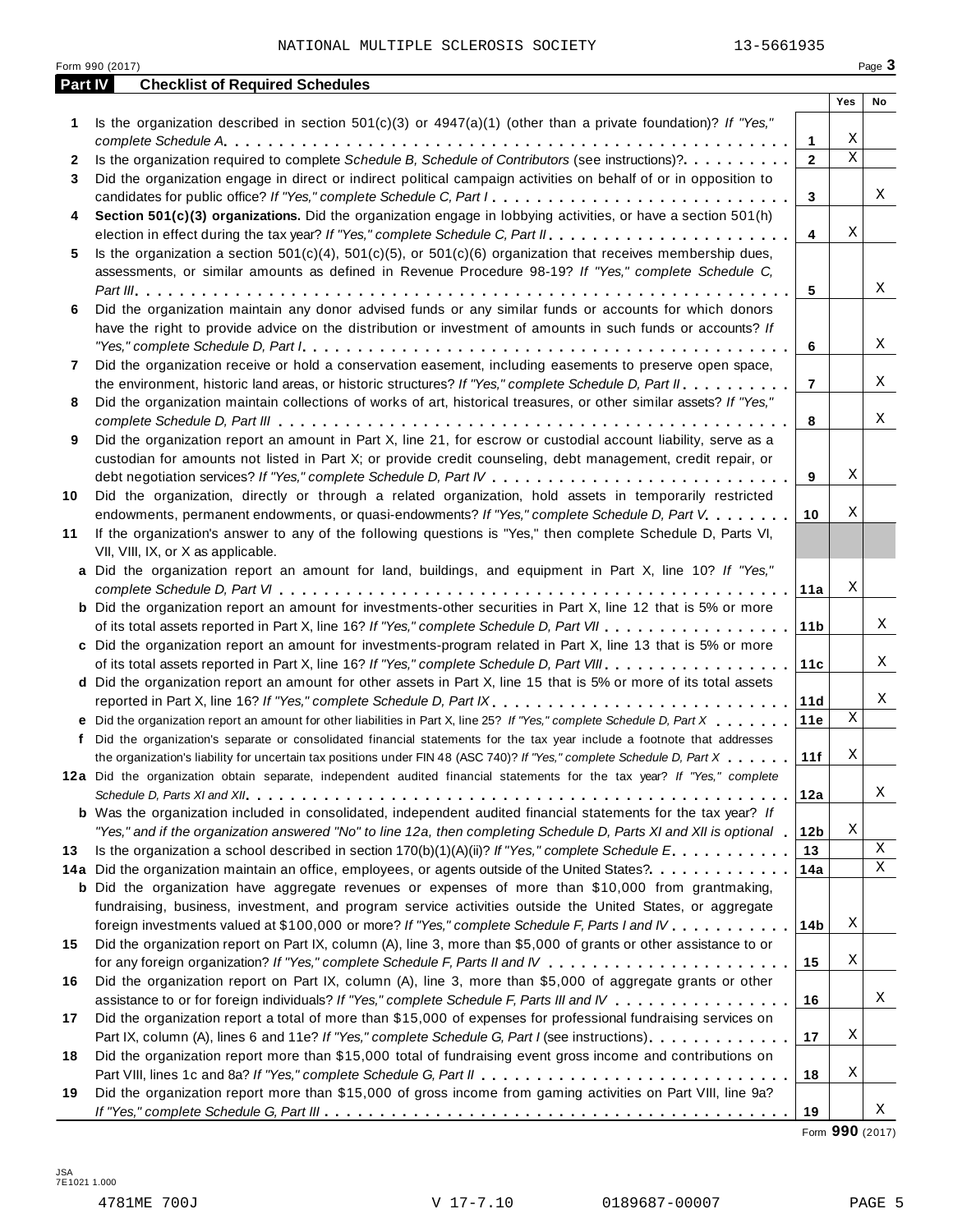| Form 990 (2017)<br>Page 4 |                                                                                                                             |                 |     |    |  |
|---------------------------|-----------------------------------------------------------------------------------------------------------------------------|-----------------|-----|----|--|
| Part IV                   | <b>Checklist of Required Schedules (continued)</b>                                                                          |                 |     |    |  |
|                           |                                                                                                                             |                 | Yes | No |  |
| 20 a                      | Did the organization operate one or more hospital facilities? If "Yes," complete Schedule H.                                | 20a             |     | X  |  |
| b                         | If "Yes" to line 20a, did the organization attach a copy of its audited financial statements to this return?                | 20 <sub>b</sub> |     |    |  |
| 21                        | Did the organization report more than \$5,000 of grants or other assistance to any domestic organization or                 |                 |     |    |  |
|                           | domestic government on Part IX, column (A), line 1? If "Yes," complete Schedule I, Parts I and II.                          | 21              | Χ   |    |  |
| 22                        | Did the organization report more than \$5,000 of grants or other assistance to or for domestic individuals on               |                 |     |    |  |
|                           |                                                                                                                             | 22              | Χ   |    |  |
| 23                        | Did the organization answer "Yes" to Part VII, Section A, line 3, 4, or 5 about compensation of the                         |                 |     |    |  |
|                           | organization's current and former officers, directors, trustees, key employees, and highest compensated                     |                 |     |    |  |
|                           |                                                                                                                             | 23              | Χ   |    |  |
| 24 a                      | Did the organization have a tax-exempt bond issue with an outstanding principal amount of more than                         |                 |     |    |  |
|                           | \$100,000 as of the last day of the year, that was issued after December 31, 2002? If "Yes," answer lines 24b               |                 |     |    |  |
|                           |                                                                                                                             | 24a             |     | Χ  |  |
| b                         | Did the organization invest any proceeds of tax-exempt bonds beyond a temporary period exception?                           | 24b             |     |    |  |
| c                         | Did the organization maintain an escrow account other than a refunding escrow at any time during the year                   |                 |     |    |  |
|                           |                                                                                                                             | 24c             |     |    |  |
| d                         | Did the organization act as an "on behalf of" issuer for bonds outstanding at any time during the year?                     | 24d             |     |    |  |
| 25 a                      | Section 501(c)(3), 501(c)(4), and 501(c)(29) organizations. Did the organization engage in an excess benefit                |                 |     |    |  |
|                           | transaction with a disqualified person during the year? If "Yes," complete Schedule L, Part I                               | 25a             |     | Χ  |  |
| b                         | Is the organization aware that it engaged in an excess benefit transaction with a disqualified person in a prior            |                 |     |    |  |
|                           | year, and that the transaction has not been reported on any of the organization's prior Forms 990 or 990-EZ?                |                 |     |    |  |
|                           |                                                                                                                             | 25 <sub>b</sub> |     | X  |  |
|                           | Did the organization report any amount on Part X, line 5, 6, or 22 for receivables from or payables to any                  |                 |     |    |  |
| 26                        |                                                                                                                             |                 |     |    |  |
|                           | current or former officers, directors, trustees, key employees, highest compensated employees, or                           | 26              |     | Χ  |  |
|                           |                                                                                                                             |                 |     |    |  |
| 27                        | Did the organization provide a grant or other assistance to an officer, director, trustee, key employee,                    |                 |     |    |  |
|                           | substantial contributor or employee thereof, a grant selection committee member, or to a 35% controlled                     |                 |     | Χ  |  |
|                           | entity or family member of any of these persons? If "Yes," complete Schedule L, Part III.                                   | 27              |     |    |  |
| 28                        | Was the organization a party to a business transaction with one of the following parties (see Schedule L,                   |                 |     |    |  |
|                           | Part IV instructions for applicable filing thresholds, conditions, and exceptions):                                         |                 |     |    |  |
| а                         | A current or former officer, director, trustee, or key employee? If "Yes," complete Schedule L, Part IV                     | 28a             |     | Χ  |  |
| b                         | A family member of a current or former officer, director, trustee, or key employee? If "Yes," complete                      |                 |     |    |  |
|                           |                                                                                                                             | 28b             |     | Χ  |  |
| c                         | An entity of which a current or former officer, director, trustee, or key employee (or a family member thereof)             |                 |     |    |  |
|                           | was an officer, director, trustee, or direct or indirect owner? If "Yes," complete Schedule L, Part IV.                     | 28c             |     | Χ  |  |
| 29                        | Did the organization receive more than \$25,000 in non-cash contributions? If "Yes," complete Schedule M                    | 29              | Χ   |    |  |
| 30                        | Did the organization receive contributions of art, historical treasures, or other similar assets, or qualified              |                 |     |    |  |
|                           |                                                                                                                             | 30              |     | Χ  |  |
| 31                        | Did the organization liquidate, terminate, or dissolve and cease operations? If "Yes," complete Schedule N,                 |                 |     |    |  |
|                           |                                                                                                                             | 31              |     | Χ  |  |
| 32                        | Did the organization sell, exchange, dispose of, or transfer more than 25% of its net assets? If "Yes,"                     |                 |     |    |  |
|                           |                                                                                                                             | 32              |     | Χ  |  |
| 33                        | Did the organization own 100% of an entity disregarded as separate from the organization under Regulations                  |                 |     |    |  |
|                           | sections 301.7701-2 and 301.7701-3? If "Yes," complete Schedule R, Part $1, \ldots, \ldots, \ldots, \ldots, \ldots, \ldots$ | 33              | Χ   |    |  |
| 34                        | Was the organization related to any tax-exempt or taxable entity? If "Yes," complete Schedule R, Part II, III,              |                 |     |    |  |
|                           |                                                                                                                             | 34              |     | Χ  |  |
| 35a                       | Did the organization have a controlled entity within the meaning of section $512(b)(13)? \ldots \ldots \ldots \ldots$       | 35a             |     | X  |  |
| b                         | If "Yes" to line 35a, did the organization receive any payment from or engage in any transaction with a                     |                 |     |    |  |
|                           | controlled entity within the meaning of section 512(b)(13)? If "Yes," complete Schedule R, Part V, line 2                   | 35 <sub>b</sub> |     |    |  |
|                           |                                                                                                                             |                 |     |    |  |
| 36                        | Section 501(c)(3) organizations. Did the organization make any transfers to an exempt non-charitable                        |                 |     | Χ  |  |
|                           |                                                                                                                             | 36              |     |    |  |
| 37                        | Did the organization conduct more than 5% of its activities through an entity that is not a related organization            |                 |     |    |  |
|                           | and that is treated as a partnership for federal income tax purposes? If "Yes," complete Schedule R,                        |                 |     |    |  |
|                           |                                                                                                                             | 37              |     | Χ  |  |
| 38                        | Did the organization complete Schedule O and provide explanations in Schedule O for Part VI, lines 11b and                  |                 |     |    |  |
|                           | 19? Note. All Form 990 filers are required to complete Schedule O.                                                          | 38              | Χ   |    |  |

Form **990** (2017)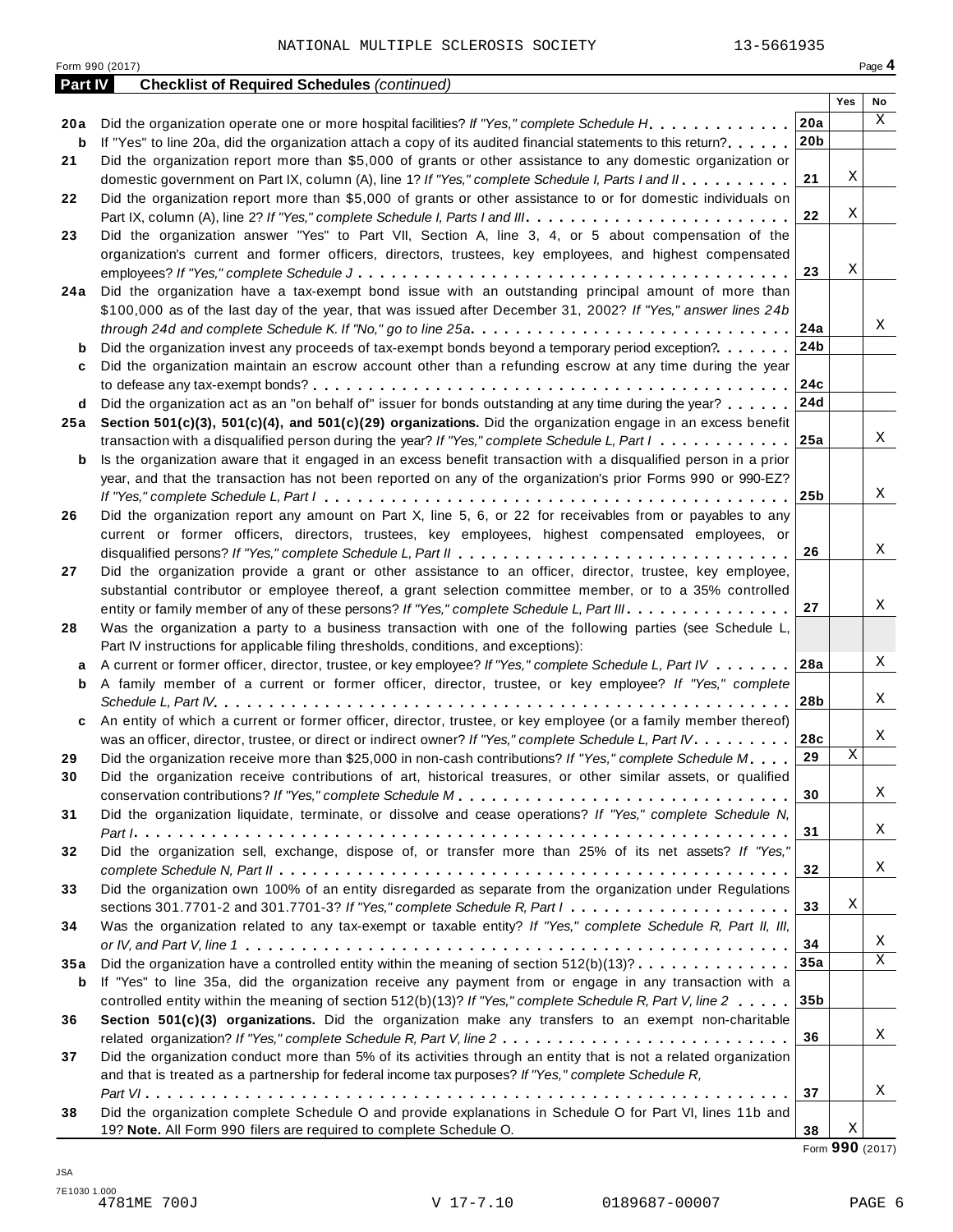NATIONAL MULTIPLE SCLEROSIS SOCIETY 13-5661935

|    | <b>Part V</b><br><b>Statements Regarding Other IRS Filings and Tax Compliance</b>                                                                                                                                                           |                 |     |     |
|----|---------------------------------------------------------------------------------------------------------------------------------------------------------------------------------------------------------------------------------------------|-----------------|-----|-----|
|    | Check if Schedule O contains a response or note to any line in this Part $V_1, \ldots, V_k, \ldots, V_k, \ldots$                                                                                                                            |                 | Yes | No. |
|    | 1,350<br>1a Enter the number reported in Box 3 of Form 1096. Enter -0- if not applicable 1a                                                                                                                                                 |                 |     |     |
|    | 0.<br>1b<br><b>b</b> Enter the number of Forms W-2G included in line 1a. Enter -0- if not applicable $\ldots$ ,,,,,,                                                                                                                        |                 |     |     |
|    | c Did the organization comply with backup withholding rules for reportable payments to vendors and                                                                                                                                          |                 |     |     |
|    |                                                                                                                                                                                                                                             | 1с              | Χ   |     |
|    | 2a Enter the number of employees reported on Form W-3, Transmittal of Wage and Tax                                                                                                                                                          |                 |     |     |
|    | 1,209<br>2a<br>Statements, filed for the calendar year ending with or within the year covered by this return.                                                                                                                               |                 |     |     |
|    | <b>b</b> If at least one is reported on line 2a, did the organization file all required federal employment tax returns?                                                                                                                     | 2 <sub>b</sub>  | Χ   |     |
|    | Note. If the sum of lines 1a and 2a is greater than 250, you may be required to e-file (see instructions)                                                                                                                                   |                 |     |     |
|    | 3a Did the organization have unrelated business gross income of \$1,000 or more during the year?                                                                                                                                            | 3a              | Χ   |     |
|    | <b>b</b> If "Yes," has it filed a Form 990-T for this year? If "No" to line 3b, provide an explanation in Schedule O.                                                                                                                       | 3 <sub>b</sub>  | X   |     |
|    | 4a At any time during the calendar year, did the organization have an interest in, or a signature or other authority                                                                                                                        |                 |     |     |
|    | over, a financial account in a foreign country (such as a bank account, securities account, or other financial                                                                                                                              |                 |     |     |
|    |                                                                                                                                                                                                                                             | 4a              |     | Χ   |
|    |                                                                                                                                                                                                                                             |                 |     |     |
|    | See instructions for filing requirements for FinCEN Form 114, Report of Foreign Bank and Financial Accounts                                                                                                                                 |                 |     |     |
|    | (FBAR).                                                                                                                                                                                                                                     |                 |     |     |
|    | 5a Was the organization a party to a prohibited tax shelter transaction at any time during the tax year?                                                                                                                                    | 5a              |     | Х   |
|    | <b>b</b> Did any taxable party notify the organization that it was or is a party to a prohibited tax shelter transaction?                                                                                                                   | 5b              |     | Χ   |
|    |                                                                                                                                                                                                                                             | 5 <sub>c</sub>  |     |     |
|    | 6a Does the organization have annual gross receipts that are normally greater than \$100,000, and did the                                                                                                                                   |                 |     |     |
|    | organization solicit any contributions that were not tax deductible as charitable contributions?                                                                                                                                            | 6a              |     | Χ   |
|    | <b>b</b> If "Yes," did the organization include with every solicitation an express statement that such contributions or                                                                                                                     |                 |     |     |
|    |                                                                                                                                                                                                                                             | 6b              |     |     |
| 7  | Organizations that may receive deductible contributions under section 170(c).                                                                                                                                                               |                 |     |     |
|    | a Did the organization receive a payment in excess of \$75 made partly as a contribution and partly for goods                                                                                                                               |                 |     |     |
|    |                                                                                                                                                                                                                                             | 7a              | Χ   |     |
|    | <b>b</b> If "Yes," did the organization notify the donor of the value of the goods or services provided?                                                                                                                                    | 7b              | X   |     |
|    | c Did the organization sell, exchange, or otherwise dispose of tangible personal property for which it was                                                                                                                                  |                 |     |     |
|    |                                                                                                                                                                                                                                             | 7c              |     | Χ   |
|    |                                                                                                                                                                                                                                             |                 |     |     |
|    | e Did the organization receive any funds, directly or indirectly, to pay premiums on a personal benefit contract?                                                                                                                           | 7e              |     | X   |
|    | f Did the organization, during the year, pay premiums, directly or indirectly, on a personal benefit contract?                                                                                                                              | 7f              |     | Χ   |
|    | g If the organization received a contribution of qualified intellectual property, did the organization file Form 8899 as required?                                                                                                          | 7g              |     |     |
|    | h If the organization received a contribution of cars, boats, airplanes, or other vehicles, did the organization file a Form 1098-C?. .                                                                                                     | 7h              |     |     |
| 8  | Sponsoring organizations maintaining donor advised funds. Did a donor advised fund maintained by the                                                                                                                                        |                 |     |     |
|    | sponsoring organization have excess business holdings at any time during the year?                                                                                                                                                          | 8               |     |     |
| 9  | Sponsoring organizations maintaining donor advised funds.                                                                                                                                                                                   |                 |     |     |
|    | a Did the sponsoring organization make any taxable distributions under section 4966?                                                                                                                                                        | 9а              |     |     |
|    | <b>b</b> Did the sponsoring organization make a distribution to a donor, donor advisor, or related person?                                                                                                                                  | 9b              |     |     |
| 10 | Section 501(c)(7) organizations. Enter:                                                                                                                                                                                                     |                 |     |     |
|    | 10a<br>a Initiation fees and capital contributions included on Part VIII, line 12                                                                                                                                                           |                 |     |     |
|    | 10 <sub>b</sub><br><b>b</b> Gross receipts, included on Form 990, Part VIII, line 12, for public use of club facilities.                                                                                                                    |                 |     |     |
| 11 | Section 501(c)(12) organizations. Enter:                                                                                                                                                                                                    |                 |     |     |
|    | 11a                                                                                                                                                                                                                                         |                 |     |     |
|    | b Gross income from other sources (Do not net amounts due or paid to other sources                                                                                                                                                          |                 |     |     |
|    | 11b                                                                                                                                                                                                                                         |                 |     |     |
|    | 12a Section 4947(a)(1) non-exempt charitable trusts. Is the organization filing Form 990 in lieu of Form 1041?                                                                                                                              | 12a             |     |     |
|    | 12b<br><b>b</b> If "Yes," enter the amount of tax-exempt interest received or accrued during the year                                                                                                                                       |                 |     |     |
| 13 | Section 501(c)(29) qualified nonprofit health insurance issuers.                                                                                                                                                                            |                 |     |     |
|    | a Is the organization licensed to issue qualified health plans in more than one state?                                                                                                                                                      | 13a             |     |     |
|    | Note. See the instructions for additional information the organization must report on Schedule O.                                                                                                                                           |                 |     |     |
|    | <b>b</b> Enter the amount of reserves the organization is required to maintain by the states in which<br>13 <sub>b</sub><br>the organization is licensed to issue qualified health plans $\ldots \ldots \ldots \ldots \ldots \ldots \ldots$ |                 |     |     |
|    | 13c                                                                                                                                                                                                                                         |                 |     |     |
|    | 14a Did the organization receive any payments for indoor tanning services during the tax year?                                                                                                                                              | 14a             |     | Χ   |
|    | <b>b</b> If "Yes," has it filed a Form 720 to report these payments? If "No," provide an explanation in Schedule $0 \ldots \ldots$                                                                                                          | 14 <sub>b</sub> |     |     |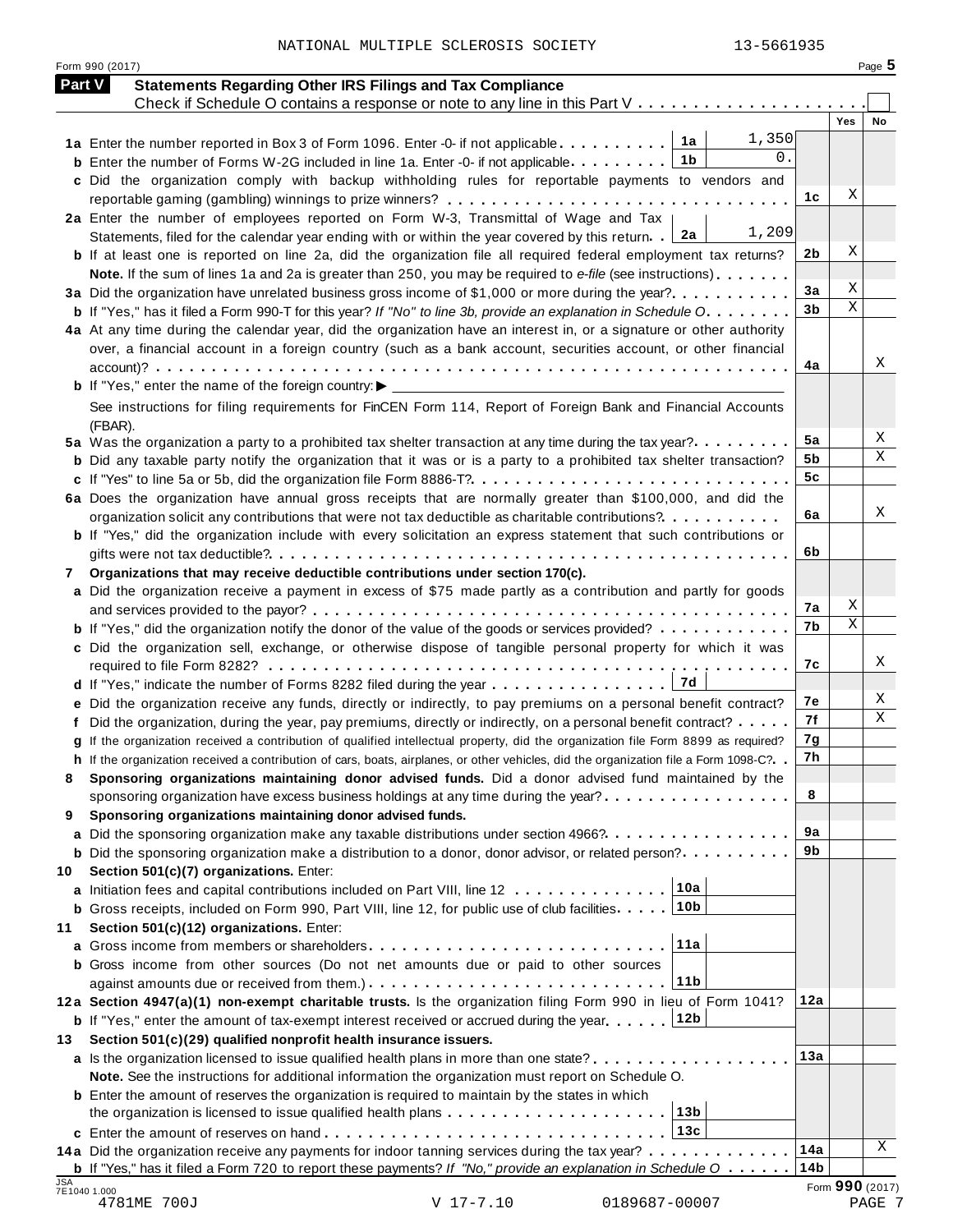Part VI Governance, Management, and Disclosure For each "Yes" response to lines 2 through 7b below, and for a "No" response to line 8a, 8b, or 10b below, describe the circumstances, processes, or changes in Schedule O. See instructions. Check if Schedule O contains a response or note to any line in this Part VI  $\dots \dots \dots \dots \dots \dots \dots \dots \dots$  $|X|$ 

|      |                                                                                                                                                                                                                                 |                 | Yes        | No          |
|------|---------------------------------------------------------------------------------------------------------------------------------------------------------------------------------------------------------------------------------|-----------------|------------|-------------|
|      | 35<br>1a<br>1a Enter the number of voting members of the governing body at the end of the tax year                                                                                                                              |                 |            |             |
|      | If there are material differences in voting rights among members of the governing body, or                                                                                                                                      |                 |            |             |
|      | if the governing body delegated broad authority to an executive committee or similar<br>committee, explain in Schedule O.                                                                                                       |                 |            |             |
| b    | 34<br>1b<br>Enter the number of voting members included in line 1a, above, who are independent                                                                                                                                  |                 |            |             |
|      | Did any officer, director, trustee, or key employee have a family relationship or a business relationship with                                                                                                                  |                 |            |             |
|      |                                                                                                                                                                                                                                 | 2               |            | Χ           |
|      | Did the organization delegate control over management duties customarily performed by or under the direct                                                                                                                       |                 |            |             |
|      | supervision of officers, directors, or trustees, or key employees to a management company or other person?                                                                                                                      | 3               |            | Χ           |
|      | Did the organization make any significant changes to its governing documents since the prior Form 990 was filed?                                                                                                                | 4               |            | $\mathbf x$ |
|      | Did the organization become aware during the year of a significant diversion of the organization's assets?                                                                                                                      | 5               |            | X           |
|      |                                                                                                                                                                                                                                 | 6               | Χ          |             |
|      | Did the organization have members, stockholders, or other persons who had the power to elect or appoint                                                                                                                         |                 |            |             |
|      |                                                                                                                                                                                                                                 | 7a              | X          |             |
| b    | Are any governance decisions of the organization reserved to (or subject to approval by) members,                                                                                                                               |                 |            |             |
|      | stockholders, or persons other than the governing body? $\dots \dots \dots \dots \dots \dots \dots \dots \dots \dots \dots \dots$                                                                                               | 7b              | Χ          |             |
|      | Did the organization contemporaneously document the meetings held or written actions undertaken during                                                                                                                          |                 |            |             |
|      | the year by the following:                                                                                                                                                                                                      |                 |            |             |
|      |                                                                                                                                                                                                                                 | 8а              | X          |             |
|      |                                                                                                                                                                                                                                 | 8b              | Χ          |             |
|      | Is there any officer, director, trustee, or key employee listed in Part VII, Section A, who cannot be reached at                                                                                                                |                 |            |             |
|      | the organization's mailing address? If "Yes," provide the names and addresses in Schedule O                                                                                                                                     | 9               |            | X           |
|      | Section B. Policies (This Section B requests information about policies not required by the Internal Revenue Code.)                                                                                                             |                 |            |             |
|      |                                                                                                                                                                                                                                 |                 | <b>Yes</b> | No          |
|      |                                                                                                                                                                                                                                 | 10a             | Χ          |             |
| b    | If "Yes," did the organization have written policies and procedures governing the activities of such chapters,                                                                                                                  |                 |            |             |
|      | affiliates, and branches to ensure their operations are consistent with the organization's exempt purposes?                                                                                                                     | 10 <sub>b</sub> | X          |             |
| 11 a | Has the organization provided a complete copy of this Form 990 to all members of its governing body before filing the form?                                                                                                     | 11a             | Χ          |             |
| b    | Describe in Schedule O the process, if any, used by the organization to review this Form 990.                                                                                                                                   |                 |            |             |
|      | Did the organization have a written conflict of interest policy? If "No," go to line 13                                                                                                                                         | 12a             | Χ          |             |
| b    | Were officers, directors, or trustees, and key employees required to disclose annually interests that could give                                                                                                                |                 |            |             |
|      |                                                                                                                                                                                                                                 | 12 <sub>b</sub> | X          |             |
|      | Did the organization regularly and consistently monitor and enforce compliance with the policy? If "Yes,"                                                                                                                       |                 |            |             |
|      |                                                                                                                                                                                                                                 | 12c             | X          |             |
|      |                                                                                                                                                                                                                                 | 13              | Χ          |             |
|      | Did the organization have a written document retention and destruction policy?                                                                                                                                                  | 14              | Χ          |             |
|      | Did the process for determining compensation of the following persons include a review and approval by                                                                                                                          |                 |            |             |
|      | independent persons, comparability data, and contemporaneous substantiation of the deliberation and decision?                                                                                                                   |                 |            |             |
| a    |                                                                                                                                                                                                                                 | 15a             | X          |             |
| b    |                                                                                                                                                                                                                                 | 15 <sub>b</sub> | Χ          |             |
|      | If "Yes" to line 15a or 15b, describe the process in Schedule O (see instructions).                                                                                                                                             |                 |            |             |
|      | 16a Did the organization invest in, contribute assets to, or participate in a joint venture or similar arrangement                                                                                                              |                 |            |             |
|      |                                                                                                                                                                                                                                 | 16a             |            | Χ           |
|      | b If "Yes," did the organization follow a written policy or procedure requiring the organization to evaluate its                                                                                                                |                 |            |             |
|      | participation in joint venture arrangements under applicable federal tax law, and take steps to safeguard the                                                                                                                   |                 |            |             |
|      |                                                                                                                                                                                                                                 | 16 <sub>b</sub> |            |             |
|      | <b>Section C. Disclosure</b>                                                                                                                                                                                                    |                 |            |             |
|      | List the states with which a copy of this Form 990 is required to be filed $\blacktriangleright$ ATTACHMENT 2                                                                                                                   |                 |            |             |
|      |                                                                                                                                                                                                                                 |                 |            |             |
|      | Section 6104 requires an organization to make its Forms 1023 (or 1024 if applicable), 990, and 990-T (Section 501(c)(3)s only)<br>available for public inspection. Indicate how you made these available. Check all that apply. |                 |            |             |

 $\boxed{X}$  Own website  $\boxed{X}$  Another's website  $\boxed{X}$  Upon request  $\boxed{X}$  Other *(explain in Schedule O)*  $\boxed{\text{X}}$  Another's website

**19** Describe in Schedule O whether (and if so, how) the organization made its governing documents, conflict of interest policy, and financial statements available to the public during the tax year.

**20** nnancial statements available to the public during the tax year.<br>State the name, address, and telephone number of the person who possesses the organization's books and records:<br>TAMI CAESAR, CFO & COO 733 THIRD AVENUE, NEW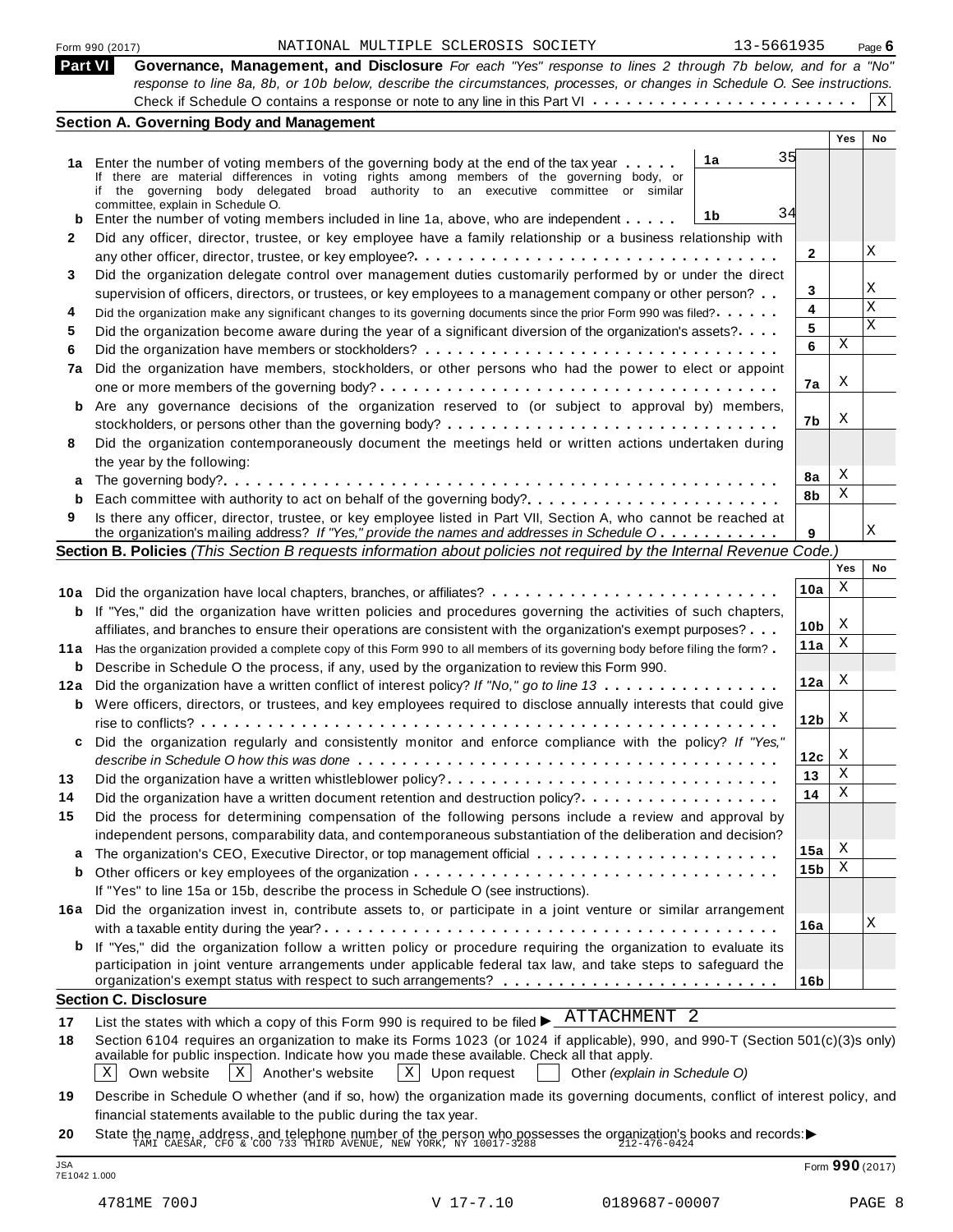| <b>Part VII</b> Compensation of Officers, Directors, Trustees, Key Employees, Highest Compensated Employees, and<br><b>Independent Contractors</b> |
|----------------------------------------------------------------------------------------------------------------------------------------------------|
|                                                                                                                                                    |
| Section A. Officers, Directors, Trustees, Key Employees, and Highest Compensated Employees                                                         |
| 1a Complete this table for all persons required to be listed. Report compensation for the calendar year ending with or within the                  |

10 be listed. Report compensation for the calendar year ending with or within the organization's tax year.

anization's lax year.<br>● List all of the organization's **current** officers, directors, trustees (whether individuals or organizations), regardless of amount of<br>nnensation Enter -0- in columns (D) (E) and (E) if no compensa compensation. Enter -0- in columns (D), (E), and (F) if no compensation was paid.

• List all of the organization's **current** key employees, if any. See instructions for definition of "key employee."<br>● List the experientials five expect highest expressed explores (other than an efficer director of

**Example in the organization's current** key employees, if any. See instructions for definition of key employee.<br>• List the organization's five **current** highest compensated employees (other than an officer, director, trust who received reportable compensation (Box 5 of Form W-2 and/or Box 7 of Form 1099-MISC) of more than \$100,000 from the

organization and any related organizations.<br>• List all of the organization's **former** officers, key employees, and highest compensated employees who received more than<br>\$1.00.000 of reportable componention from the erganiza \$100,000 of reportable compensation from the organization and any related organizations.

% List all of the organization's **former directors or trustees** that received, in the capacity as a former director or trustee of the organization, more than \$10,000 of reportable compensation from the organization and any related organizations.

List persons in the following order: individual trustees or directors; institutional trustees; officers; key employees; highest compensated employees; and former such persons.

┯

Τ

Check this box if neither the organization nor any related organization compensated any current officer, director, or trustee.

Т

| (A)<br>Name and Title  | (B)<br>Average<br>hours per<br>week (list any<br>hours for<br>related<br>organizations<br>below dotted<br>line) | Individual trustee<br>or director | Institutional trustee | Officer | (C)<br>Position<br>Key employee | (do not check more than one<br>box, unless person is both an<br>officer and a director/trustee)<br>Highest compensated<br>employee | Former | (D)<br>Reportable<br>compensation<br>from<br>the<br>organization<br>(W-2/1099-MISC) | (E)<br>Reportable<br>compensation from<br>related<br>organizations<br>(W-2/1099-MISC) | (F)<br>Estimated<br>amount of<br>other<br>compensation<br>from the<br>organization<br>and related<br>organizations |
|------------------------|-----------------------------------------------------------------------------------------------------------------|-----------------------------------|-----------------------|---------|---------------------------------|------------------------------------------------------------------------------------------------------------------------------------|--------|-------------------------------------------------------------------------------------|---------------------------------------------------------------------------------------|--------------------------------------------------------------------------------------------------------------------|
|                        |                                                                                                                 |                                   |                       |         |                                 |                                                                                                                                    |        |                                                                                     |                                                                                       |                                                                                                                    |
| (1) CYNTHIA ZAGIEBOYLO | 40.00                                                                                                           |                                   |                       |         |                                 |                                                                                                                                    |        |                                                                                     |                                                                                       |                                                                                                                    |
| PRESIDENT & CEO        | 0.                                                                                                              | Χ                                 |                       | Χ       |                                 |                                                                                                                                    |        | 529,833.                                                                            | 0.                                                                                    | 10,800.                                                                                                            |
| (2) PETER A. GALLIGAN  | 5.00                                                                                                            |                                   |                       |         |                                 |                                                                                                                                    |        |                                                                                     |                                                                                       |                                                                                                                    |
| CHAIR                  | 0.                                                                                                              | X                                 |                       | Χ       |                                 |                                                                                                                                    |        | 0.                                                                                  | $0$ .                                                                                 | 0.                                                                                                                 |
| (3) PETER G. TARRICONE | 5.00                                                                                                            |                                   |                       |         |                                 |                                                                                                                                    |        |                                                                                     |                                                                                       |                                                                                                                    |
| VICE CHAIR             | 0.                                                                                                              | Χ                                 |                       | X       |                                 |                                                                                                                                    |        | $0$ .                                                                               | $0$ .                                                                                 | $\mathsf 0$ .                                                                                                      |
| (4) WILLIAM T. MONAHAN | 5.00                                                                                                            |                                   |                       |         |                                 |                                                                                                                                    |        |                                                                                     |                                                                                       |                                                                                                                    |
| VICE CHAIR             | 0.                                                                                                              | Χ                                 |                       | Χ       |                                 |                                                                                                                                    |        | 0.                                                                                  | 0.                                                                                    | 0.                                                                                                                 |
| (5) LAURA VACCARO      | 5.00                                                                                                            |                                   |                       |         |                                 |                                                                                                                                    |        |                                                                                     |                                                                                       |                                                                                                                    |
| VICE CHAIR             | 0.                                                                                                              | Χ                                 |                       | Χ       |                                 |                                                                                                                                    |        | 0.                                                                                  | 0.                                                                                    | $\mathsf 0$ .                                                                                                      |
| (6) LINDA MCALEER      | 5.00                                                                                                            |                                   |                       |         |                                 |                                                                                                                                    |        |                                                                                     |                                                                                       |                                                                                                                    |
| SECRETARY              | 0.                                                                                                              | Χ                                 |                       | Χ       |                                 |                                                                                                                                    |        | $0$ .                                                                               | $0$ .                                                                                 | $0$ .                                                                                                              |
| (7) RICHARD KNUTSON    | 5.00                                                                                                            |                                   |                       |         |                                 |                                                                                                                                    |        |                                                                                     |                                                                                       |                                                                                                                    |
| TREASURER & VICE CHAIR | 0.                                                                                                              | Χ                                 |                       | Χ       |                                 |                                                                                                                                    |        | 0.                                                                                  | 0.                                                                                    | 0.                                                                                                                 |
| (8) MINDY B. ALPERT    | 5.00                                                                                                            |                                   |                       |         |                                 |                                                                                                                                    |        |                                                                                     |                                                                                       |                                                                                                                    |
| DIRECTOR               | $0$ .                                                                                                           | Χ                                 |                       |         |                                 |                                                                                                                                    |        | $0$ .                                                                               | 0.                                                                                    | 0.                                                                                                                 |
| (9) BONNIE HIGGINS     | 5.00                                                                                                            |                                   |                       |         |                                 |                                                                                                                                    |        |                                                                                     |                                                                                       |                                                                                                                    |
| DIRECTOR               | 0.                                                                                                              | Χ                                 |                       |         |                                 |                                                                                                                                    |        | $0$ .                                                                               | $0$ .                                                                                 | $\mathsf 0$ .                                                                                                      |
| (10) RICK ANDERSON     | 5.00                                                                                                            |                                   |                       |         |                                 |                                                                                                                                    |        |                                                                                     |                                                                                       |                                                                                                                    |
| <b>DIRECTOR</b>        | 0.                                                                                                              | Χ                                 |                       |         |                                 |                                                                                                                                    |        | 0.                                                                                  | 0.                                                                                    | $0$ .                                                                                                              |
| $(11)$ DOUG COY        | 5.00                                                                                                            |                                   |                       |         |                                 |                                                                                                                                    |        |                                                                                     |                                                                                       |                                                                                                                    |
| DIRECTOR               | 0.                                                                                                              | Χ                                 |                       |         |                                 |                                                                                                                                    |        | 0.                                                                                  | $0$ .                                                                                 | 0.                                                                                                                 |
| $(12)$ DANA M. FOOTE   | $\overline{5.00}$                                                                                               |                                   |                       |         |                                 |                                                                                                                                    |        |                                                                                     |                                                                                       |                                                                                                                    |
| <b>DIRECTOR</b>        | 0.                                                                                                              | Χ                                 |                       |         |                                 |                                                                                                                                    |        | 0.                                                                                  | 0.                                                                                    | 0.                                                                                                                 |
| (13) SHYAM GIDUMAL     | 5.00                                                                                                            |                                   |                       |         |                                 |                                                                                                                                    |        |                                                                                     |                                                                                       |                                                                                                                    |
| DIRECTOR               | 0.                                                                                                              | Χ                                 |                       |         |                                 |                                                                                                                                    |        | 0.                                                                                  | $0$ .                                                                                 | 0.                                                                                                                 |
| (14) GREGORY R. BISHOP | 5.00                                                                                                            |                                   |                       |         |                                 |                                                                                                                                    |        |                                                                                     |                                                                                       |                                                                                                                    |
| DIRECTOR               | 0.                                                                                                              | Χ                                 |                       |         |                                 |                                                                                                                                    |        | 0.                                                                                  | 0.                                                                                    | $0$ .                                                                                                              |

Form **990** (2017) JSA 7E1041 1.000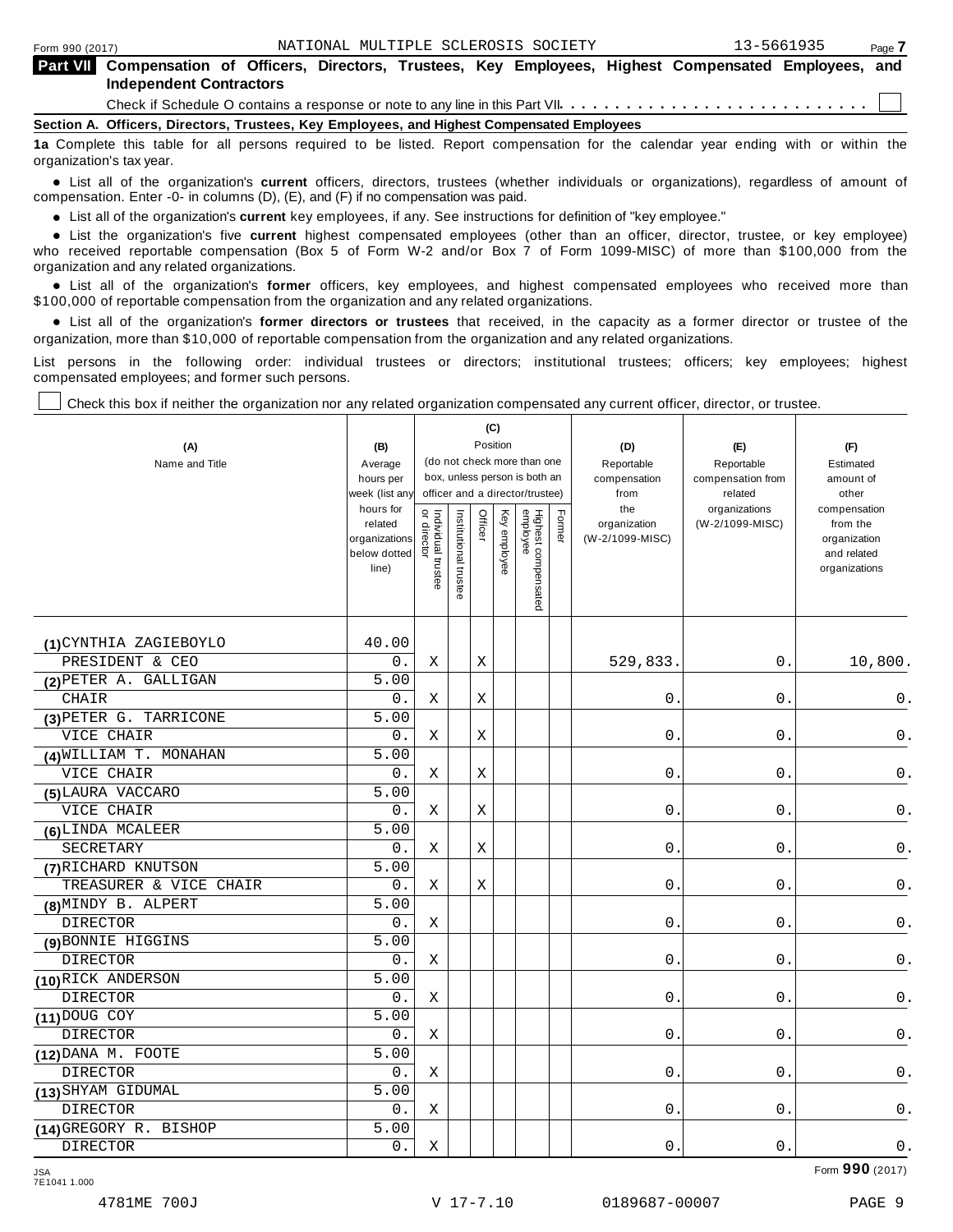|                    | <b>Part VII</b><br>Section A. Officers, Directors, Trustees, Key Employees, and Highest Compensated Employees (continued)<br>(A) | (B)                      |                                     |                       |         | (C)          |                                 |        |                         |                   |                          |
|--------------------|----------------------------------------------------------------------------------------------------------------------------------|--------------------------|-------------------------------------|-----------------------|---------|--------------|---------------------------------|--------|-------------------------|-------------------|--------------------------|
|                    | Name and title                                                                                                                   | Average                  |                                     |                       |         | Position     |                                 |        | (D)<br>Reportable       | (E)<br>Reportable | (F)<br>Estimated         |
|                    |                                                                                                                                  | hours per                |                                     |                       |         |              | (do not check more than one     |        | compensation            | compensation from | amount of                |
|                    |                                                                                                                                  | week (list any           |                                     |                       |         |              | box, unless person is both an   |        | from                    | related           | other                    |
|                    |                                                                                                                                  | hours for                |                                     |                       |         |              | officer and a director/trustee) |        | the                     | organizations     | compensation<br>from the |
|                    |                                                                                                                                  | related<br>organizations |                                     |                       | Officer |              |                                 | Former | organization            | (W-2/1099-MISC)   | organization             |
|                    |                                                                                                                                  | below dotted             |                                     |                       |         |              |                                 |        | (W-2/1099-MISC)         |                   | and related              |
|                    |                                                                                                                                  | line)                    |                                     |                       |         | Key employee |                                 |        |                         |                   | organizations            |
|                    |                                                                                                                                  |                          | Individual trustee<br>  or director | Institutional trustee |         |              |                                 |        |                         |                   |                          |
|                    |                                                                                                                                  |                          |                                     |                       |         |              | Highest compensated<br>employee |        |                         |                   |                          |
| 15)                | WILLIAM HOLLEY                                                                                                                   | 5.00                     |                                     |                       |         |              |                                 |        |                         |                   |                          |
|                    | <b>DIRECTOR</b>                                                                                                                  | 0.                       | Χ                                   |                       |         |              |                                 |        | 0.                      | 0                 | 0.                       |
|                    | (16) MARY HUGHES, MD                                                                                                             | $\overline{5.00}$        |                                     |                       |         |              |                                 |        |                         |                   |                          |
|                    | <b>DIRECTOR</b>                                                                                                                  | 0.                       | Χ                                   |                       |         |              |                                 |        | 0.                      | 0                 | 0.                       |
|                    | 17) RON BOIRE                                                                                                                    | $\overline{5.00}$        |                                     |                       |         |              |                                 |        |                         |                   |                          |
|                    | <b>DIRECTOR</b>                                                                                                                  | 0.                       | Χ                                   |                       |         |              |                                 |        | 0.                      | 0                 | 0.                       |
|                    | (18) HAFIZ CHANDIWALA                                                                                                            | $\overline{5.00}$        |                                     |                       |         |              |                                 |        |                         |                   |                          |
|                    | DIRECTOR (AS OF 11/10/2017)                                                                                                      | 0.                       | Χ                                   |                       |         |              |                                 |        | 0.                      | 0                 | 0.                       |
|                    | (19) ELIZABETH FORSTNEGER                                                                                                        | $\overline{5.00}$        |                                     |                       |         |              |                                 |        |                         |                   |                          |
|                    | DIRECTOR (AS OF 11/10/2017)                                                                                                      |                          |                                     |                       |         |              |                                 |        | 0.                      |                   |                          |
|                    | 20) WILLIAM GILLISPIE                                                                                                            | 0.                       | Χ                                   |                       |         |              |                                 |        |                         | 0                 | 0.                       |
|                    |                                                                                                                                  | 5.00                     |                                     |                       |         |              |                                 |        |                         |                   |                          |
|                    | DIRECTOR(11/10/2017-9/12/2018)                                                                                                   | 0.                       | Χ                                   |                       |         |              |                                 |        | 0.                      | 0                 | 0.                       |
|                    | 21) RUSSEL PARKER                                                                                                                | $\overline{5.00}$        |                                     |                       |         |              |                                 |        |                         |                   |                          |
|                    | <b>DIRECTOR</b>                                                                                                                  | 0.                       | Χ                                   |                       |         |              |                                 |        | 0.                      | 0                 | 0.                       |
|                    | 22) DAVID M. ROTTKAMP                                                                                                            | $\overline{5.00}$        |                                     |                       |         |              |                                 |        |                         |                   |                          |
|                    | DIRECTOR                                                                                                                         | 0.                       | Χ                                   |                       |         |              |                                 |        | 0.                      | 0                 | 0.                       |
|                    | 23) RICHARD B. SLIFKA                                                                                                            | $\overline{5.00}$        |                                     |                       |         |              |                                 |        |                         |                   |                          |
|                    | DIRECTOR                                                                                                                         | 0.                       | Χ                                   |                       |         |              |                                 |        | 0.                      | 0                 | 0.                       |
|                    | 24) PETER HARBILAS                                                                                                               | 5.00                     |                                     |                       |         |              |                                 |        |                         |                   |                          |
|                    | <b>DIRECTOR</b>                                                                                                                  | 0.                       | Χ                                   |                       |         |              |                                 |        | 0.                      | 0                 | 0.                       |
|                    | 25) MALCOLM P. WATTMAN, ESQ.                                                                                                     | 5.00                     |                                     |                       |         |              |                                 |        |                         |                   |                          |
|                    | <b>DIRECTOR</b>                                                                                                                  | 0.                       | Χ                                   |                       |         |              |                                 |        | 0                       | 0                 | 0.                       |
|                    | 1b Sub-total                                                                                                                     |                          |                                     |                       |         |              |                                 |        | 529,833.                | $\mathbf 0$ .     | 10,800.                  |
|                    | c Total from continuation sheets to Part VII, Section A                                                                          |                          |                                     |                       |         |              |                                 |        | 4,298,456.              | $\mathbf 0$ .     | 465,002.                 |
|                    | d Total (add lines 1b and 1c) $\ldots \ldots \ldots \ldots \ldots \ldots \ldots \ldots \ldots \ldots$                            |                          |                                     |                       |         |              |                                 | ▶      | 4,828,289.              | 0.                | 475,802.                 |
|                    | 2 Total number of individuals (including but not limited to those listed above) who received more than \$100,000 of              |                          |                                     |                       |         |              |                                 |        |                         |                   |                          |
|                    | reportable compensation from the organization $\blacktriangleright$                                                              |                          | 127                                 |                       |         |              |                                 |        |                         |                   |                          |
|                    |                                                                                                                                  |                          |                                     |                       |         |              |                                 |        |                         |                   | <b>Yes</b><br>No.        |
|                    | Did the organization list any former officer, director, or trustee, key employee, or highest compensated                         |                          |                                     |                       |         |              |                                 |        |                         |                   |                          |
|                    |                                                                                                                                  |                          |                                     |                       |         |              |                                 |        |                         |                   | X<br>3                   |
|                    | employee on line 1a? If "Yes," complete Schedule J for such individual                                                           |                          |                                     |                       |         |              |                                 |        |                         |                   |                          |
|                    | For any individual listed on line 1a, is the sum of reportable compensation and other compensation from the                      |                          |                                     |                       |         |              |                                 |        |                         |                   |                          |
|                    | organization and related organizations greater than \$150,000? If "Yes," complete Schedule J for such                            |                          |                                     |                       |         |              |                                 |        |                         |                   |                          |
|                    |                                                                                                                                  |                          |                                     |                       |         |              |                                 |        |                         |                   | Χ<br>4                   |
|                    | Did any person listed on line 1a receive or accrue compensation from any unrelated organization or individual                    |                          |                                     |                       |         |              |                                 |        |                         |                   |                          |
|                    | for services rendered to the organization? If "Yes," complete Schedule J for such person                                         |                          |                                     |                       |         |              |                                 |        |                         |                   | 5                        |
|                    | <b>Section B. Independent Contractors</b>                                                                                        |                          |                                     |                       |         |              |                                 |        |                         |                   | х                        |
| 3<br>4<br>5.<br>1. | Complete this table for your five highest compensated independent contractors that received more than \$100,000 of               |                          |                                     |                       |         |              |                                 |        |                         |                   |                          |
|                    | compensation from the organization. Report compensation for the calendar year ending with or within the organization's tax       |                          |                                     |                       |         |              |                                 |        |                         |                   |                          |
|                    | year.                                                                                                                            |                          |                                     |                       |         |              |                                 |        |                         |                   |                          |
|                    | (A)                                                                                                                              |                          |                                     |                       |         |              |                                 |        | (B)                     |                   | (C)                      |
|                    | Name and business address<br>ATTACHMENT 3                                                                                        |                          |                                     |                       |         |              |                                 |        | Description of services |                   | Compensation             |

**2** Total number of independent contractors (including but not limited to those listed above) who received<br>more than \$100,000 in compensation from the organization  $\triangleright$  64 TE1055 1.000<br>
TE1055 1.000<br>
4781ME 700J<br>
4781ME 700J<br>
20189687-00007<br>
20189687-00007<br>
20189687-00007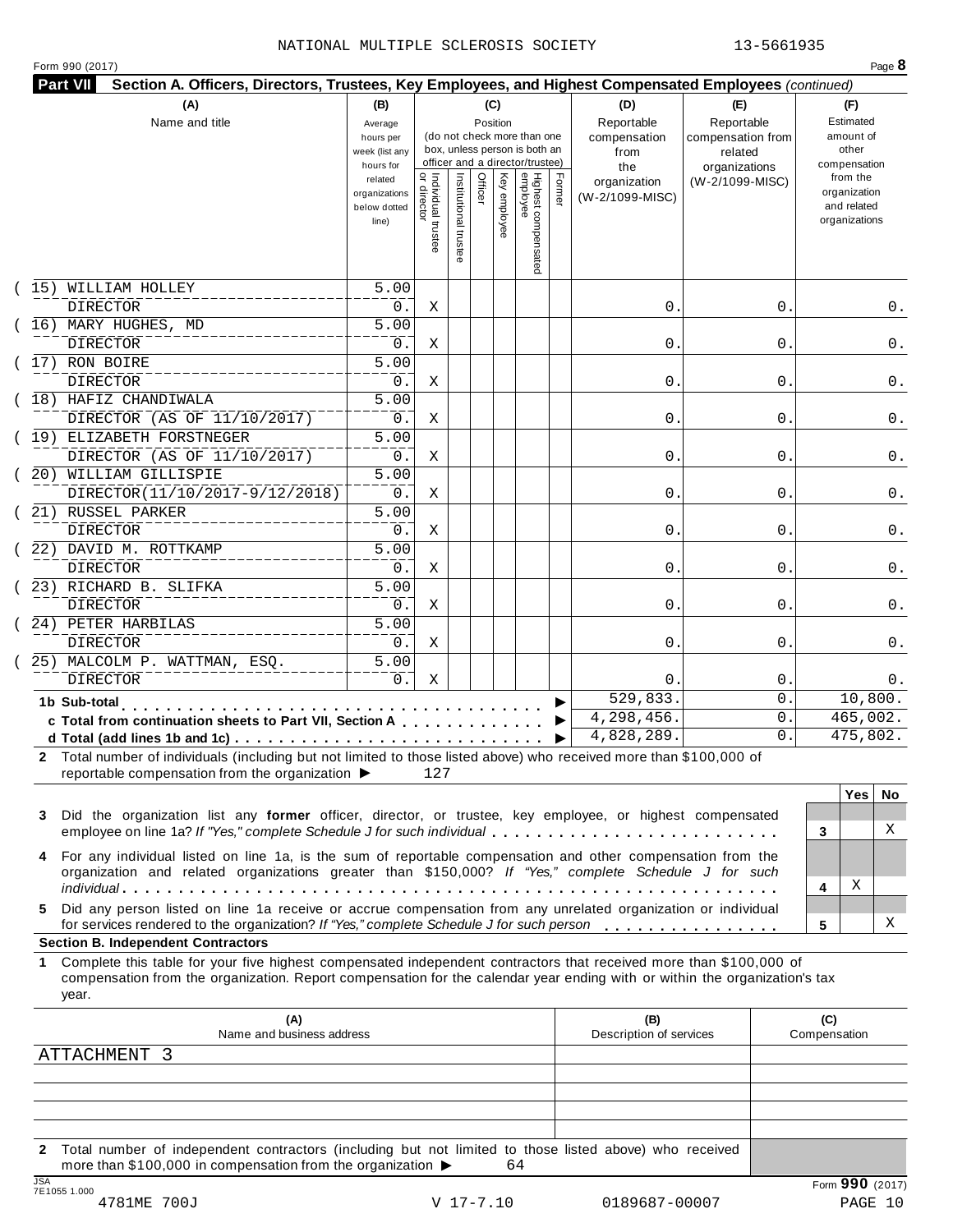|  | Form 990 (2017) |  |
|--|-----------------|--|
|  |                 |  |

| <b>Part VII</b><br>Section A. Officers, Directors, Trustees, Key Employees, and Highest Compensated Employees (continued)<br>(A)                                                                                                                                                                                                                           | (B)                                                            |                                     |                       |         | (C)          |                                                                    |        |                                           |                                                   |   |                                                                          |     |
|------------------------------------------------------------------------------------------------------------------------------------------------------------------------------------------------------------------------------------------------------------------------------------------------------------------------------------------------------------|----------------------------------------------------------------|-------------------------------------|-----------------------|---------|--------------|--------------------------------------------------------------------|--------|-------------------------------------------|---------------------------------------------------|---|--------------------------------------------------------------------------|-----|
| Name and title                                                                                                                                                                                                                                                                                                                                             | Average<br>hours per<br>week (list any                         |                                     |                       |         | Position     | (do not check more than one<br>box, unless person is both an       |        | (D)<br>Reportable<br>compensation<br>from | (E)<br>Reportable<br>compensation from<br>related |   | (F)<br>Estimated<br>amount of<br>other                                   |     |
|                                                                                                                                                                                                                                                                                                                                                            | hours for<br>related<br>organizations<br>below dotted<br>line) | Individual trustee<br>  or director | Institutional trustee | Officer | Key employee | officer and a director/trustee)<br>Highest compensated<br>employee | Former | the<br>organization<br>(W-2/1099-MISC)    | organizations<br>(W-2/1099-MISC)                  |   | compensation<br>from the<br>organization<br>and related<br>organizations |     |
| 26) EUGENE MAY                                                                                                                                                                                                                                                                                                                                             | 5.00                                                           |                                     |                       |         |              |                                                                    |        |                                           |                                                   |   |                                                                          |     |
| DIRECTOR (AS OF 11/10/2017)                                                                                                                                                                                                                                                                                                                                | 0.                                                             | Χ                                   |                       |         |              |                                                                    |        | 0.                                        |                                                   | 0 |                                                                          | 0.  |
| 27) WILLIAM MARRACCINI<br><b>DIRECTOR</b>                                                                                                                                                                                                                                                                                                                  | 5.00<br>0.                                                     | Χ                                   |                       |         |              |                                                                    |        | 0.                                        |                                                   | 0 |                                                                          | 0.  |
| 28) CYNTHIA PERRAZO                                                                                                                                                                                                                                                                                                                                        | $\overline{5.00}$                                              |                                     |                       |         |              |                                                                    |        |                                           |                                                   |   |                                                                          |     |
| <b>DIRECTOR</b>                                                                                                                                                                                                                                                                                                                                            | 0.<br>$\overline{5.00}$                                        | Χ                                   |                       |         |              |                                                                    |        | 0.                                        |                                                   | 0 |                                                                          | 0.  |
| 29) MIKE PONGON<br><b>DIRECTOR</b>                                                                                                                                                                                                                                                                                                                         | 0.                                                             | Χ                                   |                       |         |              |                                                                    |        | 0.                                        |                                                   | 0 |                                                                          | 0.  |
| 30) VALLI BALDASSANO                                                                                                                                                                                                                                                                                                                                       | $\overline{5.00}$                                              |                                     |                       |         |              |                                                                    |        |                                           |                                                   |   |                                                                          |     |
| DIRECTOR                                                                                                                                                                                                                                                                                                                                                   | 0.                                                             | Χ                                   |                       |         |              |                                                                    |        | 0.                                        |                                                   | 0 |                                                                          | 0.  |
| 31) PETER PORRINO                                                                                                                                                                                                                                                                                                                                          | 5.00                                                           |                                     |                       |         |              |                                                                    |        |                                           |                                                   |   |                                                                          |     |
| <b>DIRECTOR</b>                                                                                                                                                                                                                                                                                                                                            | 0.                                                             | Χ                                   |                       |         |              |                                                                    |        | 0.                                        |                                                   | 0 |                                                                          | 0.  |
| 32) DAVID SCHULMAN                                                                                                                                                                                                                                                                                                                                         | $\overline{5.00}$                                              |                                     |                       |         |              |                                                                    |        |                                           |                                                   |   |                                                                          |     |
| DIRECTOR (THRU 11/10/2017)                                                                                                                                                                                                                                                                                                                                 | $0$ .                                                          | Χ                                   |                       |         |              |                                                                    |        | 0.                                        |                                                   | 0 |                                                                          | 0.  |
| 33) ELIZABETH PAGE                                                                                                                                                                                                                                                                                                                                         | $\overline{5.00}$                                              |                                     |                       |         |              |                                                                    |        |                                           |                                                   |   |                                                                          |     |
| DIRECTOR (AS OF 11/10/2017)                                                                                                                                                                                                                                                                                                                                | 0.                                                             | Χ                                   |                       |         |              |                                                                    |        | 0.                                        |                                                   | 0 |                                                                          | 0.  |
| 34) CAROLINE WHITACRE                                                                                                                                                                                                                                                                                                                                      | 5.00                                                           |                                     |                       |         |              |                                                                    |        |                                           |                                                   |   |                                                                          |     |
| <b>DIRECTOR</b>                                                                                                                                                                                                                                                                                                                                            | 0.                                                             | Χ                                   |                       |         |              |                                                                    |        | 0.                                        |                                                   | 0 |                                                                          | 0.  |
| 35) TOBI ROGOWSKY                                                                                                                                                                                                                                                                                                                                          | 5.00                                                           |                                     |                       |         |              |                                                                    |        |                                           |                                                   |   |                                                                          |     |
| <b>DIRECTOR</b>                                                                                                                                                                                                                                                                                                                                            | 0.                                                             | Χ                                   |                       |         |              |                                                                    |        | 0.                                        |                                                   | 0 |                                                                          | 0.  |
| 36) LARRY SCHMID                                                                                                                                                                                                                                                                                                                                           | $\overline{5.00}$                                              |                                     |                       |         |              |                                                                    |        |                                           |                                                   |   |                                                                          |     |
| <b>DIRECTOR</b>                                                                                                                                                                                                                                                                                                                                            | 0.                                                             | Χ                                   |                       |         |              |                                                                    |        | 0.                                        |                                                   | 0 |                                                                          | 0.  |
| 1b Sub-total<br>c Total from continuation sheets to Part VII, Section A<br>d Total (add lines 1b and 1c) $\ldots \ldots \ldots \ldots \ldots \ldots \ldots \ldots \ldots \ldots$<br>2 Total number of individuals (including but not limited to those listed above) who received more than \$100,000 of<br>reportable compensation from the organization ▶ |                                                                | 127                                 |                       |         |              |                                                                    |        |                                           |                                                   |   |                                                                          |     |
|                                                                                                                                                                                                                                                                                                                                                            |                                                                |                                     |                       |         |              |                                                                    |        |                                           |                                                   |   | <b>Yes</b>                                                               | No. |
| Did the organization list any former officer, director, or trustee, key employee, or highest compensated<br>3<br>employee on line 1a? If "Yes," complete Schedule J for such individual                                                                                                                                                                    |                                                                |                                     |                       |         |              |                                                                    |        |                                           |                                                   | 3 |                                                                          | X   |
| For any individual listed on line 1a, is the sum of reportable compensation and other compensation from the<br>4<br>organization and related organizations greater than \$150,000? If "Yes," complete Schedule J for such                                                                                                                                  |                                                                |                                     |                       |         |              |                                                                    |        |                                           |                                                   |   |                                                                          |     |
|                                                                                                                                                                                                                                                                                                                                                            |                                                                |                                     |                       |         |              |                                                                    |        |                                           |                                                   | 4 | Χ                                                                        |     |
| Did any person listed on line 1a receive or accrue compensation from any unrelated organization or individual<br>5.<br>for services rendered to the organization? If "Yes," complete Schedule J for such person                                                                                                                                            |                                                                |                                     |                       |         |              |                                                                    |        |                                           |                                                   | 5 |                                                                          | X   |
| <b>Section B. Independent Contractors</b>                                                                                                                                                                                                                                                                                                                  |                                                                |                                     |                       |         |              |                                                                    |        |                                           |                                                   |   |                                                                          |     |
| Complete this table for your five highest compensated independent contractors that received more than \$100,000 of<br>1.<br>compensation from the organization. Report compensation for the calendar year ending with or within the organization's tax<br>year.                                                                                            |                                                                |                                     |                       |         |              |                                                                    |        |                                           |                                                   |   |                                                                          |     |
| (A)<br>Name and business address                                                                                                                                                                                                                                                                                                                           |                                                                |                                     |                       |         |              |                                                                    |        | (B)<br>Description of services            |                                                   |   | (C)<br>Compensation                                                      |     |
|                                                                                                                                                                                                                                                                                                                                                            |                                                                |                                     |                       |         |              |                                                                    |        |                                           |                                                   |   |                                                                          |     |
|                                                                                                                                                                                                                                                                                                                                                            |                                                                |                                     |                       |         |              |                                                                    |        |                                           |                                                   |   |                                                                          |     |
|                                                                                                                                                                                                                                                                                                                                                            |                                                                |                                     |                       |         |              |                                                                    |        |                                           |                                                   |   |                                                                          |     |
|                                                                                                                                                                                                                                                                                                                                                            |                                                                |                                     |                       |         |              |                                                                    |        |                                           |                                                   |   |                                                                          |     |
|                                                                                                                                                                                                                                                                                                                                                            |                                                                |                                     |                       |         |              |                                                                    |        |                                           |                                                   |   |                                                                          |     |

**2** Total number of independent contractors (including but not limited to those listed above) who received more than \$100,000 in compensation from the organization  $\blacktriangleright$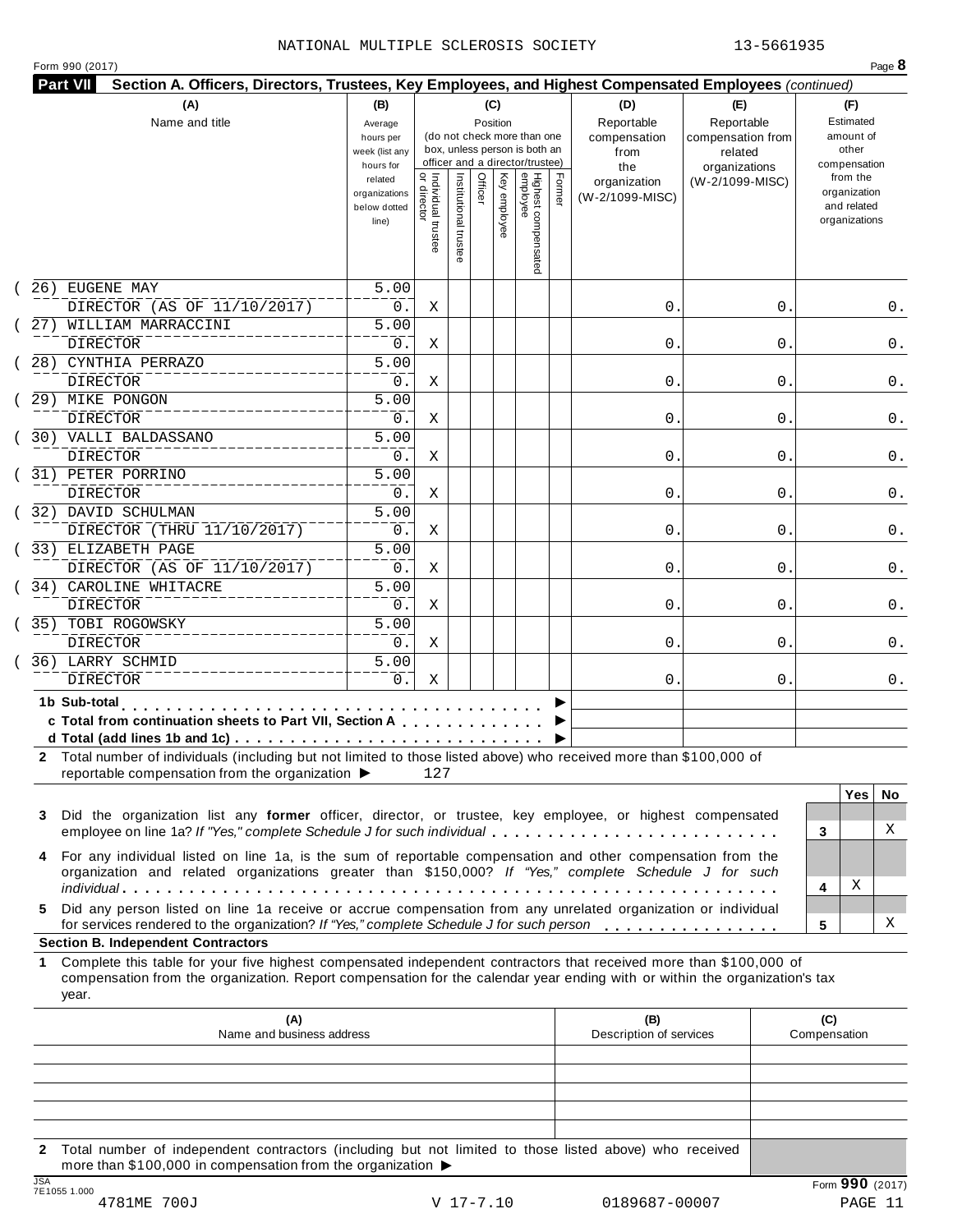| (A)<br>Name and title                                                                                                                                                                                                                                           | (B)<br>Average<br>hours per<br>week (list any<br>hours for |                                     |                       | (C)<br>Position |              | (do not check more than one<br>box, unless person is both an<br>officer and a director/trustee) |        | (D)<br>Reportable<br>compensation<br>from<br>the | (E)<br>Reportable<br>compensation from<br>related<br>organizations | (F)<br>Estimated<br>amount of<br>other<br>compensation   |                   |
|-----------------------------------------------------------------------------------------------------------------------------------------------------------------------------------------------------------------------------------------------------------------|------------------------------------------------------------|-------------------------------------|-----------------------|-----------------|--------------|-------------------------------------------------------------------------------------------------|--------|--------------------------------------------------|--------------------------------------------------------------------|----------------------------------------------------------|-------------------|
|                                                                                                                                                                                                                                                                 | related<br>organizations<br>below dotted<br>line)          | Individual trustee<br>  or director | Institutional trustee | Officer         | Key employee | Highest compensated<br>employee                                                                 | Former | organization<br>(W-2/1099-MISC)                  | (W-2/1099-MISC)                                                    | from the<br>organization<br>and related<br>organizations |                   |
| 37) DIANA TWADELL                                                                                                                                                                                                                                               | 5.00                                                       |                                     |                       |                 |              |                                                                                                 |        |                                                  |                                                                    |                                                          |                   |
| DIRECTOR (AS OF 11/10/2017)                                                                                                                                                                                                                                     | 0.                                                         | Χ                                   |                       |                 |              |                                                                                                 |        | 0.                                               | 0.                                                                 |                                                          | 0.                |
| 38) CRAIG T. LYNCH                                                                                                                                                                                                                                              | 5.00                                                       |                                     |                       |                 |              |                                                                                                 |        |                                                  |                                                                    |                                                          |                   |
| DIRECTOR (THRU 11/10/2017)<br>39) AARON E. MILLER, MD                                                                                                                                                                                                           | $0$ .<br>$\overline{5.00}$                                 | Χ                                   |                       |                 |              |                                                                                                 |        | 0.                                               | 0                                                                  |                                                          | 0.                |
| DIRECTOR (THRU 11/10/2017)                                                                                                                                                                                                                                      | $0$ .                                                      | Χ                                   |                       |                 |              |                                                                                                 |        | 0.                                               | 0                                                                  |                                                          | 0.                |
| 40) ROBERT L. SOWINSKI                                                                                                                                                                                                                                          | $\overline{5.00}$                                          |                                     |                       |                 |              |                                                                                                 |        |                                                  |                                                                    |                                                          |                   |
| DIRECTOR (THRU 11/10/2017)                                                                                                                                                                                                                                      | $0$ .                                                      | Χ                                   |                       |                 |              |                                                                                                 |        | 0.                                               | 0                                                                  |                                                          | 0.                |
| ( 41) JEFFREY WESSEL                                                                                                                                                                                                                                            | $\overline{5.00}$                                          |                                     |                       |                 |              |                                                                                                 |        |                                                  |                                                                    |                                                          |                   |
| DIRECTOR (THRU 11/10/2017)                                                                                                                                                                                                                                      | $0$ .                                                      | Χ                                   |                       |                 |              |                                                                                                 |        | 0.                                               | 0                                                                  |                                                          | 0.                |
| ( 42) MICHAEL BOGDONOFF                                                                                                                                                                                                                                         | 5.00                                                       |                                     |                       |                 |              |                                                                                                 |        |                                                  |                                                                    |                                                          |                   |
| DIRECTOR (THRU 11/20/2017)                                                                                                                                                                                                                                      | $0$ .                                                      | Χ                                   |                       |                 |              |                                                                                                 |        | 0.                                               | 0                                                                  |                                                          | 0.                |
| (43) PAUL WEISS                                                                                                                                                                                                                                                 | 40.00                                                      |                                     |                       |                 |              |                                                                                                 |        |                                                  |                                                                    |                                                          |                   |
| CHIEF OPERATING OFFICER                                                                                                                                                                                                                                         | 0.                                                         |                                     |                       | Χ               |              |                                                                                                 |        | 323,108.                                         | 0.                                                                 |                                                          | 44,986.           |
| (44) ERIC HILTY                                                                                                                                                                                                                                                 | 40.00                                                      |                                     |                       |                 |              |                                                                                                 |        |                                                  |                                                                    |                                                          |                   |
| CHIEF LEGAL OFFICER                                                                                                                                                                                                                                             | 0.                                                         |                                     |                       | Χ               |              |                                                                                                 |        | 220,783.                                         | 0.                                                                 |                                                          | 41,053.           |
| TAMI CAESAR<br>45)                                                                                                                                                                                                                                              | 40.00                                                      |                                     |                       |                 |              |                                                                                                 |        |                                                  |                                                                    |                                                          |                   |
| CFO & COO                                                                                                                                                                                                                                                       | 0.                                                         |                                     |                       | Χ               |              |                                                                                                 |        | 243,833.                                         | 0.                                                                 |                                                          | 43,111.           |
| TIM COETZEE<br>46)                                                                                                                                                                                                                                              | 40.00                                                      |                                     |                       |                 |              |                                                                                                 |        |                                                  |                                                                    |                                                          |                   |
| CHIEF RESEARCH OFFICER                                                                                                                                                                                                                                          | 0.                                                         |                                     |                       |                 | Χ            |                                                                                                 |        | 319,041.                                         | 0.                                                                 |                                                          | 43,236.           |
| 47) GRAHAM MCREYNOLDS<br>CHIEF M & D OFFICER                                                                                                                                                                                                                    | 40.00<br>0.                                                |                                     |                       |                 | Χ            |                                                                                                 |        | 313,062.                                         | 0.                                                                 |                                                          | 32,135.           |
|                                                                                                                                                                                                                                                                 |                                                            |                                     |                       |                 |              |                                                                                                 |        |                                                  |                                                                    |                                                          |                   |
| 1b Sub-total<br>c Total from continuation sheets to Part VII, Section A                                                                                                                                                                                         |                                                            |                                     |                       |                 |              |                                                                                                 |        |                                                  |                                                                    |                                                          |                   |
|                                                                                                                                                                                                                                                                 |                                                            |                                     |                       |                 |              |                                                                                                 |        |                                                  |                                                                    |                                                          |                   |
| 2 Total number of individuals (including but not limited to those listed above) who received more than \$100,000 of                                                                                                                                             |                                                            |                                     |                       |                 |              |                                                                                                 |        |                                                  |                                                                    |                                                          |                   |
| reportable compensation from the organization ▶                                                                                                                                                                                                                 |                                                            | 127                                 |                       |                 |              |                                                                                                 |        |                                                  |                                                                    |                                                          |                   |
|                                                                                                                                                                                                                                                                 |                                                            |                                     |                       |                 |              |                                                                                                 |        |                                                  |                                                                    |                                                          | <b>Yes</b><br>No. |
| Did the organization list any former officer, director, or trustee, key employee, or highest compensated<br>3                                                                                                                                                   |                                                            |                                     |                       |                 |              |                                                                                                 |        |                                                  |                                                                    |                                                          |                   |
| employee on line 1a? If "Yes," complete Schedule J for such individual                                                                                                                                                                                          |                                                            |                                     |                       |                 |              |                                                                                                 |        |                                                  |                                                                    | 3                                                        | X                 |
| For any individual listed on line 1a, is the sum of reportable compensation and other compensation from the<br>4                                                                                                                                                |                                                            |                                     |                       |                 |              |                                                                                                 |        |                                                  |                                                                    |                                                          |                   |
| organization and related organizations greater than \$150,000? If "Yes," complete Schedule J for such                                                                                                                                                           |                                                            |                                     |                       |                 |              |                                                                                                 |        |                                                  |                                                                    |                                                          | Χ                 |
|                                                                                                                                                                                                                                                                 |                                                            |                                     |                       |                 |              |                                                                                                 |        |                                                  |                                                                    | 4                                                        |                   |
| Did any person listed on line 1a receive or accrue compensation from any unrelated organization or individual<br>5.<br>for services rendered to the organization? If "Yes," complete Schedule J for such person                                                 |                                                            |                                     |                       |                 |              |                                                                                                 |        |                                                  |                                                                    | 5                                                        | X                 |
| <b>Section B. Independent Contractors</b>                                                                                                                                                                                                                       |                                                            |                                     |                       |                 |              |                                                                                                 |        |                                                  |                                                                    |                                                          |                   |
| Complete this table for your five highest compensated independent contractors that received more than \$100,000 of<br>1.<br>compensation from the organization. Report compensation for the calendar year ending with or within the organization's tax<br>year. |                                                            |                                     |                       |                 |              |                                                                                                 |        |                                                  |                                                                    |                                                          |                   |
| (A)                                                                                                                                                                                                                                                             |                                                            |                                     |                       |                 |              |                                                                                                 |        | (B)                                              |                                                                    | (C)                                                      |                   |
| Name and business address                                                                                                                                                                                                                                       |                                                            |                                     |                       |                 |              |                                                                                                 |        | Description of services                          |                                                                    | Compensation                                             |                   |
|                                                                                                                                                                                                                                                                 |                                                            |                                     |                       |                 |              |                                                                                                 |        |                                                  |                                                                    |                                                          |                   |
|                                                                                                                                                                                                                                                                 |                                                            |                                     |                       |                 |              |                                                                                                 |        |                                                  |                                                                    |                                                          |                   |
|                                                                                                                                                                                                                                                                 |                                                            |                                     |                       |                 |              |                                                                                                 |        |                                                  |                                                                    |                                                          |                   |

**2** Total number of independent contractors (including but not limited to those listed above) who received more than \$100,000 in compensation from the organization  $\blacktriangleright$ TO THE UNITE UNITE UNITE UNITE UNITE UNITE UNITE UNITE UNITE UNITE UNITE UNITE UNITE UNITE UNITE UNITE UNITE UNITE<br>
TENSIS 1.000<br>
4781ME 700J V 17-7.10 0189687-00007 PAGE 12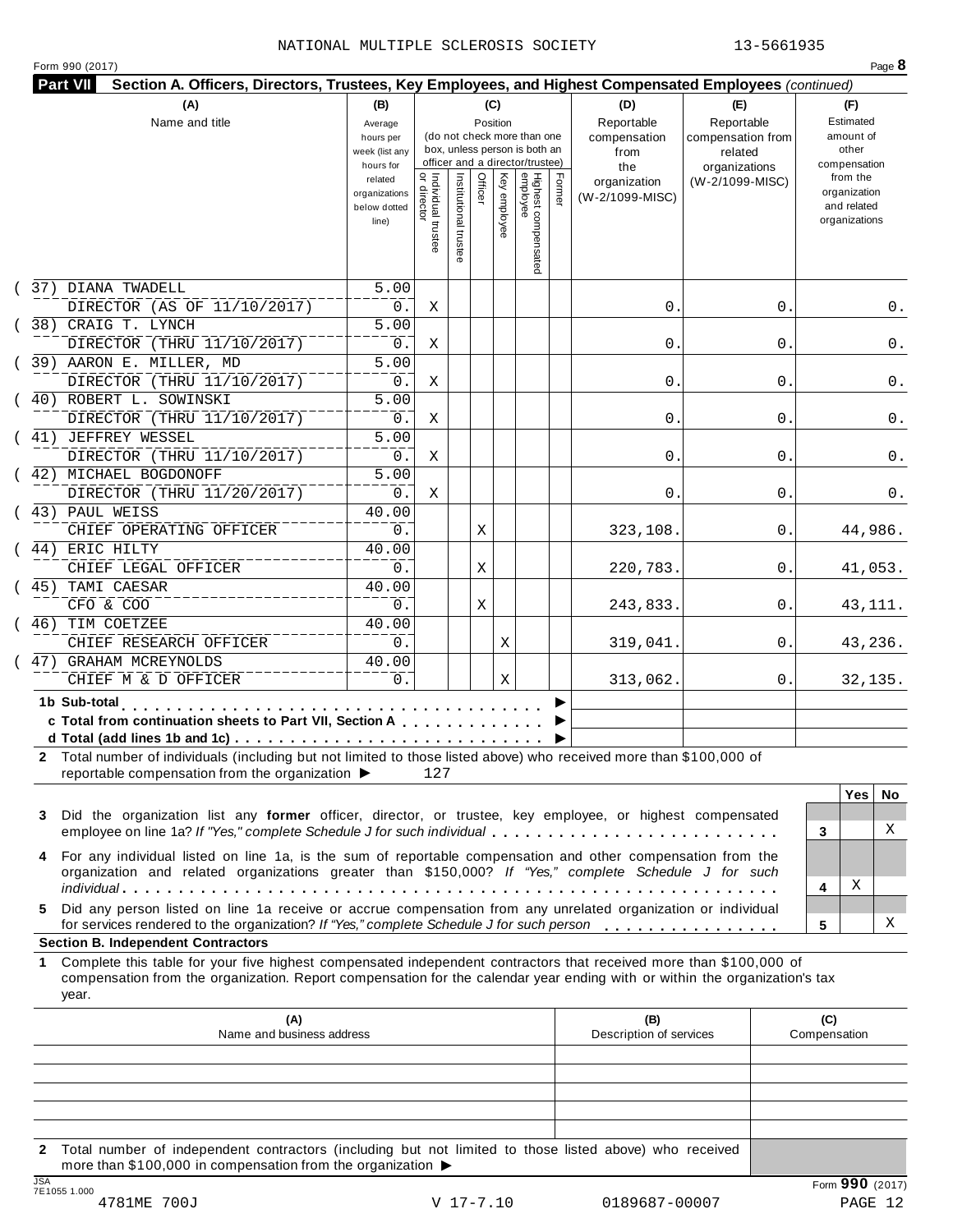| (B)<br>Average            |                                                                                                                                                                        |                                      | (C)                          |                                                                    |                                                         | (D)                                                                                                           | (E)                                                                                                | (F)                                                                                                                                                                                                                                                                                                                                                                                                                                                                                                                                                                                                                                                                                                                                                                                                                                                                                                                                                                                                                                                                  |
|---------------------------|------------------------------------------------------------------------------------------------------------------------------------------------------------------------|--------------------------------------|------------------------------|--------------------------------------------------------------------|---------------------------------------------------------|---------------------------------------------------------------------------------------------------------------|----------------------------------------------------------------------------------------------------|----------------------------------------------------------------------------------------------------------------------------------------------------------------------------------------------------------------------------------------------------------------------------------------------------------------------------------------------------------------------------------------------------------------------------------------------------------------------------------------------------------------------------------------------------------------------------------------------------------------------------------------------------------------------------------------------------------------------------------------------------------------------------------------------------------------------------------------------------------------------------------------------------------------------------------------------------------------------------------------------------------------------------------------------------------------------|
|                           |                                                                                                                                                                        |                                      | Position                     |                                                                    |                                                         | Reportable                                                                                                    | Reportable                                                                                         | Estimated                                                                                                                                                                                                                                                                                                                                                                                                                                                                                                                                                                                                                                                                                                                                                                                                                                                                                                                                                                                                                                                            |
| hours per                 |                                                                                                                                                                        |                                      |                              | (do not check more than one                                        |                                                         | compensation                                                                                                  | compensation from                                                                                  | amount of                                                                                                                                                                                                                                                                                                                                                                                                                                                                                                                                                                                                                                                                                                                                                                                                                                                                                                                                                                                                                                                            |
| week (list any            |                                                                                                                                                                        |                                      |                              |                                                                    |                                                         | from                                                                                                          | related                                                                                            | other                                                                                                                                                                                                                                                                                                                                                                                                                                                                                                                                                                                                                                                                                                                                                                                                                                                                                                                                                                                                                                                                |
|                           |                                                                                                                                                                        |                                      |                              |                                                                    |                                                         |                                                                                                               |                                                                                                    | compensation<br>from the                                                                                                                                                                                                                                                                                                                                                                                                                                                                                                                                                                                                                                                                                                                                                                                                                                                                                                                                                                                                                                             |
|                           |                                                                                                                                                                        |                                      |                              |                                                                    |                                                         |                                                                                                               |                                                                                                    | organization                                                                                                                                                                                                                                                                                                                                                                                                                                                                                                                                                                                                                                                                                                                                                                                                                                                                                                                                                                                                                                                         |
| below dotted              |                                                                                                                                                                        |                                      |                              |                                                                    |                                                         |                                                                                                               |                                                                                                    | and related                                                                                                                                                                                                                                                                                                                                                                                                                                                                                                                                                                                                                                                                                                                                                                                                                                                                                                                                                                                                                                                          |
| line)                     |                                                                                                                                                                        |                                      |                              |                                                                    |                                                         |                                                                                                               |                                                                                                    | organizations                                                                                                                                                                                                                                                                                                                                                                                                                                                                                                                                                                                                                                                                                                                                                                                                                                                                                                                                                                                                                                                        |
|                           |                                                                                                                                                                        |                                      |                              |                                                                    |                                                         |                                                                                                               |                                                                                                    |                                                                                                                                                                                                                                                                                                                                                                                                                                                                                                                                                                                                                                                                                                                                                                                                                                                                                                                                                                                                                                                                      |
|                           |                                                                                                                                                                        |                                      |                              |                                                                    |                                                         |                                                                                                               |                                                                                                    |                                                                                                                                                                                                                                                                                                                                                                                                                                                                                                                                                                                                                                                                                                                                                                                                                                                                                                                                                                                                                                                                      |
|                           |                                                                                                                                                                        |                                      |                              |                                                                    |                                                         |                                                                                                               |                                                                                                    |                                                                                                                                                                                                                                                                                                                                                                                                                                                                                                                                                                                                                                                                                                                                                                                                                                                                                                                                                                                                                                                                      |
| 40.00                     |                                                                                                                                                                        |                                      |                              |                                                                    |                                                         |                                                                                                               |                                                                                                    |                                                                                                                                                                                                                                                                                                                                                                                                                                                                                                                                                                                                                                                                                                                                                                                                                                                                                                                                                                                                                                                                      |
| 0.                        |                                                                                                                                                                        |                                      |                              |                                                                    |                                                         | 314,715.                                                                                                      | 0.                                                                                                 | 24,081.                                                                                                                                                                                                                                                                                                                                                                                                                                                                                                                                                                                                                                                                                                                                                                                                                                                                                                                                                                                                                                                              |
| 40.00                     |                                                                                                                                                                        |                                      |                              |                                                                    |                                                         |                                                                                                               |                                                                                                    |                                                                                                                                                                                                                                                                                                                                                                                                                                                                                                                                                                                                                                                                                                                                                                                                                                                                                                                                                                                                                                                                      |
| 0.                        |                                                                                                                                                                        |                                      |                              |                                                                    |                                                         | 230,979.                                                                                                      | 0.                                                                                                 | 23, 294.                                                                                                                                                                                                                                                                                                                                                                                                                                                                                                                                                                                                                                                                                                                                                                                                                                                                                                                                                                                                                                                             |
| 40.00                     |                                                                                                                                                                        |                                      |                              |                                                                    |                                                         |                                                                                                               |                                                                                                    |                                                                                                                                                                                                                                                                                                                                                                                                                                                                                                                                                                                                                                                                                                                                                                                                                                                                                                                                                                                                                                                                      |
| 0.                        |                                                                                                                                                                        |                                      |                              |                                                                    |                                                         | 216,047.                                                                                                      | 0.                                                                                                 | 41,908.                                                                                                                                                                                                                                                                                                                                                                                                                                                                                                                                                                                                                                                                                                                                                                                                                                                                                                                                                                                                                                                              |
|                           |                                                                                                                                                                        |                                      |                              |                                                                    |                                                         |                                                                                                               |                                                                                                    |                                                                                                                                                                                                                                                                                                                                                                                                                                                                                                                                                                                                                                                                                                                                                                                                                                                                                                                                                                                                                                                                      |
|                           |                                                                                                                                                                        |                                      |                              |                                                                    |                                                         |                                                                                                               |                                                                                                    | 26, 313.                                                                                                                                                                                                                                                                                                                                                                                                                                                                                                                                                                                                                                                                                                                                                                                                                                                                                                                                                                                                                                                             |
|                           |                                                                                                                                                                        |                                      |                              |                                                                    |                                                         |                                                                                                               |                                                                                                    |                                                                                                                                                                                                                                                                                                                                                                                                                                                                                                                                                                                                                                                                                                                                                                                                                                                                                                                                                                                                                                                                      |
|                           |                                                                                                                                                                        |                                      |                              |                                                                    |                                                         |                                                                                                               |                                                                                                    | 38,051.                                                                                                                                                                                                                                                                                                                                                                                                                                                                                                                                                                                                                                                                                                                                                                                                                                                                                                                                                                                                                                                              |
|                           |                                                                                                                                                                        |                                      |                              |                                                                    |                                                         |                                                                                                               |                                                                                                    |                                                                                                                                                                                                                                                                                                                                                                                                                                                                                                                                                                                                                                                                                                                                                                                                                                                                                                                                                                                                                                                                      |
|                           |                                                                                                                                                                        |                                      |                              |                                                                    |                                                         |                                                                                                               |                                                                                                    |                                                                                                                                                                                                                                                                                                                                                                                                                                                                                                                                                                                                                                                                                                                                                                                                                                                                                                                                                                                                                                                                      |
|                           |                                                                                                                                                                        |                                      |                              |                                                                    |                                                         |                                                                                                               |                                                                                                    | 25,367.                                                                                                                                                                                                                                                                                                                                                                                                                                                                                                                                                                                                                                                                                                                                                                                                                                                                                                                                                                                                                                                              |
|                           |                                                                                                                                                                        |                                      |                              |                                                                    |                                                         |                                                                                                               |                                                                                                    |                                                                                                                                                                                                                                                                                                                                                                                                                                                                                                                                                                                                                                                                                                                                                                                                                                                                                                                                                                                                                                                                      |
|                           |                                                                                                                                                                        |                                      |                              |                                                                    |                                                         |                                                                                                               |                                                                                                    | 5,176.                                                                                                                                                                                                                                                                                                                                                                                                                                                                                                                                                                                                                                                                                                                                                                                                                                                                                                                                                                                                                                                               |
|                           |                                                                                                                                                                        |                                      |                              |                                                                    |                                                         |                                                                                                               |                                                                                                    |                                                                                                                                                                                                                                                                                                                                                                                                                                                                                                                                                                                                                                                                                                                                                                                                                                                                                                                                                                                                                                                                      |
|                           |                                                                                                                                                                        |                                      |                              |                                                                    |                                                         |                                                                                                               |                                                                                                    | 9,727.                                                                                                                                                                                                                                                                                                                                                                                                                                                                                                                                                                                                                                                                                                                                                                                                                                                                                                                                                                                                                                                               |
| 40.00                     |                                                                                                                                                                        |                                      |                              |                                                                    |                                                         |                                                                                                               |                                                                                                    |                                                                                                                                                                                                                                                                                                                                                                                                                                                                                                                                                                                                                                                                                                                                                                                                                                                                                                                                                                                                                                                                      |
| 0.                        |                                                                                                                                                                        |                                      |                              | Χ                                                                  |                                                         | 242,549.                                                                                                      | 0.                                                                                                 | 23,792.                                                                                                                                                                                                                                                                                                                                                                                                                                                                                                                                                                                                                                                                                                                                                                                                                                                                                                                                                                                                                                                              |
| 40.00                     |                                                                                                                                                                        |                                      |                              |                                                                    |                                                         |                                                                                                               |                                                                                                    |                                                                                                                                                                                                                                                                                                                                                                                                                                                                                                                                                                                                                                                                                                                                                                                                                                                                                                                                                                                                                                                                      |
| 0.                        |                                                                                                                                                                        |                                      |                              | Χ                                                                  |                                                         | 228,919.                                                                                                      | 0.                                                                                                 | 32,926.                                                                                                                                                                                                                                                                                                                                                                                                                                                                                                                                                                                                                                                                                                                                                                                                                                                                                                                                                                                                                                                              |
| 40.00                     |                                                                                                                                                                        |                                      |                              |                                                                    |                                                         |                                                                                                               |                                                                                                    |                                                                                                                                                                                                                                                                                                                                                                                                                                                                                                                                                                                                                                                                                                                                                                                                                                                                                                                                                                                                                                                                      |
| 0.                        |                                                                                                                                                                        |                                      |                              | Χ                                                                  |                                                         | 245,154.                                                                                                      | 0.                                                                                                 | 9,846.                                                                                                                                                                                                                                                                                                                                                                                                                                                                                                                                                                                                                                                                                                                                                                                                                                                                                                                                                                                                                                                               |
|                           |                                                                                                                                                                        |                                      |                              |                                                                    |                                                         |                                                                                                               |                                                                                                    |                                                                                                                                                                                                                                                                                                                                                                                                                                                                                                                                                                                                                                                                                                                                                                                                                                                                                                                                                                                                                                                                      |
|                           |                                                                                                                                                                        |                                      |                              |                                                                    |                                                         |                                                                                                               |                                                                                                    |                                                                                                                                                                                                                                                                                                                                                                                                                                                                                                                                                                                                                                                                                                                                                                                                                                                                                                                                                                                                                                                                      |
|                           |                                                                                                                                                                        |                                      |                              |                                                                    |                                                         |                                                                                                               |                                                                                                    |                                                                                                                                                                                                                                                                                                                                                                                                                                                                                                                                                                                                                                                                                                                                                                                                                                                                                                                                                                                                                                                                      |
|                           |                                                                                                                                                                        |                                      |                              |                                                                    |                                                         |                                                                                                               |                                                                                                    |                                                                                                                                                                                                                                                                                                                                                                                                                                                                                                                                                                                                                                                                                                                                                                                                                                                                                                                                                                                                                                                                      |
|                           |                                                                                                                                                                        |                                      |                              |                                                                    |                                                         |                                                                                                               |                                                                                                    |                                                                                                                                                                                                                                                                                                                                                                                                                                                                                                                                                                                                                                                                                                                                                                                                                                                                                                                                                                                                                                                                      |
|                           |                                                                                                                                                                        |                                      |                              |                                                                    |                                                         |                                                                                                               |                                                                                                    |                                                                                                                                                                                                                                                                                                                                                                                                                                                                                                                                                                                                                                                                                                                                                                                                                                                                                                                                                                                                                                                                      |
|                           |                                                                                                                                                                        |                                      |                              |                                                                    |                                                         |                                                                                                               |                                                                                                    | <b>Yes</b><br>No.                                                                                                                                                                                                                                                                                                                                                                                                                                                                                                                                                                                                                                                                                                                                                                                                                                                                                                                                                                                                                                                    |
|                           |                                                                                                                                                                        |                                      |                              |                                                                    |                                                         |                                                                                                               |                                                                                                    |                                                                                                                                                                                                                                                                                                                                                                                                                                                                                                                                                                                                                                                                                                                                                                                                                                                                                                                                                                                                                                                                      |
|                           |                                                                                                                                                                        |                                      |                              |                                                                    |                                                         |                                                                                                               |                                                                                                    | X<br>3                                                                                                                                                                                                                                                                                                                                                                                                                                                                                                                                                                                                                                                                                                                                                                                                                                                                                                                                                                                                                                                               |
|                           |                                                                                                                                                                        |                                      |                              |                                                                    |                                                         |                                                                                                               |                                                                                                    |                                                                                                                                                                                                                                                                                                                                                                                                                                                                                                                                                                                                                                                                                                                                                                                                                                                                                                                                                                                                                                                                      |
|                           |                                                                                                                                                                        |                                      |                              |                                                                    |                                                         |                                                                                                               |                                                                                                    |                                                                                                                                                                                                                                                                                                                                                                                                                                                                                                                                                                                                                                                                                                                                                                                                                                                                                                                                                                                                                                                                      |
|                           |                                                                                                                                                                        |                                      |                              |                                                                    |                                                         |                                                                                                               |                                                                                                    | Χ<br>4                                                                                                                                                                                                                                                                                                                                                                                                                                                                                                                                                                                                                                                                                                                                                                                                                                                                                                                                                                                                                                                               |
|                           |                                                                                                                                                                        |                                      |                              |                                                                    |                                                         |                                                                                                               |                                                                                                    |                                                                                                                                                                                                                                                                                                                                                                                                                                                                                                                                                                                                                                                                                                                                                                                                                                                                                                                                                                                                                                                                      |
|                           |                                                                                                                                                                        |                                      |                              |                                                                    |                                                         |                                                                                                               |                                                                                                    | х<br>5                                                                                                                                                                                                                                                                                                                                                                                                                                                                                                                                                                                                                                                                                                                                                                                                                                                                                                                                                                                                                                                               |
|                           |                                                                                                                                                                        |                                      |                              |                                                                    |                                                         |                                                                                                               |                                                                                                    |                                                                                                                                                                                                                                                                                                                                                                                                                                                                                                                                                                                                                                                                                                                                                                                                                                                                                                                                                                                                                                                                      |
|                           |                                                                                                                                                                        |                                      |                              |                                                                    |                                                         |                                                                                                               |                                                                                                    |                                                                                                                                                                                                                                                                                                                                                                                                                                                                                                                                                                                                                                                                                                                                                                                                                                                                                                                                                                                                                                                                      |
|                           |                                                                                                                                                                        |                                      |                              |                                                                    |                                                         |                                                                                                               |                                                                                                    |                                                                                                                                                                                                                                                                                                                                                                                                                                                                                                                                                                                                                                                                                                                                                                                                                                                                                                                                                                                                                                                                      |
|                           |                                                                                                                                                                        |                                      |                              |                                                                    |                                                         |                                                                                                               |                                                                                                    |                                                                                                                                                                                                                                                                                                                                                                                                                                                                                                                                                                                                                                                                                                                                                                                                                                                                                                                                                                                                                                                                      |
|                           |                                                                                                                                                                        |                                      |                              |                                                                    |                                                         |                                                                                                               |                                                                                                    |                                                                                                                                                                                                                                                                                                                                                                                                                                                                                                                                                                                                                                                                                                                                                                                                                                                                                                                                                                                                                                                                      |
|                           |                                                                                                                                                                        |                                      |                              |                                                                    |                                                         |                                                                                                               |                                                                                                    |                                                                                                                                                                                                                                                                                                                                                                                                                                                                                                                                                                                                                                                                                                                                                                                                                                                                                                                                                                                                                                                                      |
| Name and business address |                                                                                                                                                                        |                                      |                              |                                                                    |                                                         | (B)<br>Description of services                                                                                |                                                                                                    | (C)<br>Compensation                                                                                                                                                                                                                                                                                                                                                                                                                                                                                                                                                                                                                                                                                                                                                                                                                                                                                                                                                                                                                                                  |
|                           |                                                                                                                                                                        |                                      |                              |                                                                    |                                                         |                                                                                                               |                                                                                                    |                                                                                                                                                                                                                                                                                                                                                                                                                                                                                                                                                                                                                                                                                                                                                                                                                                                                                                                                                                                                                                                                      |
|                           |                                                                                                                                                                        |                                      |                              |                                                                    |                                                         |                                                                                                               |                                                                                                    |                                                                                                                                                                                                                                                                                                                                                                                                                                                                                                                                                                                                                                                                                                                                                                                                                                                                                                                                                                                                                                                                      |
|                           | hours for<br>related<br>organizations<br>40.00<br>$0$ .<br>40.00<br>0.<br>40.00<br>0.<br>40.00<br>0.<br>40.00<br>0.<br>reportable compensation from the organization ▶ | Individual trustee<br>   or director | Institutional trustee<br>127 | Officer<br>c Total from continuation sheets to Part VII, Section A | Ķey<br>employee<br>Χ<br>Χ<br>Χ<br>Χ<br>Χ<br>Χ<br>Χ<br>Χ | box, unless person is both an<br>officer and a director/trustee)<br>Highest compensated<br>employee<br>Former | the<br>organization<br>(W-2/1099-MISC)<br>227,906.<br>209,293.<br>201,076.<br>170,766.<br>271,320. | organizations<br>(W-2/1099-MISC)<br>0.<br>0.<br>0.<br>0.<br>0.<br>2 Total number of individuals (including but not limited to those listed above) who received more than \$100,000 of<br>Did the organization list any former officer, director, or trustee, key employee, or highest compensated<br>employee on line 1a? If "Yes," complete Schedule J for such individual<br>For any individual listed on line 1a, is the sum of reportable compensation and other compensation from the<br>organization and related organizations greater than \$150,000? If "Yes," complete Schedule J for such<br>Did any person listed on line 1a receive or accrue compensation from any unrelated organization or individual<br>for services rendered to the organization? If "Yes," complete Schedule J for such person<br>Complete this table for your five highest compensated independent contractors that received more than \$100,000 of<br>compensation from the organization. Report compensation for the calendar year ending with or within the organization's tax |

**2** Total number of independent contractors (including but not limited to those listed above) who received more than \$100,000 in compensation from the organization  $\blacktriangleright$ TE1055 1.000<br>
TE1055 1.000<br>
4781ME 700J<br>
4781ME 700J<br>
TE1055 1.000<br>
4781ME 700J<br>
20189687-00007<br>
20189687-00007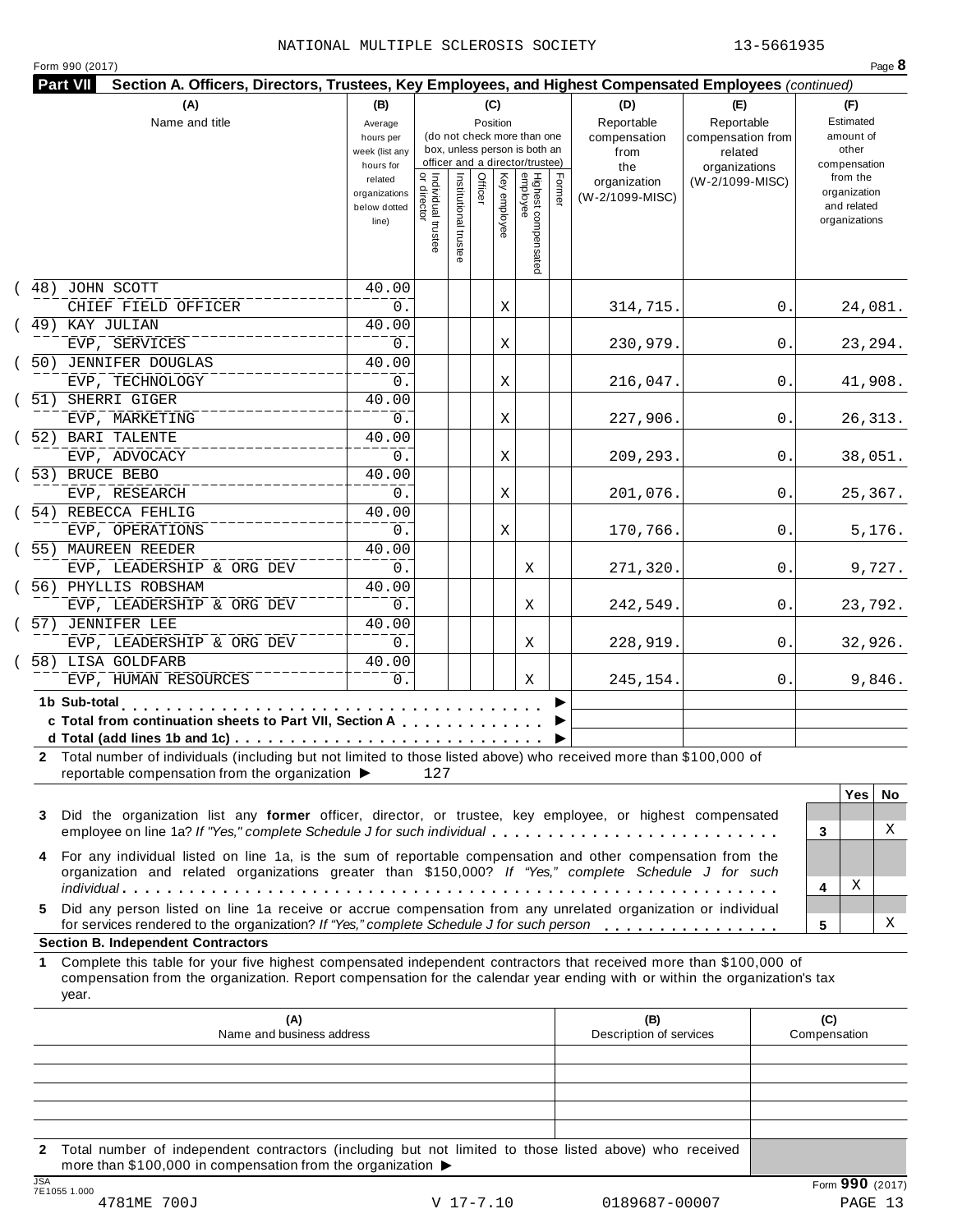### NATIONAL MULTIPLE SCLEROSIS SOCIETY 13-5661935

|        | (A)<br>Name and title                                                                                                                                                                                                                                                                                  | (B)<br>Average<br>hours per<br>week (list any<br>hours for |                                     |                       |         | (C)<br>Position | (do not check more than one<br>box, unless person is both an<br>officer and a director/trustee) |        | (D)<br>Reportable<br>compensation<br>from<br>the | (E)<br>Reportable<br>compensation from<br>related<br>organizations | (F)<br>Estimated<br>amount of<br>other<br>compensation   |
|--------|--------------------------------------------------------------------------------------------------------------------------------------------------------------------------------------------------------------------------------------------------------------------------------------------------------|------------------------------------------------------------|-------------------------------------|-----------------------|---------|-----------------|-------------------------------------------------------------------------------------------------|--------|--------------------------------------------------|--------------------------------------------------------------------|----------------------------------------------------------|
|        |                                                                                                                                                                                                                                                                                                        | related<br>organizations<br>below dotted<br>line)          | Individual trustee<br>  or director | Institutional trustee | Officer | Key employee    | Highest compensated<br>employee                                                                 | Former | organization<br>(W-2/1099-MISC)                  | (W-2/1099-MISC)                                                    | from the<br>organization<br>and related<br>organizations |
|        | 59) DEBBIE POPE                                                                                                                                                                                                                                                                                        | 40.00                                                      |                                     |                       |         |                 |                                                                                                 |        |                                                  |                                                                    |                                                          |
|        | EVP, DEVELOPMENT                                                                                                                                                                                                                                                                                       | 0.                                                         |                                     |                       |         |                 | Χ                                                                                               |        | 319,905.                                         | 0                                                                  | 0.                                                       |
|        |                                                                                                                                                                                                                                                                                                        |                                                            |                                     |                       |         |                 |                                                                                                 |        |                                                  |                                                                    |                                                          |
|        |                                                                                                                                                                                                                                                                                                        |                                                            |                                     |                       |         |                 |                                                                                                 |        |                                                  |                                                                    |                                                          |
|        |                                                                                                                                                                                                                                                                                                        |                                                            |                                     |                       |         |                 |                                                                                                 |        |                                                  |                                                                    |                                                          |
|        |                                                                                                                                                                                                                                                                                                        |                                                            |                                     |                       |         |                 |                                                                                                 |        |                                                  |                                                                    |                                                          |
|        |                                                                                                                                                                                                                                                                                                        |                                                            |                                     |                       |         |                 |                                                                                                 |        |                                                  |                                                                    |                                                          |
|        |                                                                                                                                                                                                                                                                                                        |                                                            |                                     |                       |         |                 |                                                                                                 |        |                                                  |                                                                    |                                                          |
|        |                                                                                                                                                                                                                                                                                                        |                                                            |                                     |                       |         |                 |                                                                                                 |        |                                                  |                                                                    |                                                          |
|        | 1b Sub-total<br>c Total from continuation sheets to Part VII, Section A                                                                                                                                                                                                                                |                                                            |                                     |                       |         |                 |                                                                                                 |        |                                                  |                                                                    |                                                          |
|        | 2 Total number of individuals (including but not limited to those listed above) who received more than \$100,000 of<br>reportable compensation from the organization ▶                                                                                                                                 |                                                            | 127                                 |                       |         |                 |                                                                                                 |        |                                                  |                                                                    |                                                          |
|        |                                                                                                                                                                                                                                                                                                        |                                                            |                                     |                       |         |                 |                                                                                                 |        |                                                  |                                                                    | <b>Yes</b><br>No.                                        |
| 3<br>4 | Did the organization list any former officer, director, or trustee, key employee, or highest compensated<br>employee on line 1a? If "Yes," complete Schedule J for such individual<br>For any individual listed on line 1a, is the sum of reportable compensation and other compensation from the      |                                                            |                                     |                       |         |                 |                                                                                                 |        |                                                  |                                                                    | X<br>3                                                   |
|        | organization and related organizations greater than \$150,000? If "Yes," complete Schedule J for such                                                                                                                                                                                                  |                                                            |                                     |                       |         |                 |                                                                                                 |        |                                                  |                                                                    | Χ<br>4                                                   |
| 5.     | Did any person listed on line 1a receive or accrue compensation from any unrelated organization or individual<br>for services rendered to the organization? If "Yes," complete Schedule J for such person                                                                                              |                                                            |                                     |                       |         |                 |                                                                                                 |        |                                                  |                                                                    | X<br>5                                                   |
| 1.     | <b>Section B. Independent Contractors</b><br>Complete this table for your five highest compensated independent contractors that received more than \$100,000 of<br>compensation from the organization. Report compensation for the calendar year ending with or within the organization's tax<br>year. |                                                            |                                     |                       |         |                 |                                                                                                 |        |                                                  |                                                                    |                                                          |
|        | (A)<br>Name and business address                                                                                                                                                                                                                                                                       |                                                            |                                     |                       |         |                 |                                                                                                 |        | (B)<br>Description of services                   |                                                                    | (C)<br>Compensation                                      |
|        |                                                                                                                                                                                                                                                                                                        |                                                            |                                     |                       |         |                 |                                                                                                 |        |                                                  |                                                                    |                                                          |
|        |                                                                                                                                                                                                                                                                                                        |                                                            |                                     |                       |         |                 |                                                                                                 |        |                                                  |                                                                    |                                                          |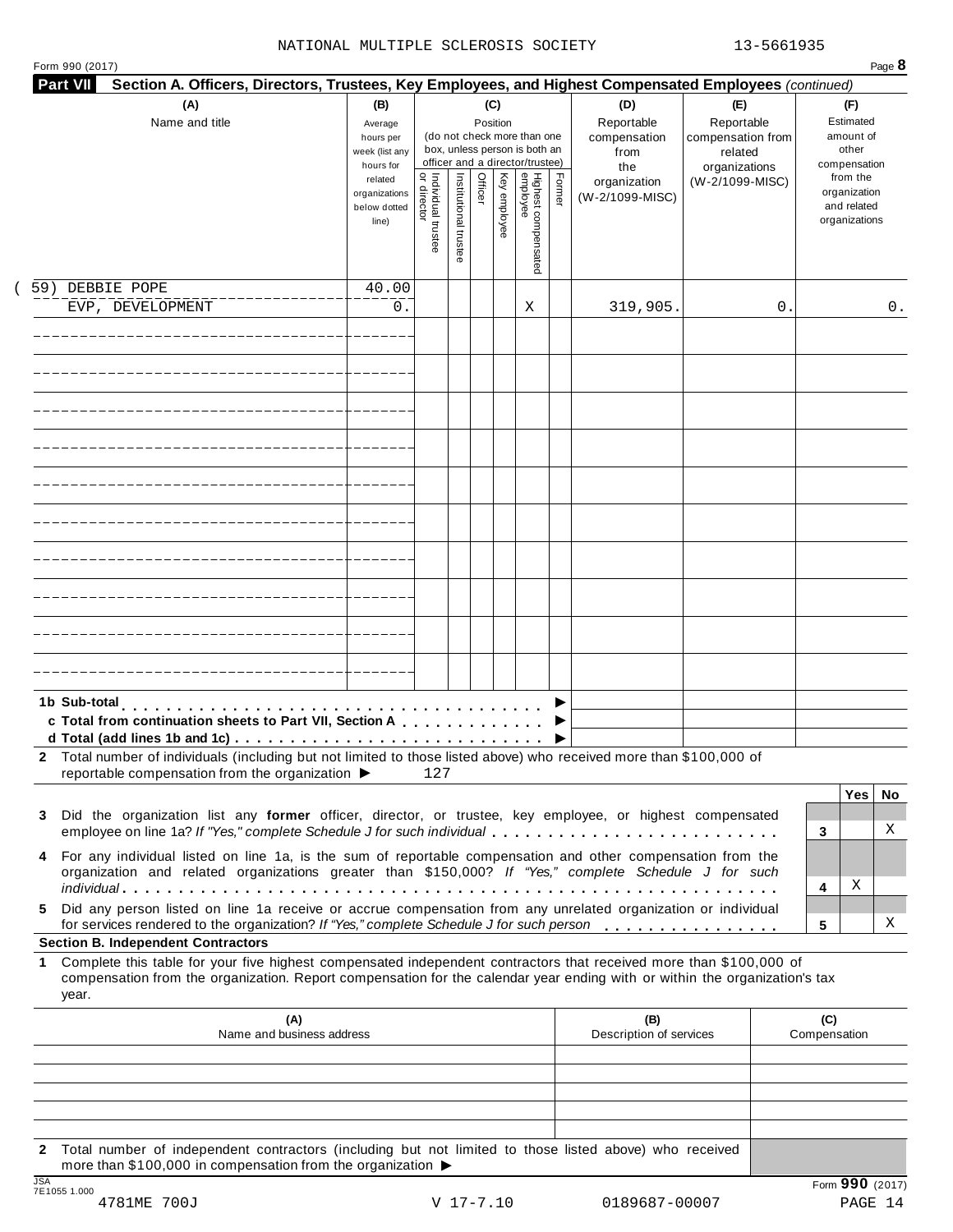| <b>Part VIII</b>                                                 |                                       | <b>Statement of Revenue</b>                                                                                                                                                                                                                                                                                                                                                                                                                                                                                                                                                                             |                                   |                                                                 |                                      |                                                    |                                         |                                                                  |
|------------------------------------------------------------------|---------------------------------------|---------------------------------------------------------------------------------------------------------------------------------------------------------------------------------------------------------------------------------------------------------------------------------------------------------------------------------------------------------------------------------------------------------------------------------------------------------------------------------------------------------------------------------------------------------------------------------------------------------|-----------------------------------|-----------------------------------------------------------------|--------------------------------------|----------------------------------------------------|-----------------------------------------|------------------------------------------------------------------|
|                                                                  |                                       |                                                                                                                                                                                                                                                                                                                                                                                                                                                                                                                                                                                                         |                                   |                                                                 | (A)<br>Total revenue                 | (B)<br>Related or<br>exempt<br>function<br>revenue | (C)<br>Unrelated<br>business<br>revenue | (D)<br>Revenue<br>excluded from tax<br>under sections<br>512-514 |
| <b>Contributions, Gifts, Grants</b><br>and Other Similar Amounts | 1a<br>b<br>c<br>d<br>е<br>f<br>g<br>h | Federated campaigns <b>Federated</b><br>Membership dues<br>Fundraising events <b>Fundraising</b><br>Related organizations <b>and the set of the set of the set of the set of the set of the set of the set of the set of the set of the set of the set of the set of the set of the set of the set of the set of the set of the set </b><br>Government grants (contributions)<br>All other contributions, gifts, grants,<br>and similar amounts not included above<br>Noncash contributions included in lines 1a-1f: \$<br><b>Total.</b> Add lines 1a-1f <b>contains the container of the container</b> | 1a<br>1 b<br>1c<br>1d<br>1е<br>1f | 110, 375, 923.<br>75,140.<br>79, 256, 155.<br>3,488,001.<br>. ▶ | 189, 707, 218                        |                                                    |                                         |                                                                  |
|                                                                  |                                       |                                                                                                                                                                                                                                                                                                                                                                                                                                                                                                                                                                                                         |                                   | <b>Business Code</b>                                            |                                      |                                                    |                                         |                                                                  |
| Program Service Revenue                                          | 2a<br>b<br>с<br>d                     | PROGRAM REGISTRATION FEES                                                                                                                                                                                                                                                                                                                                                                                                                                                                                                                                                                               |                                   | 900099                                                          | 85,488.                              | 85,488                                             |                                         |                                                                  |
|                                                                  | f                                     | All other program service revenue                                                                                                                                                                                                                                                                                                                                                                                                                                                                                                                                                                       |                                   |                                                                 |                                      |                                                    |                                         |                                                                  |
|                                                                  | g<br>3                                | Investment<br>income<br>and other similar amounts).                                                                                                                                                                                                                                                                                                                                                                                                                                                                                                                                                     | (including<br>dividends,          | interest,                                                       | 85,488<br>2,040,272<br>$\mathbf 0$ . |                                                    |                                         | 2,040,272.                                                       |
|                                                                  | 4<br>5                                | Income from investment of tax-exempt bond proceeds $\blacksquare$                                                                                                                                                                                                                                                                                                                                                                                                                                                                                                                                       | (i) Real                          | (ii) Personal                                                   | $\mathbf{0}$ .                       |                                                    |                                         |                                                                  |
|                                                                  | 6a<br>$\mathbf b$<br>c                | Gross rents<br>Less: rental expenses<br>Rental income or (loss)                                                                                                                                                                                                                                                                                                                                                                                                                                                                                                                                         | 801,818.<br>801,818.              |                                                                 |                                      |                                                    |                                         |                                                                  |
|                                                                  | d<br>7a<br>b                          | Net rental income or (loss).<br>Gross amount from sales of<br>assets other than inventory<br>Less: cost or other basis                                                                                                                                                                                                                                                                                                                                                                                                                                                                                  | (i) Securities<br>28, 463, 929.   | <u>.</u> ><br>(ii) Other                                        | 801,818                              |                                                    |                                         | 801,818.                                                         |
|                                                                  | с<br>d                                | and sales expenses<br>Gain or (loss)<br>Net gain or (loss) example and the set of the set of the set of the set of the set of the set of the set of the set of the set of the set of the set of the set of the set of the set of the set of the set of the set of the                                                                                                                                                                                                                                                                                                                                   | 26, 238, 437.<br>2, 225, 492.     |                                                                 | 2,225,492.                           |                                                    |                                         | 2, 225, 492.                                                     |
| Other Revenue                                                    | 8а                                    | Gross income from fundraising<br>events (not including $$110,375,923$ .<br>of contributions reported on line 1c).<br>See Part IV, line 18 <b>Construction</b>                                                                                                                                                                                                                                                                                                                                                                                                                                           | a                                 | 22, 199, 125.                                                   |                                      |                                                    |                                         |                                                                  |
|                                                                  | b                                     | Less: direct expenses                                                                                                                                                                                                                                                                                                                                                                                                                                                                                                                                                                                   | b                                 | 22, 199, 125.                                                   |                                      |                                                    |                                         |                                                                  |
|                                                                  | c<br>9а                               | Net income or (loss) from fundraising events $\ldots$<br>Gross income from gaming activities.<br>See Part IV, line 19 a                                                                                                                                                                                                                                                                                                                                                                                                                                                                                 |                                   |                                                                 | 0.                                   |                                                    |                                         |                                                                  |
|                                                                  | b                                     | Less: direct expenses                                                                                                                                                                                                                                                                                                                                                                                                                                                                                                                                                                                   | b                                 |                                                                 | $0$ .                                |                                                    |                                         |                                                                  |
|                                                                  | c<br>10a                              | Net income or (loss) from gaming activities ________<br>Gross<br>sales of inventory, less<br>returns and allowances and allowances                                                                                                                                                                                                                                                                                                                                                                                                                                                                      |                                   |                                                                 |                                      |                                                    |                                         |                                                                  |
|                                                                  | b<br>c                                | Less: cost of goods sold<br>Net income or (loss) from sales of inventory                                                                                                                                                                                                                                                                                                                                                                                                                                                                                                                                | b                                 |                                                                 | $\mathsf{0}$ .                       |                                                    |                                         |                                                                  |
|                                                                  |                                       | Miscellaneous Revenue                                                                                                                                                                                                                                                                                                                                                                                                                                                                                                                                                                                   |                                   | <b>Business Code</b>                                            |                                      |                                                    |                                         |                                                                  |
|                                                                  | 11a<br>b                              | ADVERTISING INCOME<br>MISCELLANEOUS                                                                                                                                                                                                                                                                                                                                                                                                                                                                                                                                                                     |                                   | 900099<br>900099                                                | 1,669,341.<br>20,909.                |                                                    | 1,669,341.                              | 20,909.                                                          |
|                                                                  | c<br>d                                | All other revenue entitled and a series of the series of the series of the series of the series of the series                                                                                                                                                                                                                                                                                                                                                                                                                                                                                           |                                   |                                                                 |                                      |                                                    |                                         |                                                                  |
|                                                                  | е                                     |                                                                                                                                                                                                                                                                                                                                                                                                                                                                                                                                                                                                         |                                   |                                                                 | 1,690,250.                           |                                                    |                                         |                                                                  |
| .ISA                                                             | 12                                    | Total revenue. See instructions.                                                                                                                                                                                                                                                                                                                                                                                                                                                                                                                                                                        |                                   |                                                                 | 196,550,538.                         | 85,488.                                            | 1,669,341.                              | 5,088,491.                                                       |

JSA Form **990** (2017) 7E1051 1.000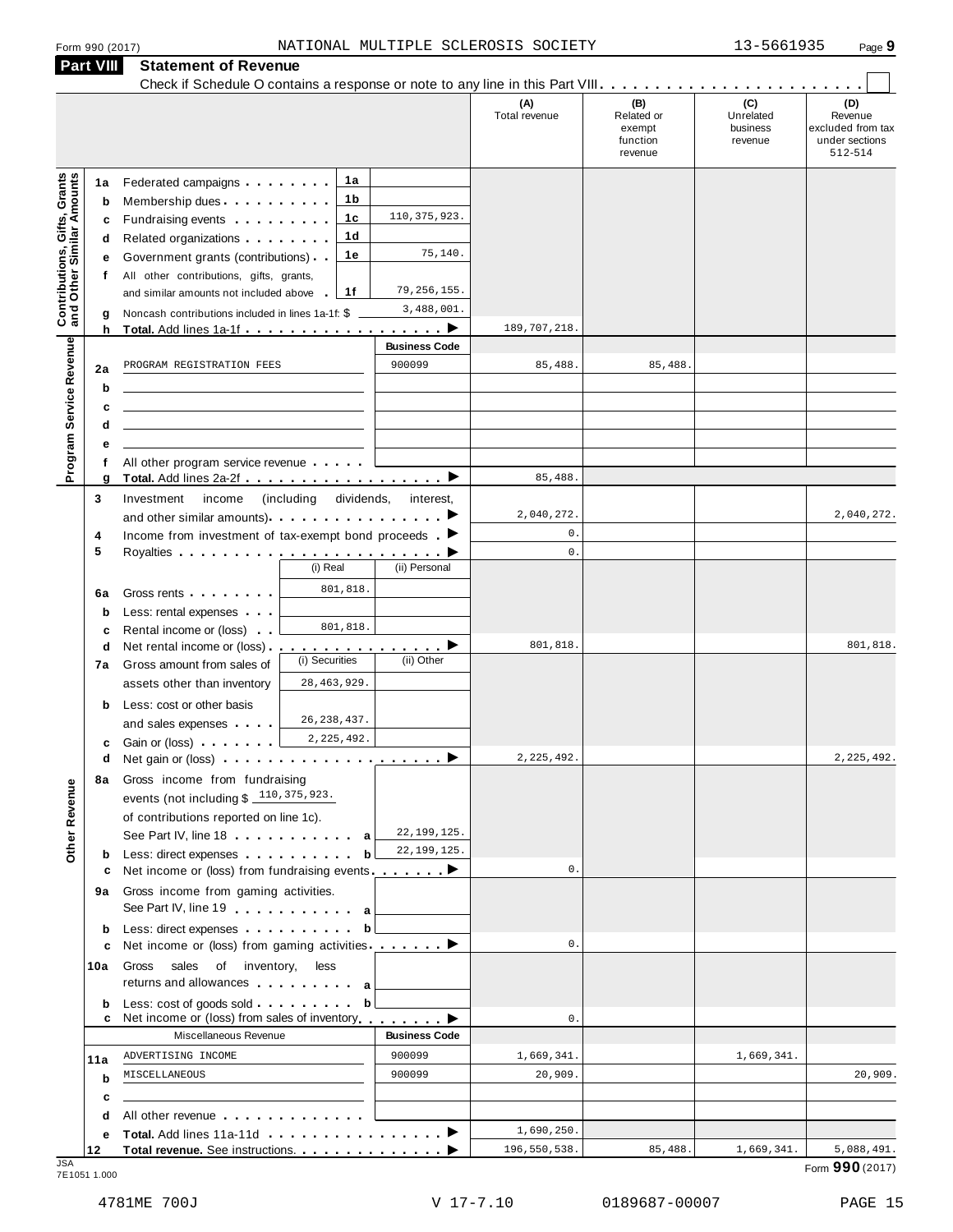| <b>Part IX</b> Statement of Functional Expenses                                                                                                                                                 |                       |                                    |                                    |                                |
|-------------------------------------------------------------------------------------------------------------------------------------------------------------------------------------------------|-----------------------|------------------------------------|------------------------------------|--------------------------------|
| Section 501(c)(3) and 501(c)(4) organizations must complete all columns. All other organizations must complete column (A).                                                                      |                       |                                    |                                    |                                |
|                                                                                                                                                                                                 |                       |                                    |                                    |                                |
| Do not include amounts reported on lines 6b, 7b,<br>8b, 9b, and 10b of Part VIII.                                                                                                               | (A)<br>Total expenses | (B)<br>Program service<br>expenses | Management and<br>general expenses | (D)<br>Fundraising<br>expenses |
| 1 Grants and other assistance to domestic organizations<br>and domestic governments. See Part IV, line 21                                                                                       | 33,094,506.           | 33,094,506.                        |                                    |                                |
| 2 Grants and other assistance to domestic<br>individuals. See Part IV, line 22                                                                                                                  | 3,051,102.            | 3,051,102.                         |                                    |                                |
| 3 Grants and other assistance to foreign                                                                                                                                                        |                       |                                    |                                    |                                |
| organizations, foreign governments, and foreign<br>individuals. See Part IV, lines 15 and 16                                                                                                    | 2,551,763.            | 2,551,763.                         |                                    |                                |
| 4 Benefits paid to or for members                                                                                                                                                               | 0.                    |                                    |                                    |                                |
| 5 Compensation of current officers, directors,                                                                                                                                                  |                       |                                    |                                    |                                |
| trustees, and key employees                                                                                                                                                                     | 4,107,235.            | 2,833,992.                         | 533,941.                           | 739,302.                       |
| 6 Compensation not included above, to disqualified<br>persons (as defined under section 4958(f)(1)) and                                                                                         |                       |                                    |                                    |                                |
| persons described in section 4958(c)(3)(B)                                                                                                                                                      | О.                    |                                    |                                    |                                |
|                                                                                                                                                                                                 | 61, 394, 773.         | 42,501,709.                        | 7,559,593.                         | 11, 333, 471.                  |
| 8 Pension plan accruals and contributions (include                                                                                                                                              | 1,887,169.            | 1,274,682.                         | 248,574.                           | 363,913.                       |
| section 401(k) and 403(b) employer contributions)                                                                                                                                               | 9,500,831.            | 6,420,487.                         | 1,238,426.                         | 1,841,918.                     |
| 9 Other employee benefits                                                                                                                                                                       | 5,074,547.            | 3,491,936.                         | 636,140.                           | 946, 471.                      |
| 10                                                                                                                                                                                              |                       |                                    |                                    |                                |
| 11 Fees for services (non-employees):<br>a Management                                                                                                                                           | 91,845.               |                                    | 91,845.                            |                                |
|                                                                                                                                                                                                 | 132,814.              |                                    | 132,814.                           |                                |
| c Accounting                                                                                                                                                                                    | 149,792.              |                                    | 149,792.                           |                                |
|                                                                                                                                                                                                 | 142,825.              | 142,825.                           |                                    |                                |
| e Professional fundraising services. See Part IV, line 17                                                                                                                                       | 3, 364, 545.          |                                    |                                    | 3, 364, 545.                   |
| f Investment management fees                                                                                                                                                                    | 255,342.              |                                    | 255,342.                           |                                |
| <b>g</b> Other. (If line 11g amount exceeds 10% of line 25, column                                                                                                                              |                       |                                    |                                    |                                |
| (A) amount, list line 11g expenses on Schedule O.). The manufacturer of                                                                                                                         | 8,056,386.            | 4,783,694.                         | 655,989.                           | 2,616,703.                     |
| 12 Advertising and promotion                                                                                                                                                                    | 2,926,307.            | $\overline{528, 715}$ .            | $\overline{99,136}$ .              | 2,298,456.                     |
| 13<br>Office expenses expenses and a series of the series of the series of the series of the series of the series of                                                                            | 5,006,314.            | 323,642.                           | 195, 330.                          | 4,487,342.                     |
| Information technology<br>14                                                                                                                                                                    | 5,660,702.            | 3, 413, 376.                       | 719,357.                           | 1,527,969.                     |
| 15                                                                                                                                                                                              | 0.                    |                                    |                                    |                                |
| 16 Occupancy                                                                                                                                                                                    | 10,006,091.           | 6,604,287.                         | 1,400,022.                         | 2,001,782.                     |
|                                                                                                                                                                                                 | 3,682,257             | 2,256,706.                         | 171,196.                           | 1,254,355.                     |
| 18 Payments of travel or entertainment expenses                                                                                                                                                 | 0.                    |                                    |                                    |                                |
| for any federal, state, or local public officials                                                                                                                                               | 2,673,414.            | 2,078,113.                         | 103, 323.                          | 491,978.                       |
| 19 Conferences, conventions, and meetings                                                                                                                                                       | 0.                    |                                    |                                    |                                |
| Payments to affiliates                                                                                                                                                                          | $\mathsf{O}$ .        |                                    |                                    |                                |
| 21<br>Depreciation, depletion, and amortization<br>22                                                                                                                                           | 2,363,651.            | 1,560,010.                         | 330,911.                           | 472,730.                       |
|                                                                                                                                                                                                 | 1,223,126.            | 807,263.                           | 171,238.                           | 244,625.                       |
| 24 Other expenses. Itemize expenses not covered                                                                                                                                                 |                       |                                    |                                    |                                |
| above (List miscellaneous expenses in line 24e. If                                                                                                                                              |                       |                                    |                                    |                                |
| line 24e amount exceeds 10% of line 25, column                                                                                                                                                  |                       |                                    |                                    |                                |
| (A) amount, list line 24e expenses on Schedule O.)                                                                                                                                              |                       |                                    |                                    |                                |
| a PRNTG, PUBLICATION & POSTAGE                                                                                                                                                                  | 7,024,835.            | 3,047,852.                         | 461,886.                           | 3,515,097.                     |
| <b>b</b> AWARDS AND PRIZES                                                                                                                                                                      | 478,330.              | 422,730.                           | 1,970.                             | 53,630.                        |
| <b>cEQUIPMENT RENTAL</b>                                                                                                                                                                        | 826,994.              | 545,816.                           | 115,779.                           | 165, 399.                      |
| dBAD DEBT                                                                                                                                                                                       | 554,059.              | 108,041.                           | 316,368.                           | 129,650.                       |
| e All other expenses ___                                                                                                                                                                        | 817,058.              | 584,020.                           | 61,400.                            | 171,638.                       |
| 25 Total functional expenses. Add lines 1 through 24e                                                                                                                                           | 176,098,613.          | 122, 427, 267.                     | 15,650,372.                        | 38,020,974.                    |
| 26 Joint costs. Complete this line only if the<br>organization reported in column (B) joint costs<br>from a combined educational campaign and<br>fundraising solicitation. Check here<br>$X$ if |                       |                                    |                                    |                                |
| following SOP 98-2 (ASC 958-720)                                                                                                                                                                | 3,693,906.            | 930,759.                           | 325,389.                           | 2,437,758.                     |
| <b>JSA</b><br>7E1052 1.000                                                                                                                                                                      |                       |                                    |                                    | Form 990 (2017)                |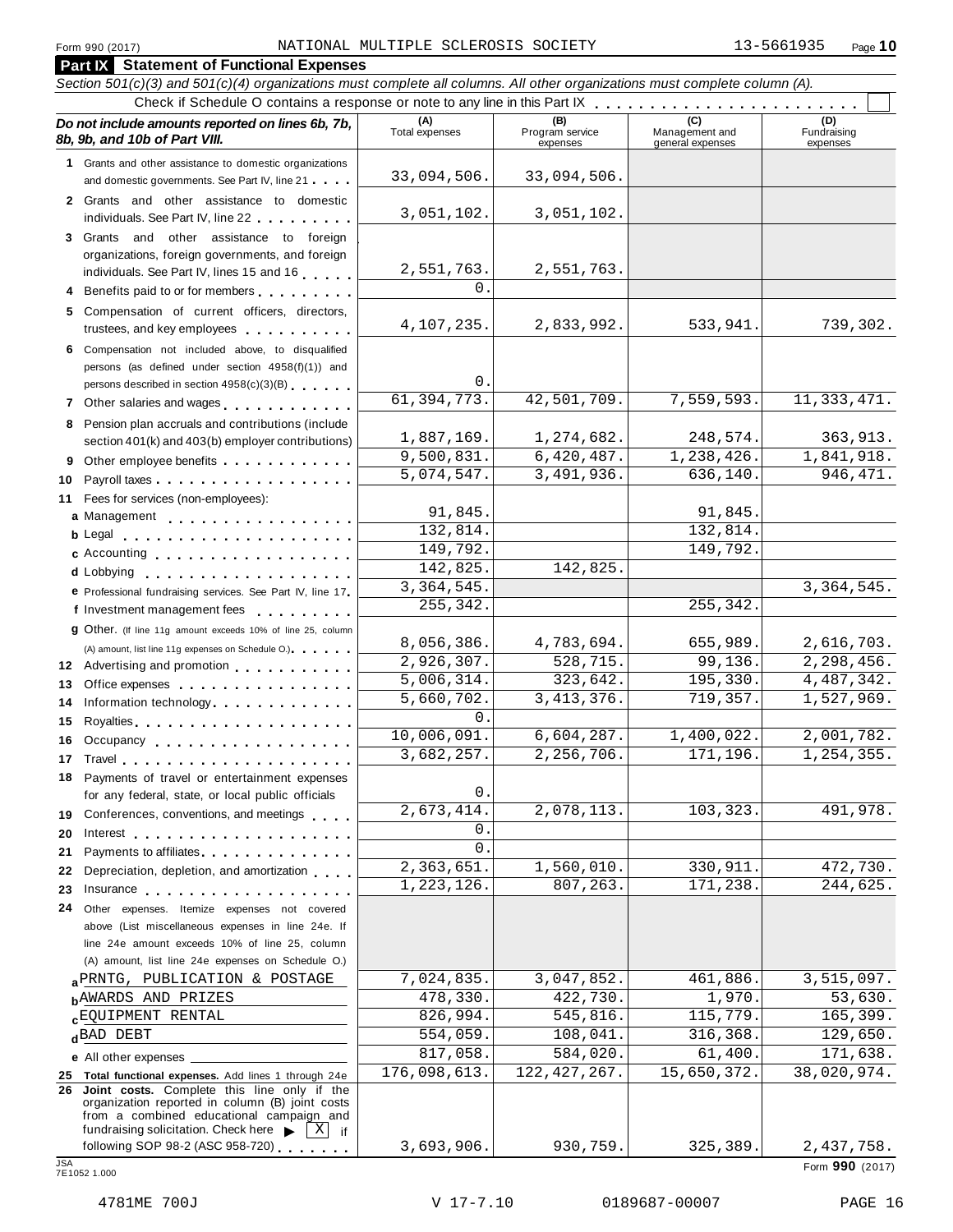| Form 990 (2017) | Page |
|-----------------|------|
|                 |      |

|                      | Part X   | <b>Balance Sheet</b>                                                                                                                                                                                                                                                                                                                                                                                          |                                 |                                   |                    |
|----------------------|----------|---------------------------------------------------------------------------------------------------------------------------------------------------------------------------------------------------------------------------------------------------------------------------------------------------------------------------------------------------------------------------------------------------------------|---------------------------------|-----------------------------------|--------------------|
|                      |          |                                                                                                                                                                                                                                                                                                                                                                                                               |                                 |                                   |                    |
|                      |          |                                                                                                                                                                                                                                                                                                                                                                                                               | (A)<br>Beginning of year        |                                   | (B)<br>End of year |
|                      | 1        |                                                                                                                                                                                                                                                                                                                                                                                                               | 0                               | $\mathbf{1}$                      | 0.                 |
|                      | 2        |                                                                                                                                                                                                                                                                                                                                                                                                               | 52,730,544.                     | $\overline{2}$                    | 56, 262, 921.      |
|                      | 3        | Pledges and grants receivable, net enterpresent resources and grants receivable, net enterpresent resources                                                                                                                                                                                                                                                                                                   | 15, 161, 184.                   | $\overline{3}$                    | 16, 412, 574.      |
|                      | 4        |                                                                                                                                                                                                                                                                                                                                                                                                               | 787,082.                        | $\overline{\mathbf{4}}$           | 981,589.           |
|                      | 5        | Loans and other receivables from current and former officers, directors,                                                                                                                                                                                                                                                                                                                                      |                                 |                                   |                    |
|                      |          | trustees, key employees, and highest compensated employees.                                                                                                                                                                                                                                                                                                                                                   |                                 |                                   |                    |
|                      | 6        | Complete Part II of Schedule L<br>Complete Part II of Schedule L<br>Loans and other receivables from other disqualified persons (as defined under section<br>4958(f)(1)), persons described in section 4958(c)(3)(B), and contributing employers<br>and sponsoring organizations of section $501(c)(9)$ voluntary employees' beneficiary<br>organizations (see instructions). Complete Part II of Schedule L. | $\mathbf 0$ .<br>$\mathsf{0}$ . | $5\phantom{1}$<br>$6\phantom{1}6$ | 0.<br>0.           |
|                      | 7        |                                                                                                                                                                                                                                                                                                                                                                                                               | $\Omega$ .                      | $\overline{7}$                    | 0.                 |
| Assets               | 8        | Inventories for sale or use enterpreteration of the contract of the sale or use of the contract of the contract of the contract of the contract of the contract of the contract of the contract of the contract of the contrac                                                                                                                                                                                | 205,994.                        | 8                                 | 0.                 |
|                      | 9        |                                                                                                                                                                                                                                                                                                                                                                                                               | 5,974,958.                      | 9                                 | 4,797,031.         |
|                      |          | 10a Land, buildings, and equipment: cost or                                                                                                                                                                                                                                                                                                                                                                   |                                 |                                   |                    |
|                      |          | 14,895,997.<br>│10a │<br>other basis. Complete Part VI of Schedule D                                                                                                                                                                                                                                                                                                                                          |                                 |                                   |                    |
|                      |          | 9, 955, 205.                                                                                                                                                                                                                                                                                                                                                                                                  | 6,855,985.                      | 10c                               | 4,940,792.         |
|                      | 11       |                                                                                                                                                                                                                                                                                                                                                                                                               | 72, 343, 871.                   | 11                                | 88,787,448.        |
|                      | 12       | Investments - other securities. See Part IV, line 11                                                                                                                                                                                                                                                                                                                                                          | 136,934.                        | 12                                | 267,173.           |
|                      | 13       | Investments - program-related. See Part IV, line 11                                                                                                                                                                                                                                                                                                                                                           | 0                               | 13                                | 0.                 |
|                      | 14       |                                                                                                                                                                                                                                                                                                                                                                                                               | 0                               | 14                                | $0$ .              |
|                      | 15       |                                                                                                                                                                                                                                                                                                                                                                                                               | 1,793,726.                      | 15                                | 2,301,308.         |
|                      | 16       | Total assets. Add lines 1 through 15 (must equal line 34)                                                                                                                                                                                                                                                                                                                                                     | 155,990,278.                    | 16                                | 174,750,836.       |
|                      | 17       | Accounts payable and accrued expenses                                                                                                                                                                                                                                                                                                                                                                         | 14, 264, 728.                   | 17                                | 12,749,900.        |
|                      | 18       |                                                                                                                                                                                                                                                                                                                                                                                                               | 37,500,928.                     | 18                                | 33,952,635.        |
|                      | 19       |                                                                                                                                                                                                                                                                                                                                                                                                               | 8,594,230.                      | 19                                | 8,453,878.         |
|                      | 20       |                                                                                                                                                                                                                                                                                                                                                                                                               | 0                               | 20                                | 0.                 |
|                      | 21       | Escrow or custodial account liability. Complete Part IV of Schedule D                                                                                                                                                                                                                                                                                                                                         | 7,684,478.                      | 21                                | 9,599,002.         |
| Liabilities          | 22       | Loans and other payables to current and former officers, directors,                                                                                                                                                                                                                                                                                                                                           |                                 |                                   |                    |
|                      |          | trustees, key employees, highest compensated employees, and                                                                                                                                                                                                                                                                                                                                                   | $0$ .                           |                                   | $0$ .              |
|                      |          | disqualified persons. Complete Part II of Schedule L                                                                                                                                                                                                                                                                                                                                                          | $\mathbf 0$ .                   | 22<br>23                          | 0.                 |
|                      | 23<br>24 | Secured mortgages and notes payable to unrelated third parties                                                                                                                                                                                                                                                                                                                                                | 0.                              | 24                                | $0$ .              |
|                      | 25       | Unsecured notes and loans payable to unrelated third parties<br>Other liabilities (including federal income tax, payables to related third                                                                                                                                                                                                                                                                    |                                 |                                   |                    |
|                      |          | parties, and other liabilities not included on lines 17-24). Complete Part X                                                                                                                                                                                                                                                                                                                                  |                                 |                                   |                    |
|                      |          |                                                                                                                                                                                                                                                                                                                                                                                                               | 5,503,210.                      | 25                                | 5,550,074.         |
|                      | 26       |                                                                                                                                                                                                                                                                                                                                                                                                               | 73,547,574.                     | 26                                | 70,305,489.        |
|                      |          | $\overline{X}$ and<br>Organizations that follow SFAS 117 (ASC 958), check here ▶                                                                                                                                                                                                                                                                                                                              |                                 |                                   |                    |
|                      |          | complete lines 27 through 29, and lines 33 and 34.                                                                                                                                                                                                                                                                                                                                                            |                                 |                                   |                    |
|                      | 27       | Unrestricted net assets                                                                                                                                                                                                                                                                                                                                                                                       | 56,040,027.                     | 27                                | 63,827,269.        |
| <b>Fund Balances</b> | 28       |                                                                                                                                                                                                                                                                                                                                                                                                               | 19,844,640.                     | 28                                | 23,046,932.        |
|                      | 29       | Permanently restricted net assets<br>intervals and intervals are not restricted in the set of assets<br>intervals and intervals are not restricted in the set of a set of a set of a set of an intervals are not restricted in the                                                                                                                                                                            | 6,558,037.                      | 29                                | 17,571,146.        |
| ŏ                    |          | Organizations that do not follow SFAS 117 (ASC 958), check here ▶<br>and<br>complete lines 30 through 34.                                                                                                                                                                                                                                                                                                     |                                 |                                   |                    |
|                      | 30       |                                                                                                                                                                                                                                                                                                                                                                                                               |                                 | 30                                |                    |
| Assets               | 31       | Paid-in or capital surplus, or land, building, or equipment fund<br>                                                                                                                                                                                                                                                                                                                                          |                                 | 31                                |                    |
|                      | 32       | Retained earnings, endowment, accumulated income, or other funds                                                                                                                                                                                                                                                                                                                                              |                                 | 32                                |                    |
| Net                  | 33       |                                                                                                                                                                                                                                                                                                                                                                                                               | $\overline{82, 442, 704}$ .     | 33                                | 104, 445, 347.     |
|                      | 34       |                                                                                                                                                                                                                                                                                                                                                                                                               | 155,990,278.                    | 34                                | 174,750,836.       |

Form **990** (2017)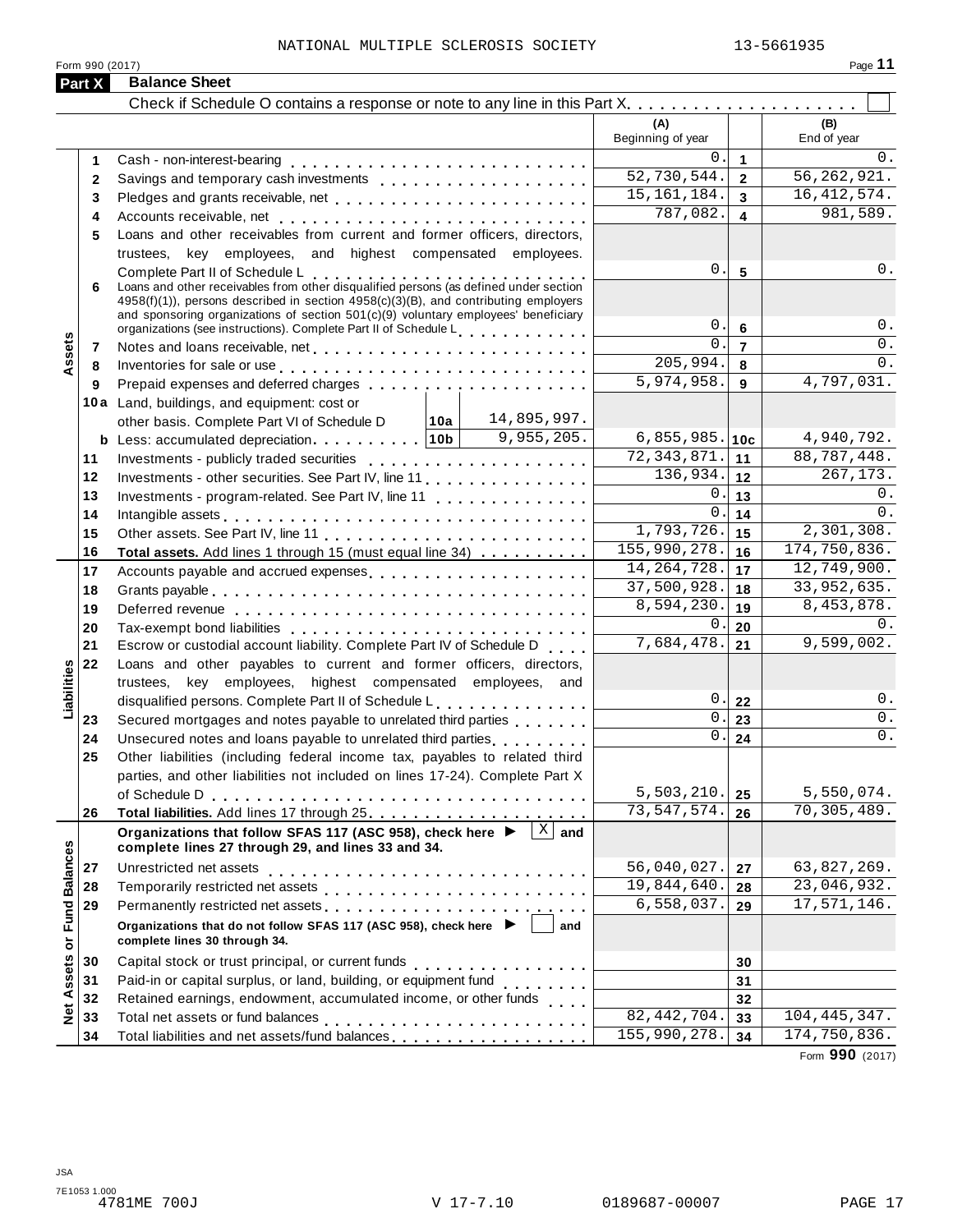| NATIONAL MULTIPLE SCLEROSIS SOCIETY |  | 13-5661935 |
|-------------------------------------|--|------------|

|          | Form 990 (2017)                                                                                                       |                |  |                |            | Page 12 |  |
|----------|-----------------------------------------------------------------------------------------------------------------------|----------------|--|----------------|------------|---------|--|
| Part XI  | <b>Reconciliation of Net Assets</b>                                                                                   |                |  |                |            |         |  |
|          |                                                                                                                       |                |  |                |            | X       |  |
| 1        | 196, 550, 538.<br>$\mathbf{1}$<br>Total revenue (must equal Part VIII, column (A), line 12)                           |                |  |                |            |         |  |
| 2        |                                                                                                                       | $\overline{2}$ |  | 176,098,613.   |            |         |  |
| 3        | Revenue less expenses. Subtract line 2 from line 1                                                                    | $\overline{3}$ |  | 20,451,925.    |            |         |  |
| 4        | Net assets or fund balances at beginning of year (must equal Part X, line 33, column (A))                             | 4              |  | 82, 442, 704.  |            |         |  |
| 5        | Net unrealized gains (losses) on investments                                                                          | 5              |  |                | 1,105,253. |         |  |
| 6        |                                                                                                                       | 6              |  |                |            | $0$ .   |  |
| 7        |                                                                                                                       | $\overline{7}$ |  |                |            | 0.      |  |
| 8        |                                                                                                                       | 8              |  |                |            | 0.      |  |
| 9        | Other changes in net assets or fund balances (explain in Schedule O)                                                  | 9              |  |                | 445,465.   |         |  |
| 10       | Net assets or fund balances at end of year. Combine lines 3 through 9 (must equal Part X, line                        |                |  |                |            |         |  |
|          |                                                                                                                       | 10             |  | 104, 445, 347. |            |         |  |
| Part XII | <b>Financial Statements and Reporting</b>                                                                             |                |  |                |            |         |  |
|          |                                                                                                                       |                |  |                |            |         |  |
| 1        | $ X $ Accrual<br>Accounting method used to prepare the Form 990:     Cash<br>Other                                    |                |  |                | Yes        | No      |  |
|          | If the organization changed its method of accounting from a prior year or checked "Other," explain in                 |                |  |                |            |         |  |
|          | Schedule O.                                                                                                           |                |  |                |            |         |  |
|          | 2a Were the organization's financial statements compiled or reviewed by an independent accountant?                    |                |  | 2a             |            | Χ       |  |
|          | If "Yes," check a box below to indicate whether the financial statements for the year were compiled or                |                |  |                |            |         |  |
|          | reviewed on a separate basis, consolidated basis, or both:                                                            |                |  |                |            |         |  |
|          | Separate basis<br><b>Consolidated basis</b><br>Both consolidated and separate basis                                   |                |  |                |            |         |  |
|          | X<br>2 <sub>b</sub><br><b>b</b> Were the organization's financial statements audited by an independent accountant?    |                |  |                |            |         |  |
|          | If "Yes," check a box below to indicate whether the financial statements for the year were audited on a               |                |  |                |            |         |  |
|          | separate basis, consolidated basis, or both:                                                                          |                |  |                |            |         |  |
|          | $X$ Consolidated basis<br>Both consolidated and separate basis<br>Separate basis                                      |                |  |                |            |         |  |
|          | c If "Yes" to line 2a or 2b, does the organization have a committee that assumes responsibility for oversight         |                |  |                |            |         |  |
|          | of the audit, review, or compilation of its financial statements and selection of an independent accountant?          |                |  | 2 <sub>c</sub> | Χ          |         |  |
|          | If the organization changed either its oversight process or selection process during the tax year, explain in         |                |  |                |            |         |  |
|          | Schedule O.                                                                                                           |                |  |                |            |         |  |
|          |                                                                                                                       |                |  |                |            |         |  |
|          | 3a As a result of a federal award, was the organization required to undergo an audit or audits as set forth in        |                |  | 3a             |            | Χ       |  |
|          | <b>b</b> If "Yes," did the organization undergo the required audit or audits? If the organization did not undergo the |                |  |                |            |         |  |
|          | required audit or audits, explain why in Schedule O and describe any steps taken to undergo such audits.              |                |  | 3b             |            |         |  |
|          |                                                                                                                       |                |  |                | 000        |         |  |

Form **990** (2017)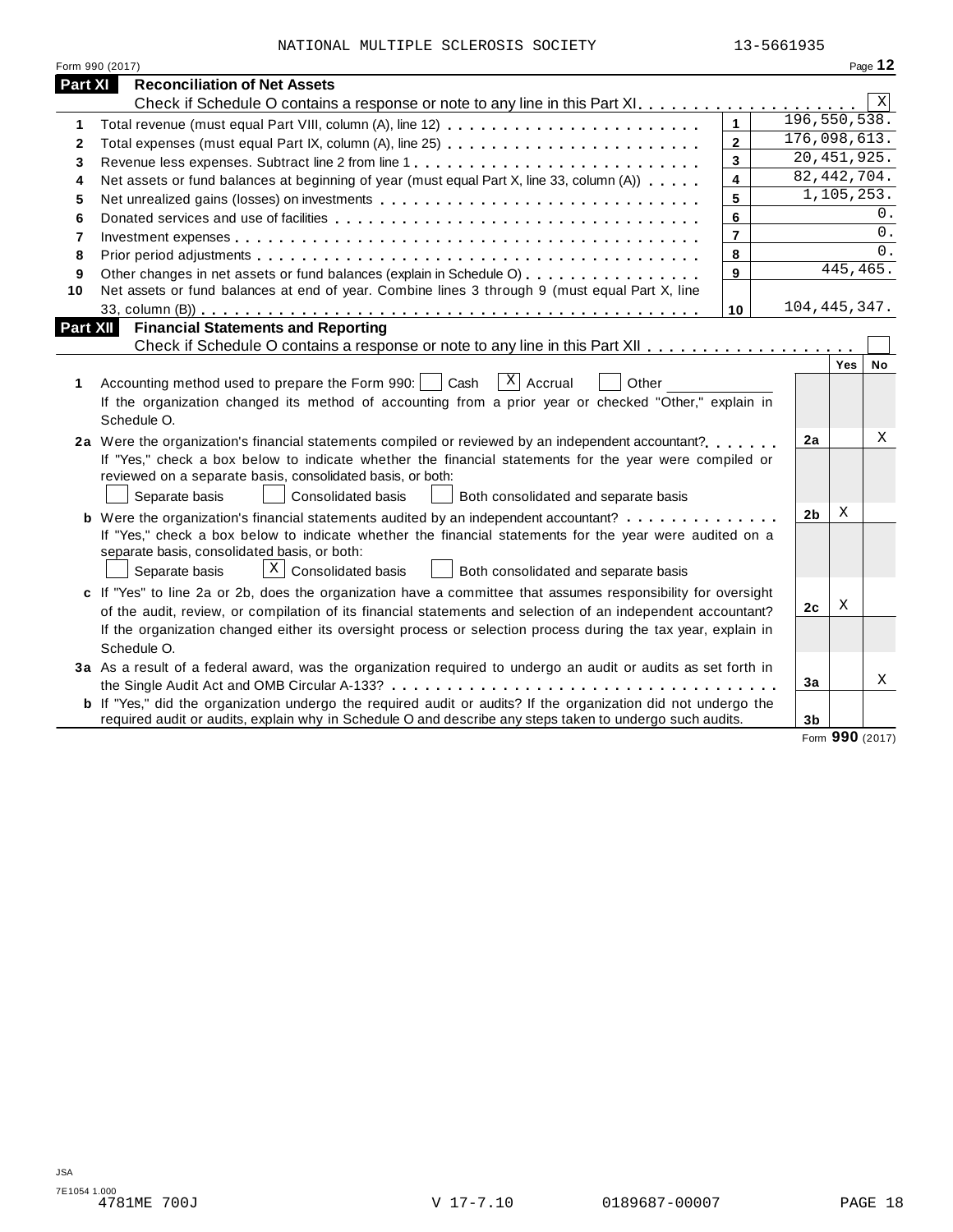## **SCHEDULE A Public Charity Status and Public Support**<br>(Form 990 or 990-EZ) complete if the organization is a section 501(c)(3) organization or a section 4947(a)(1) nonexempt charitable trust.

(Form 990 or 990-EZ) complete if the organization is a section 501(c)(3) organization or a section 4947(a)(1) nonexempt charitable trust.  $2017$ 

|          |                                                                                                                                                                                                 |  |                                                            | Complete if the organization is a section 501(c)(3) organization or a section $4947(a)(1)$ nonexempt charitable trust.                                                                                |     |                                                      |                                                                                                                                                                                                                                                                                                                                                                                 | ZV I I                                                                                                                           |
|----------|-------------------------------------------------------------------------------------------------------------------------------------------------------------------------------------------------|--|------------------------------------------------------------|-------------------------------------------------------------------------------------------------------------------------------------------------------------------------------------------------------|-----|------------------------------------------------------|---------------------------------------------------------------------------------------------------------------------------------------------------------------------------------------------------------------------------------------------------------------------------------------------------------------------------------------------------------------------------------|----------------------------------------------------------------------------------------------------------------------------------|
|          | Department of the Treasury<br><b>Internal Revenue Service</b>                                                                                                                                   |  |                                                            | Attach to Form 990 or Form 990-EZ.<br>Go to www.irs.gov/Form990 for instructions and the latest information.                                                                                          |     |                                                      |                                                                                                                                                                                                                                                                                                                                                                                 | Open to Public<br>Inspection                                                                                                     |
|          |                                                                                                                                                                                                 |  |                                                            |                                                                                                                                                                                                       |     |                                                      |                                                                                                                                                                                                                                                                                                                                                                                 |                                                                                                                                  |
|          | Name of the organization                                                                                                                                                                        |  | NATIONAL MULTIPLE SCLEROSIS SOCIETY                        |                                                                                                                                                                                                       |     |                                                      | <b>Employer identification number</b><br>13-5661935                                                                                                                                                                                                                                                                                                                             |                                                                                                                                  |
| Part I   |                                                                                                                                                                                                 |  |                                                            |                                                                                                                                                                                                       |     |                                                      | Reason for Public Charity Status (All organizations must complete this part.) See instructions.                                                                                                                                                                                                                                                                                 |                                                                                                                                  |
|          |                                                                                                                                                                                                 |  |                                                            | The organization is not a private foundation because it is: (For lines 1 through 12, check only one box.)                                                                                             |     |                                                      |                                                                                                                                                                                                                                                                                                                                                                                 |                                                                                                                                  |
| 1        |                                                                                                                                                                                                 |  |                                                            |                                                                                                                                                                                                       |     |                                                      |                                                                                                                                                                                                                                                                                                                                                                                 |                                                                                                                                  |
| 2        | A church, convention of churches, or association of churches described in section 170(b)(1)(A)(i).<br>A school described in section 170(b)(1)(A)(ii). (Attach Schedule E (Form 990 or 990-EZ).) |  |                                                            |                                                                                                                                                                                                       |     |                                                      |                                                                                                                                                                                                                                                                                                                                                                                 |                                                                                                                                  |
| 3        |                                                                                                                                                                                                 |  |                                                            | A hospital or a cooperative hospital service organization described in section 170(b)(1)(A)(iii).                                                                                                     |     |                                                      |                                                                                                                                                                                                                                                                                                                                                                                 |                                                                                                                                  |
| 4        |                                                                                                                                                                                                 |  |                                                            |                                                                                                                                                                                                       |     |                                                      | A medical research organization operated in conjunction with a hospital described in section 170(b)(1)(A)(iii). Enter the                                                                                                                                                                                                                                                       |                                                                                                                                  |
|          | hospital's name, city, and state:                                                                                                                                                               |  |                                                            |                                                                                                                                                                                                       |     |                                                      |                                                                                                                                                                                                                                                                                                                                                                                 |                                                                                                                                  |
| 5        |                                                                                                                                                                                                 |  |                                                            |                                                                                                                                                                                                       |     |                                                      |                                                                                                                                                                                                                                                                                                                                                                                 | An organization operated for the benefit of a college or university owned or operated by a governmental unit described in        |
|          |                                                                                                                                                                                                 |  | section 170(b)(1)(A)(iv). (Complete Part II.)              |                                                                                                                                                                                                       |     |                                                      |                                                                                                                                                                                                                                                                                                                                                                                 |                                                                                                                                  |
| 6        |                                                                                                                                                                                                 |  |                                                            | A federal, state, or local government or governmental unit described in section 170(b)(1)(A)(v).                                                                                                      |     |                                                      |                                                                                                                                                                                                                                                                                                                                                                                 |                                                                                                                                  |
| X<br>7   |                                                                                                                                                                                                 |  |                                                            |                                                                                                                                                                                                       |     |                                                      |                                                                                                                                                                                                                                                                                                                                                                                 | An organization that normally receives a substantial part of its support from a governmental unit or from the general public     |
|          |                                                                                                                                                                                                 |  | described in section 170(b)(1)(A)(vi). (Complete Part II.) |                                                                                                                                                                                                       |     |                                                      |                                                                                                                                                                                                                                                                                                                                                                                 |                                                                                                                                  |
| 8        |                                                                                                                                                                                                 |  |                                                            | A community trust described in section 170(b)(1)(A)(vi). (Complete Part II.)                                                                                                                          |     |                                                      |                                                                                                                                                                                                                                                                                                                                                                                 |                                                                                                                                  |
| 9        |                                                                                                                                                                                                 |  |                                                            |                                                                                                                                                                                                       |     |                                                      | An agricultural research organization described in section 170(b)(1)(A)(ix) operated in conjunction with a land-grant college                                                                                                                                                                                                                                                   |                                                                                                                                  |
|          |                                                                                                                                                                                                 |  |                                                            |                                                                                                                                                                                                       |     |                                                      | or university or a non-land-grant college of agriculture (see instructions). Enter the name, city, and state of the college or                                                                                                                                                                                                                                                  |                                                                                                                                  |
|          | university:                                                                                                                                                                                     |  |                                                            |                                                                                                                                                                                                       |     |                                                      |                                                                                                                                                                                                                                                                                                                                                                                 |                                                                                                                                  |
| 10<br>11 |                                                                                                                                                                                                 |  |                                                            | acquired by the organization after June 30, 1975. See section 509(a)(2). (Complete Part III.)<br>An organization organized and operated exclusively to test for public safety. See section 509(a)(4). |     |                                                      | An organization that normally receives: (1) more than 331/3% of its support from contributions, membership fees, and gross<br>receipts from activities related to its exempt functions - subject to certain exceptions, and (2) no more than 331/3% of its<br>support from gross investment income and unrelated business taxable income (less section 511 tax) from businesses |                                                                                                                                  |
| 12       |                                                                                                                                                                                                 |  |                                                            |                                                                                                                                                                                                       |     |                                                      |                                                                                                                                                                                                                                                                                                                                                                                 | An organization organized and operated exclusively for the benefit of, to perform the functions of, or to carry out the purposes |
|          |                                                                                                                                                                                                 |  |                                                            |                                                                                                                                                                                                       |     |                                                      |                                                                                                                                                                                                                                                                                                                                                                                 | of one or more publicly supported organizations described in section 509(a)(1) or section 509(a)(2). See section 509(a)(3).      |
|          |                                                                                                                                                                                                 |  |                                                            |                                                                                                                                                                                                       |     |                                                      |                                                                                                                                                                                                                                                                                                                                                                                 | Check the box in lines 12a through 12d that describes the type of supporting organization and complete lines 12e, 12f, and 12g.  |
| a        |                                                                                                                                                                                                 |  |                                                            |                                                                                                                                                                                                       |     |                                                      | Type I. A supporting organization operated, supervised, or controlled by its supported organization(s), typically by giving                                                                                                                                                                                                                                                     |                                                                                                                                  |
|          |                                                                                                                                                                                                 |  |                                                            |                                                                                                                                                                                                       |     |                                                      | the supported organization(s) the power to regularly appoint or elect a majority of the directors or trustees of the                                                                                                                                                                                                                                                            |                                                                                                                                  |
|          |                                                                                                                                                                                                 |  |                                                            | supporting organization. You must complete Part IV, Sections A and B.                                                                                                                                 |     |                                                      |                                                                                                                                                                                                                                                                                                                                                                                 |                                                                                                                                  |
| b        |                                                                                                                                                                                                 |  |                                                            |                                                                                                                                                                                                       |     |                                                      | Type II. A supporting organization supervised or controlled in connection with its supported organization(s), by having                                                                                                                                                                                                                                                         |                                                                                                                                  |
|          |                                                                                                                                                                                                 |  |                                                            |                                                                                                                                                                                                       |     |                                                      | control or management of the supporting organization vested in the same persons that control or manage the supported                                                                                                                                                                                                                                                            |                                                                                                                                  |
|          |                                                                                                                                                                                                 |  |                                                            | organization(s). You must complete Part IV, Sections A and C.                                                                                                                                         |     |                                                      |                                                                                                                                                                                                                                                                                                                                                                                 |                                                                                                                                  |
| c        |                                                                                                                                                                                                 |  |                                                            |                                                                                                                                                                                                       |     |                                                      | Type III functionally integrated. A supporting organization operated in connection with, and functionally integrated with,                                                                                                                                                                                                                                                      |                                                                                                                                  |
|          |                                                                                                                                                                                                 |  |                                                            | its supported organization(s) (see instructions). You must complete Part IV, Sections A, D, and E.                                                                                                    |     |                                                      |                                                                                                                                                                                                                                                                                                                                                                                 |                                                                                                                                  |
| d        |                                                                                                                                                                                                 |  |                                                            |                                                                                                                                                                                                       |     |                                                      | Type III non-functionally integrated. A supporting organization operated in connection with its supported organization(s)                                                                                                                                                                                                                                                       |                                                                                                                                  |
|          |                                                                                                                                                                                                 |  |                                                            |                                                                                                                                                                                                       |     |                                                      | that is not functionally integrated. The organization generally must satisfy a distribution requirement and an attentiveness                                                                                                                                                                                                                                                    |                                                                                                                                  |
|          |                                                                                                                                                                                                 |  |                                                            | requirement (see instructions). You must complete Part IV, Sections A and D, and Part V.                                                                                                              |     |                                                      |                                                                                                                                                                                                                                                                                                                                                                                 |                                                                                                                                  |
| е        |                                                                                                                                                                                                 |  |                                                            |                                                                                                                                                                                                       |     |                                                      | Check this box if the organization received a written determination from the IRS that it is a Type I, Type II, Type III                                                                                                                                                                                                                                                         |                                                                                                                                  |
|          |                                                                                                                                                                                                 |  |                                                            | functionally integrated, or Type III non-functionally integrated supporting organization.                                                                                                             |     |                                                      |                                                                                                                                                                                                                                                                                                                                                                                 |                                                                                                                                  |
| t        |                                                                                                                                                                                                 |  |                                                            |                                                                                                                                                                                                       |     |                                                      |                                                                                                                                                                                                                                                                                                                                                                                 |                                                                                                                                  |
| g        |                                                                                                                                                                                                 |  |                                                            | Provide the following information about the supported organization(s).                                                                                                                                |     |                                                      |                                                                                                                                                                                                                                                                                                                                                                                 |                                                                                                                                  |
|          | (i) Name of supported organization                                                                                                                                                              |  | (ii) EIN                                                   | (iii) Type of organization<br>(described on lines 1-10                                                                                                                                                |     | (iv) Is the organization<br>listed in your governing | (v) Amount of monetary<br>support (see                                                                                                                                                                                                                                                                                                                                          | (vi) Amount of<br>other support (see                                                                                             |
|          |                                                                                                                                                                                                 |  |                                                            | above (see instructions))                                                                                                                                                                             |     | document?                                            | instructions)                                                                                                                                                                                                                                                                                                                                                                   | instructions)                                                                                                                    |
|          |                                                                                                                                                                                                 |  |                                                            |                                                                                                                                                                                                       | Yes | No                                                   |                                                                                                                                                                                                                                                                                                                                                                                 |                                                                                                                                  |
| (A)      |                                                                                                                                                                                                 |  |                                                            |                                                                                                                                                                                                       |     |                                                      |                                                                                                                                                                                                                                                                                                                                                                                 |                                                                                                                                  |
| (B)      |                                                                                                                                                                                                 |  |                                                            |                                                                                                                                                                                                       |     |                                                      |                                                                                                                                                                                                                                                                                                                                                                                 |                                                                                                                                  |
| (C)      |                                                                                                                                                                                                 |  |                                                            |                                                                                                                                                                                                       |     |                                                      |                                                                                                                                                                                                                                                                                                                                                                                 |                                                                                                                                  |
|          |                                                                                                                                                                                                 |  |                                                            |                                                                                                                                                                                                       |     |                                                      |                                                                                                                                                                                                                                                                                                                                                                                 |                                                                                                                                  |
| (D)      |                                                                                                                                                                                                 |  |                                                            |                                                                                                                                                                                                       |     |                                                      |                                                                                                                                                                                                                                                                                                                                                                                 |                                                                                                                                  |
| (E)      |                                                                                                                                                                                                 |  |                                                            |                                                                                                                                                                                                       |     |                                                      |                                                                                                                                                                                                                                                                                                                                                                                 |                                                                                                                                  |

For Paperwork Reduction Act Notice, see the Instructions for Form 990 or 990-EZ. Schedule A (Form 990 or 990-EZ) 2017 JSA 7E1210 1.000

**Total**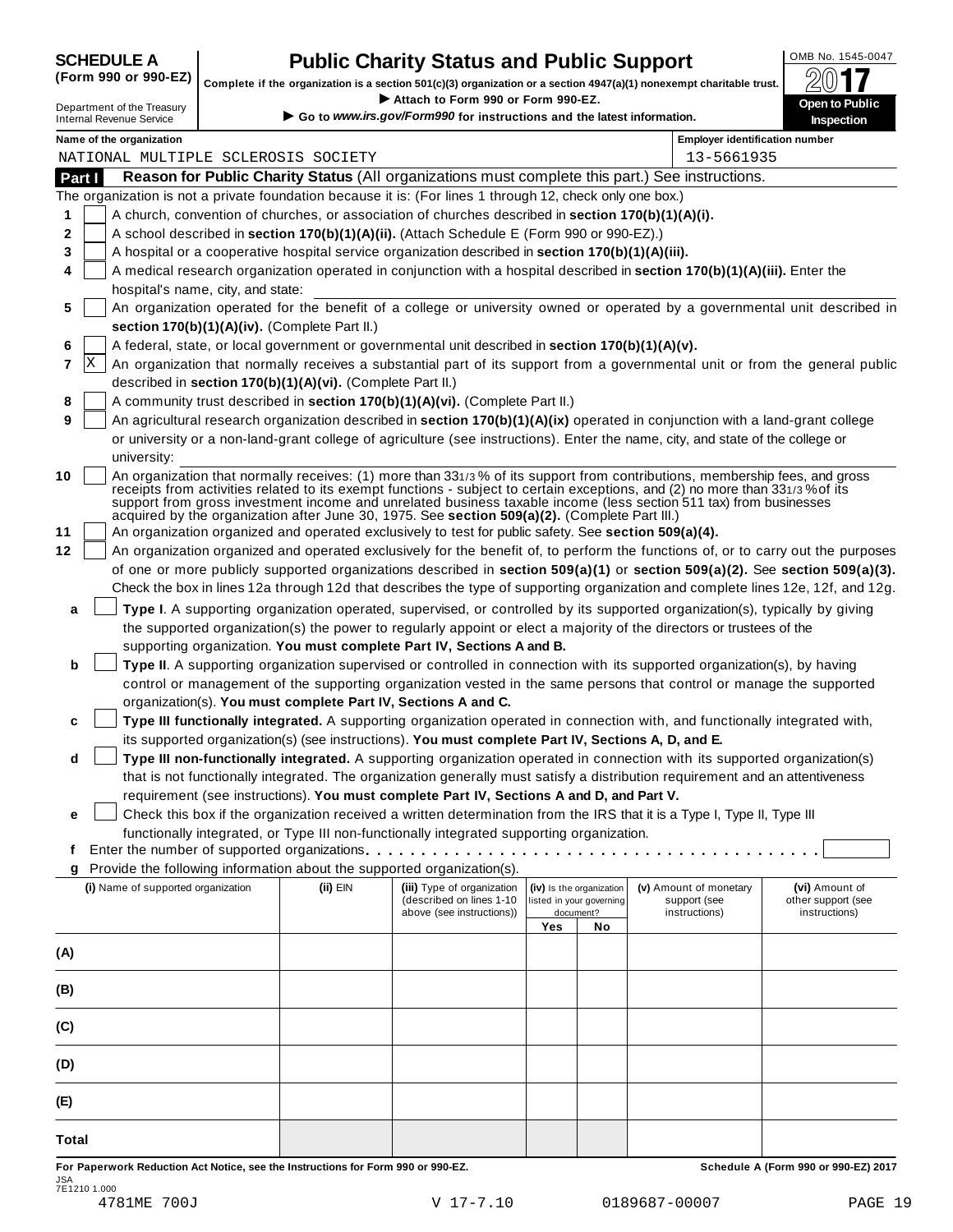**Support Schedule for Organizations Described in Sections 170(b)(1)(A)(iv) and 170(b)(1)(A)(vi)** (Complete only if you checked the box on line 5, 7, or 8 of Part I or if the organization failed to qualify under Part III. If the organization fails to qualify under the tests listed below, please complete Part III.) **Part II**

|              | <b>Section A. Public Support</b>                                                                                                                                                                                                         |              |                |                |               |                |                |  |
|--------------|------------------------------------------------------------------------------------------------------------------------------------------------------------------------------------------------------------------------------------------|--------------|----------------|----------------|---------------|----------------|----------------|--|
|              | Calendar year (or fiscal year beginning in)                                                                                                                                                                                              | (a) $2013$   | (b) 2014       | (c) 2015       | $(d)$ 2016    | (e) 2017       | (f) Total      |  |
| 1.           | Gifts,<br>contributions,<br>grants,<br>and<br>membership fees received. (Do not<br>include any "unusual grants.")                                                                                                                        | 108,092,743. | 110,102,818.   | 106, 277, 577. | 175,698,717.  | 189,707,218.   | 689,879,073.   |  |
| $\mathbf{2}$ | Tax<br>revenues<br>levied<br>for<br>the<br>organization's benefit and either paid<br>to or expended on its behalf                                                                                                                        |              |                |                |               |                | 0.             |  |
| 3            | The value of services or facilities<br>furnished by a governmental unit to the<br>organization without charge                                                                                                                            |              |                |                |               |                | 0.             |  |
| 4            | Total. Add lines 1 through 3.                                                                                                                                                                                                            | 108,092,743. | 110, 102, 818. | 106, 277, 577. | 175,698,717.  | 189, 707, 218. | 689,879,073.   |  |
| 5            | The portion of total contributions by<br>(other<br>than<br>each<br>person<br>a<br>governmental<br>unit<br>publicly<br>or<br>supported organization) included on<br>line 1 that exceeds 2% of the amount<br>shown on line 11, column (f). |              |                |                |               |                | 0.             |  |
| 6            | Public support. Subtract line 5 from line 4                                                                                                                                                                                              |              |                |                |               |                | 689,879,073.   |  |
|              | <b>Section B. Total Support</b>                                                                                                                                                                                                          |              |                |                |               |                |                |  |
|              | Calendar year (or fiscal year beginning in)                                                                                                                                                                                              | (a) $2013$   | (b) 2014       | $(c)$ 2015     | $(d)$ 2016    | (e) 2017       | (f) Total      |  |
| 7            | Amounts from line 4                                                                                                                                                                                                                      | 108,092,743. | 110,102,818.   | 106, 277, 577  | 175,698,717.  | 189, 707, 218  | 689,879,073.   |  |
| 8            | Gross income from interest, dividends,<br>payments received on securities loans,<br>rents, royalties, and income from<br>similar sources experiences                                                                                     | 698,913.     | 970,403.       | 1,020,380.     | 2,186,940.    | 2,842,090.     | 7,718,726.     |  |
| 9            | Net income from unrelated business<br>activities, whether or not the business<br>is regularly carried on with with with the set of the set of the set of the set of the set of the set of the s                                          | 1,787,944.   | 1,922,671.     | 1,605,654.     | 2, 213, 290.  | 1,669,341.     | 9,198,900.     |  |
| 10           | Other income. Do not include gain or<br>loss from the sale of capital assets<br>(Explain in Part VI.) ATCH 1                                                                                                                             | 23,044.      | 352,073.       | 2,908          | 22, 954, 481. | 22, 220, 034.  | 45,552,540.    |  |
| 11           | Total support. Add lines 7 through 10                                                                                                                                                                                                    |              |                |                |               |                | 752, 349, 239. |  |
| 12           |                                                                                                                                                                                                                                          |              |                |                |               | 12             | 2,051,618.     |  |
| 13           | First five years. If the Form 990 is for the organization's first, second, third, fourth, or fifth tax year as a section 501(c)(3)                                                                                                       |              |                |                |               |                |                |  |
|              | <b>Section C. Computation of Public Support Percentage</b>                                                                                                                                                                               |              |                |                |               |                |                |  |
| 14           | Public support percentage for 2017 (line 6, column (f) divided by line 11, column (f)).                                                                                                                                                  |              |                |                |               | 14             | 91.70%         |  |
| 15           |                                                                                                                                                                                                                                          |              |                |                |               | 15             | 94.05%         |  |
|              | 16a 331/3% support test - 2017. If the organization did not check the box on line 13, and line 14 is 331/3% or more, check this                                                                                                          |              |                |                |               |                |                |  |
|              | box and stop here. The organization qualifies as a publicly supported organization                                                                                                                                                       |              |                |                |               |                | X              |  |
|              | b 331/3% support test - 2016. If the organization did not check a box on line 13 or 16a, and line 15 is 331/3% or more, check                                                                                                            |              |                |                |               |                |                |  |
|              |                                                                                                                                                                                                                                          |              |                |                |               |                |                |  |
|              | 17a 10%-facts-and-circumstances test - 2017. If the organization did not check a box on line 13, 16a, or 16b, and line 14 is                                                                                                             |              |                |                |               |                |                |  |
|              | 10% or more, and if the organization meets the "facts-and-circumstances" test, check this box and stop here. Explain in                                                                                                                  |              |                |                |               |                |                |  |
|              | Part VI how the organization meets the "facts-and-circumstances" test. The organization qualifies as a publicly supported                                                                                                                |              |                |                |               |                |                |  |
|              |                                                                                                                                                                                                                                          |              |                |                |               |                |                |  |
|              | b 10%-facts-and-circumstances test - 2016. If the organization did not check a box on line 13, 16a, 16b, or 17a, and line                                                                                                                |              |                |                |               |                |                |  |
|              | 15 is 10% or more, and if the organization meets the "facts-and-circumstances" test, check this box and stop here.                                                                                                                       |              |                |                |               |                |                |  |
|              | Explain in Part VI how the organization meets the "facts-and-circumstances" test. The organization qualifies as a publicly                                                                                                               |              |                |                |               |                |                |  |
|              |                                                                                                                                                                                                                                          |              |                |                |               |                |                |  |
| 18           | Private foundation. If the organization did not check a box on line 13, 16a, 16b, 17a, or 17b, check this box and see                                                                                                                    |              |                |                |               |                |                |  |
|              |                                                                                                                                                                                                                                          |              |                |                |               |                |                |  |
|              |                                                                                                                                                                                                                                          |              |                |                |               |                |                |  |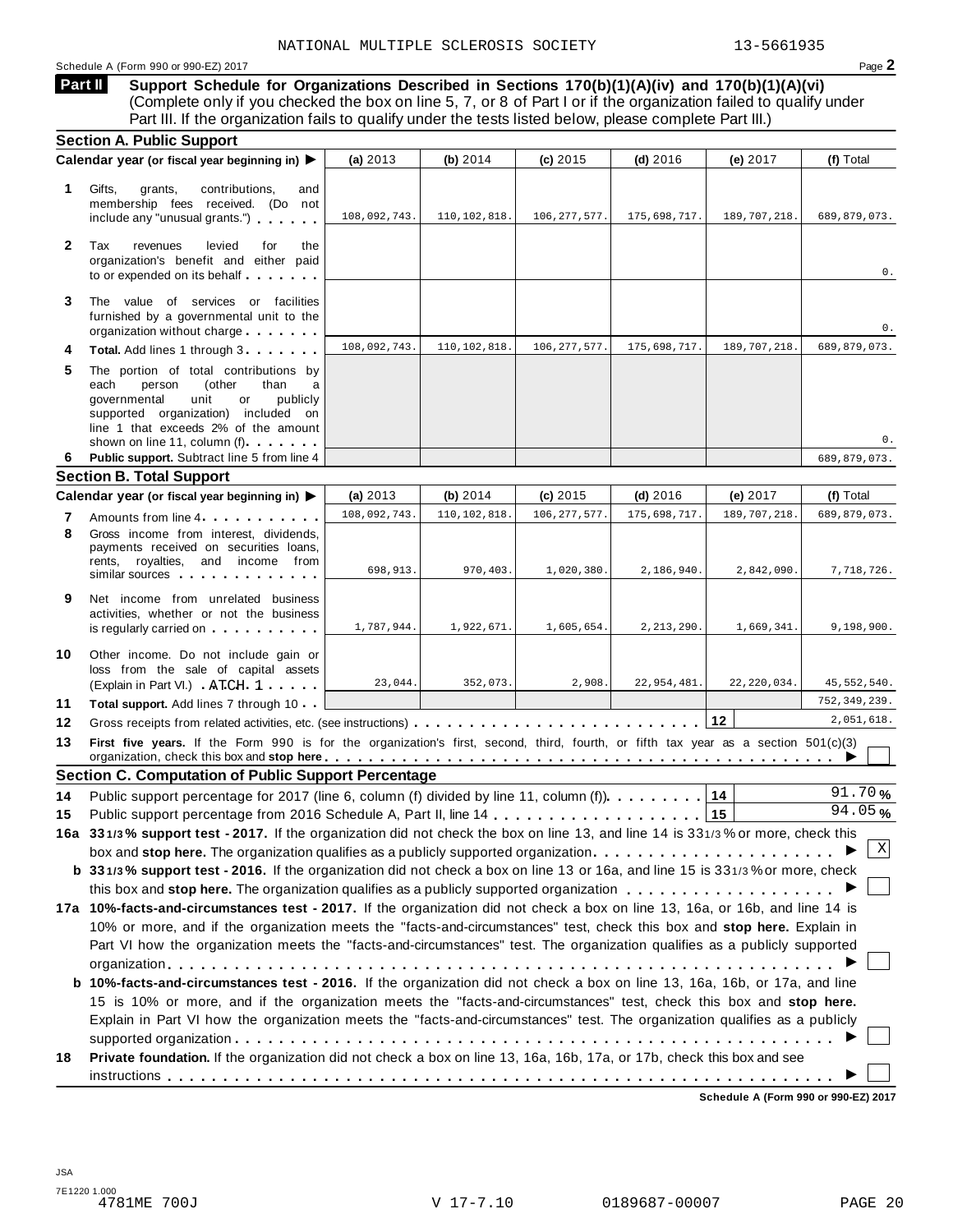### Schedule <sup>A</sup> (Form <sup>990</sup> or 990-EZ) <sup>2017</sup> Page **3**

**Support Schedule for Organizations Described in Section 509(a)(2) Part III**

(Complete only if you checked the box on line 10 of Part I or if the organization failed to qualify under Part II. If the organization fails to qualify under the tests listed below, please complete Part II.)

|                                                                                                                                                                                                                                                              | (a) $2013$                                                                                                                                                                                                                                                                                                                                                                                                                                                                                                                                                                                                                                                                                                                                                                                                                                                                                                                                                                                                                                                                                                                                                                                                                                                                                                                                                                                                                                                                                                                                                                                                                                                                                                                                                                                                                                                                                                                                                                      | (b) $2014$ | $(c)$ 2015                                                                                                    | $(d)$ 2016 | (e) 2017                                                           | (f) Total                                                                                                                          |
|--------------------------------------------------------------------------------------------------------------------------------------------------------------------------------------------------------------------------------------------------------------|---------------------------------------------------------------------------------------------------------------------------------------------------------------------------------------------------------------------------------------------------------------------------------------------------------------------------------------------------------------------------------------------------------------------------------------------------------------------------------------------------------------------------------------------------------------------------------------------------------------------------------------------------------------------------------------------------------------------------------------------------------------------------------------------------------------------------------------------------------------------------------------------------------------------------------------------------------------------------------------------------------------------------------------------------------------------------------------------------------------------------------------------------------------------------------------------------------------------------------------------------------------------------------------------------------------------------------------------------------------------------------------------------------------------------------------------------------------------------------------------------------------------------------------------------------------------------------------------------------------------------------------------------------------------------------------------------------------------------------------------------------------------------------------------------------------------------------------------------------------------------------------------------------------------------------------------------------------------------------|------------|---------------------------------------------------------------------------------------------------------------|------------|--------------------------------------------------------------------|------------------------------------------------------------------------------------------------------------------------------------|
|                                                                                                                                                                                                                                                              |                                                                                                                                                                                                                                                                                                                                                                                                                                                                                                                                                                                                                                                                                                                                                                                                                                                                                                                                                                                                                                                                                                                                                                                                                                                                                                                                                                                                                                                                                                                                                                                                                                                                                                                                                                                                                                                                                                                                                                                 |            |                                                                                                               |            |                                                                    |                                                                                                                                    |
| received. (Do not include any "unusual grants.")                                                                                                                                                                                                             |                                                                                                                                                                                                                                                                                                                                                                                                                                                                                                                                                                                                                                                                                                                                                                                                                                                                                                                                                                                                                                                                                                                                                                                                                                                                                                                                                                                                                                                                                                                                                                                                                                                                                                                                                                                                                                                                                                                                                                                 |            |                                                                                                               |            |                                                                    |                                                                                                                                    |
|                                                                                                                                                                                                                                                              |                                                                                                                                                                                                                                                                                                                                                                                                                                                                                                                                                                                                                                                                                                                                                                                                                                                                                                                                                                                                                                                                                                                                                                                                                                                                                                                                                                                                                                                                                                                                                                                                                                                                                                                                                                                                                                                                                                                                                                                 |            |                                                                                                               |            |                                                                    |                                                                                                                                    |
| or services performed, or facilities<br>sold                                                                                                                                                                                                                 |                                                                                                                                                                                                                                                                                                                                                                                                                                                                                                                                                                                                                                                                                                                                                                                                                                                                                                                                                                                                                                                                                                                                                                                                                                                                                                                                                                                                                                                                                                                                                                                                                                                                                                                                                                                                                                                                                                                                                                                 |            |                                                                                                               |            |                                                                    |                                                                                                                                    |
|                                                                                                                                                                                                                                                              |                                                                                                                                                                                                                                                                                                                                                                                                                                                                                                                                                                                                                                                                                                                                                                                                                                                                                                                                                                                                                                                                                                                                                                                                                                                                                                                                                                                                                                                                                                                                                                                                                                                                                                                                                                                                                                                                                                                                                                                 |            |                                                                                                               |            |                                                                    |                                                                                                                                    |
| organization's tax-exempt purpose                                                                                                                                                                                                                            |                                                                                                                                                                                                                                                                                                                                                                                                                                                                                                                                                                                                                                                                                                                                                                                                                                                                                                                                                                                                                                                                                                                                                                                                                                                                                                                                                                                                                                                                                                                                                                                                                                                                                                                                                                                                                                                                                                                                                                                 |            |                                                                                                               |            |                                                                    |                                                                                                                                    |
|                                                                                                                                                                                                                                                              |                                                                                                                                                                                                                                                                                                                                                                                                                                                                                                                                                                                                                                                                                                                                                                                                                                                                                                                                                                                                                                                                                                                                                                                                                                                                                                                                                                                                                                                                                                                                                                                                                                                                                                                                                                                                                                                                                                                                                                                 |            |                                                                                                               |            |                                                                    |                                                                                                                                    |
|                                                                                                                                                                                                                                                              |                                                                                                                                                                                                                                                                                                                                                                                                                                                                                                                                                                                                                                                                                                                                                                                                                                                                                                                                                                                                                                                                                                                                                                                                                                                                                                                                                                                                                                                                                                                                                                                                                                                                                                                                                                                                                                                                                                                                                                                 |            |                                                                                                               |            |                                                                    |                                                                                                                                    |
|                                                                                                                                                                                                                                                              |                                                                                                                                                                                                                                                                                                                                                                                                                                                                                                                                                                                                                                                                                                                                                                                                                                                                                                                                                                                                                                                                                                                                                                                                                                                                                                                                                                                                                                                                                                                                                                                                                                                                                                                                                                                                                                                                                                                                                                                 |            |                                                                                                               |            |                                                                    |                                                                                                                                    |
|                                                                                                                                                                                                                                                              |                                                                                                                                                                                                                                                                                                                                                                                                                                                                                                                                                                                                                                                                                                                                                                                                                                                                                                                                                                                                                                                                                                                                                                                                                                                                                                                                                                                                                                                                                                                                                                                                                                                                                                                                                                                                                                                                                                                                                                                 |            |                                                                                                               |            |                                                                    |                                                                                                                                    |
|                                                                                                                                                                                                                                                              |                                                                                                                                                                                                                                                                                                                                                                                                                                                                                                                                                                                                                                                                                                                                                                                                                                                                                                                                                                                                                                                                                                                                                                                                                                                                                                                                                                                                                                                                                                                                                                                                                                                                                                                                                                                                                                                                                                                                                                                 |            |                                                                                                               |            |                                                                    |                                                                                                                                    |
|                                                                                                                                                                                                                                                              |                                                                                                                                                                                                                                                                                                                                                                                                                                                                                                                                                                                                                                                                                                                                                                                                                                                                                                                                                                                                                                                                                                                                                                                                                                                                                                                                                                                                                                                                                                                                                                                                                                                                                                                                                                                                                                                                                                                                                                                 |            |                                                                                                               |            |                                                                    |                                                                                                                                    |
|                                                                                                                                                                                                                                                              |                                                                                                                                                                                                                                                                                                                                                                                                                                                                                                                                                                                                                                                                                                                                                                                                                                                                                                                                                                                                                                                                                                                                                                                                                                                                                                                                                                                                                                                                                                                                                                                                                                                                                                                                                                                                                                                                                                                                                                                 |            |                                                                                                               |            |                                                                    |                                                                                                                                    |
|                                                                                                                                                                                                                                                              |                                                                                                                                                                                                                                                                                                                                                                                                                                                                                                                                                                                                                                                                                                                                                                                                                                                                                                                                                                                                                                                                                                                                                                                                                                                                                                                                                                                                                                                                                                                                                                                                                                                                                                                                                                                                                                                                                                                                                                                 |            |                                                                                                               |            |                                                                    |                                                                                                                                    |
|                                                                                                                                                                                                                                                              |                                                                                                                                                                                                                                                                                                                                                                                                                                                                                                                                                                                                                                                                                                                                                                                                                                                                                                                                                                                                                                                                                                                                                                                                                                                                                                                                                                                                                                                                                                                                                                                                                                                                                                                                                                                                                                                                                                                                                                                 |            |                                                                                                               |            |                                                                    |                                                                                                                                    |
|                                                                                                                                                                                                                                                              |                                                                                                                                                                                                                                                                                                                                                                                                                                                                                                                                                                                                                                                                                                                                                                                                                                                                                                                                                                                                                                                                                                                                                                                                                                                                                                                                                                                                                                                                                                                                                                                                                                                                                                                                                                                                                                                                                                                                                                                 |            |                                                                                                               |            |                                                                    |                                                                                                                                    |
|                                                                                                                                                                                                                                                              |                                                                                                                                                                                                                                                                                                                                                                                                                                                                                                                                                                                                                                                                                                                                                                                                                                                                                                                                                                                                                                                                                                                                                                                                                                                                                                                                                                                                                                                                                                                                                                                                                                                                                                                                                                                                                                                                                                                                                                                 |            |                                                                                                               |            |                                                                    |                                                                                                                                    |
|                                                                                                                                                                                                                                                              |                                                                                                                                                                                                                                                                                                                                                                                                                                                                                                                                                                                                                                                                                                                                                                                                                                                                                                                                                                                                                                                                                                                                                                                                                                                                                                                                                                                                                                                                                                                                                                                                                                                                                                                                                                                                                                                                                                                                                                                 |            |                                                                                                               |            |                                                                    |                                                                                                                                    |
| from other than disqualified<br>received                                                                                                                                                                                                                     |                                                                                                                                                                                                                                                                                                                                                                                                                                                                                                                                                                                                                                                                                                                                                                                                                                                                                                                                                                                                                                                                                                                                                                                                                                                                                                                                                                                                                                                                                                                                                                                                                                                                                                                                                                                                                                                                                                                                                                                 |            |                                                                                                               |            |                                                                    |                                                                                                                                    |
| persons that exceed the greater of \$5,000                                                                                                                                                                                                                   |                                                                                                                                                                                                                                                                                                                                                                                                                                                                                                                                                                                                                                                                                                                                                                                                                                                                                                                                                                                                                                                                                                                                                                                                                                                                                                                                                                                                                                                                                                                                                                                                                                                                                                                                                                                                                                                                                                                                                                                 |            |                                                                                                               |            |                                                                    |                                                                                                                                    |
| or 1% of the amount on line 13 for the year                                                                                                                                                                                                                  |                                                                                                                                                                                                                                                                                                                                                                                                                                                                                                                                                                                                                                                                                                                                                                                                                                                                                                                                                                                                                                                                                                                                                                                                                                                                                                                                                                                                                                                                                                                                                                                                                                                                                                                                                                                                                                                                                                                                                                                 |            |                                                                                                               |            |                                                                    |                                                                                                                                    |
|                                                                                                                                                                                                                                                              |                                                                                                                                                                                                                                                                                                                                                                                                                                                                                                                                                                                                                                                                                                                                                                                                                                                                                                                                                                                                                                                                                                                                                                                                                                                                                                                                                                                                                                                                                                                                                                                                                                                                                                                                                                                                                                                                                                                                                                                 |            |                                                                                                               |            |                                                                    |                                                                                                                                    |
|                                                                                                                                                                                                                                                              |                                                                                                                                                                                                                                                                                                                                                                                                                                                                                                                                                                                                                                                                                                                                                                                                                                                                                                                                                                                                                                                                                                                                                                                                                                                                                                                                                                                                                                                                                                                                                                                                                                                                                                                                                                                                                                                                                                                                                                                 |            |                                                                                                               |            |                                                                    |                                                                                                                                    |
|                                                                                                                                                                                                                                                              |                                                                                                                                                                                                                                                                                                                                                                                                                                                                                                                                                                                                                                                                                                                                                                                                                                                                                                                                                                                                                                                                                                                                                                                                                                                                                                                                                                                                                                                                                                                                                                                                                                                                                                                                                                                                                                                                                                                                                                                 |            |                                                                                                               |            |                                                                    |                                                                                                                                    |
|                                                                                                                                                                                                                                                              |                                                                                                                                                                                                                                                                                                                                                                                                                                                                                                                                                                                                                                                                                                                                                                                                                                                                                                                                                                                                                                                                                                                                                                                                                                                                                                                                                                                                                                                                                                                                                                                                                                                                                                                                                                                                                                                                                                                                                                                 |            |                                                                                                               |            |                                                                    |                                                                                                                                    |
|                                                                                                                                                                                                                                                              | (a) $2013$                                                                                                                                                                                                                                                                                                                                                                                                                                                                                                                                                                                                                                                                                                                                                                                                                                                                                                                                                                                                                                                                                                                                                                                                                                                                                                                                                                                                                                                                                                                                                                                                                                                                                                                                                                                                                                                                                                                                                                      | (b) $2014$ | $(c)$ 2015                                                                                                    | $(d)$ 2016 | (e) $2017$                                                         | (f) Total                                                                                                                          |
|                                                                                                                                                                                                                                                              |                                                                                                                                                                                                                                                                                                                                                                                                                                                                                                                                                                                                                                                                                                                                                                                                                                                                                                                                                                                                                                                                                                                                                                                                                                                                                                                                                                                                                                                                                                                                                                                                                                                                                                                                                                                                                                                                                                                                                                                 |            |                                                                                                               |            |                                                                    |                                                                                                                                    |
|                                                                                                                                                                                                                                                              |                                                                                                                                                                                                                                                                                                                                                                                                                                                                                                                                                                                                                                                                                                                                                                                                                                                                                                                                                                                                                                                                                                                                                                                                                                                                                                                                                                                                                                                                                                                                                                                                                                                                                                                                                                                                                                                                                                                                                                                 |            |                                                                                                               |            |                                                                    |                                                                                                                                    |
|                                                                                                                                                                                                                                                              |                                                                                                                                                                                                                                                                                                                                                                                                                                                                                                                                                                                                                                                                                                                                                                                                                                                                                                                                                                                                                                                                                                                                                                                                                                                                                                                                                                                                                                                                                                                                                                                                                                                                                                                                                                                                                                                                                                                                                                                 |            |                                                                                                               |            |                                                                    |                                                                                                                                    |
|                                                                                                                                                                                                                                                              |                                                                                                                                                                                                                                                                                                                                                                                                                                                                                                                                                                                                                                                                                                                                                                                                                                                                                                                                                                                                                                                                                                                                                                                                                                                                                                                                                                                                                                                                                                                                                                                                                                                                                                                                                                                                                                                                                                                                                                                 |            |                                                                                                               |            |                                                                    |                                                                                                                                    |
|                                                                                                                                                                                                                                                              |                                                                                                                                                                                                                                                                                                                                                                                                                                                                                                                                                                                                                                                                                                                                                                                                                                                                                                                                                                                                                                                                                                                                                                                                                                                                                                                                                                                                                                                                                                                                                                                                                                                                                                                                                                                                                                                                                                                                                                                 |            |                                                                                                               |            |                                                                    |                                                                                                                                    |
|                                                                                                                                                                                                                                                              |                                                                                                                                                                                                                                                                                                                                                                                                                                                                                                                                                                                                                                                                                                                                                                                                                                                                                                                                                                                                                                                                                                                                                                                                                                                                                                                                                                                                                                                                                                                                                                                                                                                                                                                                                                                                                                                                                                                                                                                 |            |                                                                                                               |            |                                                                    |                                                                                                                                    |
|                                                                                                                                                                                                                                                              |                                                                                                                                                                                                                                                                                                                                                                                                                                                                                                                                                                                                                                                                                                                                                                                                                                                                                                                                                                                                                                                                                                                                                                                                                                                                                                                                                                                                                                                                                                                                                                                                                                                                                                                                                                                                                                                                                                                                                                                 |            |                                                                                                               |            |                                                                    |                                                                                                                                    |
|                                                                                                                                                                                                                                                              |                                                                                                                                                                                                                                                                                                                                                                                                                                                                                                                                                                                                                                                                                                                                                                                                                                                                                                                                                                                                                                                                                                                                                                                                                                                                                                                                                                                                                                                                                                                                                                                                                                                                                                                                                                                                                                                                                                                                                                                 |            |                                                                                                               |            |                                                                    |                                                                                                                                    |
|                                                                                                                                                                                                                                                              |                                                                                                                                                                                                                                                                                                                                                                                                                                                                                                                                                                                                                                                                                                                                                                                                                                                                                                                                                                                                                                                                                                                                                                                                                                                                                                                                                                                                                                                                                                                                                                                                                                                                                                                                                                                                                                                                                                                                                                                 |            |                                                                                                               |            |                                                                    |                                                                                                                                    |
|                                                                                                                                                                                                                                                              |                                                                                                                                                                                                                                                                                                                                                                                                                                                                                                                                                                                                                                                                                                                                                                                                                                                                                                                                                                                                                                                                                                                                                                                                                                                                                                                                                                                                                                                                                                                                                                                                                                                                                                                                                                                                                                                                                                                                                                                 |            |                                                                                                               |            |                                                                    |                                                                                                                                    |
| whether or not the business is regularly                                                                                                                                                                                                                     |                                                                                                                                                                                                                                                                                                                                                                                                                                                                                                                                                                                                                                                                                                                                                                                                                                                                                                                                                                                                                                                                                                                                                                                                                                                                                                                                                                                                                                                                                                                                                                                                                                                                                                                                                                                                                                                                                                                                                                                 |            |                                                                                                               |            |                                                                    |                                                                                                                                    |
| carried on the carried on the control of the care of the control of the control of the control of the control o                                                                                                                                              |                                                                                                                                                                                                                                                                                                                                                                                                                                                                                                                                                                                                                                                                                                                                                                                                                                                                                                                                                                                                                                                                                                                                                                                                                                                                                                                                                                                                                                                                                                                                                                                                                                                                                                                                                                                                                                                                                                                                                                                 |            |                                                                                                               |            |                                                                    |                                                                                                                                    |
|                                                                                                                                                                                                                                                              |                                                                                                                                                                                                                                                                                                                                                                                                                                                                                                                                                                                                                                                                                                                                                                                                                                                                                                                                                                                                                                                                                                                                                                                                                                                                                                                                                                                                                                                                                                                                                                                                                                                                                                                                                                                                                                                                                                                                                                                 |            |                                                                                                               |            |                                                                    |                                                                                                                                    |
| loss from the sale of capital assets                                                                                                                                                                                                                         |                                                                                                                                                                                                                                                                                                                                                                                                                                                                                                                                                                                                                                                                                                                                                                                                                                                                                                                                                                                                                                                                                                                                                                                                                                                                                                                                                                                                                                                                                                                                                                                                                                                                                                                                                                                                                                                                                                                                                                                 |            |                                                                                                               |            |                                                                    |                                                                                                                                    |
|                                                                                                                                                                                                                                                              |                                                                                                                                                                                                                                                                                                                                                                                                                                                                                                                                                                                                                                                                                                                                                                                                                                                                                                                                                                                                                                                                                                                                                                                                                                                                                                                                                                                                                                                                                                                                                                                                                                                                                                                                                                                                                                                                                                                                                                                 |            |                                                                                                               |            |                                                                    |                                                                                                                                    |
|                                                                                                                                                                                                                                                              |                                                                                                                                                                                                                                                                                                                                                                                                                                                                                                                                                                                                                                                                                                                                                                                                                                                                                                                                                                                                                                                                                                                                                                                                                                                                                                                                                                                                                                                                                                                                                                                                                                                                                                                                                                                                                                                                                                                                                                                 |            |                                                                                                               |            |                                                                    |                                                                                                                                    |
| and $12.$ ) $\cdots$ $\cdots$ $\cdots$ $\cdots$ $\cdots$                                                                                                                                                                                                     |                                                                                                                                                                                                                                                                                                                                                                                                                                                                                                                                                                                                                                                                                                                                                                                                                                                                                                                                                                                                                                                                                                                                                                                                                                                                                                                                                                                                                                                                                                                                                                                                                                                                                                                                                                                                                                                                                                                                                                                 |            |                                                                                                               |            |                                                                    |                                                                                                                                    |
|                                                                                                                                                                                                                                                              |                                                                                                                                                                                                                                                                                                                                                                                                                                                                                                                                                                                                                                                                                                                                                                                                                                                                                                                                                                                                                                                                                                                                                                                                                                                                                                                                                                                                                                                                                                                                                                                                                                                                                                                                                                                                                                                                                                                                                                                 |            |                                                                                                               |            |                                                                    |                                                                                                                                    |
|                                                                                                                                                                                                                                                              |                                                                                                                                                                                                                                                                                                                                                                                                                                                                                                                                                                                                                                                                                                                                                                                                                                                                                                                                                                                                                                                                                                                                                                                                                                                                                                                                                                                                                                                                                                                                                                                                                                                                                                                                                                                                                                                                                                                                                                                 |            |                                                                                                               |            |                                                                    |                                                                                                                                    |
|                                                                                                                                                                                                                                                              |                                                                                                                                                                                                                                                                                                                                                                                                                                                                                                                                                                                                                                                                                                                                                                                                                                                                                                                                                                                                                                                                                                                                                                                                                                                                                                                                                                                                                                                                                                                                                                                                                                                                                                                                                                                                                                                                                                                                                                                 |            |                                                                                                               |            |                                                                    |                                                                                                                                    |
|                                                                                                                                                                                                                                                              |                                                                                                                                                                                                                                                                                                                                                                                                                                                                                                                                                                                                                                                                                                                                                                                                                                                                                                                                                                                                                                                                                                                                                                                                                                                                                                                                                                                                                                                                                                                                                                                                                                                                                                                                                                                                                                                                                                                                                                                 |            |                                                                                                               |            | 15                                                                 | %                                                                                                                                  |
|                                                                                                                                                                                                                                                              |                                                                                                                                                                                                                                                                                                                                                                                                                                                                                                                                                                                                                                                                                                                                                                                                                                                                                                                                                                                                                                                                                                                                                                                                                                                                                                                                                                                                                                                                                                                                                                                                                                                                                                                                                                                                                                                                                                                                                                                 |            |                                                                                                               |            | 16                                                                 | %                                                                                                                                  |
|                                                                                                                                                                                                                                                              |                                                                                                                                                                                                                                                                                                                                                                                                                                                                                                                                                                                                                                                                                                                                                                                                                                                                                                                                                                                                                                                                                                                                                                                                                                                                                                                                                                                                                                                                                                                                                                                                                                                                                                                                                                                                                                                                                                                                                                                 |            |                                                                                                               |            |                                                                    |                                                                                                                                    |
| Investment income percentage for 2017 (line 10c, column (f) divided by line 13, column (f) $\ldots$ ,,,,,,,,                                                                                                                                                 |                                                                                                                                                                                                                                                                                                                                                                                                                                                                                                                                                                                                                                                                                                                                                                                                                                                                                                                                                                                                                                                                                                                                                                                                                                                                                                                                                                                                                                                                                                                                                                                                                                                                                                                                                                                                                                                                                                                                                                                 |            |                                                                                                               |            | 17                                                                 | %                                                                                                                                  |
|                                                                                                                                                                                                                                                              |                                                                                                                                                                                                                                                                                                                                                                                                                                                                                                                                                                                                                                                                                                                                                                                                                                                                                                                                                                                                                                                                                                                                                                                                                                                                                                                                                                                                                                                                                                                                                                                                                                                                                                                                                                                                                                                                                                                                                                                 |            |                                                                                                               |            | 18                                                                 | %                                                                                                                                  |
|                                                                                                                                                                                                                                                              |                                                                                                                                                                                                                                                                                                                                                                                                                                                                                                                                                                                                                                                                                                                                                                                                                                                                                                                                                                                                                                                                                                                                                                                                                                                                                                                                                                                                                                                                                                                                                                                                                                                                                                                                                                                                                                                                                                                                                                                 |            |                                                                                                               |            |                                                                    |                                                                                                                                    |
|                                                                                                                                                                                                                                                              |                                                                                                                                                                                                                                                                                                                                                                                                                                                                                                                                                                                                                                                                                                                                                                                                                                                                                                                                                                                                                                                                                                                                                                                                                                                                                                                                                                                                                                                                                                                                                                                                                                                                                                                                                                                                                                                                                                                                                                                 |            |                                                                                                               |            |                                                                    |                                                                                                                                    |
| 19a 331/3% support tests - 2017. If the organization did not check the box on line 14, and line 15 is more than 331/3%, and line                                                                                                                             |                                                                                                                                                                                                                                                                                                                                                                                                                                                                                                                                                                                                                                                                                                                                                                                                                                                                                                                                                                                                                                                                                                                                                                                                                                                                                                                                                                                                                                                                                                                                                                                                                                                                                                                                                                                                                                                                                                                                                                                 |            |                                                                                                               |            |                                                                    |                                                                                                                                    |
| 17 is not more than 331/3%, check this box and stop here. The organization qualifies as a publicly supported organization                                                                                                                                    |                                                                                                                                                                                                                                                                                                                                                                                                                                                                                                                                                                                                                                                                                                                                                                                                                                                                                                                                                                                                                                                                                                                                                                                                                                                                                                                                                                                                                                                                                                                                                                                                                                                                                                                                                                                                                                                                                                                                                                                 |            |                                                                                                               |            |                                                                    |                                                                                                                                    |
| <b>b</b> 331/3% support tests - 2016. If the organization did not check a box on line 14 or line 19a, and line 16 is more than 331/3%, and                                                                                                                   |                                                                                                                                                                                                                                                                                                                                                                                                                                                                                                                                                                                                                                                                                                                                                                                                                                                                                                                                                                                                                                                                                                                                                                                                                                                                                                                                                                                                                                                                                                                                                                                                                                                                                                                                                                                                                                                                                                                                                                                 |            |                                                                                                               |            |                                                                    |                                                                                                                                    |
| line 18 is not more than 331/3%, check this box and stop here. The organization qualifies as a publicly supported organization<br>Private foundation. If the organization did not check a box on line 14, 19a, or 19b, check this box and see instructions ▶ |                                                                                                                                                                                                                                                                                                                                                                                                                                                                                                                                                                                                                                                                                                                                                                                                                                                                                                                                                                                                                                                                                                                                                                                                                                                                                                                                                                                                                                                                                                                                                                                                                                                                                                                                                                                                                                                                                                                                                                                 |            |                                                                                                               |            |                                                                    |                                                                                                                                    |
|                                                                                                                                                                                                                                                              | <b>Section A. Public Support</b><br>Calendar year (or fiscal year beginning in) $\blacktriangleright$<br>Gifts, grants, contributions, and membership fees<br>Gross receipts from admissions, merchandise<br>furnished in any activity that is related to the<br>Gross receipts from activities that are not an<br>unrelated trade or business under section 513<br>Tax<br>revenues<br>levied<br>for<br>the<br>organization's benefit and either paid to<br>or expended on its behalf <b>contains the set of the set of the set of the set of the set of the set of the set of the set of the set of the set of the set of the set of the set of the set of the set of the set of the set of</b><br>The value of services or facilities<br>furnished by a governmental unit to the<br>organization without charge<br>Total. Add lines 1 through 5<br>7a Amounts included on lines 1, 2, and 3<br>received from disqualified persons<br><b>b</b> Amounts included on lines 2 and 3<br>c Add lines 7a and 7b<br><b>Public support.</b> (Subtract line 7c from<br>$line 6.)$ $\ldots$ $\ldots$ $\ldots$ $\ldots$ $\ldots$ $\ldots$ $\ldots$<br><b>Section B. Total Support</b><br>Calendar year (or fiscal year beginning in) ▶<br>Amounts from line 6. The state of the state of the state of the state of the state of the state of the state of the state of the state of the state of the state of the state of the state of the state of the state of the st<br>10 a Gross income from interest, dividends,<br>payments received on securities loans,<br>rents, royalties, and income from similar<br>sources<br><b>b</b> Unrelated business taxable income (less<br>section 511 taxes) from businesses<br>acquired after June 30, 1975<br>c Add lines 10a and 10b<br>Net income from unrelated business<br>activities not included in line 10b,<br>Other income. Do not include gain or<br>(Explain in Part VI.) <b>All Accords</b><br>Total support. (Add lines 9, 10c, 11, |            | Section C. Computation of Public Support Percentage<br>Section D. Computation of Investment Income Percentage |            | Public support percentage from 2016 Schedule A, Part III, line 15. | First five years. If the Form 990 is for the organization's first, second, third, fourth, or fifth tax year as a section 501(c)(3) |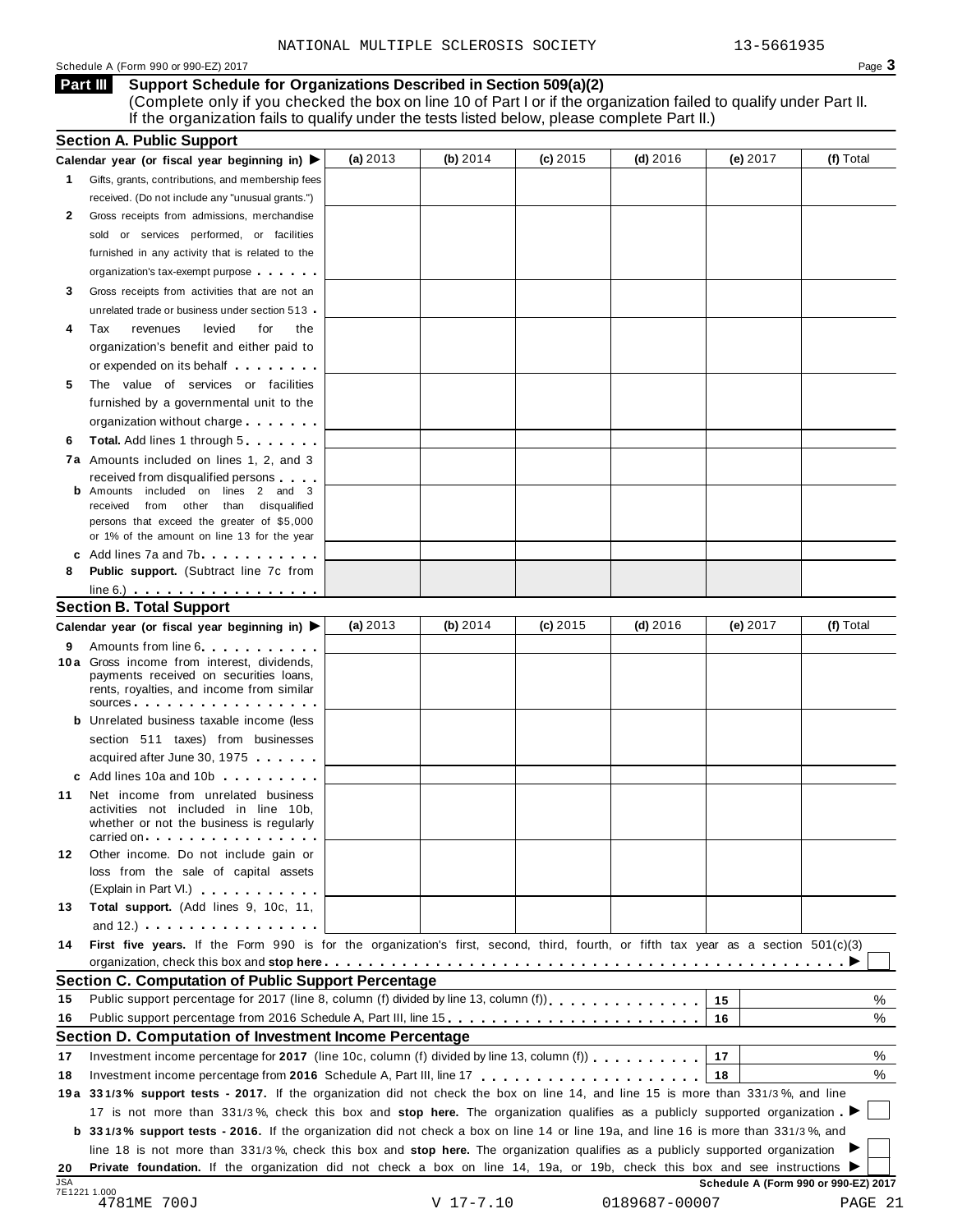**Yes No**

**2**

**3a**

**3b**

**3c**

**4a**

**4b**

**4c**

**5a**

**5b 5c**

**6**

**7**

**8**

**9a**

**9b**

**9c**

**10a**

## **Part IV Supporting Organizations**

(Complete only if you checked a box in line 12 on Part I. If you checked 12a of Part I, complete Sections A and B. If you checked 12b of Part I, complete Sections A and C. If you checked 12c of Part I, complete Sections A, D, and E. If you checked 12d of Part I, complete Sections A and D, and complete Part V.)

## **Section A. All Supporting Organizations**

- **1** Are all of the organization's supported organizations listed by name in the organization's governing documents? *If "No," describe in Part VI how the supported organizations are designated. If designated by class or purpose, describe the designation. If historic and continuing relationship, explain.* **1**
- **2** Did the organization have any supported organization that does not have an IRS determination of status under section 509(a)(1) or (2)? *If"Yes," explain in Part VI how the organization determined that the supported organization was described in section 509(a)(1) or (2).*
- **3 a** Did the organization have a supported organization described in section 501(c)(4), (5), or (6)? *If "Yes," answer (b) and (c) below.*
- **b** Did the organization confirm that each supported organization qualified under section 501(c)(4), (5), or (6) and | satisfied the public support tests under section 509(a)(2)? *If "Yes," describe in Part VI when and how the organization made the determination.*
- **c** Did the organization ensure that all support to such organizations was used exclusively for section 170(c)(2)(B) purposes? *If"Yes," explain in Part VI what controls the organization put in place to ensure such use.*
- **4 a** Was any supported organization not organized in the United States ("foreign supported organization")? *If "Yes," and if you checked 12a or 12b in Part I, answer (b) and (c) below.*
- **b** Did the organization have ultimate control and discretion in deciding whether to make grants to the foreign | supported organization? *If "Yes," describe in Part VI how the organization had such control and discretion despite being controlled or supervised by or in connection with its supported organizations.*
- **c** Did the organization support any foreign supported organization that does not have an IRS determination | under sections 501(c)(3) and 509(a)(1) or (2)? *If "Yes," explain in Part VI what controls the organization used to ensure that all support to the foreign supported organization was used exclusively for section 170(c)(2)(B) purposes.*
- **5 a** Did the organization add, substitute, or remove any supported organizations during the tax year? *If "Yes,"* answer (b) and (c) below (if applicable). Also, provide detail in Part VI, including (i) the names and EIN *numbers of the supported organizations added, substituted, or removed; (ii) the reasons for each such action;* (iii) the authority under the organization's organizing document authorizing such action; and (iv) how the action *was accomplished (such as by amendment to the organizing document).*
- **b** Type I or Type II only. Was any added or substituted supported organization part of a class already | designated in the organization's organizing document?
- **c Substitutions only.** Was the substitution the result of an event beyond the organization's control?
- **6** Did the organization provide support (whether in the form of grants or the provision of services or facilities) to anyone other than (i) its supported organizations, (ii) individuals that are part of the charitable class benefited by one or more of its supported organizations, or (iii) other supporting organizations that also support or benefit one or more of the filing organization's supported organizations? *If"Yes," provide detail in Part VI.*
- **7** Did the organization provide a grant, loan, compensation, or other similar payment to a substantial contributor (defined in section 4958(c)(3)(C)), a family member of a substantial contributor, or a 35% controlled entity with regard to a substantial contributor? *If"Yes," complete Part I of Schedule L (Form 990 or 990-EZ).*
- **8** Did the organization make a loan to a disqualified person (as defined in section 4958) not described in line 7? *If "Yes," complete Part I of Schedule L (Form 990 or 990-EZ).*
- **a** Was the organization controlled directly or indirectly at any time during the tax year by one or more | **9** disqualified persons as defined in section 4946 (other than foundation managers and organizations described in section 509(a)(1) or (2))? *If"Yes," provide detail in Part VI.*
- **b** Did one or more disqualified persons (as defined in line 9a) hold a controlling interest in any entity in which | the supporting organization had an interest? *If"Yes," provide detail in Part VI.*
- **c** Did a disqualified person (as defined in line 9a) have an ownership interest in, or derive any personal benefit from, assets in which the supporting organization also had an interest? *If"Yes," provide detail in Part VI.*
- **10a** Was the organization subject to the excess business holdings rules of section 4943 because of section | 4943(f) (regarding certain Type II supporting organizations, and all Type III non-functionally integrated supporting organizations)? *If"Yes," answer 10b below.*
	- **b** Did the organization have any excess business holdings in the tax year? *(Use Schedule C, Form 4720, to determine whether the organization had excess business holdings.)*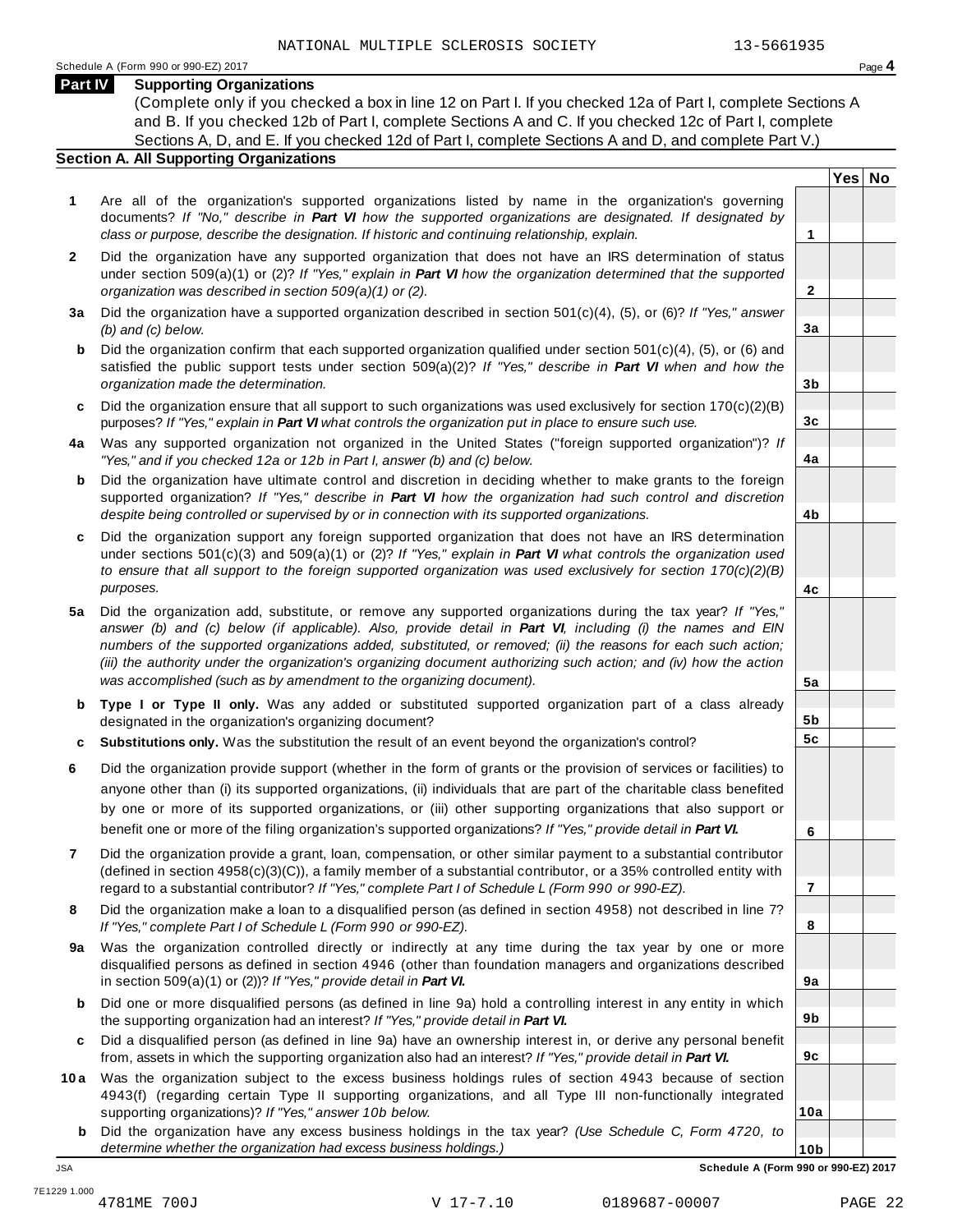|         | NAIIONAL MULIIPLE SCLEROSIS SOCIEII<br>13-5001935<br>Schedule A (Form 990 or 990-EZ) 2017                                                                                                                                                                                                                                                                                                                                                                                                                                                                                                                                                                                    |                 |                  | Page $5$ |
|---------|------------------------------------------------------------------------------------------------------------------------------------------------------------------------------------------------------------------------------------------------------------------------------------------------------------------------------------------------------------------------------------------------------------------------------------------------------------------------------------------------------------------------------------------------------------------------------------------------------------------------------------------------------------------------------|-----------------|------------------|----------|
| Part IV | <b>Supporting Organizations (continued)</b>                                                                                                                                                                                                                                                                                                                                                                                                                                                                                                                                                                                                                                  |                 |                  |          |
|         |                                                                                                                                                                                                                                                                                                                                                                                                                                                                                                                                                                                                                                                                              |                 | Yes              | No       |
| 11      | Has the organization accepted a gift or contribution from any of the following persons?                                                                                                                                                                                                                                                                                                                                                                                                                                                                                                                                                                                      |                 |                  |          |
| a       | A person who directly or indirectly controls, either alone or together with persons described in (b) and (c)                                                                                                                                                                                                                                                                                                                                                                                                                                                                                                                                                                 |                 |                  |          |
|         | below, the governing body of a supported organization?                                                                                                                                                                                                                                                                                                                                                                                                                                                                                                                                                                                                                       | 11a             |                  |          |
| b       | A family member of a person described in (a) above?                                                                                                                                                                                                                                                                                                                                                                                                                                                                                                                                                                                                                          | 11 <sub>b</sub> |                  |          |
|         | c A 35% controlled entity of a person described in (a) or (b) above? If "Yes" to a, b, or c, provide detail in Part VI.                                                                                                                                                                                                                                                                                                                                                                                                                                                                                                                                                      | 11c             |                  |          |
|         | <b>Section B. Type I Supporting Organizations</b>                                                                                                                                                                                                                                                                                                                                                                                                                                                                                                                                                                                                                            |                 |                  |          |
|         |                                                                                                                                                                                                                                                                                                                                                                                                                                                                                                                                                                                                                                                                              |                 | Yes              | No       |
| 1       | Did the directors, trustees, or membership of one or more supported organizations have the power to<br>regularly appoint or elect at least a majority of the organization's directors or trustees at all times during the<br>tax year? If "No," describe in Part VI how the supported organization(s) effectively operated, supervised, or<br>controlled the organization's activities. If the organization had more than one supported organization,<br>describe how the powers to appoint and/or remove directors or trustees were allocated among the supported<br>organizations and what conditions or restrictions, if any, applied to such powers during the tax year. | 1               |                  |          |
| 2       | Did the organization operate for the benefit of any supported organization other than the supported<br>organization(s) that operated, supervised, or controlled the supporting organization? If "Yes," explain in Part<br>VI how providing such benefit carried out the purposes of the supported organization(s) that operated,<br>supervised, or controlled the supporting organization.                                                                                                                                                                                                                                                                                   | 2               |                  |          |
|         | <b>Section C. Type II Supporting Organizations</b>                                                                                                                                                                                                                                                                                                                                                                                                                                                                                                                                                                                                                           |                 |                  |          |
|         |                                                                                                                                                                                                                                                                                                                                                                                                                                                                                                                                                                                                                                                                              |                 | Yes              | No       |
| 1       | Were a majority of the organization's directors or trustees during the tax year also a majority of the directors<br>or trustees of each of the organization's supported organization(s)? If "No," describe in Part VI how control<br>or management of the supporting organization was vested in the same persons that controlled or managed<br>the supported organization(s).                                                                                                                                                                                                                                                                                                |                 |                  |          |
|         | <b>Section D. All Type III Supporting Organizations</b>                                                                                                                                                                                                                                                                                                                                                                                                                                                                                                                                                                                                                      | 1               |                  |          |
|         |                                                                                                                                                                                                                                                                                                                                                                                                                                                                                                                                                                                                                                                                              |                 | Yes <sup> </sup> | No       |
| 1       | Did the organization provide to each of its supported organizations, by the last day of the fifth month of the<br>organization's tax year, (i) a written notice describing the type and amount of support provided during the prior<br>tax year, (ii) a copy of the Form 990 that was most recently filed as of the date of notification, and (iii) copies of<br>the organization's governing documents in effect on the date of notification, to the extent not previously<br>provided?                                                                                                                                                                                     | 1               |                  |          |
| 2       | Were any of the organization's officers, directors, or trustees either (i) appointed or elected by the supported<br>organization(s) or (ii) serving on the governing body of a supported organization? If "No," explain in Part VI how<br>the organization maintained a close and continuous working relationship with the supported organization(s).                                                                                                                                                                                                                                                                                                                        | 2               |                  |          |
| 3       | By reason of the relationship described in (2), did the organization's supported organizations have a<br>significant voice in the organization's investment policies and in directing the use of the organization's<br>income or assets at all times during the tax year? If "Yes," describe in Part VI the role the organization's<br>supported organizations played in this regard.                                                                                                                                                                                                                                                                                        |                 |                  |          |
|         | Section E. Type III Functionally Integrated Supporting Organizations                                                                                                                                                                                                                                                                                                                                                                                                                                                                                                                                                                                                         | 3               |                  |          |
| 1       | Check the box next to the method that the organization used to satisfy the Integral Part Test during the year (see instructions).                                                                                                                                                                                                                                                                                                                                                                                                                                                                                                                                            |                 |                  |          |
| a       | The organization satisfied the Activities Test. Complete line 2 below.                                                                                                                                                                                                                                                                                                                                                                                                                                                                                                                                                                                                       |                 |                  |          |
| b       | The organization is the parent of each of its supported organizations. Complete line 3 below.                                                                                                                                                                                                                                                                                                                                                                                                                                                                                                                                                                                |                 |                  |          |
| c       | The organization supported a governmental entity. Describe in Part VI how you supported a government entity (see instructions).                                                                                                                                                                                                                                                                                                                                                                                                                                                                                                                                              |                 |                  |          |
|         |                                                                                                                                                                                                                                                                                                                                                                                                                                                                                                                                                                                                                                                                              |                 | Yes No           |          |
| 2<br>а  | Activities Test. Answer (a) and (b) below.<br>Did substantially all of the organization's activities during the tax year directly further the exempt purposes of<br>the supported organization(s) to which the organization was responsive? If "Yes," then in Part VI identify<br>those supported organizations and explain how these activities directly furthered their exempt purposes,<br>how the organization was responsive to those supported organizations, and how the organization determined                                                                                                                                                                      |                 |                  |          |
|         | that these activities constituted substantially all of its activities.                                                                                                                                                                                                                                                                                                                                                                                                                                                                                                                                                                                                       | 2a              |                  |          |
| b       | Did the activities described in (a) constitute activities that, but for the organization's involvement, one or more<br>of the organization's supported organization(s) would have been engaged in? If "Yes," explain in Part VI the<br>reasons for the organization's position that its supported organization(s) would have engaged in these<br>activities but for the organization's involvement.                                                                                                                                                                                                                                                                          | 2 <sub>b</sub>  |                  |          |
|         |                                                                                                                                                                                                                                                                                                                                                                                                                                                                                                                                                                                                                                                                              |                 |                  |          |
| 3<br>a  | Parent of Supported Organizations. Answer (a) and (b) below.<br>Did the organization have the power to regularly appoint or elect a majority of the officers, directors, or                                                                                                                                                                                                                                                                                                                                                                                                                                                                                                  |                 |                  |          |
|         | trustees of each of the supported organizations? Provide details in Part VI.                                                                                                                                                                                                                                                                                                                                                                                                                                                                                                                                                                                                 | 3a              |                  |          |
| b       | Did the organization exercise a substantial degree of direction over the policies, programs, and activities of each                                                                                                                                                                                                                                                                                                                                                                                                                                                                                                                                                          |                 |                  |          |
|         | of its supported organizations? If "Yes," describe in Part VI the role played by the organization in this regard.                                                                                                                                                                                                                                                                                                                                                                                                                                                                                                                                                            | 3 <sub>b</sub>  |                  |          |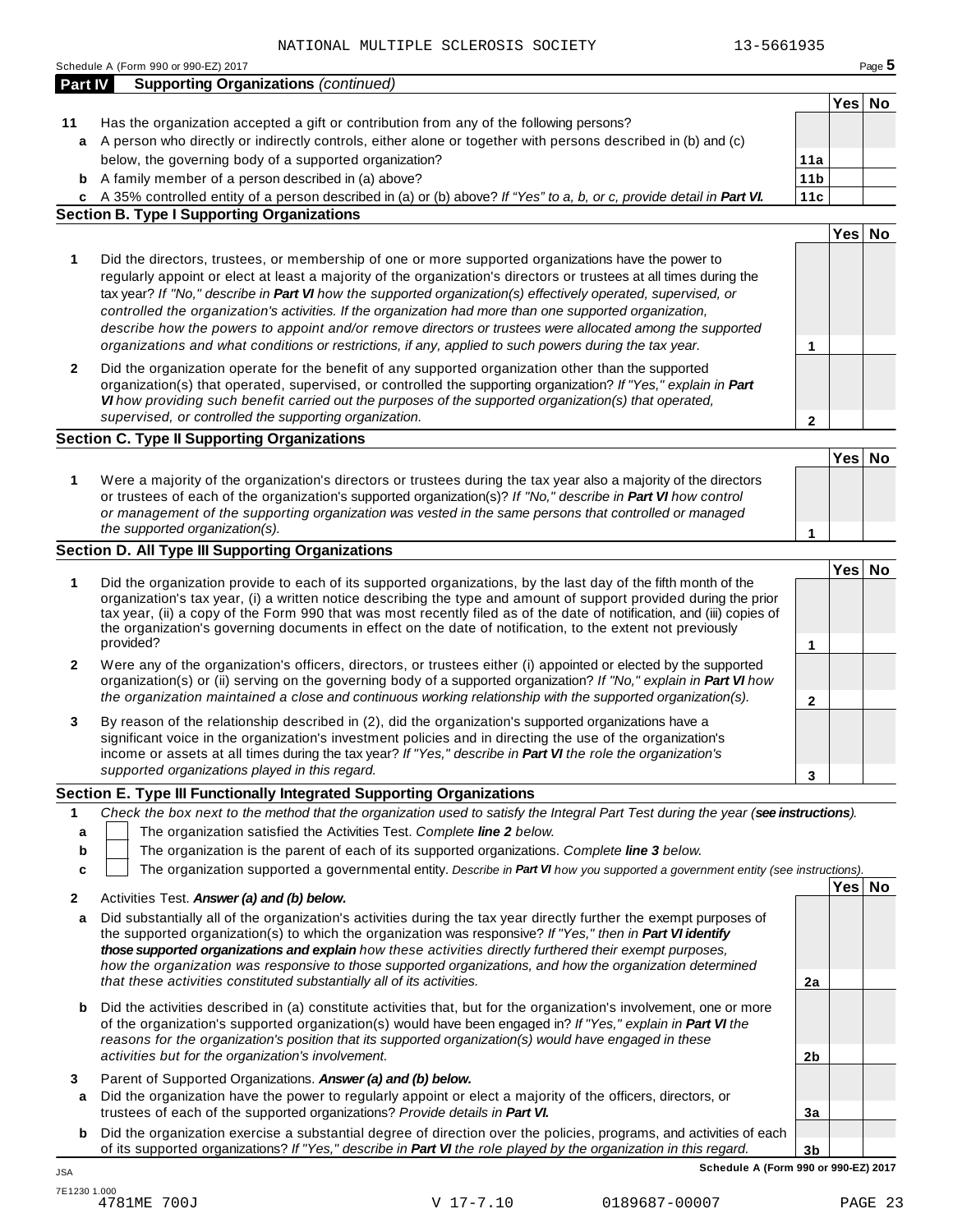| Schedule A (Form 990 or 990-EZ) 2017                                                                                                            |                         |                | Page 6                         |
|-------------------------------------------------------------------------------------------------------------------------------------------------|-------------------------|----------------|--------------------------------|
| Type III Non-Functionally Integrated 509(a)(3) Supporting Organizations<br><b>Part V</b>                                                        |                         |                |                                |
| $\mathbf 1$<br>Check here if the organization satisfied the Integral Part Test as a qualifying trust on Nov. 20, 1970 (explain in Part VI). See |                         |                |                                |
| instructions. All other Type III non-functionally integrated supporting organizations must complete Sections A through E.                       |                         |                |                                |
| <b>Section A - Adjusted Net Income</b>                                                                                                          |                         | (A) Prior Year | (B) Current Year<br>(optional) |
| 1 Net short-term capital gain                                                                                                                   | 1                       |                |                                |
| 2 Recoveries of prior-year distributions                                                                                                        | $\mathbf{2}$            |                |                                |
| 3 Other gross income (see instructions)                                                                                                         | 3                       |                |                                |
| 4 Add lines 1 through 3.                                                                                                                        | 4                       |                |                                |
| 5 Depreciation and depletion                                                                                                                    | 5                       |                |                                |
| 6 Portion of operating expenses paid or incurred for production or                                                                              |                         |                |                                |
| collection of gross income or for management, conservation, or                                                                                  |                         |                |                                |
| maintenance of property held for production of income (see instructions)                                                                        | 6                       |                |                                |
| 7 Other expenses (see instructions)                                                                                                             | $\overline{7}$          |                |                                |
| 8 Adjusted Net Income (subtract lines 5, 6, and 7 from line 4).                                                                                 | 8                       |                |                                |
|                                                                                                                                                 |                         |                | (B) Current Year               |
| <b>Section B - Minimum Asset Amount</b>                                                                                                         |                         | (A) Prior Year | (optional)                     |
| 1 Aggregate fair market value of all non-exempt-use assets (see                                                                                 |                         |                |                                |
| instructions for short tax year or assets held for part of year):                                                                               |                         |                |                                |
| a Average monthly value of securities                                                                                                           | 1a                      |                |                                |
| <b>b</b> Average monthly cash balances                                                                                                          | 1 <sub>b</sub>          |                |                                |
| c Fair market value of other non-exempt-use assets                                                                                              | 1 <sub>c</sub>          |                |                                |
| d Total (add lines 1a, 1b, and 1c)                                                                                                              | 1 <sub>d</sub>          |                |                                |
| e Discount claimed for blockage or other                                                                                                        |                         |                |                                |
| factors (explain in detail in Part VI):                                                                                                         |                         |                |                                |
| 2 Acquisition indebtedness applicable to non-exempt-use assets                                                                                  | $\mathbf 2$             |                |                                |
| 3 Subtract line 2 from line 1d.                                                                                                                 | 3                       |                |                                |
| 4 Cash deemed held for exempt use. Enter 1-1/2% of line 3 (for greater amount,                                                                  |                         |                |                                |
| see instructions).                                                                                                                              | 4                       |                |                                |
| 5 Net value of non-exempt-use assets (subtract line 4 from line 3)                                                                              | 5                       |                |                                |
| 6 Multiply line 5 by .035.                                                                                                                      | $6\phantom{1}6$         |                |                                |
| 7 Recoveries of prior-year distributions                                                                                                        | $\overline{7}$          |                |                                |
| 8 Minimum Asset Amount (add line 7 to line 6)                                                                                                   | 8                       |                |                                |
| <b>Section C - Distributable Amount</b>                                                                                                         |                         |                | <b>Current Year</b>            |
| 1 Adjusted net income for prior year (from Section A, line 8, Column A)                                                                         | 1                       |                |                                |
| 2 Enter 85% of line 1.                                                                                                                          | $\mathbf 2$             |                |                                |
| 3 Minimum asset amount for prior year (from Section B, line 8, Column A)                                                                        | 3                       |                |                                |
| 4 Enter greater of line 2 or line 3.                                                                                                            | $\overline{\mathbf{4}}$ |                |                                |
| 5 Income tax imposed in prior year                                                                                                              | 5                       |                |                                |
| 6 Distributable Amount. Subtract line 5 from line 4, unless subject to                                                                          |                         |                |                                |
| emergency temporary reduction (see instructions).                                                                                               | 6                       |                |                                |

**7** | Check here if the current year is the organization's first as a non-functionally integrated Type III supporting organization (see instructions).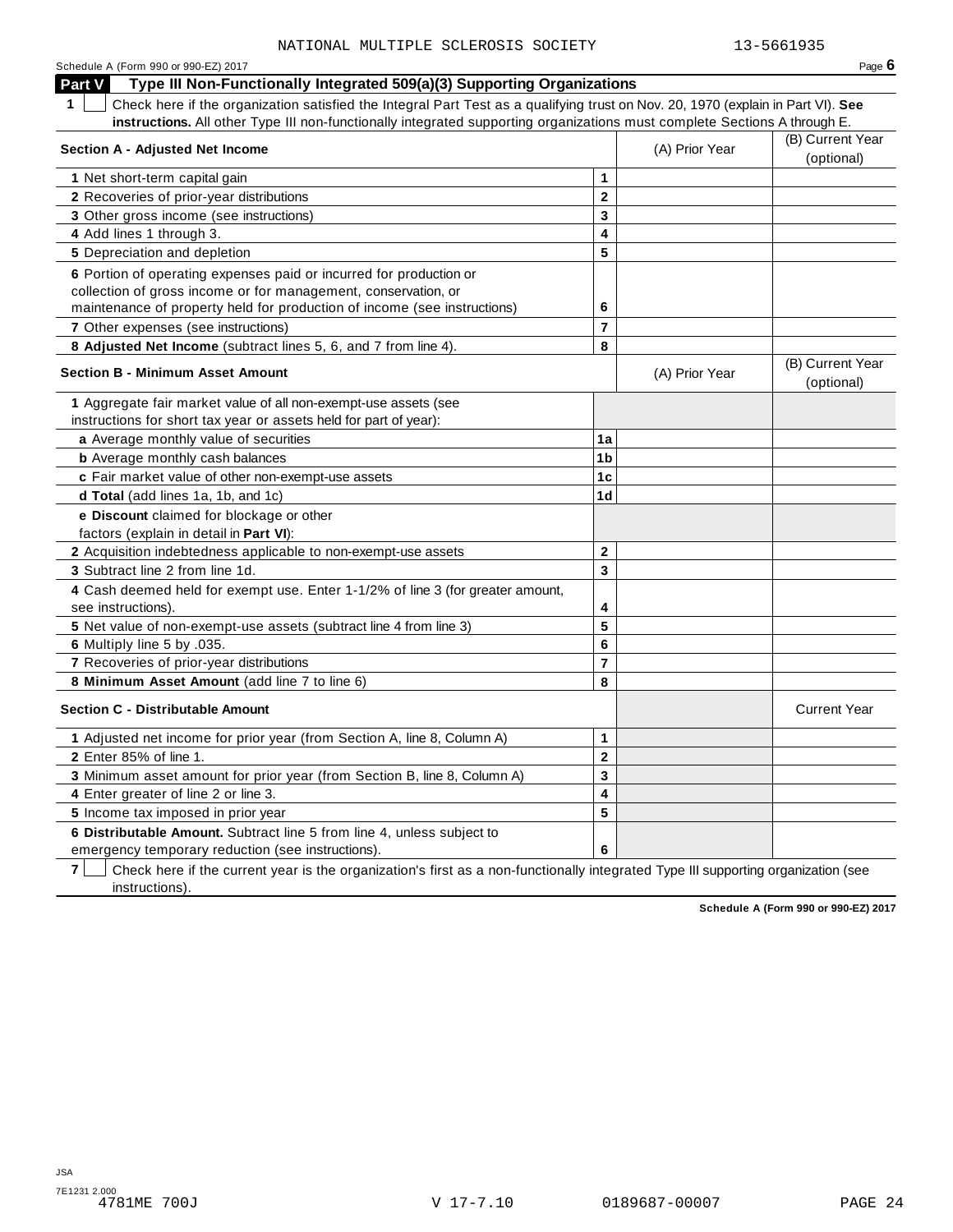|              | Schedule A (Form 990 or 990-EZ) 2017                                                       |                                    |                                               | Page 7                                           |
|--------------|--------------------------------------------------------------------------------------------|------------------------------------|-----------------------------------------------|--------------------------------------------------|
| Part V       | Type III Non-Functionally Integrated 509(a)(3) Supporting Organizations (continued)        |                                    |                                               |                                                  |
|              | <b>Section D - Distributions</b>                                                           |                                    |                                               | <b>Current Year</b>                              |
| 1            | Amounts paid to supported organizations to accomplish exempt purposes                      |                                    |                                               |                                                  |
| $\mathbf{2}$ | Amounts paid to perform activity that directly furthers exempt purposes of supported       |                                    |                                               |                                                  |
|              | organizations, in excess of income from activity                                           |                                    |                                               |                                                  |
| 3            | Administrative expenses paid to accomplish exempt purposes of supported organizations      |                                    |                                               |                                                  |
| 4            | Amounts paid to acquire exempt-use assets                                                  |                                    |                                               |                                                  |
| 5            | Qualified set-aside amounts (prior IRS approval required)                                  |                                    |                                               |                                                  |
| 6            | Other distributions (describe in Part VI). See instructions.                               |                                    |                                               |                                                  |
| 7            | Total annual distributions. Add lines 1 through 6.                                         |                                    |                                               |                                                  |
| 8            | Distributions to attentive supported organizations to which the organization is responsive |                                    |                                               |                                                  |
|              | (provide details in Part VI). See instructions.                                            |                                    |                                               |                                                  |
| 9            | Distributable amount for 2017 from Section C, line 6                                       |                                    |                                               |                                                  |
| 10           | Line 8 amount divided by Line 9 amount                                                     |                                    |                                               |                                                  |
|              | Section E - Distribution Allocations (see instructions)                                    | (i)<br><b>Excess Distributions</b> | (ii)<br><b>Underdistributions</b><br>Pre-2017 | (iii)<br><b>Distributable</b><br>Amount for 2017 |
| 1            | Distributable amount for 2017 from Section C, line 6                                       |                                    |                                               |                                                  |
| $\mathbf{2}$ | Underdistributions, if any, for years prior to 2017                                        |                                    |                                               |                                                  |
|              | (reasonable cause required-explain in Part VI). See                                        |                                    |                                               |                                                  |
|              | instructions.                                                                              |                                    |                                               |                                                  |
| 3            | Excess distributions carryover, if any, to 2017                                            |                                    |                                               |                                                  |
| a            |                                                                                            |                                    |                                               |                                                  |
| b            | From 2013                                                                                  |                                    |                                               |                                                  |
| C            | From 2014                                                                                  |                                    |                                               |                                                  |
| d            | From 2015                                                                                  |                                    |                                               |                                                  |
| е            | From 2016 <b></b>                                                                          |                                    |                                               |                                                  |
| f            | Total of lines 3a through e                                                                |                                    |                                               |                                                  |
| g            | Applied to underdistributions of prior years                                               |                                    |                                               |                                                  |
| h            | Applied to 2017 distributable amount                                                       |                                    |                                               |                                                  |
| j.           | Carryover from 2012 not applied (see instructions)                                         |                                    |                                               |                                                  |
|              | Remainder. Subtract lines 3g, 3h, and 3i from 3f.                                          |                                    |                                               |                                                  |
| 4            | Distributions for 2017 from                                                                |                                    |                                               |                                                  |
|              | Section D, line 7:<br>\$                                                                   |                                    |                                               |                                                  |
| a            | Applied to underdistributions of prior years                                               |                                    |                                               |                                                  |
| b            | Applied to 2017 distributable amount                                                       |                                    |                                               |                                                  |
|              | Remainder. Subtract lines 4a and 4b from 4                                                 |                                    |                                               |                                                  |
| 5            | Remaining underdistributions for years prior to 2017, if                                   |                                    |                                               |                                                  |
|              | any. Subtract lines 3g and 4a from line 2. For result                                      |                                    |                                               |                                                  |
|              | greater than zero, explain in Part VI. See instructions.                                   |                                    |                                               |                                                  |
| 6            | Remaining underdistributions for 2017. Subtract lines 3h                                   |                                    |                                               |                                                  |
|              | and 4b from line 1. For result greater than zero, explain in                               |                                    |                                               |                                                  |
|              | Part VI. See instructions.                                                                 |                                    |                                               |                                                  |
| 7            | Excess distributions carryover to 2018. Add lines 3j                                       |                                    |                                               |                                                  |
|              | and 4c.                                                                                    |                                    |                                               |                                                  |
| 8            | Breakdown of line 7:                                                                       |                                    |                                               |                                                  |
| a            | Excess from 2013                                                                           |                                    |                                               |                                                  |
| b            | Excess from 2014                                                                           |                                    |                                               |                                                  |
| c            | Excess from 2015                                                                           |                                    |                                               |                                                  |
| d            | Excess from 2016                                                                           |                                    |                                               |                                                  |
| е            | Excess from 2017                                                                           |                                    |                                               |                                                  |
|              |                                                                                            |                                    |                                               |                                                  |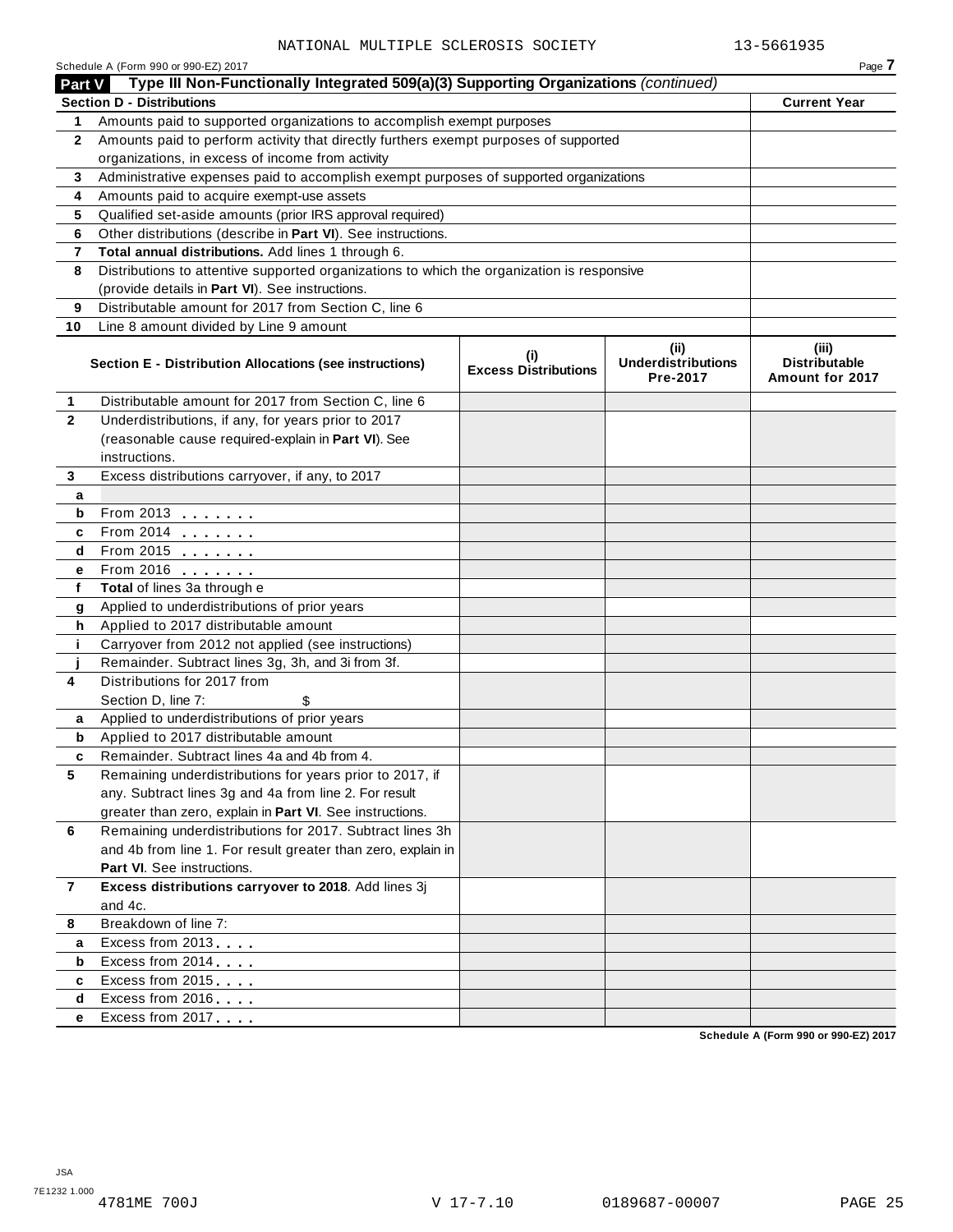## <span id="page-24-0"></span>Schedule <sup>A</sup> (Form <sup>990</sup> or 990-EZ) <sup>2017</sup> Page **8**

**Supplemental Information.** Provide the explanations required by Part II, line 10; Part II, line 17a or 17b; Part **Part VI** III, line 12; Part IV, Section A, lines 1, 2, 3b, 3c, 4b, 4c, 5a, 6, 9a, 9b, 9c, 11a, 11b, and 11c; Part IV, Section B, lines 1 and 2; Part IV, Section C, line 1; Part IV, Section D, lines 2 and 3; Part IV, Section E, lines 1c, 2a, 2b, 3a and 3b; Part V, line 1; Part V, Section B, line 1e; Part V, Section D, lines 5, 6, and 8; and Part V, Section E, lines 2, 5, and 6. Also complete this part for any additional information. (See instructions.)

|                                    |         |          |        |             | ATTACHMENT 1  |               |  |  |  |  |
|------------------------------------|---------|----------|--------|-------------|---------------|---------------|--|--|--|--|
| SCHEDULE A, PART II - OTHER INCOME |         |          |        |             |               |               |  |  |  |  |
| DESCRIPTION                        | 2013    | 2014     | 2015   | 2016        | 2017          | TOTAL         |  |  |  |  |
| MISCELLANEOUS REVENUE              | 23,044. | 352,073. | 2,908. | 20,903.     | 20,909.       | 419,837.      |  |  |  |  |
| LEGAL SETTLEMENT                   |         |          |        | 181,347.    |               | 181,347.      |  |  |  |  |
| GROSS INCOME FROM FUNDRAISING      |         |          |        | 22,752,231. | 22,199,125.   | 44,951,356.   |  |  |  |  |
| TOTALS                             | 23,044. | 352,073. | 2,908. | 22,954,481. | 22, 220, 034. | 45, 552, 540. |  |  |  |  |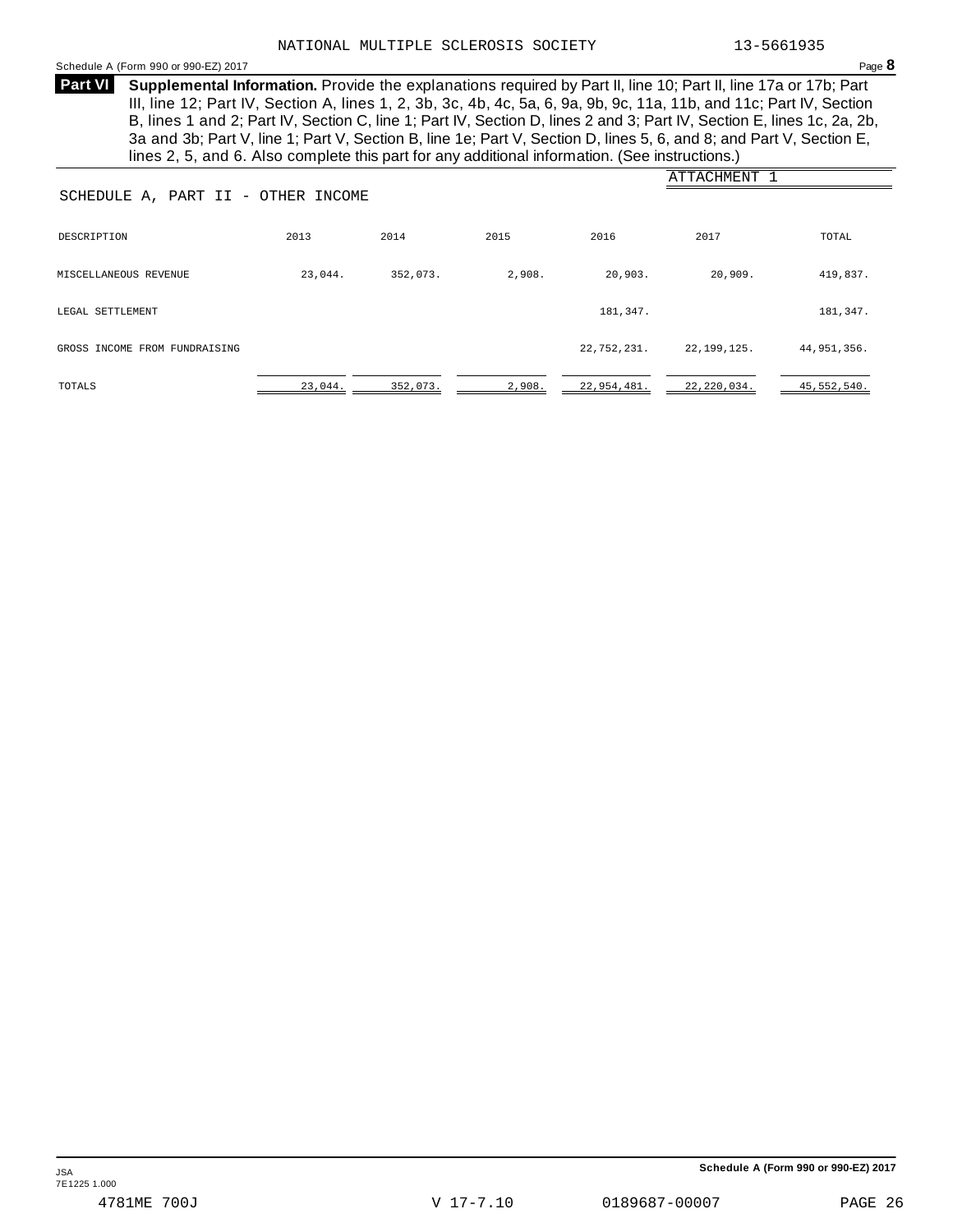**(Form 990, 990-EZ, or 990-PF)** Department of the Treasury<br>Internal Revenue Service

## **Schedule B**  $\leftarrow$  **Contributors**

(Porm 990, Form 990, Form 990-EZ, or Form 990-PF.<br>Department of the Treasury → Attach to Form 990, Form 990-EZ, or Form 990-PF.<br>Internal Revenue Service → → Go to www.irs.gov/Form990 for the latest information.<br>Name of th

 $20$ **17** 

NATIONAL MULTIPLE SCLEROSIS SOCIETY

13-5661935

| Organization type (check one): |                                                                           |  |  |  |  |
|--------------------------------|---------------------------------------------------------------------------|--|--|--|--|
| <b>Filers of:</b>              | Section:                                                                  |  |  |  |  |
| Form 990 or 990-EZ             | $X$ 501(c)( $3$ ) (enter number) organization                             |  |  |  |  |
|                                | 4947(a)(1) nonexempt charitable trust not treated as a private foundation |  |  |  |  |
|                                | 527 political organization                                                |  |  |  |  |
| Form 990-PF                    | 501(c)(3) exempt private foundation                                       |  |  |  |  |
|                                |                                                                           |  |  |  |  |

 $\vert$  4947(a)(1) nonexempt charitable trust treated as a private foundation

501(c)(3) taxable private foundation

Check if your organization is covered by the **General Rule** or a **Special Rule.**

**Note:** Only a section 501(c)(7), (8), or (10) organization can check boxes for both the General Rule and a Special Rule. See instructions.

## **General Rule**

For an organization filing Form 990, 990-EZ, or 990-PF that received, during the year, contributions totaling \$5,000 or more (in money or property) from any one contributor. Complete Parts I and II. See instructions for determining a contributor's total contributions.

## **Special Rules**

 $\text{X}$  For an organization described in section 501(c)(3) filing Form 990 or 990-EZ that met the 33 1/3 % support test of the regulations under sections 509(a)(1) and 170(b)(1)(A)(vi), that checked Schedule A (Form 990 or 990-EZ), Part II, line 13, 16a, or 16b, and that received from any one contributor, during the year, total contributions of the greater of **(1)** \$5,000; or **(2)** 2% of the amount on (i) Form 990, Part VIII, line 1h; or (ii) Form 990-EZ, line 1. Complete Parts I and II.

For an organization described in section 501(c)(7), (8), or (10) filing Form 990 or 990-EZ that received from any one contributor, during the year, total contributions of more than \$1,000 *exclusively* for religious, charitable, scientific, literary, or educational purposes, or for the prevention of cruelty to children or animals. Complete Parts I, II, and III.

For an organization described in section 501(c)(7), (8), or (10) filing Form 990 or 990-EZ that received from any one contributor, during the year, contributions *exclusively* for religious, charitable, etc., purposes, but no such contributions totaled more than \$1,000. If this box is checked, enter here the total contributions that were received during the year for an *exclusively* religious, charitable, etc., purpose. Don't complete any of the parts unless the **General Rule** applies to this organization because it received *nonexclusively* religious, charitable, etc., contributions totaling \$5,000 or more during the year m m m m m m m m m m m m m m m m m m m m m m m m m m m m m m m I \$

**Caution:** An organization that isn't covered by the General Rule and/or the Special Rules doesn't file Schedule B (Form 990, 990-EZ, or 990-PF), but it **must** answer "No" on Part IV, line 2, of its Form 990; or check the box on line H of its Form 990-EZ or on its Form 990-PF, Part I, line 2, to certify that it doesn't meet the filing requirements of Schedule B (Form 990, 990-EZ, or 990-PF).

For Paperwork Reduction Act Notice, see the instructions for Form 990, 990-EZ, or 990-PF. Schedule B (Form 990, 990-EZ, or 990-PF) (2017)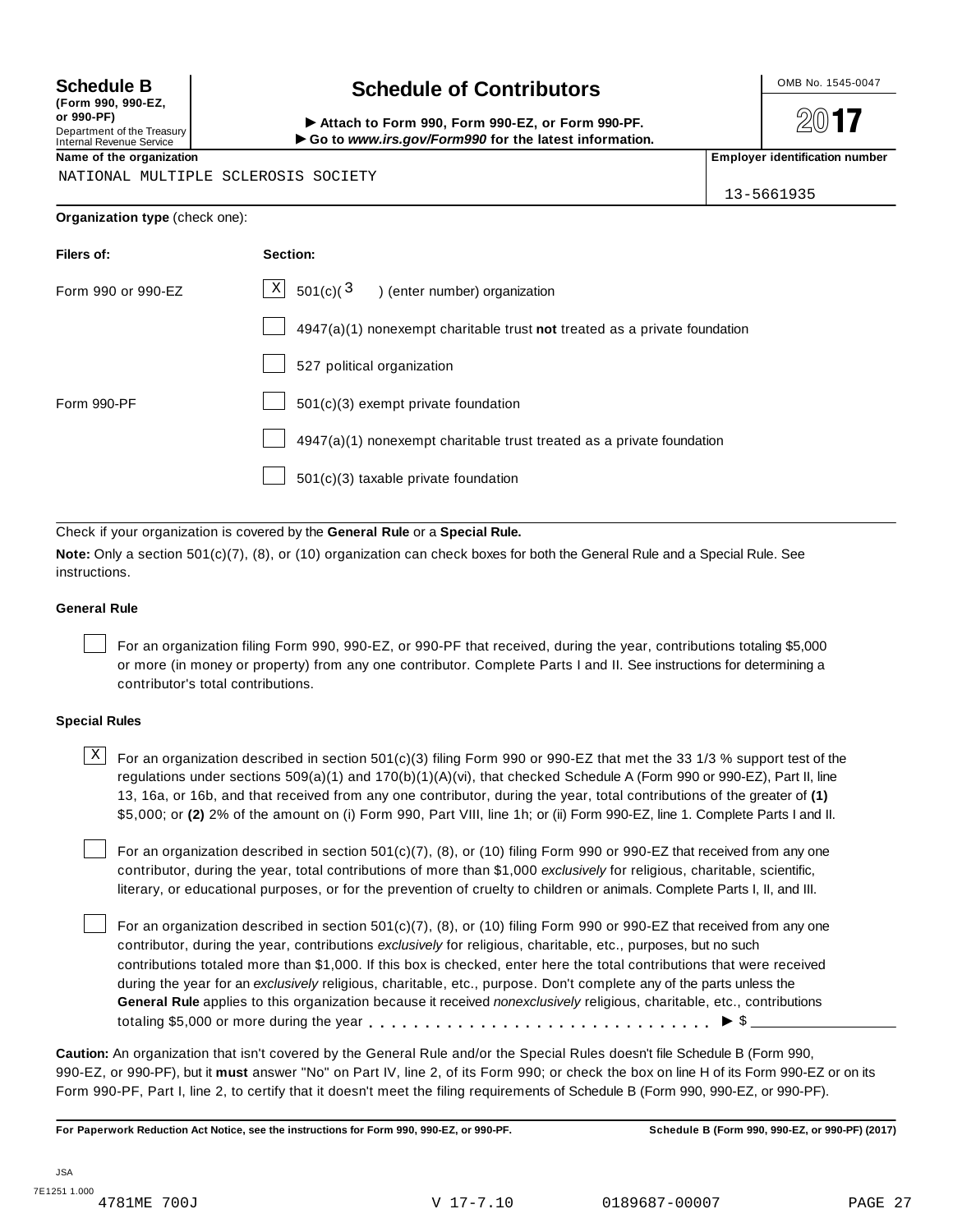Employer identification number<br>13-5661935

| (a)        | (b)                               | (c)                                             | (d)                                                                                                                  |
|------------|-----------------------------------|-------------------------------------------------|----------------------------------------------------------------------------------------------------------------------|
| No.<br>1   | Name, address, and ZIP + 4        | <b>Total contributions</b><br>12,000,000.<br>\$ | Type of contribution<br>Χ<br>Person<br>Payroll<br><b>Noncash</b><br>(Complete Part II for<br>noncash contributions.) |
| (a)<br>No. | (b)<br>Name, address, and ZIP + 4 | (c)<br><b>Total contributions</b>               | (d)<br>Type of contribution                                                                                          |
|            |                                   | \$                                              | Person<br>Payroll<br>Noncash<br>(Complete Part II for<br>noncash contributions.)                                     |
| (a)<br>No. | (b)<br>Name, address, and ZIP + 4 | (c)<br><b>Total contributions</b>               | (d)<br>Type of contribution                                                                                          |
|            |                                   | \$                                              | Person<br>Payroll<br>Noncash<br>(Complete Part II for<br>noncash contributions.)                                     |
| (a)<br>No. | (b)<br>Name, address, and ZIP + 4 | (c)<br><b>Total contributions</b>               | (d)<br>Type of contribution                                                                                          |
|            |                                   | \$                                              | Person<br>Payroll<br>Noncash<br>(Complete Part II for<br>noncash contributions.)                                     |
| (a)<br>No. | (b)<br>Name, address, and ZIP + 4 | (c)<br><b>Total contributions</b>               | (d)<br>Type of contribution                                                                                          |
|            |                                   | \$                                              | Person<br>Payroll<br><b>Noncash</b><br>(Complete Part II for<br>noncash contributions.)                              |
| (a)<br>No. | (b)<br>Name, address, and ZIP + 4 | (c)<br><b>Total contributions</b>               | (d)<br>Type of contribution                                                                                          |
|            |                                   | \$                                              | Person<br>Payroll<br>Noncash<br>(Complete Part II for<br>noncash contributions.)                                     |

**Schedule B (Form 990, 990-EZ, or 990-PF) (2017)** JSA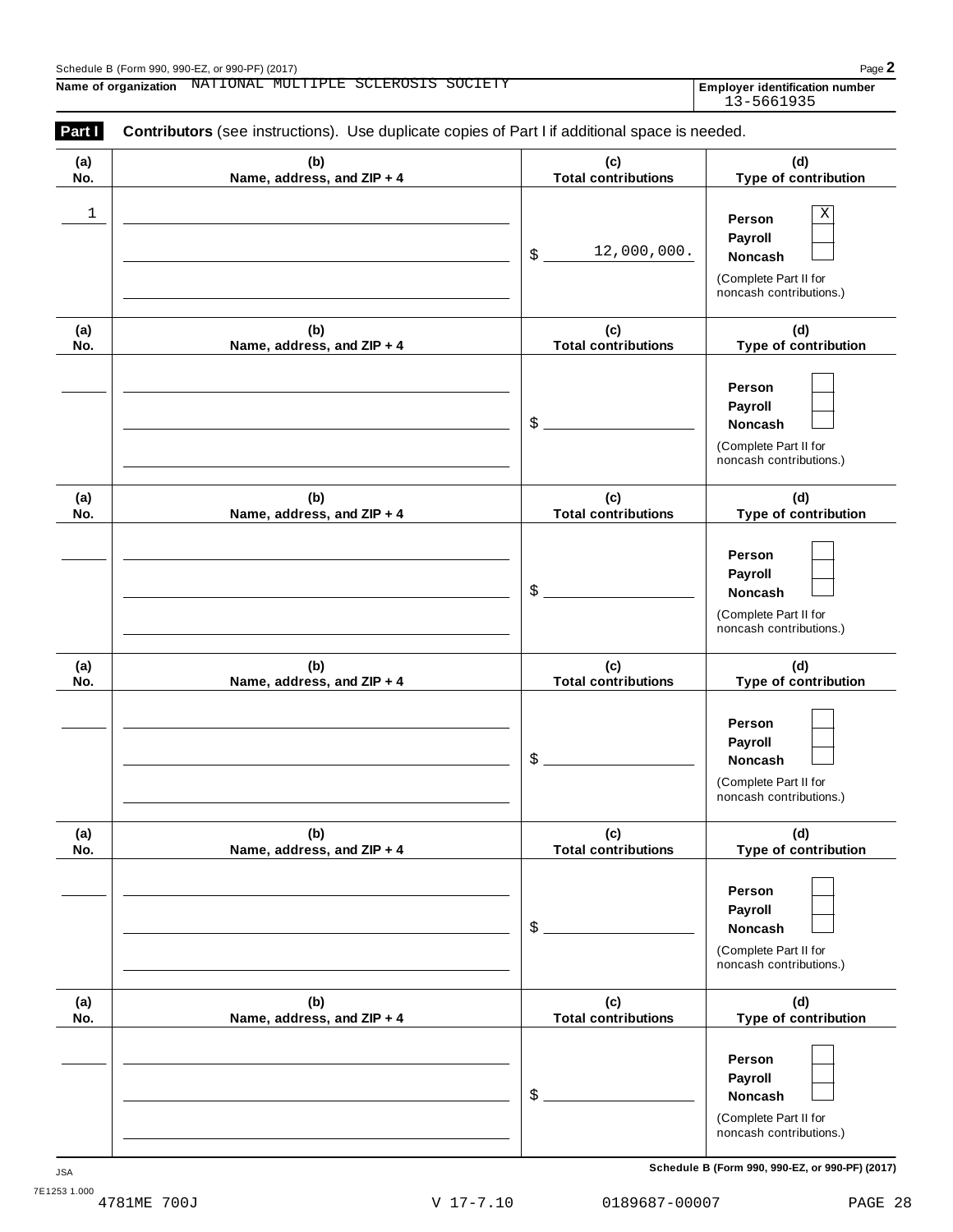Schedule B (Form 990, 990-EZ, or 990-PF) (2017)<br> **Name of organization** NATIONAL MULTIPLE SCLEROSIS SOCIETY **Page 3 Page 3 Page 3 Name of organization Employer identification number** NATIONAL MULTIPLE SCLEROSIS SOCIETY

13-5661935

| (a) No.<br>from<br>Part I | (b)<br>Description of noncash property given | (c)<br>FMV (or estimate)<br>(See instructions.) | (d)<br>Date received |
|---------------------------|----------------------------------------------|-------------------------------------------------|----------------------|
|                           |                                              | $\frac{2}{2}$                                   |                      |
| (a) No.<br>from<br>Part I | (b)<br>Description of noncash property given | (c)<br>FMV (or estimate)<br>(See instructions.) | (d)<br>Date received |
|                           |                                              | \$.                                             |                      |
| (a) No.<br>from<br>Part I | (b)<br>Description of noncash property given | (c)<br>FMV (or estimate)<br>(See instructions.) | (d)<br>Date received |
|                           |                                              | \$                                              |                      |
| (a) No.<br>from<br>Part I | (b)<br>Description of noncash property given | (c)<br>FMV (or estimate)<br>(See instructions.) | (d)<br>Date received |
|                           |                                              | \$                                              |                      |
| (a) No.<br>from<br>Part I | (b)<br>Description of noncash property given | (c)<br>FMV (or estimate)<br>(See instructions.) | (d)<br>Date received |
|                           |                                              | \$                                              |                      |
| (a) No.<br>from<br>Part I | (b)<br>Description of noncash property given | (c)<br>FMV (or estimate)<br>(See instructions.) | (d)<br>Date received |
|                           |                                              |                                                 |                      |

 $S$ chedule B (Form 990, 990-EZ, or 990-PF) (2017)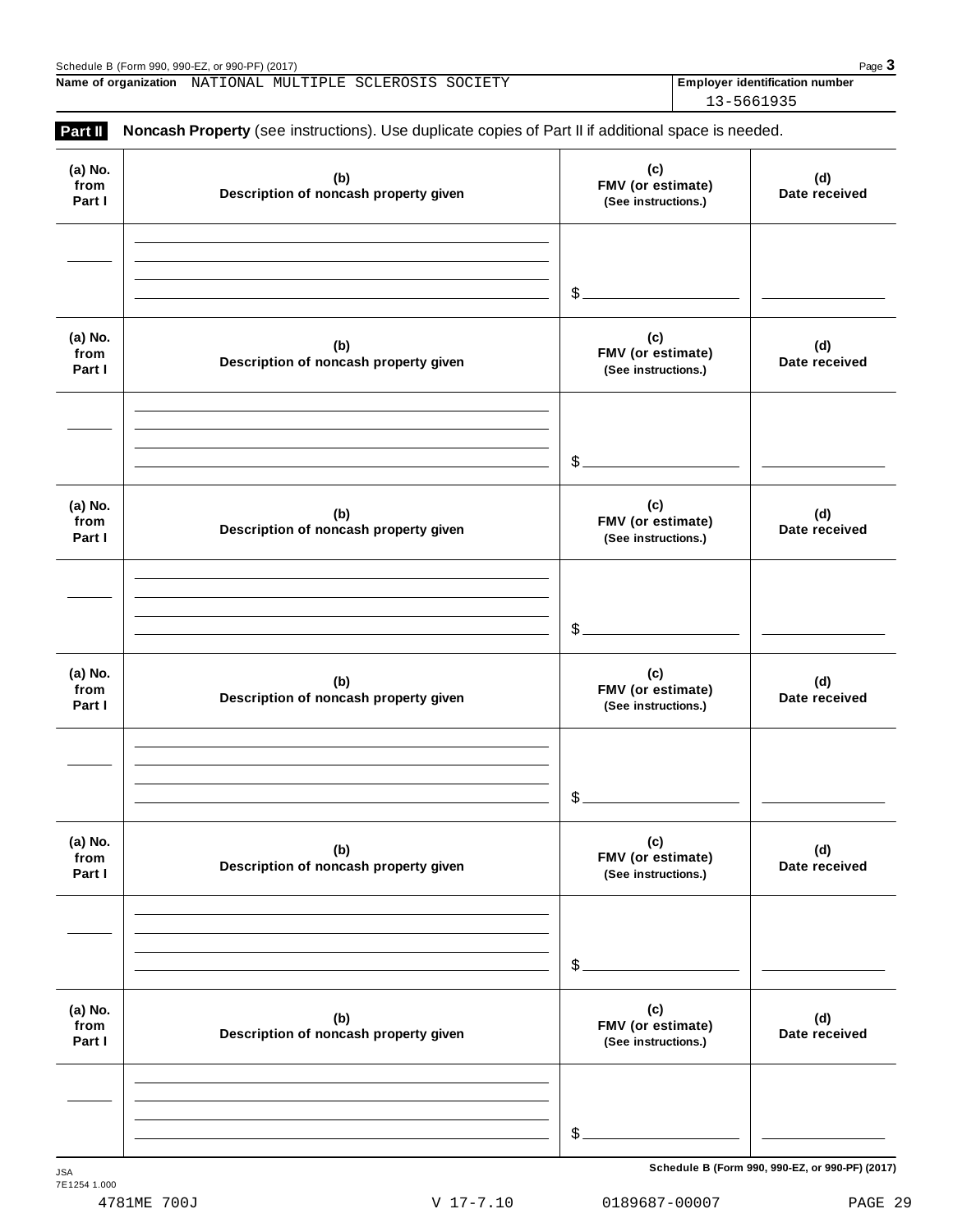| Schedule B (Form 990, 990-EZ, or 990-PF) (2017)                                                                       | Page 4                                |  |  |  |
|-----------------------------------------------------------------------------------------------------------------------|---------------------------------------|--|--|--|
| Name of organization NATIONAL MULTIPLE SCLEROSIS SOCIETY                                                              | <b>Employer identification number</b> |  |  |  |
|                                                                                                                       | 13-5661935                            |  |  |  |
| <b>INAM III</b> Endiabation Robert algorithic are a conditional consideration discussion the content EA4(-)/W) (A) an |                                       |  |  |  |

| Part III             | Exclusively religious, charitable, etc., contributions to organizations described in section 501(c)(7), (8), or     |                      |                                          |                                                                                                                              |  |  |
|----------------------|---------------------------------------------------------------------------------------------------------------------|----------------------|------------------------------------------|------------------------------------------------------------------------------------------------------------------------------|--|--|
|                      | (10) that total more than \$1,000 for the year from any one contributor. Complete columns (a) through (e) and       |                      |                                          |                                                                                                                              |  |  |
|                      |                                                                                                                     |                      |                                          | the following line entry. For organizations completing Part III, enter the total of exclusively religious, charitable, etc., |  |  |
|                      | contributions of \$1,000 or less for the year. (Enter this information once. See instructions.) $\triangleright$ \$ |                      |                                          |                                                                                                                              |  |  |
|                      | Use duplicate copies of Part III if additional space is needed.                                                     |                      |                                          |                                                                                                                              |  |  |
| (a) No.<br>from      | (b) Purpose of gift                                                                                                 | (c) Use of gift      |                                          | (d) Description of how gift is held                                                                                          |  |  |
| Part I               |                                                                                                                     |                      |                                          |                                                                                                                              |  |  |
|                      |                                                                                                                     |                      |                                          |                                                                                                                              |  |  |
|                      |                                                                                                                     |                      |                                          |                                                                                                                              |  |  |
|                      |                                                                                                                     |                      |                                          |                                                                                                                              |  |  |
|                      |                                                                                                                     | (e) Transfer of gift |                                          |                                                                                                                              |  |  |
|                      | Transferee's name, address, and ZIP + 4                                                                             |                      |                                          | Relationship of transferor to transferee                                                                                     |  |  |
|                      |                                                                                                                     |                      |                                          |                                                                                                                              |  |  |
|                      |                                                                                                                     |                      |                                          |                                                                                                                              |  |  |
|                      |                                                                                                                     |                      |                                          |                                                                                                                              |  |  |
| (a) No.              |                                                                                                                     |                      |                                          |                                                                                                                              |  |  |
| from<br>Part I       | (b) Purpose of gift                                                                                                 | (c) Use of gift      |                                          | (d) Description of how gift is held                                                                                          |  |  |
|                      |                                                                                                                     |                      |                                          |                                                                                                                              |  |  |
|                      |                                                                                                                     |                      |                                          |                                                                                                                              |  |  |
|                      |                                                                                                                     |                      |                                          |                                                                                                                              |  |  |
|                      |                                                                                                                     | (e) Transfer of gift |                                          |                                                                                                                              |  |  |
|                      |                                                                                                                     |                      |                                          |                                                                                                                              |  |  |
|                      | Transferee's name, address, and ZIP + 4                                                                             |                      | Relationship of transferor to transferee |                                                                                                                              |  |  |
|                      |                                                                                                                     |                      |                                          |                                                                                                                              |  |  |
|                      |                                                                                                                     |                      |                                          |                                                                                                                              |  |  |
|                      |                                                                                                                     |                      |                                          |                                                                                                                              |  |  |
| (a) No.<br>from      | (b) Purpose of gift                                                                                                 | (c) Use of gift      |                                          | (d) Description of how gift is held                                                                                          |  |  |
| Part I               |                                                                                                                     |                      |                                          |                                                                                                                              |  |  |
|                      |                                                                                                                     |                      |                                          |                                                                                                                              |  |  |
|                      |                                                                                                                     |                      |                                          |                                                                                                                              |  |  |
|                      |                                                                                                                     |                      |                                          |                                                                                                                              |  |  |
|                      |                                                                                                                     | (e) Transfer of gift |                                          |                                                                                                                              |  |  |
|                      | Transferee's name, address, and ZIP + 4                                                                             |                      |                                          | Relationship of transferor to transferee                                                                                     |  |  |
|                      |                                                                                                                     |                      |                                          |                                                                                                                              |  |  |
|                      |                                                                                                                     |                      |                                          |                                                                                                                              |  |  |
|                      |                                                                                                                     |                      |                                          |                                                                                                                              |  |  |
| $\overline{a}$ ) No. |                                                                                                                     |                      |                                          |                                                                                                                              |  |  |
| from<br>Part I       | (b) Purpose of gift                                                                                                 | (c) Use of gift      |                                          | (d) Description of how gift is held                                                                                          |  |  |
|                      |                                                                                                                     |                      |                                          |                                                                                                                              |  |  |
|                      |                                                                                                                     |                      |                                          |                                                                                                                              |  |  |
|                      |                                                                                                                     |                      |                                          |                                                                                                                              |  |  |
|                      |                                                                                                                     | (e) Transfer of gift |                                          |                                                                                                                              |  |  |
|                      |                                                                                                                     |                      |                                          |                                                                                                                              |  |  |
|                      | Transferee's name, address, and ZIP + 4                                                                             |                      |                                          | Relationship of transferor to transferee                                                                                     |  |  |
|                      |                                                                                                                     |                      |                                          |                                                                                                                              |  |  |
|                      |                                                                                                                     |                      |                                          |                                                                                                                              |  |  |
|                      |                                                                                                                     |                      |                                          |                                                                                                                              |  |  |
| <b>JSA</b>           |                                                                                                                     |                      |                                          | Schedule B (Form 990, 990-EZ, or 990-PF) (2017)                                                                              |  |  |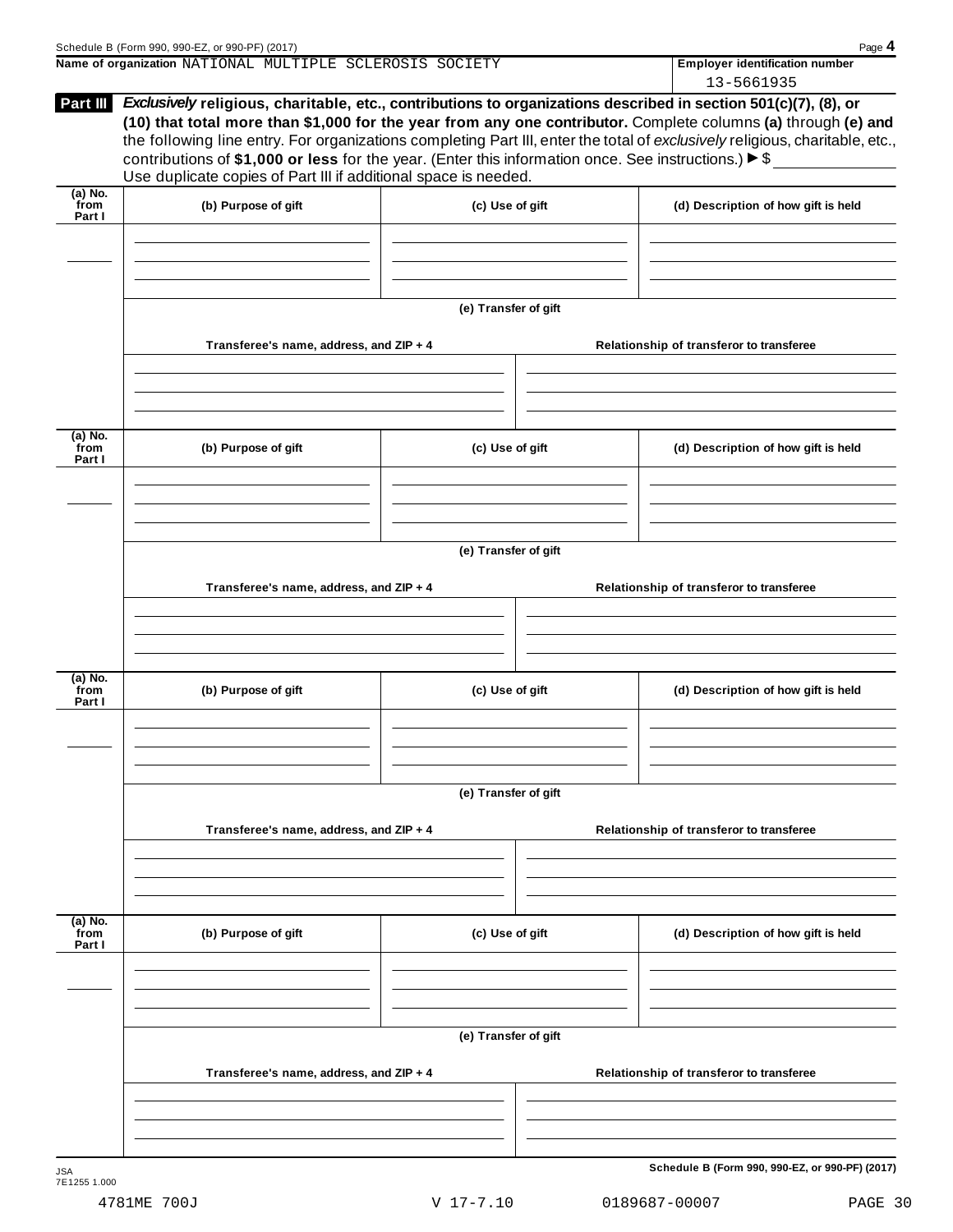|                                                        |                                                                                                                                                                                                                                                                                                                                                                                                                                                                                                                                                      |                                                                        |                                                     | L V L L                                                                                                                          |
|--------------------------------------------------------|------------------------------------------------------------------------------------------------------------------------------------------------------------------------------------------------------------------------------------------------------------------------------------------------------------------------------------------------------------------------------------------------------------------------------------------------------------------------------------------------------------------------------------------------------|------------------------------------------------------------------------|-----------------------------------------------------|----------------------------------------------------------------------------------------------------------------------------------|
| Department of the Treasury<br>Internal Revenue Service | $\blacktriangleright$ Complete if the organization is described below.                                                                                                                                                                                                                                                                                                                                                                                                                                                                               | Go to www.irs.gov/Form990 for instructions and the latest information. | Attach to Form 990 or Form 990-EZ.                  | <b>Open to Public</b><br><b>Inspection</b>                                                                                       |
|                                                        | If the organization answered "Yes," on Form 990, Part IV, line 3, or Form 990-EZ, Part V, line 46 (Political Campaign Activities), then                                                                                                                                                                                                                                                                                                                                                                                                              |                                                                        |                                                     |                                                                                                                                  |
|                                                        | • Section 501(c)(3) organizations: Complete Parts I-A and B. Do not complete Part I-C.                                                                                                                                                                                                                                                                                                                                                                                                                                                               |                                                                        |                                                     |                                                                                                                                  |
|                                                        | • Section 501(c) (other than section 501(c)(3)) organizations: Complete Parts I-A and C below. Do not complete Part I-B.                                                                                                                                                                                                                                                                                                                                                                                                                             |                                                                        |                                                     |                                                                                                                                  |
|                                                        | • Section 527 organizations: Complete Part I-A only.                                                                                                                                                                                                                                                                                                                                                                                                                                                                                                 |                                                                        |                                                     |                                                                                                                                  |
|                                                        | If the organization answered "Yes," on Form 990, Part IV, line 4, or Form 990-EZ, Part VI, line 47 (Lobbying Activities), then                                                                                                                                                                                                                                                                                                                                                                                                                       |                                                                        |                                                     |                                                                                                                                  |
|                                                        | • Section 501(c)(3) organizations that have filed Form 5768 (election under section 501(h)): Complete Part II-A. Do not complete Part II-B.                                                                                                                                                                                                                                                                                                                                                                                                          |                                                                        |                                                     |                                                                                                                                  |
|                                                        | • Section 501(c)(3) organizations that have NOT filed Form 5768 (election under section 501(h)): Complete Part II-B. Do not complete Part II-A.<br>If the organization answered "Yes," on Form 990, Part IV, line 5 (Proxy Tax) (see separate instructions) or Form 990-EZ, Part V, line 35c (Proxy                                                                                                                                                                                                                                                  |                                                                        |                                                     |                                                                                                                                  |
| Tax) (see separate instructions), then                 | • Section 501(c)(4), (5), or (6) organizations: Complete Part III.                                                                                                                                                                                                                                                                                                                                                                                                                                                                                   |                                                                        |                                                     |                                                                                                                                  |
| Name of organization                                   |                                                                                                                                                                                                                                                                                                                                                                                                                                                                                                                                                      |                                                                        |                                                     | Employer identification number                                                                                                   |
|                                                        | NATIONAL MULTIPLE SCLEROSIS SOCIETY                                                                                                                                                                                                                                                                                                                                                                                                                                                                                                                  |                                                                        | 13-5661935                                          |                                                                                                                                  |
| Part I-A                                               | Complete if the organization is exempt under section 501(c) or is a section 527 organization.                                                                                                                                                                                                                                                                                                                                                                                                                                                        |                                                                        |                                                     |                                                                                                                                  |
|                                                        |                                                                                                                                                                                                                                                                                                                                                                                                                                                                                                                                                      |                                                                        |                                                     |                                                                                                                                  |
| 1                                                      | Provide a description of the organization's direct and indirect political campaign activities in Part IV. (see instructions for                                                                                                                                                                                                                                                                                                                                                                                                                      |                                                                        |                                                     |                                                                                                                                  |
|                                                        | definition of "political campaign activities")                                                                                                                                                                                                                                                                                                                                                                                                                                                                                                       |                                                                        |                                                     |                                                                                                                                  |
| 2                                                      |                                                                                                                                                                                                                                                                                                                                                                                                                                                                                                                                                      |                                                                        |                                                     |                                                                                                                                  |
| 3                                                      |                                                                                                                                                                                                                                                                                                                                                                                                                                                                                                                                                      |                                                                        |                                                     |                                                                                                                                  |
| Part I-B                                               | Complete if the organization is exempt under section 501(c)(3).                                                                                                                                                                                                                                                                                                                                                                                                                                                                                      |                                                                        |                                                     |                                                                                                                                  |
| 1                                                      | Enter the amount of any excise tax incurred by the organization under section 4955. $\triangleright$ \$                                                                                                                                                                                                                                                                                                                                                                                                                                              |                                                                        |                                                     |                                                                                                                                  |
| 2                                                      | Enter the amount of any excise tax incurred by organization managers under section 4955 $\triangleright$ \$                                                                                                                                                                                                                                                                                                                                                                                                                                          |                                                                        |                                                     |                                                                                                                                  |
| 3                                                      |                                                                                                                                                                                                                                                                                                                                                                                                                                                                                                                                                      |                                                                        |                                                     | <b>Yes</b><br><b>No</b>                                                                                                          |
|                                                        |                                                                                                                                                                                                                                                                                                                                                                                                                                                                                                                                                      |                                                                        |                                                     | Yes<br>No                                                                                                                        |
| <b>b</b> If "Yes," describe in Part IV.                |                                                                                                                                                                                                                                                                                                                                                                                                                                                                                                                                                      |                                                                        |                                                     |                                                                                                                                  |
| <b>Part I-C</b>                                        | Complete if the organization is exempt under section 501(c), except section 501(c)(3).                                                                                                                                                                                                                                                                                                                                                                                                                                                               |                                                                        |                                                     |                                                                                                                                  |
| 1.                                                     | Enter the amount directly expended by the filing organization for section 527 exempt function                                                                                                                                                                                                                                                                                                                                                                                                                                                        |                                                                        |                                                     |                                                                                                                                  |
| 2                                                      | Enter the amount of the filing organization's funds contributed to other organizations for section<br>527 exempt function activities $\ldots \ldots \ldots \ldots \ldots \ldots \ldots \ldots \ldots \ldots \ldots \blacktriangleright$ \$ __________________________                                                                                                                                                                                                                                                                                |                                                                        |                                                     |                                                                                                                                  |
| 3                                                      | Total exempt function expenditures. Add lines 1 and 2. Enter here and on Form 1120-POL,                                                                                                                                                                                                                                                                                                                                                                                                                                                              |                                                                        |                                                     |                                                                                                                                  |
| 4                                                      |                                                                                                                                                                                                                                                                                                                                                                                                                                                                                                                                                      |                                                                        |                                                     | Yes<br><b>No</b>                                                                                                                 |
| 5                                                      | Enter the names, addresses and employer identification number (EIN) of all section 527 political organizations to which the filing<br>organization made payments. For each organization listed, enter the amount paid from the filing organization's funds. Also enter<br>the amount of political contributions received that were promptly and directly delivered to a separate political organization, such<br>as a separate segregated fund or a political action committee (PAC). If additional space is needed, provide information in Part IV. |                                                                        |                                                     |                                                                                                                                  |
| (a) Name                                               | (b) Address                                                                                                                                                                                                                                                                                                                                                                                                                                                                                                                                          | $(c)$ EIN                                                              | (d) Amount paid from                                | (e) Amount of political                                                                                                          |
|                                                        |                                                                                                                                                                                                                                                                                                                                                                                                                                                                                                                                                      |                                                                        | filing organization's<br>funds. If none, enter -0-. | contributions received and<br>promptly and directly<br>delivered to a separate<br>political organization. If<br>none, enter -0-. |
| (1)                                                    |                                                                                                                                                                                                                                                                                                                                                                                                                                                                                                                                                      |                                                                        |                                                     |                                                                                                                                  |
| (2)                                                    |                                                                                                                                                                                                                                                                                                                                                                                                                                                                                                                                                      |                                                                        |                                                     |                                                                                                                                  |
| (3)                                                    |                                                                                                                                                                                                                                                                                                                                                                                                                                                                                                                                                      |                                                                        |                                                     |                                                                                                                                  |
| (4)                                                    |                                                                                                                                                                                                                                                                                                                                                                                                                                                                                                                                                      |                                                                        |                                                     |                                                                                                                                  |
|                                                        |                                                                                                                                                                                                                                                                                                                                                                                                                                                                                                                                                      |                                                                        |                                                     |                                                                                                                                  |
| (5)                                                    |                                                                                                                                                                                                                                                                                                                                                                                                                                                                                                                                                      |                                                                        |                                                     |                                                                                                                                  |

**SCHEDULE C Political Campaign and Lobbying Activities LOMB No. 1545-0047** 

 $\frac{1}{20}$  **For** Organizations Exempt From Income Tax Under section 501(c) and section 527  $\frac{1}{20}$ 

**(Form 990 or 990-EZ)**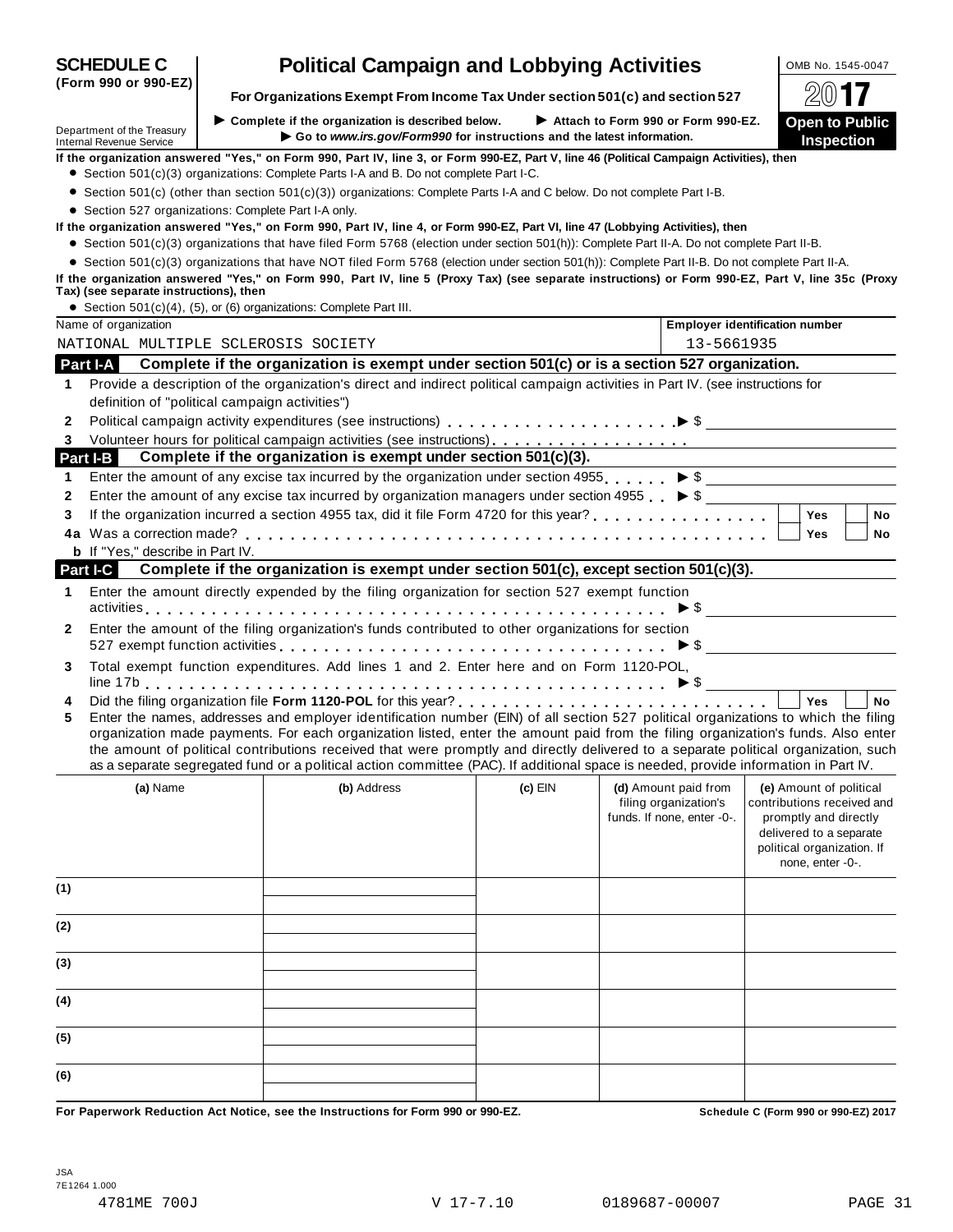| Part II-A<br>section 501(h)).                                                      | Complete if the organization is exempt under section 501(c)(3) and filed Form 5768 (election under                                                                                         |                                     |                                |
|------------------------------------------------------------------------------------|--------------------------------------------------------------------------------------------------------------------------------------------------------------------------------------------|-------------------------------------|--------------------------------|
| A Check $\blacktriangleright$                                                      | if the filing organization belongs to an affiliated group (and list in Part IV each affiliated group member's name,<br>address, EIN, expenses, and share of excess lobbying expenditures). |                                     |                                |
| <b>B</b> Check $\blacktriangleright$                                               | if the filing organization checked box A and "limited control" provisions apply.                                                                                                           |                                     |                                |
|                                                                                    | <b>Limits on Lobbying Expenditures</b><br>(The term "expenditures" means amounts paid or incurred.)                                                                                        | (a) Filing<br>organization's totals | (b) Affiliated<br>group totals |
|                                                                                    | 1a Total lobbying expenditures to influence public opinion (grass roots lobbying)<br><b>b</b> Total lobbying expenditures to influence a legislative body (direct lobbying)                |                                     |                                |
|                                                                                    | <b>e</b> Total exempt purpose expenditures (add lines 1c and 1d) $\ldots$ ,                                                                                                                |                                     |                                |
| columns.                                                                           | Lobbying nontaxable amount. Enter the amount from the following table in both                                                                                                              |                                     |                                |
| If the amount on line 1e, column (a) or (b) is: The lobbying nontaxable amount is: |                                                                                                                                                                                            |                                     |                                |
| Not over \$500,000                                                                 | 20% of the amount on line 1e.                                                                                                                                                              |                                     |                                |
| Over \$500,000 but not over \$1,000,000                                            | \$100,000 plus 15% of the excess over \$500,000.                                                                                                                                           |                                     |                                |
| Over \$1,000,000 but not over \$1,500,000                                          | \$175,000 plus 10% of the excess over \$1,000,000.                                                                                                                                         |                                     |                                |
| Over \$1,500,000 but not over \$17,000,000                                         | \$225,000 plus 5% of the excess over \$1,500,000.                                                                                                                                          |                                     |                                |
| Over \$17,000,000                                                                  | \$1.000.000.                                                                                                                                                                               |                                     |                                |
|                                                                                    | g Grassroots nontaxable amount (enter 25% of line 1f) $\ldots \ldots \ldots \ldots \ldots$                                                                                                 |                                     |                                |
|                                                                                    | h Subtract line 1g from line 1a. If zero or less, enter -0-                                                                                                                                |                                     |                                |
|                                                                                    |                                                                                                                                                                                            |                                     |                                |
|                                                                                    | If there is an amount other than zero on either line 1h or line 1i, did the organization file Form 4720                                                                                    |                                     |                                |
|                                                                                    |                                                                                                                                                                                            |                                     | Yes<br>No                      |
|                                                                                    | 4-Year Averaging Period Under section 501(h)                                                                                                                                               |                                     |                                |

## (Some organizations that made a section 501(h) election do not have to complete all of the five columns below.

**See the separate instructions for lines 2a through 2f.)**

| Lobbying Expenditures During 4-Year Averaging Period                                   |            |            |            |            |           |  |  |
|----------------------------------------------------------------------------------------|------------|------------|------------|------------|-----------|--|--|
| Calendar year (or fiscal year<br>beginning in)                                         | (a) $2014$ | $(b)$ 2015 | $(c)$ 2016 | $(d)$ 2017 | (e) Total |  |  |
| 2a Lobbying nontaxable amount                                                          |            |            |            |            |           |  |  |
| <b>b</b> Lobbying ceiling amount<br>$(150\% \text{ of line } 2a, \text{ column } (e))$ |            |            |            |            |           |  |  |
| c Total lobbying expenditures                                                          |            |            |            |            |           |  |  |
| <b>d</b> Grassroots nontaxable amount                                                  |            |            |            |            |           |  |  |
| e Grassroots ceiling amount<br>$(150\% \text{ of line } 2d, \text{ column } (e))$      |            |            |            |            |           |  |  |
| Grassroots lobbying expenditures                                                       |            |            |            |            |           |  |  |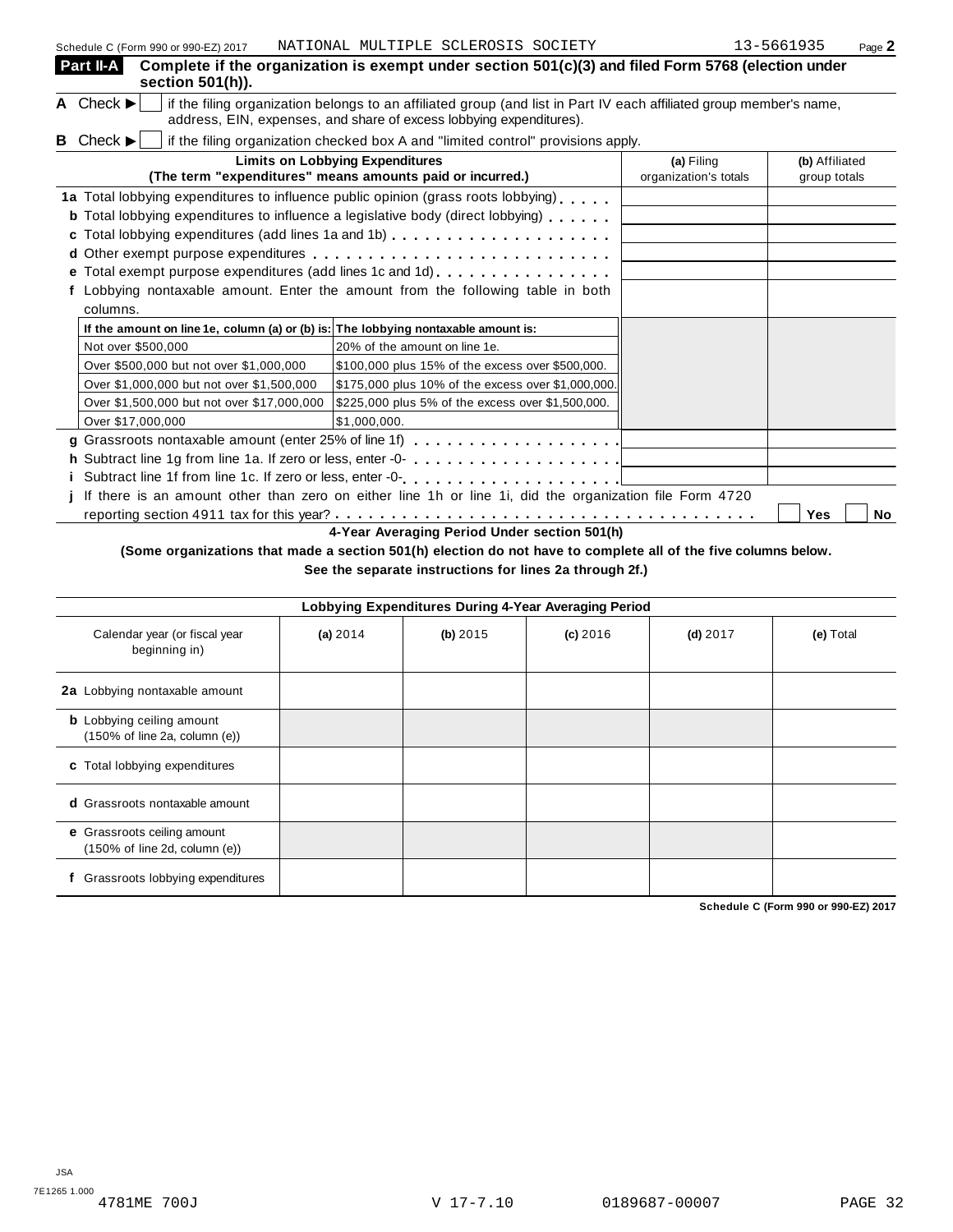| Schedule C (Form 990 or 990-EZ) 2017 |                                                                                                                                          |  |
|--------------------------------------|------------------------------------------------------------------------------------------------------------------------------------------|--|
|                                      | Part II-B Complete if the organization is exempt under section 501(c)(3) and has NOT filed Form 5768<br>(election under section 501(h)). |  |

|    |                                                                                                                                                                                                                                                                                                                                                                                                                                                                                                |              | (a) | (b)      |  |
|----|------------------------------------------------------------------------------------------------------------------------------------------------------------------------------------------------------------------------------------------------------------------------------------------------------------------------------------------------------------------------------------------------------------------------------------------------------------------------------------------------|--------------|-----|----------|--|
|    | For each "Yes," response on lines 1a through 1i below, provide in Part IV a detailed<br>description of the lobbying activity.                                                                                                                                                                                                                                                                                                                                                                  | <b>Yes</b>   | No  | Amount   |  |
|    | During the year, did the filing organization attempt to influence foreign, national, state or local<br>legislation, including any attempt to influence public opinion on a legislative matter or<br>referendum, through the use of:                                                                                                                                                                                                                                                            |              |     |          |  |
| a  |                                                                                                                                                                                                                                                                                                                                                                                                                                                                                                | X            |     |          |  |
| b  | Paid staff or management (include compensation in expenses reported on lines 1c through 1i)?                                                                                                                                                                                                                                                                                                                                                                                                   | Χ            |     |          |  |
| c  |                                                                                                                                                                                                                                                                                                                                                                                                                                                                                                | X            |     | 5,301.   |  |
| d  | Mailings to members, legislators, or the public?                                                                                                                                                                                                                                                                                                                                                                                                                                               | $\mathsf{x}$ |     | 276,648. |  |
| е  |                                                                                                                                                                                                                                                                                                                                                                                                                                                                                                | $\mathbf{x}$ |     | 12,134.  |  |
|    |                                                                                                                                                                                                                                                                                                                                                                                                                                                                                                |              | X   |          |  |
| a  | Direct contact with legislators, their staffs, government officials, or a legislative body?                                                                                                                                                                                                                                                                                                                                                                                                    | X            |     | 262,897. |  |
| h  | Rallies, demonstrations, seminars, conventions, speeches, lectures, or any similar means?                                                                                                                                                                                                                                                                                                                                                                                                      | X            |     | 257,236. |  |
|    | Other activities?                                                                                                                                                                                                                                                                                                                                                                                                                                                                              |              | X   |          |  |
|    |                                                                                                                                                                                                                                                                                                                                                                                                                                                                                                |              |     | 814,216. |  |
| 2a | Did the activities in line 1 cause the organization to be not described in section $501(c)(3)?$ .                                                                                                                                                                                                                                                                                                                                                                                              |              | Х   |          |  |
| b  | If "Yes," enter the amount of any tax incurred under section 4912.                                                                                                                                                                                                                                                                                                                                                                                                                             |              |     |          |  |
| c  | If "Yes," enter the amount of any tax incurred by organization managers under section 4912<br>If the filing organization incurred a section 4912 tax, did it file Form 4720 for this year?<br>$\mathbf{D}$ and $\mathbf{H}$ and $\mathbf{A}$ and $\mathbf{A}$ and $\mathbf{A}$ and $\mathbf{A}$ and $\mathbf{A}$ and $\mathbf{A}$ and $\mathbf{A}$ and $\mathbf{A}$ and $\mathbf{A}$ and $\mathbf{A}$ and $\mathbf{A}$ and $\mathbf{A}$ and $\mathbf{A}$ and $\mathbf{A}$ and $\mathbf{A}$ and |              |     |          |  |

| Part III-A Complete if the organization is exempt under section 501(c)(4), section 501(c)(5), or section |  |
|----------------------------------------------------------------------------------------------------------|--|
| 501(c)(6).                                                                                               |  |

|                                                                                                                               | Yes | No |
|-------------------------------------------------------------------------------------------------------------------------------|-----|----|
| Were substantially all (90% or more) dues received nondeductible by members?                                                  |     |    |
| Did the organization make only in-house lobbying expenditures of \$2,000 or less?                                             |     |    |
| Did the organization agree to carry over lobbying and political campaign activity expenditures from the prior year? $\vert$ 3 |     |    |

| Part III-B Complete if the organization is exempt under section 501(c)(4), section 501(c)(5), or section<br>501(c)(6) and if either (a) BOTH Part III-A, lines 1 and 2, are answered "No," OR (b) Part III-A, line 3, is<br>answered "Yes." |  |  |
|---------------------------------------------------------------------------------------------------------------------------------------------------------------------------------------------------------------------------------------------|--|--|
|                                                                                                                                                                                                                                             |  |  |
|                                                                                                                                                                                                                                             |  |  |

## **Part IV Supplemental Information**

Provide the descriptions required for Part I-A, line 1; Part I-B, line 4; Part I-C, line 5; Part II-A (affiliated group list); Part II-A, lines 1 and 2 (see instructions); and Part II-B, line 1. Also, complete this part for any additional information.

SEE PAGE 4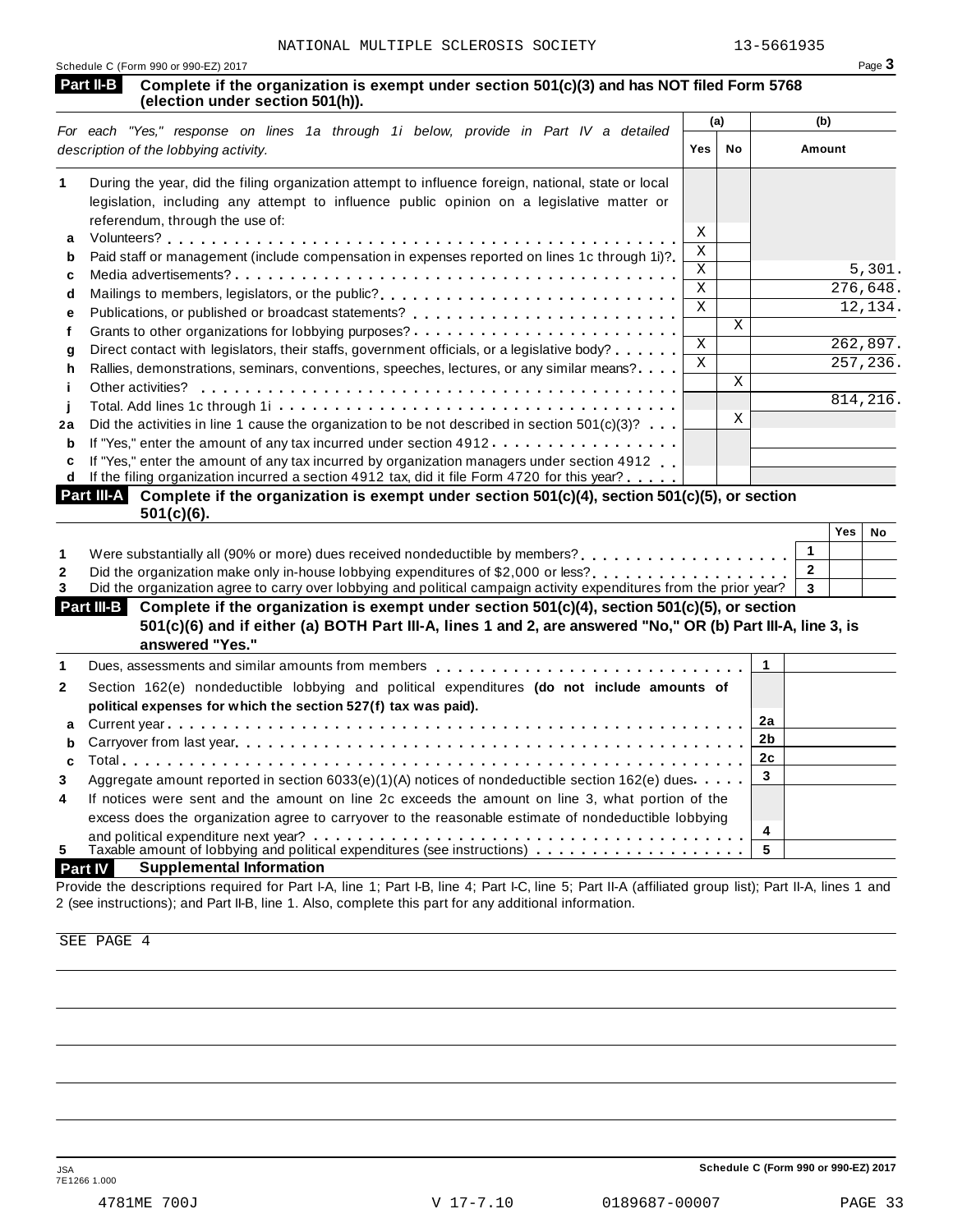## Schedule C (Form 990 or 990-EZ) 2017 Page **4**

**Part IV Supplemental Information** *(continued)*

LOBBYING ACTIVITIES

SCHEDULE C, PART II-B, LINE 1

MS ACTIVISTS ARE ON THE FRONTLINE, MOVING TOGETHER AND SPEAKING WITH ONE VOICE TO CREATE LEGISLATIVE AND REGULATORY CHANGES THAT BENEFIT PEOPLE LIVING WITH MS AND THEIR FAMILIES. MS ACTIVISM DRIVES CHANGE IN PUBLIC POLICIES TO BRING POSITIVE IMPACT FOR PEOPLE AFFECTED BY MS. ACTIVISTS SHARE STORIES ABOUT LIVING WITH MS, CONNECT WITH DECISION-MAKERS, WORK WITH LIKE-MINDED PARTNERS AND CREATE SYSTEMATIC CHANGE TO IMPACT THE GREATEST NUMBER OF PEOPLE POSSIBLE. STATE AND LOCAL ACTIVISM PRIORITIES ARE DETERMINED BY BOTH AN ORGANIZATIONAL PROCESS AND BY ADVOCACY STAFF AND GOVERNMENT RELATIONS VOLUNTEERS.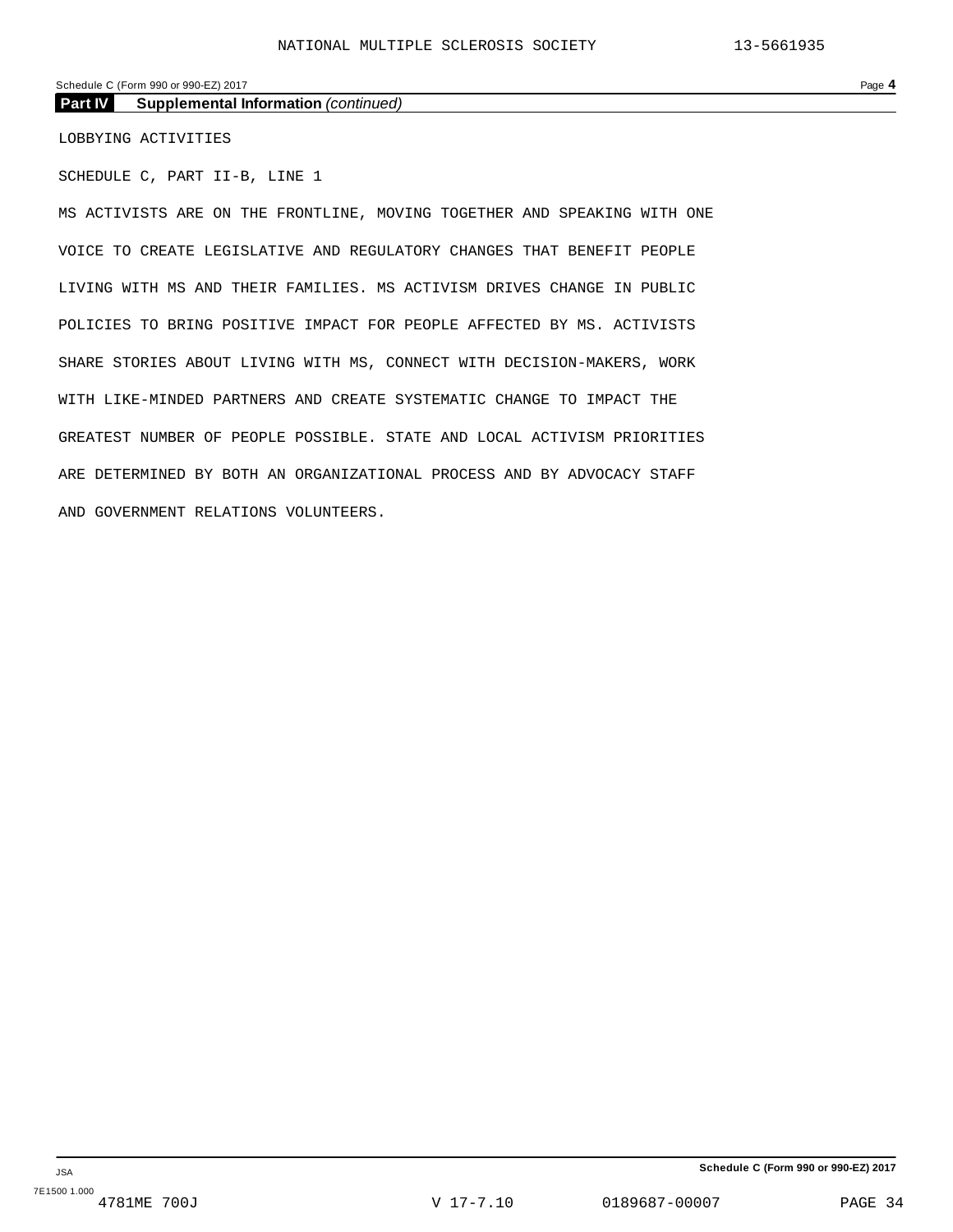| <b>SCHEDULE D</b> |  |
|-------------------|--|
| (Form 990)        |  |

# Supplemental Financial Statements<br>  $\triangleright$  Complete if the organization answered "Yes" on Form 990,<br>
Part IV, line 6, 7, 8, 9, 10, 11a, 11b, 11c, 11d, 11e, 11f, 12a, or 12b.

|              | Department of the Treasury                                  |                                                                                                                           | Part IV, line 6, 7, 8, 9, 10, 11a, 11b, 11c, 11d, 11e, 11f, 12a, or 12b.<br>Attach to Form 990. |                                                |                |                                       | 4W I I<br><b>Open to Public</b>                    |  |  |
|--------------|-------------------------------------------------------------|---------------------------------------------------------------------------------------------------------------------------|-------------------------------------------------------------------------------------------------|------------------------------------------------|----------------|---------------------------------------|----------------------------------------------------|--|--|
|              | <b>Internal Revenue Service</b><br>Name of the organization |                                                                                                                           | Go to www.irs.gov/Form990 for instructions and the latest information.                          |                                                |                | <b>Employer identification number</b> | <b>Inspection</b>                                  |  |  |
|              |                                                             | NATIONAL MULTIPLE SCLEROSIS SOCIETY                                                                                       |                                                                                                 |                                                |                |                                       | 13-5661935                                         |  |  |
|              | Part I                                                      | Organizations Maintaining Donor Advised Funds or Other Similar Funds or Accounts.                                         |                                                                                                 |                                                |                |                                       |                                                    |  |  |
|              |                                                             | Complete if the organization answered "Yes" on Form 990, Part IV, line 6.                                                 |                                                                                                 |                                                |                |                                       |                                                    |  |  |
|              |                                                             |                                                                                                                           | (a) Donor advised funds                                                                         |                                                |                | (b) Funds and other accounts          |                                                    |  |  |
| 1            |                                                             | Total number at end of year                                                                                               |                                                                                                 |                                                |                |                                       |                                                    |  |  |
| 2            |                                                             | Aggregate value of contributions to (during year)                                                                         |                                                                                                 |                                                |                |                                       |                                                    |  |  |
| 3            |                                                             | Aggregate value of grants from (during year)                                                                              |                                                                                                 |                                                |                |                                       |                                                    |  |  |
| 4            |                                                             | Aggregate value at end of year                                                                                            |                                                                                                 |                                                |                |                                       |                                                    |  |  |
| 5            |                                                             | Did the organization inform all donors and donor advisors in writing that the assets held in donor advised                |                                                                                                 |                                                |                |                                       |                                                    |  |  |
|              |                                                             | funds are the organization's property, subject to the organization's exclusive legal control?                             |                                                                                                 |                                                |                |                                       | <b>Yes</b><br>No                                   |  |  |
| 6            |                                                             | Did the organization inform all grantees, donors, and donor advisors in writing that grant funds can be used              |                                                                                                 |                                                |                |                                       |                                                    |  |  |
|              |                                                             | only for charitable purposes and not for the benefit of the donor or donor advisor, or for any other purpose              |                                                                                                 |                                                |                |                                       | <b>Yes</b><br><b>No</b>                            |  |  |
|              | Part II                                                     | <b>Conservation Easements.</b>                                                                                            |                                                                                                 |                                                |                |                                       |                                                    |  |  |
|              |                                                             | Complete if the organization answered "Yes" on Form 990, Part IV, line 7.                                                 |                                                                                                 |                                                |                |                                       |                                                    |  |  |
|              |                                                             | Purpose(s) of conservation easements held by the organization (check all that apply).                                     |                                                                                                 |                                                |                |                                       |                                                    |  |  |
|              |                                                             | Preservation of land for public use (e.g., recreation or education)                                                       |                                                                                                 |                                                |                |                                       | Preservation of a historically important land area |  |  |
|              |                                                             | Protection of natural habitat                                                                                             |                                                                                                 | Preservation of a certified historic structure |                |                                       |                                                    |  |  |
|              |                                                             | Preservation of open space                                                                                                |                                                                                                 |                                                |                |                                       |                                                    |  |  |
| $\mathbf{2}$ |                                                             | Complete lines 2a through 2d if the organization held a qualified conservation contribution in the form of a conservation |                                                                                                 |                                                |                |                                       |                                                    |  |  |
|              |                                                             | easement on the last day of the tax year.                                                                                 |                                                                                                 |                                                |                |                                       | Held at the End of the Tax Year                    |  |  |
| a            |                                                             |                                                                                                                           |                                                                                                 |                                                | 2a             |                                       |                                                    |  |  |
| b            |                                                             |                                                                                                                           |                                                                                                 |                                                | 2 <sub>b</sub> |                                       |                                                    |  |  |

| b              | Total acreage restricted by conservation easements entitled results in the result of the results of the result                                                                                                                                                                                                                                            | 2 <sub>b</sub> |                  |  |  |  |  |
|----------------|-----------------------------------------------------------------------------------------------------------------------------------------------------------------------------------------------------------------------------------------------------------------------------------------------------------------------------------------------------------|----------------|------------------|--|--|--|--|
| c              | Number of conservation easements on a certified historic structure included in (a)                                                                                                                                                                                                                                                                        | 2c             |                  |  |  |  |  |
| d              | Number of conservation easements included in (c) acquired after 7/25/06, and not on a                                                                                                                                                                                                                                                                     |                |                  |  |  |  |  |
|                |                                                                                                                                                                                                                                                                                                                                                           | 2d             |                  |  |  |  |  |
| 3              | Number of conservation easements modified, transferred, released, extinguished, or terminated by the organization during the                                                                                                                                                                                                                              |                |                  |  |  |  |  |
|                | tax year $\blacktriangleright$                                                                                                                                                                                                                                                                                                                            |                |                  |  |  |  |  |
| 4              | Number of states where property subject to conservation easement is located ▶ _ _ _ _ _ _ _ _ _ _ _                                                                                                                                                                                                                                                       |                |                  |  |  |  |  |
| 5              | Does the organization have a written policy regarding the periodic monitoring, inspection, handling of                                                                                                                                                                                                                                                    |                |                  |  |  |  |  |
|                | violations, and enforcement of the conservation easements it holds?                                                                                                                                                                                                                                                                                       |                | Yes<br><b>No</b> |  |  |  |  |
| 6              | Staff and volunteer hours devoted to monitoring, inspecting, handling of violations, and enforcing conservation easements during the year                                                                                                                                                                                                                 |                |                  |  |  |  |  |
|                |                                                                                                                                                                                                                                                                                                                                                           |                |                  |  |  |  |  |
| $\overline{7}$ | Amount of expenses incurred in monitoring, inspecting, handling of violations, and enforcing conservation easements during the year                                                                                                                                                                                                                       |                |                  |  |  |  |  |
|                | $\blacktriangleright$ \$                                                                                                                                                                                                                                                                                                                                  |                |                  |  |  |  |  |
| 8              | Does each conservation easement reported on line $2(d)$ above satisfy the requirements of section 170(h)(4)(B)(i)                                                                                                                                                                                                                                         |                |                  |  |  |  |  |
|                |                                                                                                                                                                                                                                                                                                                                                           |                | Yes<br>Nο        |  |  |  |  |
| 9              | In Part XIII, describe how the organization reports conservation easements in its revenue and expense statement, and                                                                                                                                                                                                                                      |                |                  |  |  |  |  |
|                | balance sheet, and include, if applicable, the text of the footnote to the organization's financial statements that describes the                                                                                                                                                                                                                         |                |                  |  |  |  |  |
|                | organization's accounting for conservation easements.                                                                                                                                                                                                                                                                                                     |                |                  |  |  |  |  |
|                | <b>Part III</b><br>Organizations Maintaining Collections of Art, Historical Treasures, or Other Similar Assets.                                                                                                                                                                                                                                           |                |                  |  |  |  |  |
|                | Complete if the organization answered "Yes" on Form 990, Part IV, line 8.                                                                                                                                                                                                                                                                                 |                |                  |  |  |  |  |
| 1a             | If the organization elected, as permitted under SFAS 116 (ASC 958), not to report in its revenue statement and balance sheet works of art, historical treasures, or other similar assets held for public exhibition, education<br>public service, provide, in Part XIII, the text of the footnote to its financial statements that describes these items. |                |                  |  |  |  |  |

| b            | If the organization elected, as permitted under SFAS 116 (ASC 958), to report in its revenue statement and balance sheet<br>works of art, historical treasures, or other similar assets held for public exhibition, education, or research in furtherance of<br>public service, provide the following amounts relating to these items: |  |
|--------------|----------------------------------------------------------------------------------------------------------------------------------------------------------------------------------------------------------------------------------------------------------------------------------------------------------------------------------------|--|
|              |                                                                                                                                                                                                                                                                                                                                        |  |
|              |                                                                                                                                                                                                                                                                                                                                        |  |
| $\mathbf{2}$ | If the organization received or held works of art, historical treasures, or other similar assets for financial gain, provide the                                                                                                                                                                                                       |  |
|              | following amounts required to be reported under SFAS 116 (ASC 958) relating to these items:                                                                                                                                                                                                                                            |  |
|              |                                                                                                                                                                                                                                                                                                                                        |  |
|              |                                                                                                                                                                                                                                                                                                                                        |  |
|              | For Paperwork Reduction Act Notice, see the Instructions for Form 990.<br>Schedule D (Form 990) 2017                                                                                                                                                                                                                                   |  |
| JSA          |                                                                                                                                                                                                                                                                                                                                        |  |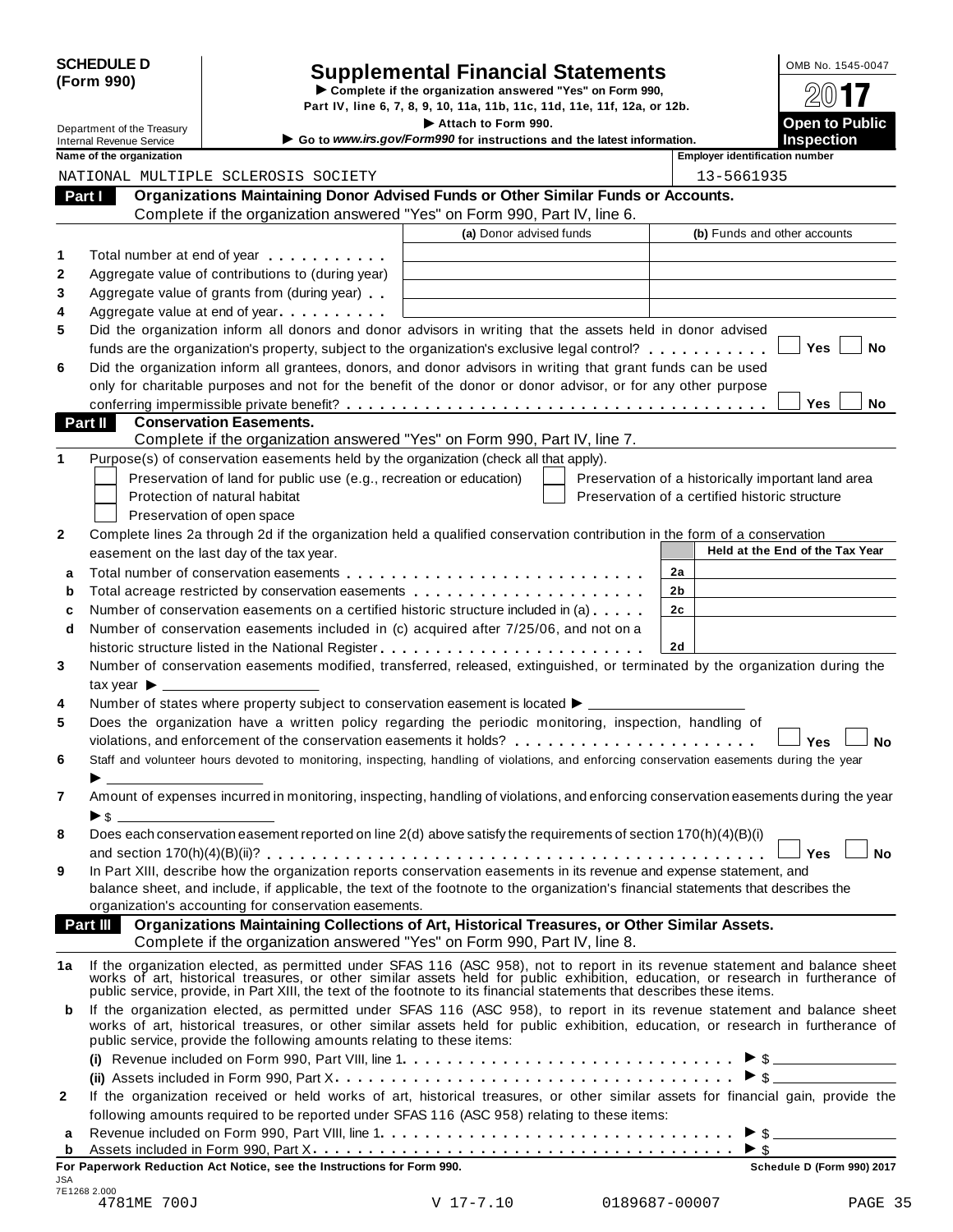NATIONAL MULTIPLE SCLEROSIS SOCIETY 13-5661935

| Organizations Maintaining Collections of Art, Historical Treasures, or Other Similar Assets (continued)<br>Part III<br>Using the organization's acquisition, accession, and other records, check any of the following that are a significant use of its<br>3<br>collection items (check all that apply):<br>Public exhibition<br>Loan or exchange programs<br>a<br>d<br>Scholarly research<br>Other<br>b<br>e<br>Preservation for future generations<br>c<br>Provide a description of the organization's collections and explain how they further the organization's exempt purpose in Part<br>4<br>XIII.<br>During the year, did the organization solicit or receive donations of art, historical treasures, or other similar<br>5<br>assets to be sold to raise funds rather than to be maintained as part of the organization's collection?<br><b>Yes</b><br>No<br>Part IV<br><b>Escrow and Custodial Arrangements.</b><br>Complete if the organization answered "Yes" on Form 990, Part IV, line 9, or reported an amount on Form<br>990, Part X, line 21.<br>1a Is the organization an agent, trustee, custodian or other intermediary for contributions or other assets not<br>$\overline{X}$ No<br><b>Yes</b><br>b If "Yes," explain the arrangement in Part XIII and complete the following table:<br>Amount<br> 1c <br>c<br>1d<br>1e<br>1f<br>2a Did the organization include an amount on Form 990, Part X, line 21, for escrow or custodial account liability?<br>$X \mid Y$ es<br><b>No</b><br>X<br><b>b</b> If "Yes," explain the arrangement in Part XIII. Check here if the explanation has been provided on Part XIII<br><b>Part V</b><br><b>Endowment Funds.</b><br>Complete if the organization answered "Yes" on Form 990, Part IV, line 10.<br>(d) Three years back<br>(a) Current year<br>(b) Prior year<br>(c) Two years back<br>(e) Four years back<br>2,464,959.<br>9, 143, 474.<br>2,402,557.<br>2,584,378.<br>1,685,483.<br>Beginning of year balance<br>1a<br>10,413,196.<br>5,496,277.<br>Contributions<br>Net investment earnings, gains,<br>1,507,782.<br>1,286,554.<br>62,402.<br>$-181,821.$<br>1,170,982.<br>and losses<br>272,087.<br>d Grants or scholarships<br>e Other expenditures for facilities<br>145, 245.<br>104,316.<br>and programs<br>322,604.<br>Administrative expenses<br>20, 596, 603.<br>9, 143, 474.<br>2,464,959.<br>2,402,557.<br>2,584,378.<br>End of year balance<br>Provide the estimated percentage of the current year end balance (line 1g, column (a)) held as:<br>Board designated or quasi-endowment ><br>$\%$<br>a<br>Permanent endowment > 85.3000 %<br>b<br>Temporarily restricted endowment $\blacktriangleright$ 14.7000 %<br>c<br>The percentages on lines 2a, 2b, and 2c should equal 100%.<br>3a Are there endowment funds not in the possession of the organization that are held and administered for the<br>Yes<br>No<br>organization by:<br>Χ<br>3a(i)<br>Χ<br> 3a(ii) <br><b>b</b> If "Yes" on line 3a(ii), are the related organizations listed as required on Schedule R?<br>3 <sub>b</sub><br>Describe in Part XIII the intended uses of the organization's endowment funds.<br>4<br>Land, Buildings, and Equipment.<br>Complete if the organization answered "Yes" on Form 990, Part IV, line 11a. See Form 990, Part X, line 10.<br><b>Part VI</b><br>Description of property<br>(a) Cost or other basis<br>(d) Book value<br>(b) Cost or other basis<br>(c) Accumulated<br>(investment)<br>depreciation<br>(other)<br>1a<br><b>Buildings</b><br>b<br>. <b>.</b><br>4,600,032.<br>3,616,353<br>983,679.<br>Leasehold improvements [1, 1, 1, 1, 1, 1]<br>4,411,180.<br>2,890,897<br>1,520,283.<br>d<br>Equipment<br>3, 447, 955.<br>5,884,785.<br>2,436,830.<br>e Other<br>4,940,792.<br>Total. Add lines 1a through 1e. (Column (d) must equal Form 990, Part X, column (B), line 10c.) | Schedule D (Form 990) 2017 |  |  |  |  |  |  |  |  | Page 2 |
|--------------------------------------------------------------------------------------------------------------------------------------------------------------------------------------------------------------------------------------------------------------------------------------------------------------------------------------------------------------------------------------------------------------------------------------------------------------------------------------------------------------------------------------------------------------------------------------------------------------------------------------------------------------------------------------------------------------------------------------------------------------------------------------------------------------------------------------------------------------------------------------------------------------------------------------------------------------------------------------------------------------------------------------------------------------------------------------------------------------------------------------------------------------------------------------------------------------------------------------------------------------------------------------------------------------------------------------------------------------------------------------------------------------------------------------------------------------------------------------------------------------------------------------------------------------------------------------------------------------------------------------------------------------------------------------------------------------------------------------------------------------------------------------------------------------------------------------------------------------------------------------------------------------------------------------------------------------------------------------------------------------------------------------------------------------------------------------------------------------------------------------------------------------------------------------------------------------------------------------------------------------------------------------------------------------------------------------------------------------------------------------------------------------------------------------------------------------------------------------------------------------------------------------------------------------------------------------------------------------------------------------------------------------------------------------------------------------------------------------------------------------------------------------------------------------------------------------------------------------------------------------------------------------------------------------------------------------------------------------------------------------------------------------------------------------------------------------------------------------------------------------------------------------------------------------------------------------------------------------------------------------------------------------------------------------------------------------------------------------------------------------------------------------------------------------------------------------------------------------------------------------------------------------------------------------------------------------------------------------------------------------------------------------------------------------------------------------------------------------------------------------------------------------------------------------------------------------------------------------------------|----------------------------|--|--|--|--|--|--|--|--|--------|
|                                                                                                                                                                                                                                                                                                                                                                                                                                                                                                                                                                                                                                                                                                                                                                                                                                                                                                                                                                                                                                                                                                                                                                                                                                                                                                                                                                                                                                                                                                                                                                                                                                                                                                                                                                                                                                                                                                                                                                                                                                                                                                                                                                                                                                                                                                                                                                                                                                                                                                                                                                                                                                                                                                                                                                                                                                                                                                                                                                                                                                                                                                                                                                                                                                                                                                                                                                                                                                                                                                                                                                                                                                                                                                                                                                                                                                                                          |                            |  |  |  |  |  |  |  |  |        |
|                                                                                                                                                                                                                                                                                                                                                                                                                                                                                                                                                                                                                                                                                                                                                                                                                                                                                                                                                                                                                                                                                                                                                                                                                                                                                                                                                                                                                                                                                                                                                                                                                                                                                                                                                                                                                                                                                                                                                                                                                                                                                                                                                                                                                                                                                                                                                                                                                                                                                                                                                                                                                                                                                                                                                                                                                                                                                                                                                                                                                                                                                                                                                                                                                                                                                                                                                                                                                                                                                                                                                                                                                                                                                                                                                                                                                                                                          |                            |  |  |  |  |  |  |  |  |        |
|                                                                                                                                                                                                                                                                                                                                                                                                                                                                                                                                                                                                                                                                                                                                                                                                                                                                                                                                                                                                                                                                                                                                                                                                                                                                                                                                                                                                                                                                                                                                                                                                                                                                                                                                                                                                                                                                                                                                                                                                                                                                                                                                                                                                                                                                                                                                                                                                                                                                                                                                                                                                                                                                                                                                                                                                                                                                                                                                                                                                                                                                                                                                                                                                                                                                                                                                                                                                                                                                                                                                                                                                                                                                                                                                                                                                                                                                          |                            |  |  |  |  |  |  |  |  |        |
|                                                                                                                                                                                                                                                                                                                                                                                                                                                                                                                                                                                                                                                                                                                                                                                                                                                                                                                                                                                                                                                                                                                                                                                                                                                                                                                                                                                                                                                                                                                                                                                                                                                                                                                                                                                                                                                                                                                                                                                                                                                                                                                                                                                                                                                                                                                                                                                                                                                                                                                                                                                                                                                                                                                                                                                                                                                                                                                                                                                                                                                                                                                                                                                                                                                                                                                                                                                                                                                                                                                                                                                                                                                                                                                                                                                                                                                                          |                            |  |  |  |  |  |  |  |  |        |
|                                                                                                                                                                                                                                                                                                                                                                                                                                                                                                                                                                                                                                                                                                                                                                                                                                                                                                                                                                                                                                                                                                                                                                                                                                                                                                                                                                                                                                                                                                                                                                                                                                                                                                                                                                                                                                                                                                                                                                                                                                                                                                                                                                                                                                                                                                                                                                                                                                                                                                                                                                                                                                                                                                                                                                                                                                                                                                                                                                                                                                                                                                                                                                                                                                                                                                                                                                                                                                                                                                                                                                                                                                                                                                                                                                                                                                                                          |                            |  |  |  |  |  |  |  |  |        |
|                                                                                                                                                                                                                                                                                                                                                                                                                                                                                                                                                                                                                                                                                                                                                                                                                                                                                                                                                                                                                                                                                                                                                                                                                                                                                                                                                                                                                                                                                                                                                                                                                                                                                                                                                                                                                                                                                                                                                                                                                                                                                                                                                                                                                                                                                                                                                                                                                                                                                                                                                                                                                                                                                                                                                                                                                                                                                                                                                                                                                                                                                                                                                                                                                                                                                                                                                                                                                                                                                                                                                                                                                                                                                                                                                                                                                                                                          |                            |  |  |  |  |  |  |  |  |        |
|                                                                                                                                                                                                                                                                                                                                                                                                                                                                                                                                                                                                                                                                                                                                                                                                                                                                                                                                                                                                                                                                                                                                                                                                                                                                                                                                                                                                                                                                                                                                                                                                                                                                                                                                                                                                                                                                                                                                                                                                                                                                                                                                                                                                                                                                                                                                                                                                                                                                                                                                                                                                                                                                                                                                                                                                                                                                                                                                                                                                                                                                                                                                                                                                                                                                                                                                                                                                                                                                                                                                                                                                                                                                                                                                                                                                                                                                          |                            |  |  |  |  |  |  |  |  |        |
|                                                                                                                                                                                                                                                                                                                                                                                                                                                                                                                                                                                                                                                                                                                                                                                                                                                                                                                                                                                                                                                                                                                                                                                                                                                                                                                                                                                                                                                                                                                                                                                                                                                                                                                                                                                                                                                                                                                                                                                                                                                                                                                                                                                                                                                                                                                                                                                                                                                                                                                                                                                                                                                                                                                                                                                                                                                                                                                                                                                                                                                                                                                                                                                                                                                                                                                                                                                                                                                                                                                                                                                                                                                                                                                                                                                                                                                                          |                            |  |  |  |  |  |  |  |  |        |
|                                                                                                                                                                                                                                                                                                                                                                                                                                                                                                                                                                                                                                                                                                                                                                                                                                                                                                                                                                                                                                                                                                                                                                                                                                                                                                                                                                                                                                                                                                                                                                                                                                                                                                                                                                                                                                                                                                                                                                                                                                                                                                                                                                                                                                                                                                                                                                                                                                                                                                                                                                                                                                                                                                                                                                                                                                                                                                                                                                                                                                                                                                                                                                                                                                                                                                                                                                                                                                                                                                                                                                                                                                                                                                                                                                                                                                                                          |                            |  |  |  |  |  |  |  |  |        |
|                                                                                                                                                                                                                                                                                                                                                                                                                                                                                                                                                                                                                                                                                                                                                                                                                                                                                                                                                                                                                                                                                                                                                                                                                                                                                                                                                                                                                                                                                                                                                                                                                                                                                                                                                                                                                                                                                                                                                                                                                                                                                                                                                                                                                                                                                                                                                                                                                                                                                                                                                                                                                                                                                                                                                                                                                                                                                                                                                                                                                                                                                                                                                                                                                                                                                                                                                                                                                                                                                                                                                                                                                                                                                                                                                                                                                                                                          |                            |  |  |  |  |  |  |  |  |        |
|                                                                                                                                                                                                                                                                                                                                                                                                                                                                                                                                                                                                                                                                                                                                                                                                                                                                                                                                                                                                                                                                                                                                                                                                                                                                                                                                                                                                                                                                                                                                                                                                                                                                                                                                                                                                                                                                                                                                                                                                                                                                                                                                                                                                                                                                                                                                                                                                                                                                                                                                                                                                                                                                                                                                                                                                                                                                                                                                                                                                                                                                                                                                                                                                                                                                                                                                                                                                                                                                                                                                                                                                                                                                                                                                                                                                                                                                          |                            |  |  |  |  |  |  |  |  |        |
|                                                                                                                                                                                                                                                                                                                                                                                                                                                                                                                                                                                                                                                                                                                                                                                                                                                                                                                                                                                                                                                                                                                                                                                                                                                                                                                                                                                                                                                                                                                                                                                                                                                                                                                                                                                                                                                                                                                                                                                                                                                                                                                                                                                                                                                                                                                                                                                                                                                                                                                                                                                                                                                                                                                                                                                                                                                                                                                                                                                                                                                                                                                                                                                                                                                                                                                                                                                                                                                                                                                                                                                                                                                                                                                                                                                                                                                                          |                            |  |  |  |  |  |  |  |  |        |
|                                                                                                                                                                                                                                                                                                                                                                                                                                                                                                                                                                                                                                                                                                                                                                                                                                                                                                                                                                                                                                                                                                                                                                                                                                                                                                                                                                                                                                                                                                                                                                                                                                                                                                                                                                                                                                                                                                                                                                                                                                                                                                                                                                                                                                                                                                                                                                                                                                                                                                                                                                                                                                                                                                                                                                                                                                                                                                                                                                                                                                                                                                                                                                                                                                                                                                                                                                                                                                                                                                                                                                                                                                                                                                                                                                                                                                                                          |                            |  |  |  |  |  |  |  |  |        |
|                                                                                                                                                                                                                                                                                                                                                                                                                                                                                                                                                                                                                                                                                                                                                                                                                                                                                                                                                                                                                                                                                                                                                                                                                                                                                                                                                                                                                                                                                                                                                                                                                                                                                                                                                                                                                                                                                                                                                                                                                                                                                                                                                                                                                                                                                                                                                                                                                                                                                                                                                                                                                                                                                                                                                                                                                                                                                                                                                                                                                                                                                                                                                                                                                                                                                                                                                                                                                                                                                                                                                                                                                                                                                                                                                                                                                                                                          |                            |  |  |  |  |  |  |  |  |        |
|                                                                                                                                                                                                                                                                                                                                                                                                                                                                                                                                                                                                                                                                                                                                                                                                                                                                                                                                                                                                                                                                                                                                                                                                                                                                                                                                                                                                                                                                                                                                                                                                                                                                                                                                                                                                                                                                                                                                                                                                                                                                                                                                                                                                                                                                                                                                                                                                                                                                                                                                                                                                                                                                                                                                                                                                                                                                                                                                                                                                                                                                                                                                                                                                                                                                                                                                                                                                                                                                                                                                                                                                                                                                                                                                                                                                                                                                          |                            |  |  |  |  |  |  |  |  |        |
|                                                                                                                                                                                                                                                                                                                                                                                                                                                                                                                                                                                                                                                                                                                                                                                                                                                                                                                                                                                                                                                                                                                                                                                                                                                                                                                                                                                                                                                                                                                                                                                                                                                                                                                                                                                                                                                                                                                                                                                                                                                                                                                                                                                                                                                                                                                                                                                                                                                                                                                                                                                                                                                                                                                                                                                                                                                                                                                                                                                                                                                                                                                                                                                                                                                                                                                                                                                                                                                                                                                                                                                                                                                                                                                                                                                                                                                                          |                            |  |  |  |  |  |  |  |  |        |
|                                                                                                                                                                                                                                                                                                                                                                                                                                                                                                                                                                                                                                                                                                                                                                                                                                                                                                                                                                                                                                                                                                                                                                                                                                                                                                                                                                                                                                                                                                                                                                                                                                                                                                                                                                                                                                                                                                                                                                                                                                                                                                                                                                                                                                                                                                                                                                                                                                                                                                                                                                                                                                                                                                                                                                                                                                                                                                                                                                                                                                                                                                                                                                                                                                                                                                                                                                                                                                                                                                                                                                                                                                                                                                                                                                                                                                                                          |                            |  |  |  |  |  |  |  |  |        |
|                                                                                                                                                                                                                                                                                                                                                                                                                                                                                                                                                                                                                                                                                                                                                                                                                                                                                                                                                                                                                                                                                                                                                                                                                                                                                                                                                                                                                                                                                                                                                                                                                                                                                                                                                                                                                                                                                                                                                                                                                                                                                                                                                                                                                                                                                                                                                                                                                                                                                                                                                                                                                                                                                                                                                                                                                                                                                                                                                                                                                                                                                                                                                                                                                                                                                                                                                                                                                                                                                                                                                                                                                                                                                                                                                                                                                                                                          |                            |  |  |  |  |  |  |  |  |        |
|                                                                                                                                                                                                                                                                                                                                                                                                                                                                                                                                                                                                                                                                                                                                                                                                                                                                                                                                                                                                                                                                                                                                                                                                                                                                                                                                                                                                                                                                                                                                                                                                                                                                                                                                                                                                                                                                                                                                                                                                                                                                                                                                                                                                                                                                                                                                                                                                                                                                                                                                                                                                                                                                                                                                                                                                                                                                                                                                                                                                                                                                                                                                                                                                                                                                                                                                                                                                                                                                                                                                                                                                                                                                                                                                                                                                                                                                          |                            |  |  |  |  |  |  |  |  |        |
|                                                                                                                                                                                                                                                                                                                                                                                                                                                                                                                                                                                                                                                                                                                                                                                                                                                                                                                                                                                                                                                                                                                                                                                                                                                                                                                                                                                                                                                                                                                                                                                                                                                                                                                                                                                                                                                                                                                                                                                                                                                                                                                                                                                                                                                                                                                                                                                                                                                                                                                                                                                                                                                                                                                                                                                                                                                                                                                                                                                                                                                                                                                                                                                                                                                                                                                                                                                                                                                                                                                                                                                                                                                                                                                                                                                                                                                                          |                            |  |  |  |  |  |  |  |  |        |
|                                                                                                                                                                                                                                                                                                                                                                                                                                                                                                                                                                                                                                                                                                                                                                                                                                                                                                                                                                                                                                                                                                                                                                                                                                                                                                                                                                                                                                                                                                                                                                                                                                                                                                                                                                                                                                                                                                                                                                                                                                                                                                                                                                                                                                                                                                                                                                                                                                                                                                                                                                                                                                                                                                                                                                                                                                                                                                                                                                                                                                                                                                                                                                                                                                                                                                                                                                                                                                                                                                                                                                                                                                                                                                                                                                                                                                                                          |                            |  |  |  |  |  |  |  |  |        |
|                                                                                                                                                                                                                                                                                                                                                                                                                                                                                                                                                                                                                                                                                                                                                                                                                                                                                                                                                                                                                                                                                                                                                                                                                                                                                                                                                                                                                                                                                                                                                                                                                                                                                                                                                                                                                                                                                                                                                                                                                                                                                                                                                                                                                                                                                                                                                                                                                                                                                                                                                                                                                                                                                                                                                                                                                                                                                                                                                                                                                                                                                                                                                                                                                                                                                                                                                                                                                                                                                                                                                                                                                                                                                                                                                                                                                                                                          |                            |  |  |  |  |  |  |  |  |        |
|                                                                                                                                                                                                                                                                                                                                                                                                                                                                                                                                                                                                                                                                                                                                                                                                                                                                                                                                                                                                                                                                                                                                                                                                                                                                                                                                                                                                                                                                                                                                                                                                                                                                                                                                                                                                                                                                                                                                                                                                                                                                                                                                                                                                                                                                                                                                                                                                                                                                                                                                                                                                                                                                                                                                                                                                                                                                                                                                                                                                                                                                                                                                                                                                                                                                                                                                                                                                                                                                                                                                                                                                                                                                                                                                                                                                                                                                          |                            |  |  |  |  |  |  |  |  |        |
|                                                                                                                                                                                                                                                                                                                                                                                                                                                                                                                                                                                                                                                                                                                                                                                                                                                                                                                                                                                                                                                                                                                                                                                                                                                                                                                                                                                                                                                                                                                                                                                                                                                                                                                                                                                                                                                                                                                                                                                                                                                                                                                                                                                                                                                                                                                                                                                                                                                                                                                                                                                                                                                                                                                                                                                                                                                                                                                                                                                                                                                                                                                                                                                                                                                                                                                                                                                                                                                                                                                                                                                                                                                                                                                                                                                                                                                                          |                            |  |  |  |  |  |  |  |  |        |
|                                                                                                                                                                                                                                                                                                                                                                                                                                                                                                                                                                                                                                                                                                                                                                                                                                                                                                                                                                                                                                                                                                                                                                                                                                                                                                                                                                                                                                                                                                                                                                                                                                                                                                                                                                                                                                                                                                                                                                                                                                                                                                                                                                                                                                                                                                                                                                                                                                                                                                                                                                                                                                                                                                                                                                                                                                                                                                                                                                                                                                                                                                                                                                                                                                                                                                                                                                                                                                                                                                                                                                                                                                                                                                                                                                                                                                                                          |                            |  |  |  |  |  |  |  |  |        |
|                                                                                                                                                                                                                                                                                                                                                                                                                                                                                                                                                                                                                                                                                                                                                                                                                                                                                                                                                                                                                                                                                                                                                                                                                                                                                                                                                                                                                                                                                                                                                                                                                                                                                                                                                                                                                                                                                                                                                                                                                                                                                                                                                                                                                                                                                                                                                                                                                                                                                                                                                                                                                                                                                                                                                                                                                                                                                                                                                                                                                                                                                                                                                                                                                                                                                                                                                                                                                                                                                                                                                                                                                                                                                                                                                                                                                                                                          |                            |  |  |  |  |  |  |  |  |        |
|                                                                                                                                                                                                                                                                                                                                                                                                                                                                                                                                                                                                                                                                                                                                                                                                                                                                                                                                                                                                                                                                                                                                                                                                                                                                                                                                                                                                                                                                                                                                                                                                                                                                                                                                                                                                                                                                                                                                                                                                                                                                                                                                                                                                                                                                                                                                                                                                                                                                                                                                                                                                                                                                                                                                                                                                                                                                                                                                                                                                                                                                                                                                                                                                                                                                                                                                                                                                                                                                                                                                                                                                                                                                                                                                                                                                                                                                          |                            |  |  |  |  |  |  |  |  |        |
|                                                                                                                                                                                                                                                                                                                                                                                                                                                                                                                                                                                                                                                                                                                                                                                                                                                                                                                                                                                                                                                                                                                                                                                                                                                                                                                                                                                                                                                                                                                                                                                                                                                                                                                                                                                                                                                                                                                                                                                                                                                                                                                                                                                                                                                                                                                                                                                                                                                                                                                                                                                                                                                                                                                                                                                                                                                                                                                                                                                                                                                                                                                                                                                                                                                                                                                                                                                                                                                                                                                                                                                                                                                                                                                                                                                                                                                                          |                            |  |  |  |  |  |  |  |  |        |
|                                                                                                                                                                                                                                                                                                                                                                                                                                                                                                                                                                                                                                                                                                                                                                                                                                                                                                                                                                                                                                                                                                                                                                                                                                                                                                                                                                                                                                                                                                                                                                                                                                                                                                                                                                                                                                                                                                                                                                                                                                                                                                                                                                                                                                                                                                                                                                                                                                                                                                                                                                                                                                                                                                                                                                                                                                                                                                                                                                                                                                                                                                                                                                                                                                                                                                                                                                                                                                                                                                                                                                                                                                                                                                                                                                                                                                                                          |                            |  |  |  |  |  |  |  |  |        |
|                                                                                                                                                                                                                                                                                                                                                                                                                                                                                                                                                                                                                                                                                                                                                                                                                                                                                                                                                                                                                                                                                                                                                                                                                                                                                                                                                                                                                                                                                                                                                                                                                                                                                                                                                                                                                                                                                                                                                                                                                                                                                                                                                                                                                                                                                                                                                                                                                                                                                                                                                                                                                                                                                                                                                                                                                                                                                                                                                                                                                                                                                                                                                                                                                                                                                                                                                                                                                                                                                                                                                                                                                                                                                                                                                                                                                                                                          |                            |  |  |  |  |  |  |  |  |        |
|                                                                                                                                                                                                                                                                                                                                                                                                                                                                                                                                                                                                                                                                                                                                                                                                                                                                                                                                                                                                                                                                                                                                                                                                                                                                                                                                                                                                                                                                                                                                                                                                                                                                                                                                                                                                                                                                                                                                                                                                                                                                                                                                                                                                                                                                                                                                                                                                                                                                                                                                                                                                                                                                                                                                                                                                                                                                                                                                                                                                                                                                                                                                                                                                                                                                                                                                                                                                                                                                                                                                                                                                                                                                                                                                                                                                                                                                          |                            |  |  |  |  |  |  |  |  |        |
|                                                                                                                                                                                                                                                                                                                                                                                                                                                                                                                                                                                                                                                                                                                                                                                                                                                                                                                                                                                                                                                                                                                                                                                                                                                                                                                                                                                                                                                                                                                                                                                                                                                                                                                                                                                                                                                                                                                                                                                                                                                                                                                                                                                                                                                                                                                                                                                                                                                                                                                                                                                                                                                                                                                                                                                                                                                                                                                                                                                                                                                                                                                                                                                                                                                                                                                                                                                                                                                                                                                                                                                                                                                                                                                                                                                                                                                                          |                            |  |  |  |  |  |  |  |  |        |
|                                                                                                                                                                                                                                                                                                                                                                                                                                                                                                                                                                                                                                                                                                                                                                                                                                                                                                                                                                                                                                                                                                                                                                                                                                                                                                                                                                                                                                                                                                                                                                                                                                                                                                                                                                                                                                                                                                                                                                                                                                                                                                                                                                                                                                                                                                                                                                                                                                                                                                                                                                                                                                                                                                                                                                                                                                                                                                                                                                                                                                                                                                                                                                                                                                                                                                                                                                                                                                                                                                                                                                                                                                                                                                                                                                                                                                                                          |                            |  |  |  |  |  |  |  |  |        |
|                                                                                                                                                                                                                                                                                                                                                                                                                                                                                                                                                                                                                                                                                                                                                                                                                                                                                                                                                                                                                                                                                                                                                                                                                                                                                                                                                                                                                                                                                                                                                                                                                                                                                                                                                                                                                                                                                                                                                                                                                                                                                                                                                                                                                                                                                                                                                                                                                                                                                                                                                                                                                                                                                                                                                                                                                                                                                                                                                                                                                                                                                                                                                                                                                                                                                                                                                                                                                                                                                                                                                                                                                                                                                                                                                                                                                                                                          |                            |  |  |  |  |  |  |  |  |        |
|                                                                                                                                                                                                                                                                                                                                                                                                                                                                                                                                                                                                                                                                                                                                                                                                                                                                                                                                                                                                                                                                                                                                                                                                                                                                                                                                                                                                                                                                                                                                                                                                                                                                                                                                                                                                                                                                                                                                                                                                                                                                                                                                                                                                                                                                                                                                                                                                                                                                                                                                                                                                                                                                                                                                                                                                                                                                                                                                                                                                                                                                                                                                                                                                                                                                                                                                                                                                                                                                                                                                                                                                                                                                                                                                                                                                                                                                          |                            |  |  |  |  |  |  |  |  |        |
|                                                                                                                                                                                                                                                                                                                                                                                                                                                                                                                                                                                                                                                                                                                                                                                                                                                                                                                                                                                                                                                                                                                                                                                                                                                                                                                                                                                                                                                                                                                                                                                                                                                                                                                                                                                                                                                                                                                                                                                                                                                                                                                                                                                                                                                                                                                                                                                                                                                                                                                                                                                                                                                                                                                                                                                                                                                                                                                                                                                                                                                                                                                                                                                                                                                                                                                                                                                                                                                                                                                                                                                                                                                                                                                                                                                                                                                                          |                            |  |  |  |  |  |  |  |  |        |
|                                                                                                                                                                                                                                                                                                                                                                                                                                                                                                                                                                                                                                                                                                                                                                                                                                                                                                                                                                                                                                                                                                                                                                                                                                                                                                                                                                                                                                                                                                                                                                                                                                                                                                                                                                                                                                                                                                                                                                                                                                                                                                                                                                                                                                                                                                                                                                                                                                                                                                                                                                                                                                                                                                                                                                                                                                                                                                                                                                                                                                                                                                                                                                                                                                                                                                                                                                                                                                                                                                                                                                                                                                                                                                                                                                                                                                                                          |                            |  |  |  |  |  |  |  |  |        |
|                                                                                                                                                                                                                                                                                                                                                                                                                                                                                                                                                                                                                                                                                                                                                                                                                                                                                                                                                                                                                                                                                                                                                                                                                                                                                                                                                                                                                                                                                                                                                                                                                                                                                                                                                                                                                                                                                                                                                                                                                                                                                                                                                                                                                                                                                                                                                                                                                                                                                                                                                                                                                                                                                                                                                                                                                                                                                                                                                                                                                                                                                                                                                                                                                                                                                                                                                                                                                                                                                                                                                                                                                                                                                                                                                                                                                                                                          |                            |  |  |  |  |  |  |  |  |        |
|                                                                                                                                                                                                                                                                                                                                                                                                                                                                                                                                                                                                                                                                                                                                                                                                                                                                                                                                                                                                                                                                                                                                                                                                                                                                                                                                                                                                                                                                                                                                                                                                                                                                                                                                                                                                                                                                                                                                                                                                                                                                                                                                                                                                                                                                                                                                                                                                                                                                                                                                                                                                                                                                                                                                                                                                                                                                                                                                                                                                                                                                                                                                                                                                                                                                                                                                                                                                                                                                                                                                                                                                                                                                                                                                                                                                                                                                          |                            |  |  |  |  |  |  |  |  |        |
|                                                                                                                                                                                                                                                                                                                                                                                                                                                                                                                                                                                                                                                                                                                                                                                                                                                                                                                                                                                                                                                                                                                                                                                                                                                                                                                                                                                                                                                                                                                                                                                                                                                                                                                                                                                                                                                                                                                                                                                                                                                                                                                                                                                                                                                                                                                                                                                                                                                                                                                                                                                                                                                                                                                                                                                                                                                                                                                                                                                                                                                                                                                                                                                                                                                                                                                                                                                                                                                                                                                                                                                                                                                                                                                                                                                                                                                                          |                            |  |  |  |  |  |  |  |  |        |
|                                                                                                                                                                                                                                                                                                                                                                                                                                                                                                                                                                                                                                                                                                                                                                                                                                                                                                                                                                                                                                                                                                                                                                                                                                                                                                                                                                                                                                                                                                                                                                                                                                                                                                                                                                                                                                                                                                                                                                                                                                                                                                                                                                                                                                                                                                                                                                                                                                                                                                                                                                                                                                                                                                                                                                                                                                                                                                                                                                                                                                                                                                                                                                                                                                                                                                                                                                                                                                                                                                                                                                                                                                                                                                                                                                                                                                                                          |                            |  |  |  |  |  |  |  |  |        |
|                                                                                                                                                                                                                                                                                                                                                                                                                                                                                                                                                                                                                                                                                                                                                                                                                                                                                                                                                                                                                                                                                                                                                                                                                                                                                                                                                                                                                                                                                                                                                                                                                                                                                                                                                                                                                                                                                                                                                                                                                                                                                                                                                                                                                                                                                                                                                                                                                                                                                                                                                                                                                                                                                                                                                                                                                                                                                                                                                                                                                                                                                                                                                                                                                                                                                                                                                                                                                                                                                                                                                                                                                                                                                                                                                                                                                                                                          |                            |  |  |  |  |  |  |  |  |        |
|                                                                                                                                                                                                                                                                                                                                                                                                                                                                                                                                                                                                                                                                                                                                                                                                                                                                                                                                                                                                                                                                                                                                                                                                                                                                                                                                                                                                                                                                                                                                                                                                                                                                                                                                                                                                                                                                                                                                                                                                                                                                                                                                                                                                                                                                                                                                                                                                                                                                                                                                                                                                                                                                                                                                                                                                                                                                                                                                                                                                                                                                                                                                                                                                                                                                                                                                                                                                                                                                                                                                                                                                                                                                                                                                                                                                                                                                          |                            |  |  |  |  |  |  |  |  |        |
|                                                                                                                                                                                                                                                                                                                                                                                                                                                                                                                                                                                                                                                                                                                                                                                                                                                                                                                                                                                                                                                                                                                                                                                                                                                                                                                                                                                                                                                                                                                                                                                                                                                                                                                                                                                                                                                                                                                                                                                                                                                                                                                                                                                                                                                                                                                                                                                                                                                                                                                                                                                                                                                                                                                                                                                                                                                                                                                                                                                                                                                                                                                                                                                                                                                                                                                                                                                                                                                                                                                                                                                                                                                                                                                                                                                                                                                                          |                            |  |  |  |  |  |  |  |  |        |
|                                                                                                                                                                                                                                                                                                                                                                                                                                                                                                                                                                                                                                                                                                                                                                                                                                                                                                                                                                                                                                                                                                                                                                                                                                                                                                                                                                                                                                                                                                                                                                                                                                                                                                                                                                                                                                                                                                                                                                                                                                                                                                                                                                                                                                                                                                                                                                                                                                                                                                                                                                                                                                                                                                                                                                                                                                                                                                                                                                                                                                                                                                                                                                                                                                                                                                                                                                                                                                                                                                                                                                                                                                                                                                                                                                                                                                                                          |                            |  |  |  |  |  |  |  |  |        |
|                                                                                                                                                                                                                                                                                                                                                                                                                                                                                                                                                                                                                                                                                                                                                                                                                                                                                                                                                                                                                                                                                                                                                                                                                                                                                                                                                                                                                                                                                                                                                                                                                                                                                                                                                                                                                                                                                                                                                                                                                                                                                                                                                                                                                                                                                                                                                                                                                                                                                                                                                                                                                                                                                                                                                                                                                                                                                                                                                                                                                                                                                                                                                                                                                                                                                                                                                                                                                                                                                                                                                                                                                                                                                                                                                                                                                                                                          |                            |  |  |  |  |  |  |  |  |        |
|                                                                                                                                                                                                                                                                                                                                                                                                                                                                                                                                                                                                                                                                                                                                                                                                                                                                                                                                                                                                                                                                                                                                                                                                                                                                                                                                                                                                                                                                                                                                                                                                                                                                                                                                                                                                                                                                                                                                                                                                                                                                                                                                                                                                                                                                                                                                                                                                                                                                                                                                                                                                                                                                                                                                                                                                                                                                                                                                                                                                                                                                                                                                                                                                                                                                                                                                                                                                                                                                                                                                                                                                                                                                                                                                                                                                                                                                          |                            |  |  |  |  |  |  |  |  |        |
|                                                                                                                                                                                                                                                                                                                                                                                                                                                                                                                                                                                                                                                                                                                                                                                                                                                                                                                                                                                                                                                                                                                                                                                                                                                                                                                                                                                                                                                                                                                                                                                                                                                                                                                                                                                                                                                                                                                                                                                                                                                                                                                                                                                                                                                                                                                                                                                                                                                                                                                                                                                                                                                                                                                                                                                                                                                                                                                                                                                                                                                                                                                                                                                                                                                                                                                                                                                                                                                                                                                                                                                                                                                                                                                                                                                                                                                                          |                            |  |  |  |  |  |  |  |  |        |
|                                                                                                                                                                                                                                                                                                                                                                                                                                                                                                                                                                                                                                                                                                                                                                                                                                                                                                                                                                                                                                                                                                                                                                                                                                                                                                                                                                                                                                                                                                                                                                                                                                                                                                                                                                                                                                                                                                                                                                                                                                                                                                                                                                                                                                                                                                                                                                                                                                                                                                                                                                                                                                                                                                                                                                                                                                                                                                                                                                                                                                                                                                                                                                                                                                                                                                                                                                                                                                                                                                                                                                                                                                                                                                                                                                                                                                                                          |                            |  |  |  |  |  |  |  |  |        |
|                                                                                                                                                                                                                                                                                                                                                                                                                                                                                                                                                                                                                                                                                                                                                                                                                                                                                                                                                                                                                                                                                                                                                                                                                                                                                                                                                                                                                                                                                                                                                                                                                                                                                                                                                                                                                                                                                                                                                                                                                                                                                                                                                                                                                                                                                                                                                                                                                                                                                                                                                                                                                                                                                                                                                                                                                                                                                                                                                                                                                                                                                                                                                                                                                                                                                                                                                                                                                                                                                                                                                                                                                                                                                                                                                                                                                                                                          |                            |  |  |  |  |  |  |  |  |        |
|                                                                                                                                                                                                                                                                                                                                                                                                                                                                                                                                                                                                                                                                                                                                                                                                                                                                                                                                                                                                                                                                                                                                                                                                                                                                                                                                                                                                                                                                                                                                                                                                                                                                                                                                                                                                                                                                                                                                                                                                                                                                                                                                                                                                                                                                                                                                                                                                                                                                                                                                                                                                                                                                                                                                                                                                                                                                                                                                                                                                                                                                                                                                                                                                                                                                                                                                                                                                                                                                                                                                                                                                                                                                                                                                                                                                                                                                          |                            |  |  |  |  |  |  |  |  |        |
|                                                                                                                                                                                                                                                                                                                                                                                                                                                                                                                                                                                                                                                                                                                                                                                                                                                                                                                                                                                                                                                                                                                                                                                                                                                                                                                                                                                                                                                                                                                                                                                                                                                                                                                                                                                                                                                                                                                                                                                                                                                                                                                                                                                                                                                                                                                                                                                                                                                                                                                                                                                                                                                                                                                                                                                                                                                                                                                                                                                                                                                                                                                                                                                                                                                                                                                                                                                                                                                                                                                                                                                                                                                                                                                                                                                                                                                                          |                            |  |  |  |  |  |  |  |  |        |
| Schedule D (Form 990) 2017                                                                                                                                                                                                                                                                                                                                                                                                                                                                                                                                                                                                                                                                                                                                                                                                                                                                                                                                                                                                                                                                                                                                                                                                                                                                                                                                                                                                                                                                                                                                                                                                                                                                                                                                                                                                                                                                                                                                                                                                                                                                                                                                                                                                                                                                                                                                                                                                                                                                                                                                                                                                                                                                                                                                                                                                                                                                                                                                                                                                                                                                                                                                                                                                                                                                                                                                                                                                                                                                                                                                                                                                                                                                                                                                                                                                                                               |                            |  |  |  |  |  |  |  |  |        |

**Schedule D (Form 990) 2017**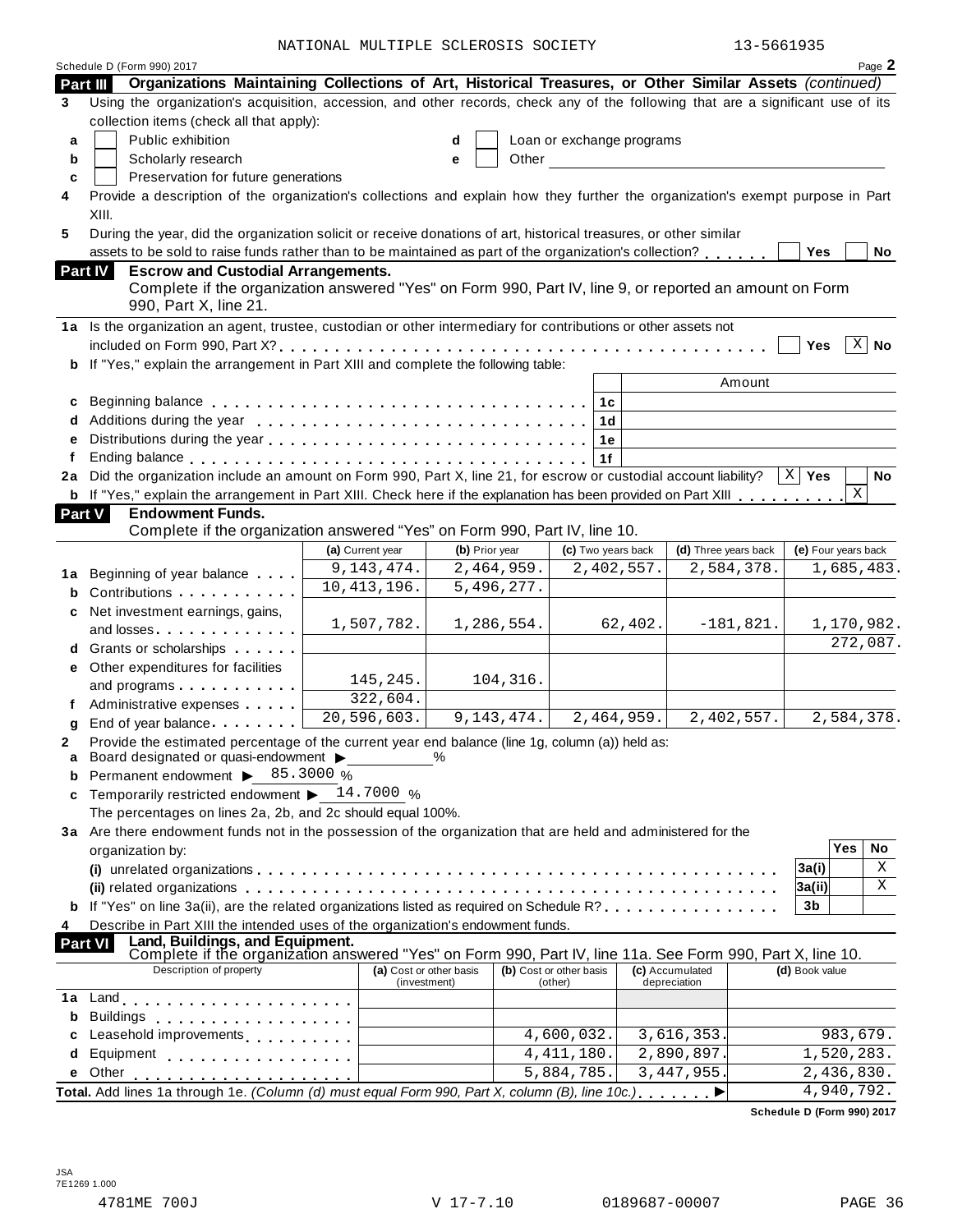| Schedule D (Form 990) 2017 |  |  |
|----------------------------|--|--|
|                            |  |  |

## Schedule <sup>D</sup> (Form 990) <sup>2017</sup> Page **3 Investments - Other Securities. Part VII** Investments - Other Securities.<br>Complete if the organization answered "Yes" on Form 990, Part IV, line 11b. See Form 990, Part X, line 12. **(a)** Description of security or category (including name of security) **(b)** Book value **(c)** Method of valuation: Cost or end-of-year market value (1) Financial derivatives **manual (2)** Closely-held equity interests **(3)** Other (A) (B) (C) (D) (E) (F) (G) (H) **Total.** *(Column (b) must equal Form 990, Part X, col. (B) line 12.)* I **Investments - Program Related.** Complete if the organization answered "Yes" on Form 990, Part IV, line 11c. See Form 990, Part X, line 13. **(a)** Description of investment **(b)** Book value **(c)** Method of valuation: Cost or end-of-year market value **(1) (2) (3) (4) (5) (6) (7) (8) (9) Total.** *(Column (b) must equal Form 990, Part X, col. (B) line 13.)* I **Other Assets.** Complete if the organization answered "Yes" on Form 990, Part IV, line 11d. See Form 990, Part X, line 15. **(a)** Description **(b)** Book value **(1) (2) (3) (4) (5) (6) (7) (8) (9) Total.** *(Column (b) must equal Form 990, Part X, col. (B) line 15.)* m m m m m m m m m m m m m m m m m m m m m m m m m m I **Other Liabilities.** Complete if the organization answered "Yes" on Form 990, Part IV, line 11e or 11f. See Form 990, Part X, line 25. **Part X 1. (a)** Description of liability **(b)** Book value (1) Federal income taxes (2) LONG-TERM DEFFERRED RENT 2,582,026. (3) DUE TO ANNUITANTS  $\begin{array}{|c|c|c|c|c|c|c|c|c|} \hline \text{1,659,458.} \hline \end{array}$ (4) OTHER LIABILITIES  $\begin{array}{|c|c|c|c|c|c|c|c|c|} \hline \quad & 1,308,590. \end{array}$ (5) (6) (7) (8) (9) **Total.** *(Column (b) must equal Form 990, Part X, col. (B) line 25.)* I 5,550,074.

**2.** Liability for uncertain tax positions. In Part XIII, provide the text of the footnote to the organization's financial statements that reports the organization's liability for uncertain tax positions under FIN 48 (ASC 740). Check here if the text of the footnote has been provided in Part XIII

X

JSA **Schedule D (Form 990) 2017**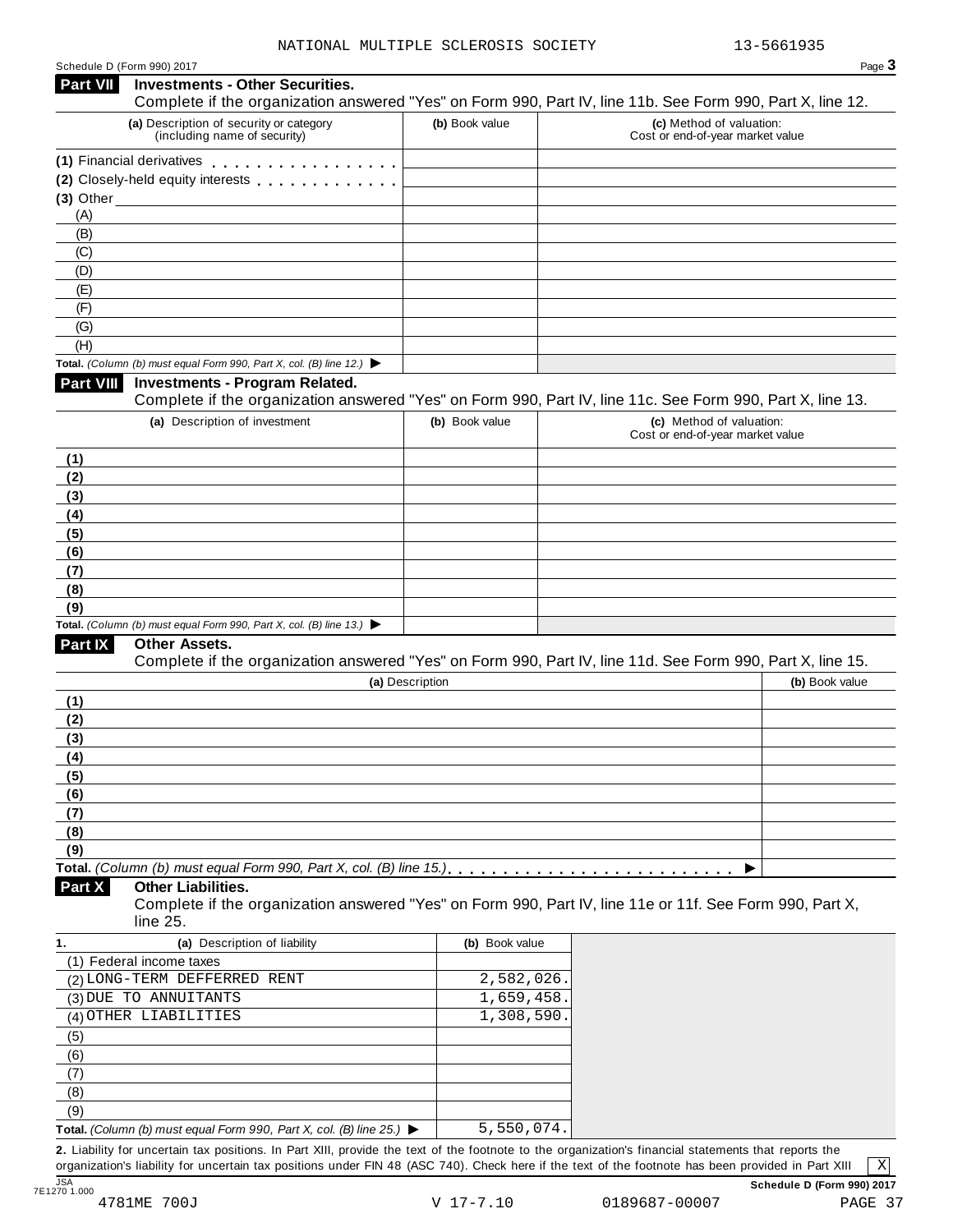|                | Schedule D (Form 990) 2017                                                                                                                                         |           | Page 4         |
|----------------|--------------------------------------------------------------------------------------------------------------------------------------------------------------------|-----------|----------------|
| <b>Part XI</b> | Reconciliation of Revenue per Audited Financial Statements With Revenue per Return.<br>Complete if the organization answered "Yes" on Form 990, Part IV, line 12a. |           |                |
| 1              | Total revenue, gains, and other support per audited financial statements                                                                                           | 1         | 208,969,582.   |
| $\mathbf{2}$   | Amounts included on line 1 but not on Form 990, Part VIII, line 12:                                                                                                |           |                |
| a              | 1,105,253.<br>2a                                                                                                                                                   |           |                |
| b              | 11, 123, 668.<br>2 <sub>b</sub>                                                                                                                                    |           |                |
| c              | 2c<br>Recoveries of prior year grants                                                                                                                              |           |                |
| d              | 445,465.<br>2d                                                                                                                                                     |           |                |
| e              |                                                                                                                                                                    | 2e        | 12,674,386.    |
| 3              |                                                                                                                                                                    | 3         | 196, 295, 196. |
| 4              | Amounts included on Form 990, Part VIII, line 12, but not on line 1:                                                                                               |           |                |
| a              | 255,342.<br>Investment expenses not included on Form 990, Part VIII, line 7b $\ldots \ldots \mathbf{4a}$                                                           |           |                |
| b              | 4b                                                                                                                                                                 |           |                |
| C.             |                                                                                                                                                                    | 4c        | 255,342.       |
| 5.             | Total revenue. Add lines 3 and 4c. (This must equal Form 990, Part I, line 12.)                                                                                    | 5         | 196,550,538.   |
| Part XII       | Reconciliation of Expenses per Audited Financial Statements With Expenses per Return.                                                                              |           |                |
|                | Complete if the organization answered "Yes" on Form 990, Part IV, line 12a.                                                                                        |           |                |
| 1              |                                                                                                                                                                    | 1         | 186,966,939.   |
| $\mathbf{2}$   | Amounts included on line 1 but not on Form 990, Part IX, line 25:                                                                                                  |           |                |
| a              | 11, 123, 668.<br>2a                                                                                                                                                |           |                |
|                | 2 <sub>b</sub>                                                                                                                                                     |           |                |
| b              | 2c                                                                                                                                                                 |           |                |
| C              |                                                                                                                                                                    |           |                |
| d              |                                                                                                                                                                    | <b>2e</b> | 11, 123, 668.  |
| е              |                                                                                                                                                                    | 3         | 175,843,271.   |
| 3              |                                                                                                                                                                    |           |                |
| 4              | Amounts included on Form 990, Part IX, line 25, but not on line 1:<br>255,342.<br>4a                                                                               |           |                |
| a              | Investment expenses not included on Form 990, Part VIII, line 7b<br>4 <sub>b</sub>                                                                                 |           |                |
| b              |                                                                                                                                                                    | 4c        | 255,342.       |
|                |                                                                                                                                                                    | 5         | 176,098,613.   |
| 5.             | Total expenses. Add lines 3 and 4c. (This must equal Form 990, Part I, line 18.)<br>Part XIII Supplemental Information.                                            |           |                |
|                | Provide the descriptions required for Part II, lines 3, 5, and 9; Part III, lines 1a and 4; Part IV, lines 1b and 2b; Part V, line 4; Part X, line                 |           |                |
|                | 2; Part XI, lines 2d and 4b; and Part XII, lines 2d and 4b. Also complete this part to provide any additional information.                                         |           |                |

SEE PAGE 5

JSA **Schedule D (Form 990) 2017**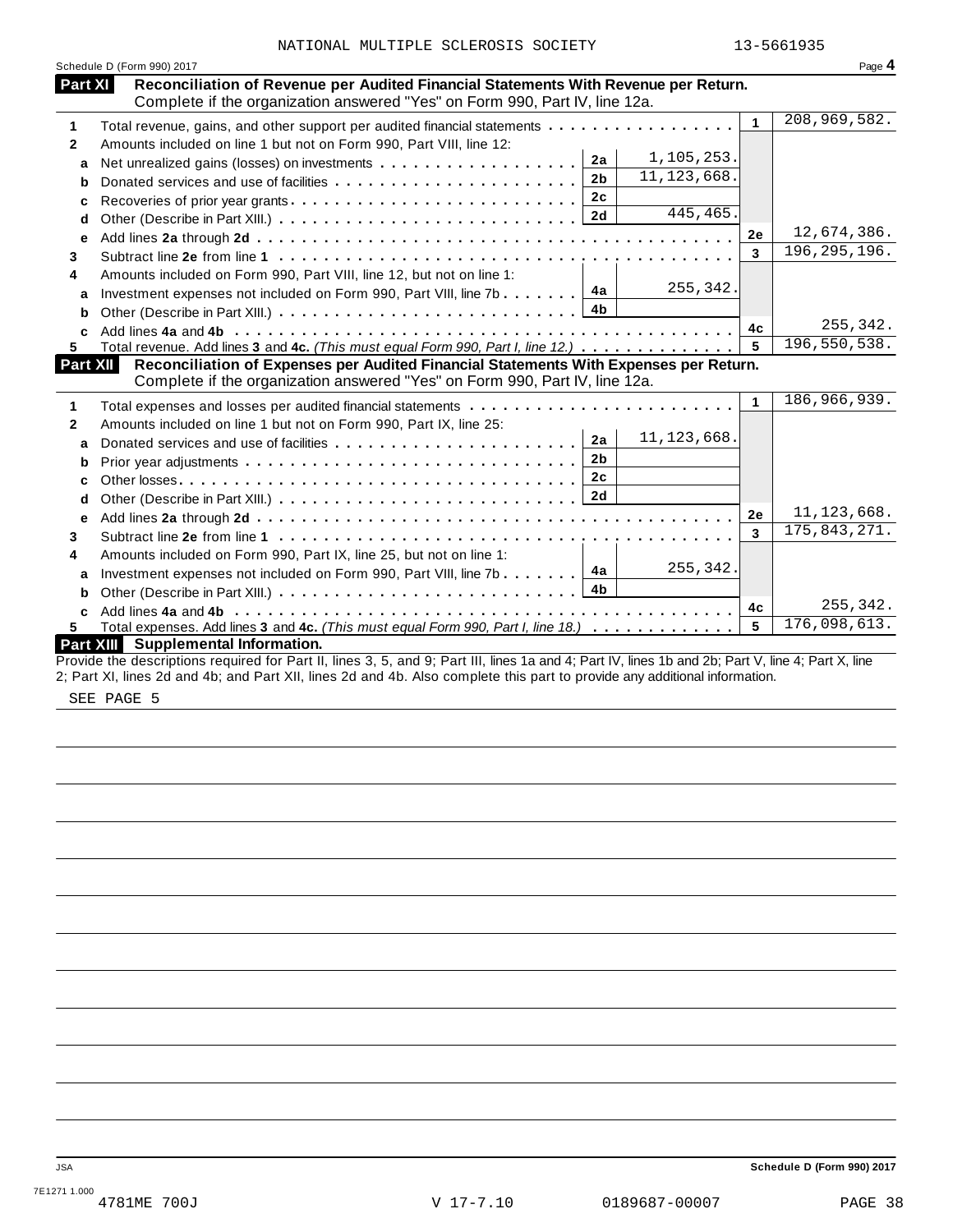**Part XIII Supplemental Information** *(continued)*

ESCROW LIABILITY ARRANGEMENT EXPLANATION

SCHEDULE D, PART IV, LINE 2B

THE SOCIETY IS A MANAGING MEMBER, ALONG WITH ASSOCIANZIONE ITALIANA SCLEROSI MULTIPLA (ITALY), MS RESEARCH AUSTRALIA, MULTIPLE SCLEROSIS INTERNATIONAL FEDERATION, MS SOCIETY (UNITED KINGDOM), AND THE MULTIPLE SCLEROSIS SOCIETY OF CANADA, OF THE PROGRESSIVE MS ALLIANCE (THE "ALLIANCE"). THE ALLIANCE IS OPEN TO MS ORGANIZATIONS FROM AROUND THE WORLD AND IS CONTINUALLY SEEKING NEW MEMBER ORGANIZATIONS FROM THE GLOBAL MS COMMUNITY. THE ALLIANCE MADE A JOINT COMMITMENT TO ACCELERATE THE DEVELOPMENT OF TREATMENT FOR PROGRESSIVE MS BY REMOVING SCIENTIFIC AND TECHNOLOGICAL BARRIERS. THE ALLIANCE HAS FOUR STRATEGIC OBJECTIVES WHICH INCLUDE: RAISE PROFILE AND ACCELERATE PROGRESS, SECURE RESOURCES AND GLOBALIZE RESEARCH FUNDING, INSPIRE, GALVANIZE AND ENGAGE AMONG PRIORITY STAKEHOLDERS AND DELIVER OPERATIONAL EXCELLENCE BY ALIGNING RESOURCES.

AS A MANAGING MEMBER, THE SOCIETY COMMITTED TO PROVIDING FUNDS OF APPROXIMATELY \$21,900,000 OVER THE FOLLOWING SEVEN YEARS CONDITIONAL ON VARIOUS FACTORS. IN ADDITION, THE SOCIETY MAINTAINS CUSTODY OF THE POOLED FUNDS CONTRIBUTED FROM OTHER ALLIANCE MEMBERS. THE DISBURSEMENT OF FUNDS FOR VARIOUS PROGRESSIVE MS RESEARCH INITIATIVES ARE APPROVED BY VOTING ALLIANCE MEMBERS. THE SOCIETY RECEIVED A TOTAL OF \$6,026,594 DURING THE YEAR ENDING SEPTEMBER 30, 2018 FROM ALLIANCE MEMBERS, WHICH WILL BE HELD UNTIL SUCH TIME THE FUNDS ARE APPROVED AND FOR EXPENDITURE. AS OF SEPTEMBER 30, 2018, THE SOCIETY RECORDED UNSPENT DONATED FUNDS, CONSISTING OF BOTH SOCIETY AND OTHER ALLIANCE MEMBERS' MONIES, TOTALING \$9,599,002 AS A LIABILITY.

**Schedule D (Form 990) 2017**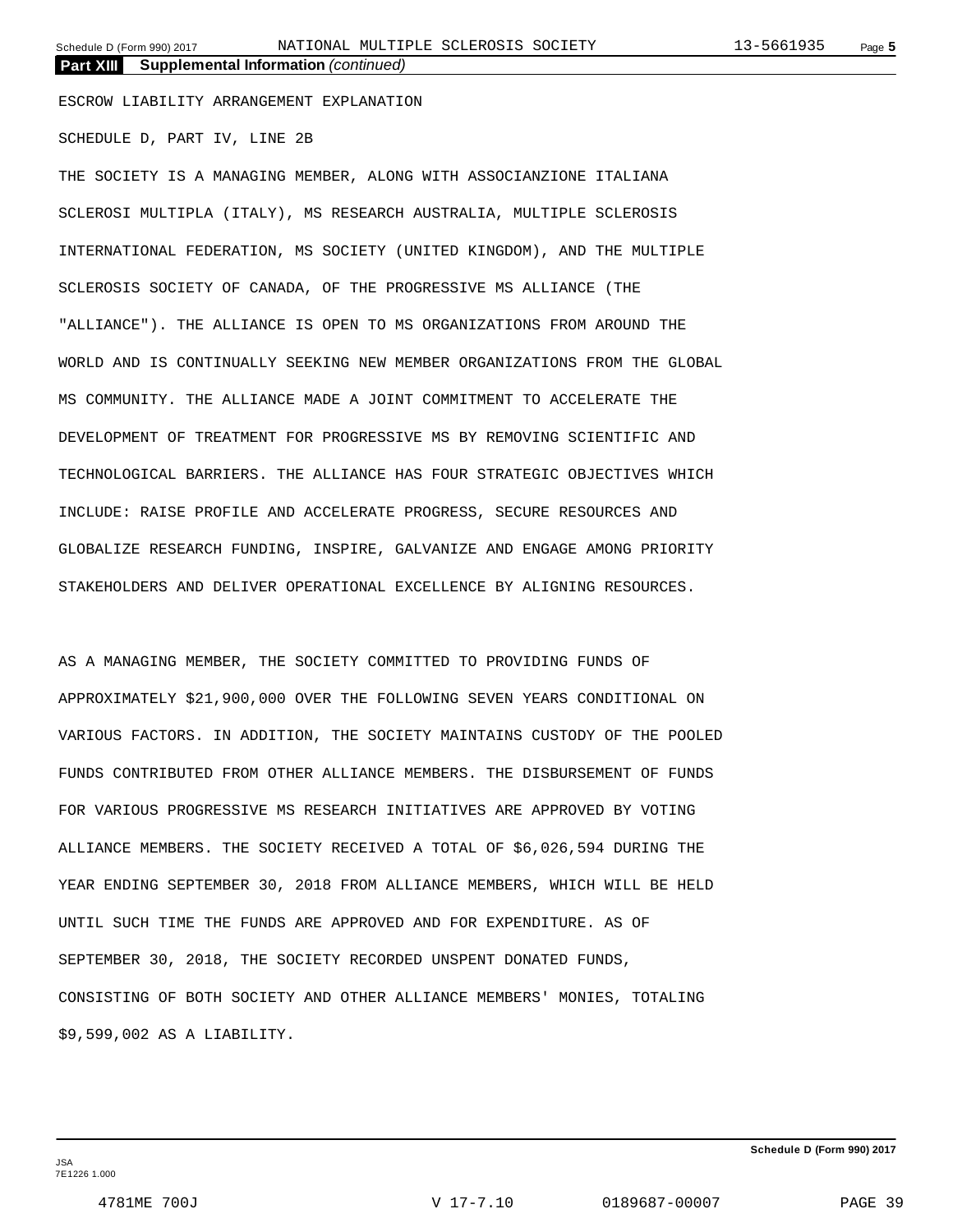**Part XIII Supplemental Information** *(continued)*

INTENDED USES OF ENDOWMENT FUND

SCHEDULE D, PART V

THE ENDOWMENT ASSETS ARE INVESTED IN A MANNER INTENDED TO PRESERVE THEIR VALUE CONSISTENT WITH SUCH DONOR STIPULATIONS, MINIMIZE THE EFFECT OF HIGH ECONOMIC VOLATILITY AND/OR LOW INVESTMENT RETURN AND PROVIDE FUNDING FOR THE PROGRAMS SPECIFIED BY THE DONORS.

### FIN 48 FOOTNOTE

### SCHEDULE D, PART X, LINE 2

GUIDANCE IN "ACCOUNTING FOR UNCERTAINTY IN INCOME TAXES" UNDER THE FINANCIAL ACCOUNTING STANDARDS BOARD (THE "FASB") ACCOUNTING STANDARDS CODIFICATION, CLARIFIES THE ACCOUNTING FOR UNCERTAINTY IN TAX POSITIONS TAKEN OR EXPECTED TO BE TAKEN IN A TAX RETURN, INCLUDING ISSUES RELATED TO FINANCIAL STATEMENT RECOGNITION AND MEASUREMENT. THIS STANDARD PROVIDES THAT THE TAX EFFECTS FROM AN UNCERTAIN TAX POSITION CAN BE RECOGNIZED IN THE FINANCIAL STATEMENTS ONLY IF THE POSITION IS "MORE-LIKELY-THAN-NOT" TO BE SUSTAINED, IF THE POSITION WERE TO BE CHALLENGED BY A TAXING AUTHORITY. THE STANDARD ALSO PROVIDES GUIDANCE ON MEASUREMENT, CLASSIFICATION, INTEREST AND PENALTIES, AND DISCLOSURE. THE SOCIETY HAS PROCESSES PRESENTLY IN PLACE TO ENSURE THE MAINTENANCE OF ITS TAX-EXEMPT STATUS; TO IDENTIFY AND REPORT UNRELATED INCOME; TO DETERMINE ITS FILING AND TAX OBLIGATIONS IN JURISDICTIONS FOR WHICH IT HAS NEXUS; AND, TO IDENTIFY AND EVALUATE OTHER MATTERS THAT MAY BE CONSIDERED TAX POSITIONS. THE SOCIETY HAS DETERMINED THAT THERE ARE NO MATERIAL UNCERTAIN TAX POSITIONS THAT REQUIRE RECOGNITION OR DISCLOSURE IN THE CONSOLIDATED FINANCIAL STATEMENTS. IN ADDITION, THE SOCIETY HAS NOT RECORDED A PROVISION FOR INCOME TAXES AS IT HAS NO MATERIAL TAX LIABILITY

**Schedule D (Form 990) 2017**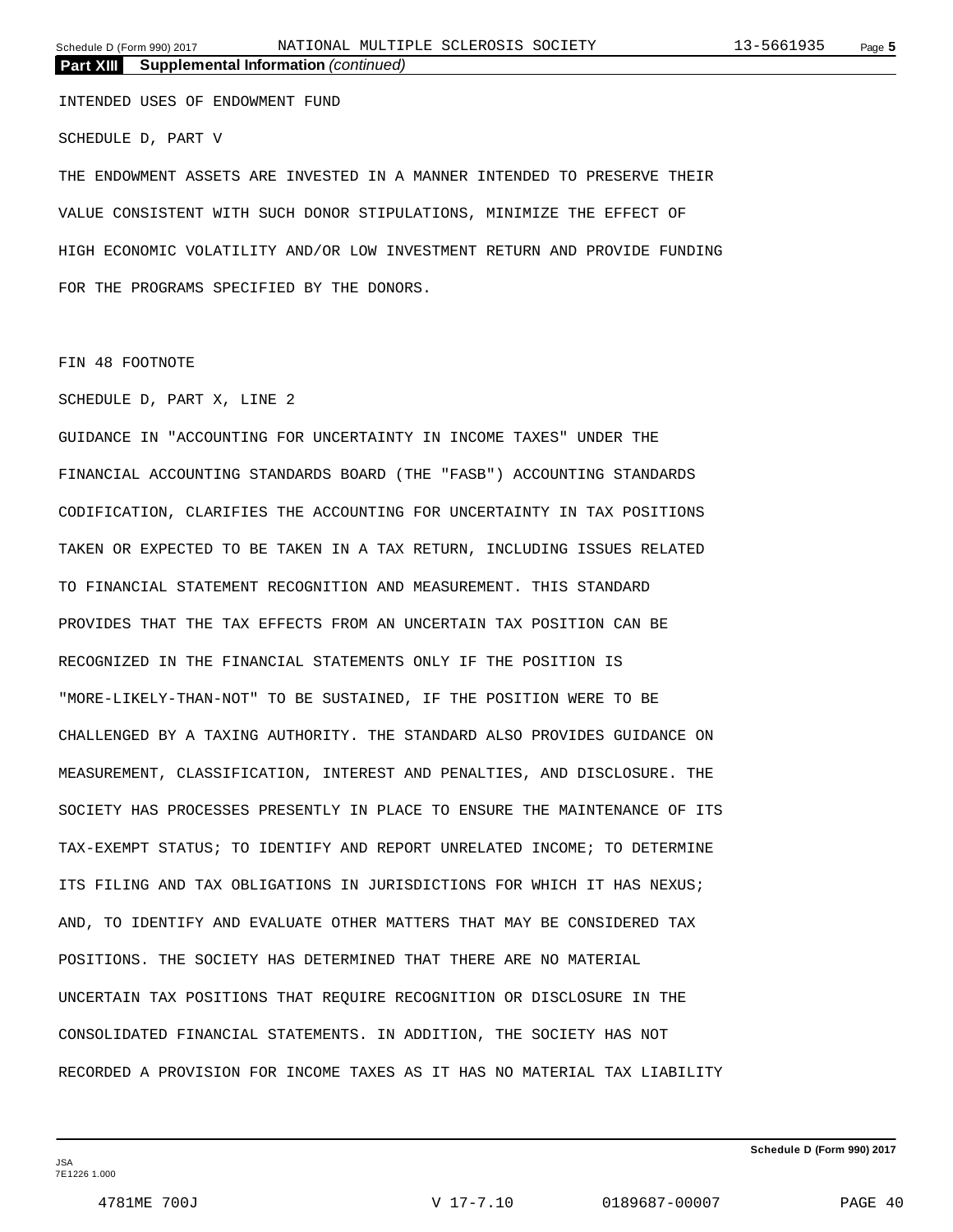| Schedule D (Form 990) 2017                                      | NATIONAL MULTIPLE SCLEROSIS SOCIETY                  |            | 13-5661935 | Page 5 |
|-----------------------------------------------------------------|------------------------------------------------------|------------|------------|--------|
| <b>Part XIII</b><br><b>Supplemental Information (continued)</b> |                                                      |            |            |        |
| FROM UNRELATED BUSINESS INCOME ACTIVITIES.                      |                                                      |            |            |        |
| INCOME AMOUNTS INCLUDED IN FINANCIALS - OTHER                   |                                                      |            |            |        |
| SCHEDULE D, PART XI, LINE 2D                                    |                                                      |            |            |        |
|                                                                 | CHANGE IN FAIR VALUE OF BENEFICIAL INTEREST IN TRUST | \$195,138  |            |        |
| CHANGE IN VALUE OF SPLIT-INTEREST AGREEMENTS                    |                                                      | \$250,327  |            |        |
|                                                                 |                                                      |            |            |        |
| TOTAL                                                           |                                                      | \$445, 465 |            |        |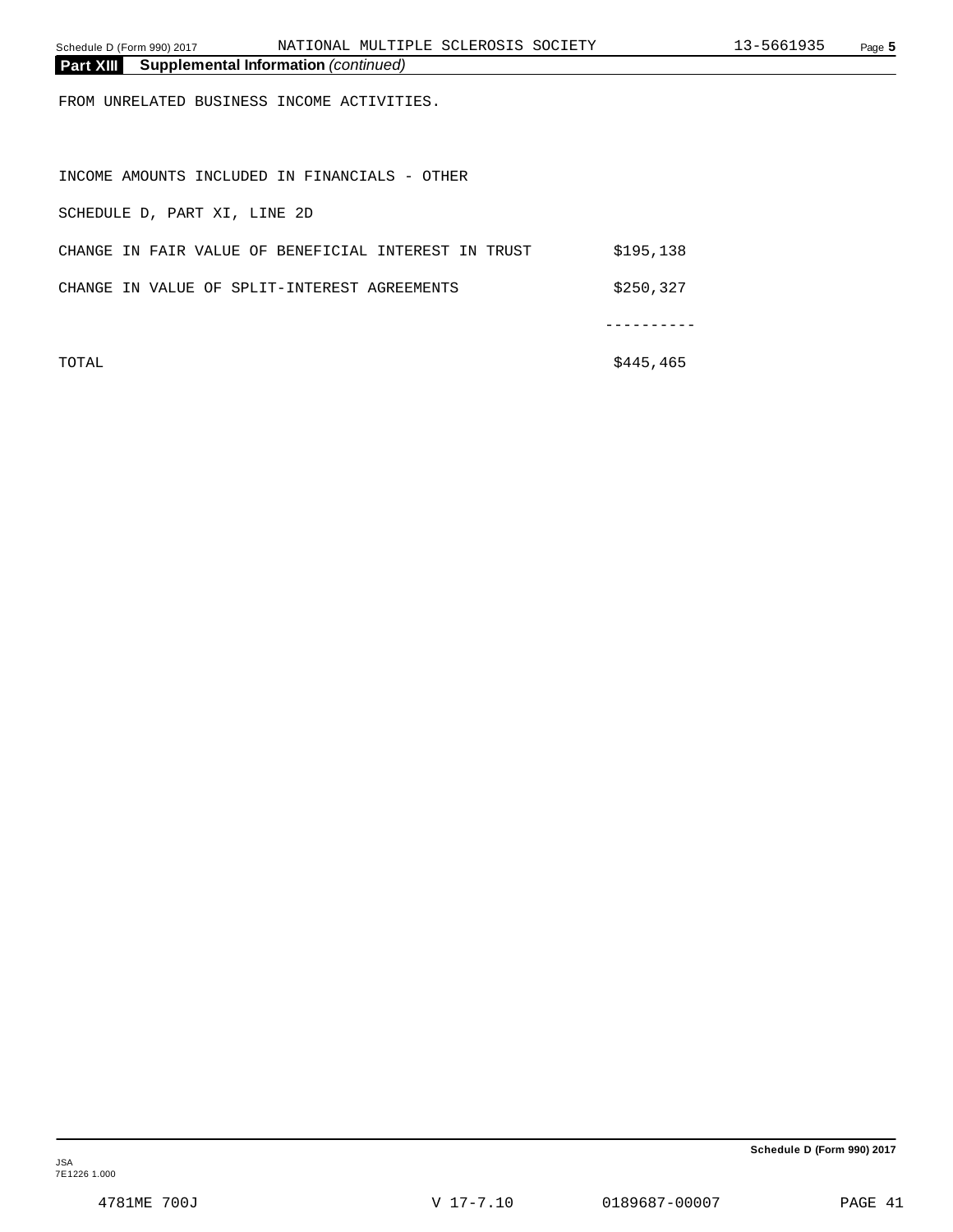| <b>SCHEDULE F</b>                                             |                                                  |                                           |                                                                                           | <b>Statement of Activities Outside the United States</b>                                                                                                                                                                       |                                                                                                                 | OMB No. 1545-0047                                                 |  |  |
|---------------------------------------------------------------|--------------------------------------------------|-------------------------------------------|-------------------------------------------------------------------------------------------|--------------------------------------------------------------------------------------------------------------------------------------------------------------------------------------------------------------------------------|-----------------------------------------------------------------------------------------------------------------|-------------------------------------------------------------------|--|--|
| (Form 990)                                                    |                                                  |                                           | > Complete if the organization answered "Yes" on Form 990, Part IV, line 14b, 15, or 16.  |                                                                                                                                                                                                                                |                                                                                                                 |                                                                   |  |  |
| Department of the Treasury<br><b>Internal Revenue Service</b> |                                                  |                                           |                                                                                           | Attach to Form 990.<br>Go to www.irs.gov/Form990 for instructions and the latest information.                                                                                                                                  |                                                                                                                 | <b>Open to Public</b><br><b>Inspection</b>                        |  |  |
| Name of the organization                                      |                                                  | <b>Employer identification number</b>     |                                                                                           |                                                                                                                                                                                                                                |                                                                                                                 |                                                                   |  |  |
|                                                               | NATIONAL MULTIPLE SCLEROSIS SOCIETY              |                                           |                                                                                           |                                                                                                                                                                                                                                |                                                                                                                 | 13-5661935                                                        |  |  |
| Part I                                                        | Form 990, Part IV, line 14b.                     |                                           |                                                                                           | General Information on Activities Outside the United States. Complete if the organization answered "Yes" on                                                                                                                    |                                                                                                                 |                                                                   |  |  |
| 1                                                             |                                                  |                                           |                                                                                           | For grantmakers. Does the organization maintain records to substantiate the amount of its grants and other<br>assistance, the grantees' eligibility for the grants or assistance, and the selection criteria used to award the |                                                                                                                 | X<br>Yes<br>No                                                    |  |  |
| $\mathbf{2}$                                                  | assistance outside the United States.            |                                           |                                                                                           | For grantmakers. Describe in Part V the organization's procedures for monitoring the use of its grants and other                                                                                                               |                                                                                                                 |                                                                   |  |  |
| 3                                                             |                                                  |                                           |                                                                                           | Activities per Region. (The following Part I, line 3 table can be duplicated if additional space is needed.)                                                                                                                   |                                                                                                                 |                                                                   |  |  |
|                                                               | (a) Region                                       | (b) Number of<br>offices in the<br>region | (c) Number of<br>employees,<br>agents, and<br>independent<br>contractors<br>in the region | (d) Activities conducted in the<br>region (by type) (such as,<br>fundraising, program services,<br>investments, grants to recipients<br>located in the region)                                                                 | (e) If activity listed in (d) is<br>a program service,<br>describe specific type of<br>service(s) in the region | (f) Total<br>expenditures for<br>and investments<br>in the region |  |  |
| NORTH AMERICA<br>(1)                                          |                                                  | $0$ .                                     | 1.                                                                                        | <b>GRANTMAKING</b>                                                                                                                                                                                                             |                                                                                                                 | 619,144.                                                          |  |  |
| EUROPE<br>(2)                                                 |                                                  | $0$ .                                     | 13.                                                                                       | <b>GRANTMAKING</b>                                                                                                                                                                                                             |                                                                                                                 | 1,412,266.                                                        |  |  |
| (3) EAST ASIA AND THE PACIFIC                                 |                                                  | $0$ .                                     | $2$ .                                                                                     | <b>GRANTMAKING</b>                                                                                                                                                                                                             |                                                                                                                 | 125,983.                                                          |  |  |
|                                                               | (4) MIDDLE EAST AND NORTH AFRICA                 | $0$ .                                     | 3.                                                                                        | <b>GRANTMAKING</b>                                                                                                                                                                                                             |                                                                                                                 | 394,371.                                                          |  |  |
| (5)                                                           |                                                  |                                           |                                                                                           |                                                                                                                                                                                                                                |                                                                                                                 |                                                                   |  |  |
| (6)                                                           |                                                  |                                           |                                                                                           |                                                                                                                                                                                                                                |                                                                                                                 |                                                                   |  |  |
| (7)                                                           |                                                  |                                           |                                                                                           |                                                                                                                                                                                                                                |                                                                                                                 |                                                                   |  |  |
| (8)                                                           |                                                  |                                           |                                                                                           |                                                                                                                                                                                                                                |                                                                                                                 |                                                                   |  |  |
| (9)                                                           |                                                  |                                           |                                                                                           |                                                                                                                                                                                                                                |                                                                                                                 |                                                                   |  |  |
| (10)                                                          |                                                  |                                           |                                                                                           |                                                                                                                                                                                                                                |                                                                                                                 |                                                                   |  |  |
| (11)                                                          |                                                  |                                           |                                                                                           |                                                                                                                                                                                                                                |                                                                                                                 |                                                                   |  |  |
| (12)                                                          |                                                  |                                           |                                                                                           |                                                                                                                                                                                                                                |                                                                                                                 |                                                                   |  |  |
| (13)                                                          |                                                  |                                           |                                                                                           |                                                                                                                                                                                                                                |                                                                                                                 |                                                                   |  |  |
| (14)                                                          |                                                  |                                           |                                                                                           |                                                                                                                                                                                                                                |                                                                                                                 |                                                                   |  |  |
| (15)                                                          |                                                  |                                           |                                                                                           |                                                                                                                                                                                                                                |                                                                                                                 |                                                                   |  |  |
| (16)                                                          |                                                  |                                           |                                                                                           |                                                                                                                                                                                                                                |                                                                                                                 |                                                                   |  |  |
| (17)                                                          |                                                  |                                           |                                                                                           |                                                                                                                                                                                                                                |                                                                                                                 |                                                                   |  |  |
| 3a<br>Total from<br>b                                         | Sub-total<br>continuation                        |                                           | 19.                                                                                       |                                                                                                                                                                                                                                |                                                                                                                 | 2,551,764.                                                        |  |  |
| c                                                             | sheets to Part I<br>Totals (add lines 3a and 3b) |                                           | 19.                                                                                       |                                                                                                                                                                                                                                |                                                                                                                 | 2,551,764.                                                        |  |  |

**For Paperwork Reduction Act Notice, see the Instructions for Form 990. Schedule F (Form 990) 2017** JSA 7E1274 1.000 4781ME 700J V 17-7.10 0189687-00007 PAGE 42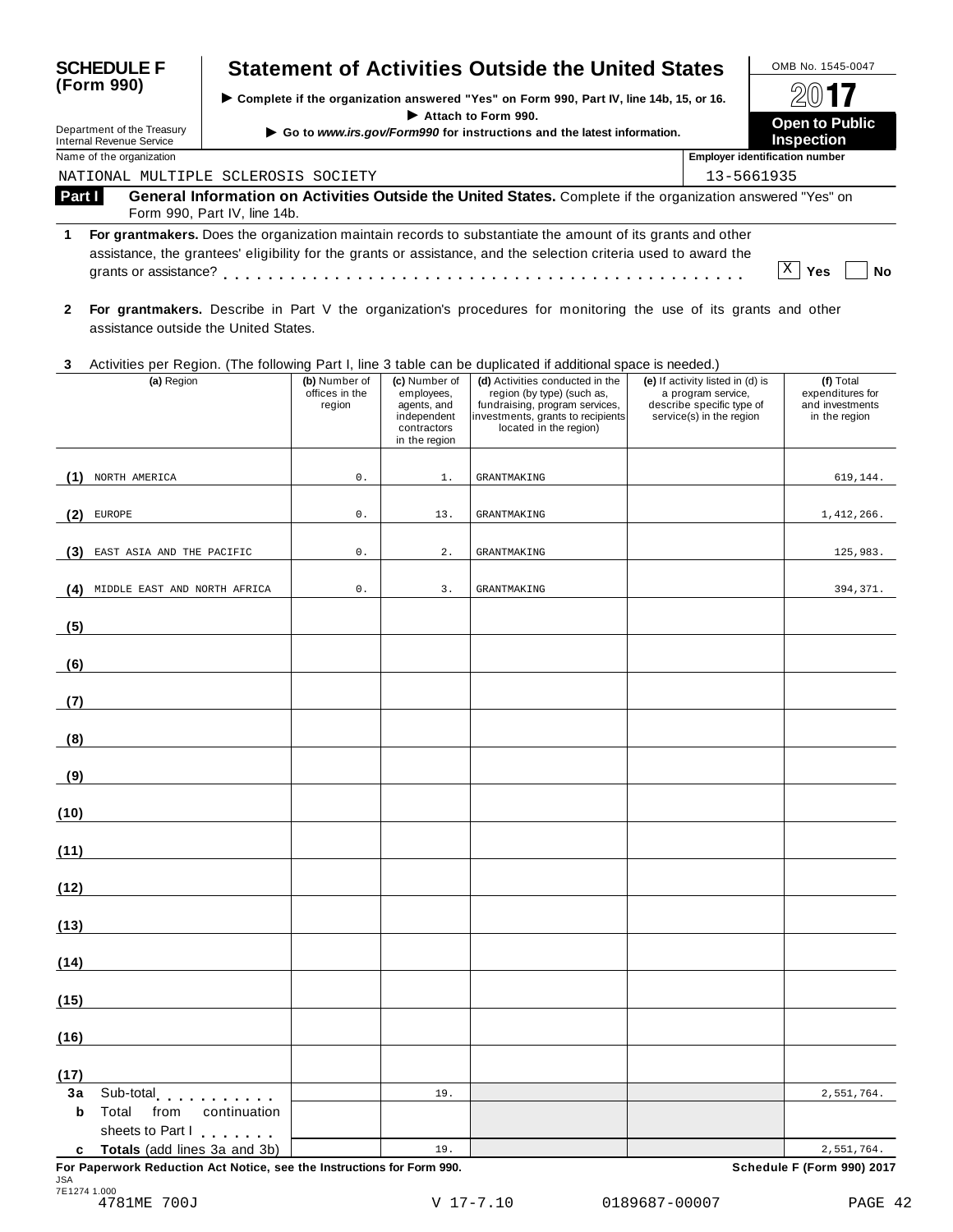Schedule F (Form 990) 2017  $P$ age  $2$ 

| -1   | (a) Name of<br>organization | (b) IRS code<br>section and EIN<br>(if applicable) | (c) Region                   | (d) Purpose of<br>grant | (e) Amount of<br>cash grant | (f) Manner of<br>cash<br>disbursement | (g) Amount of<br>noncash<br>assistance | (h) Description<br>of noncash<br>assistance | (i) Method of<br>valuation<br>(book, FMV,<br>appraisal, other) |
|------|-----------------------------|----------------------------------------------------|------------------------------|-------------------------|-----------------------------|---------------------------------------|----------------------------------------|---------------------------------------------|----------------------------------------------------------------|
| (1)  |                             |                                                    | EUROPE / ICELAND / GREENLAND | RESEARCH                | 255,578.                    | WIRE                                  |                                        |                                             |                                                                |
| (2)  |                             |                                                    | EUROPE/ICELAND/GREENLAND     | RESEARCH                | 214,063.                    | WIRE                                  |                                        |                                             |                                                                |
| (3)  |                             |                                                    | EUROPE/ICELAND/GREENLAND     | <b>RESEARCH</b>         | 201,802.                    | WIRE                                  |                                        |                                             |                                                                |
| (4)  |                             |                                                    | EUROPE/ICELAND/GREENLAND     | <b>RESEARCH</b>         | 36,500.                     | WIRE                                  |                                        |                                             |                                                                |
| (5)  |                             |                                                    | NORTH AMERICA                | RESEARCH                | 32,000.                     | WIRE                                  |                                        |                                             |                                                                |
| (6)  |                             |                                                    | NORTH AMERICA                | <b>RESEARCH</b>         | 40,000.                     | WIRE                                  |                                        |                                             |                                                                |
| (7)  |                             |                                                    | EAST ASIA/PACIFIC            | RESEARCH                | 43,000.                     | WIRE                                  |                                        |                                             |                                                                |
| (8)  |                             |                                                    | EUROPE/ICELAND/GREENLAND     | RESEARCH                | 157,039.                    | WIRE                                  |                                        |                                             |                                                                |
| (9)  |                             |                                                    | EUROPE/ICELAND/GREENLAND     | RESEARCH                | 21,482.                     | WIRE                                  |                                        |                                             |                                                                |
| (10) |                             |                                                    | NORTH AMERICA                | RESEARCH                | 99,656.                     | WIRE                                  |                                        |                                             |                                                                |
| (11) |                             |                                                    | EUROPE/ICELAND/GREENLAND     | RESEARCH                | 33,680.                     | WIRE                                  |                                        |                                             |                                                                |
| (12) |                             |                                                    | EUROPE/ICELAND/GREENLAND     | RESEARCH                | 16,303.                     | WIRE                                  |                                        |                                             |                                                                |
| (13) |                             |                                                    | MIDDLE EAST/NORTH AFRICA     | RESEARCH                | 229, 371.                   | WIRE                                  |                                        |                                             |                                                                |
| (14) |                             |                                                    | MIDDLE EAST/NORTH AFRICA     | RESEARCH                | 125,000.                    | WIRE                                  |                                        |                                             |                                                                |
| (15) |                             |                                                    | MIDDLE EAST/NORTH AFRICA     | RESEARCH                | 40,000.                     | WIRE                                  |                                        |                                             |                                                                |
| (16) |                             |                                                    | NORTH AMERICA                | <b>RESEARCH</b>         | 110,589.                    | WIRE                                  |                                        |                                             |                                                                |

**2** Enter total number of recipient organizations listed above that are recognized as charities by the foreign country, recognized as tax-exempt

 $\blacksquare$ <br>by the IRS, or for which the grantee or counsel has provided a section 501(c)(3) equivalency letter<br>3 Enter total number of other organizations or entities

**Schedule F (Form 990) 2017**

 $\overline{\phantom{a}}$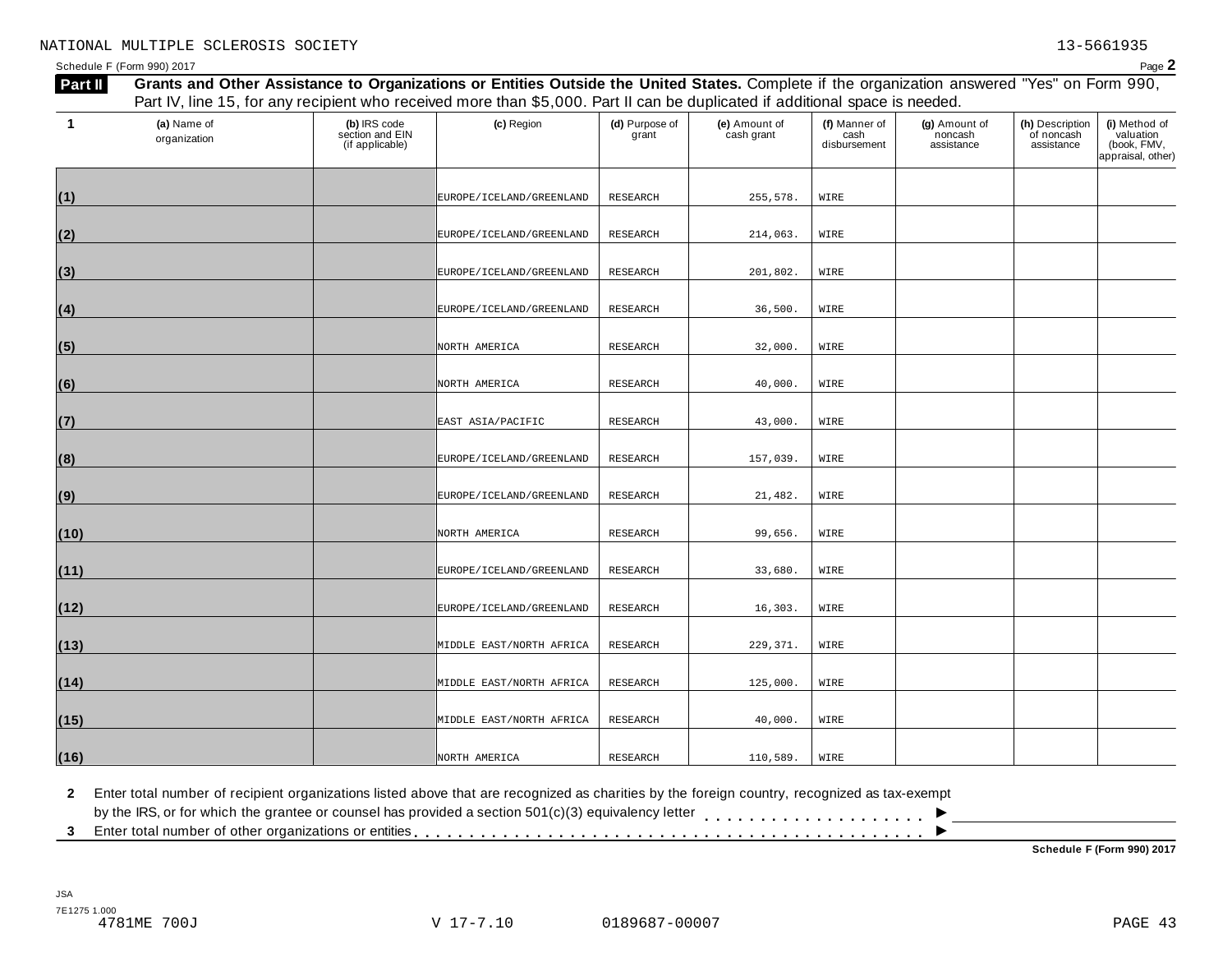Schedule F (Form 990) 2017  $P$ age  $2$ 

| $\mathbf{1}$ | (a) Name of<br>organization | (b) IRS code<br>section and EIN<br>(if applicable) | (c) Region               | (d) Purpose of<br>grant | (e) Amount of<br>cash grant | (f) Manner of<br>cash<br>disbursement | (g) Amount of<br>noncash<br>assistance | (h) Description<br>of noncash<br>assistance | (i) Method of<br>valuation<br>(book, FMV,<br>appraisal, other) |
|--------------|-----------------------------|----------------------------------------------------|--------------------------|-------------------------|-----------------------------|---------------------------------------|----------------------------------------|---------------------------------------------|----------------------------------------------------------------|
|              |                             |                                                    |                          |                         |                             |                                       |                                        |                                             |                                                                |
| (1)          |                             |                                                    | EUROPE/ICELAND/GREENLAND | RESEARCH                | 64,633.                     | WIRE                                  |                                        |                                             |                                                                |
| (2)          |                             |                                                    | EUROPE/ICELAND/GREENLAND | RESEARCH                | 111,407.                    | WIRE                                  |                                        |                                             |                                                                |
| (3)          |                             |                                                    | EUROPE/ICELAND/GREENLAND | RESEARCH                | 80,494.                     | WIRE                                  |                                        |                                             |                                                                |
| (4)          |                             |                                                    | NORTH AMERICA            | RESEARCH                | 177,050.                    | WIRE                                  |                                        |                                             |                                                                |
| (5)          |                             |                                                    | EUROPE/ICELAND/GREENLAND | RESEARCH                | 58,333.                     | WIRE                                  |                                        |                                             |                                                                |
| (6)          |                             |                                                    | EAST ASIA/PACIFIC        | RESEARCH                | 82,983.                     | WIRE                                  |                                        |                                             |                                                                |
| (7)          |                             |                                                    | NORTH AMERICA            | FAST FORWARD            | 159,850.                    | WIRE                                  |                                        |                                             |                                                                |
| (8)          |                             |                                                    | EUROPE/ICELAND/GREENLAND | FAST FORWARD            | 160,953.                    | WIRE                                  |                                        |                                             |                                                                |
| (9)          |                             |                                                    |                          |                         |                             |                                       |                                        |                                             |                                                                |
| (10)         |                             |                                                    |                          |                         |                             |                                       |                                        |                                             |                                                                |
| (11)         |                             |                                                    |                          |                         |                             |                                       |                                        |                                             |                                                                |
| (12)         |                             |                                                    |                          |                         |                             |                                       |                                        |                                             |                                                                |
| (13)         |                             |                                                    |                          |                         |                             |                                       |                                        |                                             |                                                                |
| (14)         |                             |                                                    |                          |                         |                             |                                       |                                        |                                             |                                                                |
| (15)         |                             |                                                    |                          |                         |                             |                                       |                                        |                                             |                                                                |
| (16)         |                             |                                                    |                          |                         |                             |                                       |                                        |                                             |                                                                |

**2** Enter total number of recipient organizations listed above that are recognized as charities by the foreign country, recognized as tax-exempt

 $\blacksquare$ <br>by the IRS, or for which the grantee or counsel has provided a section 501(c)(3) equivalency letter<br>3 Enter total number of other organizations or entities  $\overline{\phantom{a}}$ 24.

**Schedule F (Form 990) 2017**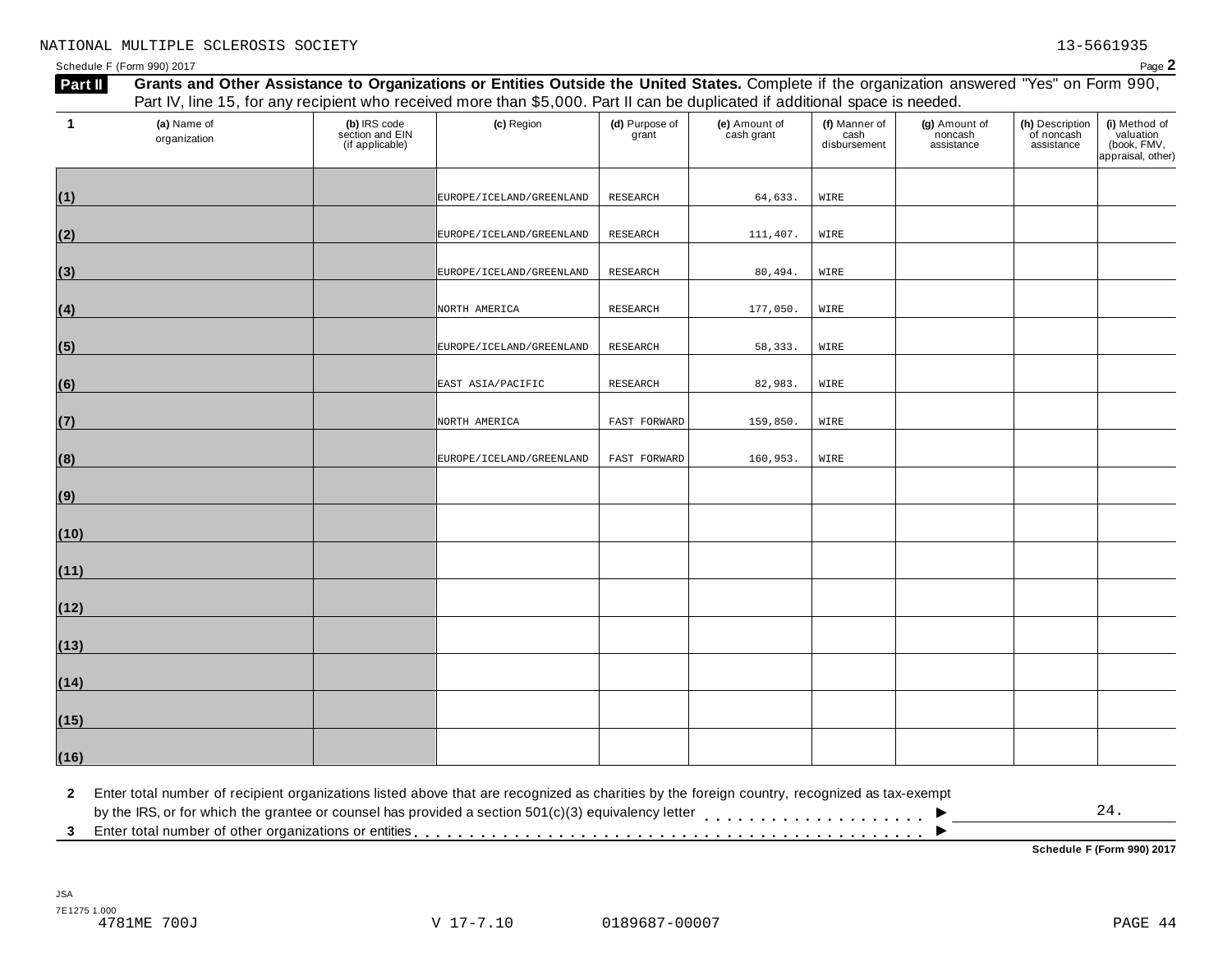| (a) Type of grant or assistance                                                                                              | (b) Region | (c) Number of<br>recipients | (d) Amount of<br>cash grant | (e) Manner of<br>cash<br>disbursement | (f) Amount of<br>noncash<br>assistance | (g) Description<br>of noncash<br>assistance | (h) Method of<br>valuation<br>(book, FMV,<br>appraisal, other) |
|------------------------------------------------------------------------------------------------------------------------------|------------|-----------------------------|-----------------------------|---------------------------------------|----------------------------------------|---------------------------------------------|----------------------------------------------------------------|
| (1)<br><u> 1989 - Johann Barn, mars eta bainar eta industrial eta industrial eta industrial eta industrial eta industria</u> |            |                             |                             |                                       |                                        |                                             |                                                                |
| (2)                                                                                                                          |            |                             |                             |                                       |                                        |                                             |                                                                |
| (3)                                                                                                                          |            |                             |                             |                                       |                                        |                                             |                                                                |
| (4)                                                                                                                          |            |                             |                             |                                       |                                        |                                             |                                                                |
| <u> 1980 - Johann Barbara, martxa al</u><br>(5)                                                                              |            |                             |                             |                                       |                                        |                                             |                                                                |
| (6)                                                                                                                          |            |                             |                             |                                       |                                        |                                             |                                                                |
| (7)                                                                                                                          |            |                             |                             |                                       |                                        |                                             |                                                                |
| (8)                                                                                                                          |            |                             |                             |                                       |                                        |                                             |                                                                |
| (9)<br><u> 1989 - Johann Barn, mars eta bainar eta industrial eta baina eta baina eta baina eta baina eta baina eta bain</u> |            |                             |                             |                                       |                                        |                                             |                                                                |
| (10)                                                                                                                         |            |                             |                             |                                       |                                        |                                             |                                                                |
| (11)<br><u> 1980 - Jan Stein Stein Stein Stein Stein Stein Stein Stein Stein Stein Stein Stein Stein Stein Stein Stein S</u> |            |                             |                             |                                       |                                        |                                             |                                                                |
| (12)<br><u> 1980 - Johann Barbara, martxa al</u>                                                                             |            |                             |                             |                                       |                                        |                                             |                                                                |
| (13)<br><u> 1989 - Andrea Station Barbara, amerikan per</u>                                                                  |            |                             |                             |                                       |                                        |                                             |                                                                |
| (14)<br><u> 1989 - Johann Barn, mars eta bainar eta idazlea (</u>                                                            |            |                             |                             |                                       |                                        |                                             |                                                                |
| (15)                                                                                                                         |            |                             |                             |                                       |                                        |                                             |                                                                |
| (16)                                                                                                                         |            |                             |                             |                                       |                                        |                                             |                                                                |
| (17)                                                                                                                         |            |                             |                             |                                       |                                        |                                             |                                                                |
| (18)                                                                                                                         |            |                             |                             |                                       |                                        |                                             |                                                                |

**Schedule F (Form 990) 2017**

JSA 7E1276 1.000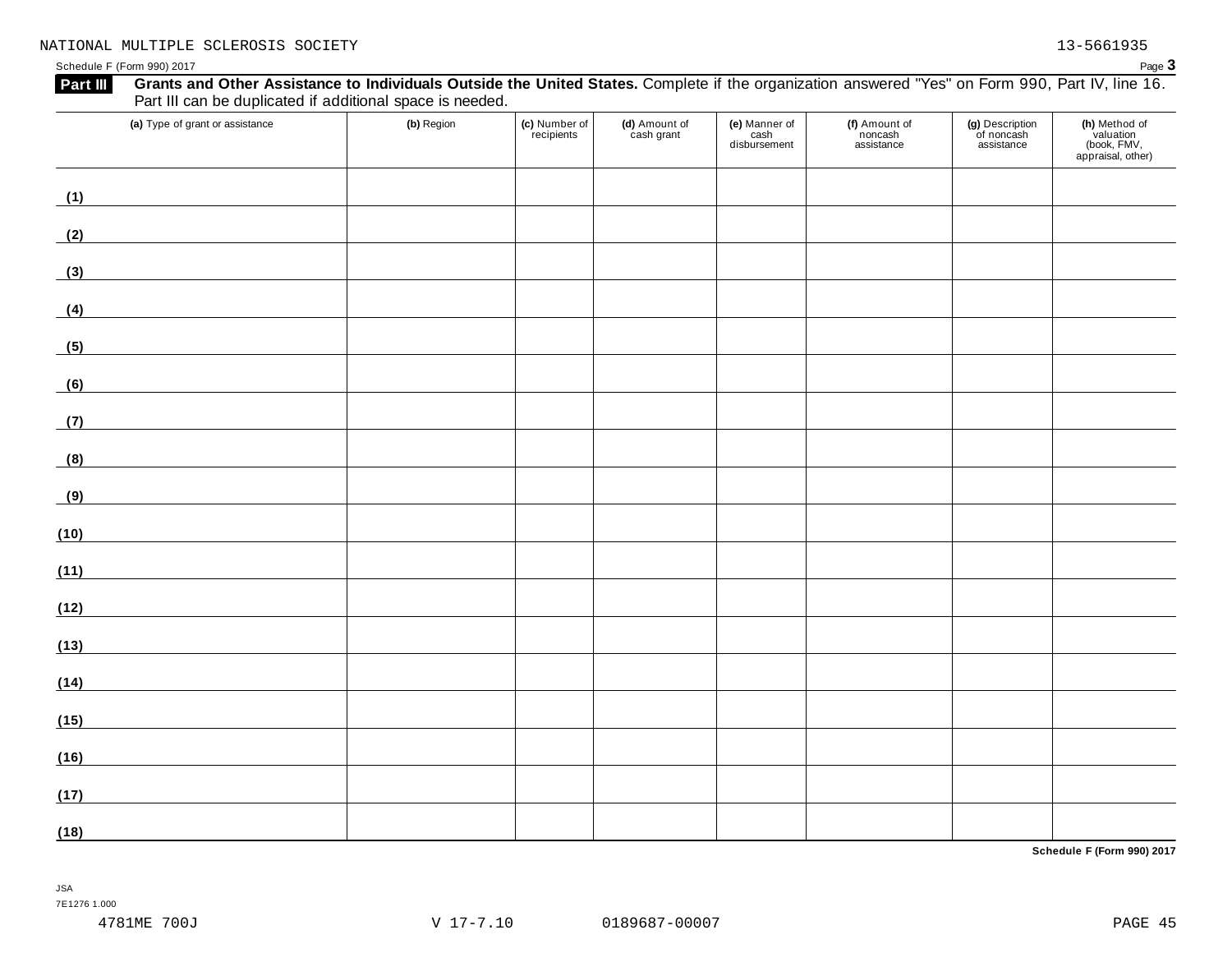NATIONAL MULTIPLE SCLEROSIS SOCIETY 13-5661935

|              | Schedule F (Form 990) 2017                                                                                                                                                                                                                                                                                                                                                                                             |          |                            | Page 4    |
|--------------|------------------------------------------------------------------------------------------------------------------------------------------------------------------------------------------------------------------------------------------------------------------------------------------------------------------------------------------------------------------------------------------------------------------------|----------|----------------------------|-----------|
| Part IV      | <b>Foreign Forms</b>                                                                                                                                                                                                                                                                                                                                                                                                   |          |                            |           |
| 1            | Was the organization a U.S. transferor of property to a foreign corporation during the tax year? If "Yes,"<br>the organization may be required to file Form 926, Return by a U.S. Transferor of Property to a Foreign<br>Corporation (see Instructions for Form 926)                                                                                                                                                   | Yes      | X                          | <b>No</b> |
| $\mathbf{2}$ | Did the organization have an interest in a foreign trust during the tax year? If "Yes," the organization<br>may be required to separately file Form 3520, Annual Return To Report Transactions With Foreign<br>Trusts and Receipt of Certain Foreign Gifts, and/or Form 3520-A, Annual Information Return of Foreign<br>Trust With a U.S. Owner (see Instructions for Forms 3520 and 3520-A; don't file with Form 990) | Yes      | X                          | No        |
| 3            | Did the organization have an ownership interest in a foreign corporation during the tax year? If "Yes,"<br>the organization may be required to file Form 5471, Information Return of U.S. Persons With Respect To                                                                                                                                                                                                      | Χ<br>Yes |                            | <b>No</b> |
| 4            | Was the organization a direct or indirect shareholder of a passive foreign investment company or a<br>qualified electing fund during the tax year? If "Yes," the organization may be required to file Form 8621,<br>Information Return by a Shareholder of a Passive Foreign Investment Company or Qualified Electing<br>Fund (see Instructions for Form 8621)                                                         | Yes      | X                          | <b>No</b> |
| 5            | Did the organization have an ownership interest in a foreign partnership during the tax year? If "Yes,"<br>the organization may be required to file Form 8865, Return of U.S. Persons With Respect to Certain                                                                                                                                                                                                          | Yes      | X                          | <b>No</b> |
| 6            | Did the organization have any operations in or related to any boycotting countries during the tax year? If<br>"Yes," the organization may be required to separately file Form 5713, International Boycott Report (see                                                                                                                                                                                                  | Yes      | Χ                          | <b>No</b> |
|              |                                                                                                                                                                                                                                                                                                                                                                                                                        |          | Schedule F (Form 990) 2017 |           |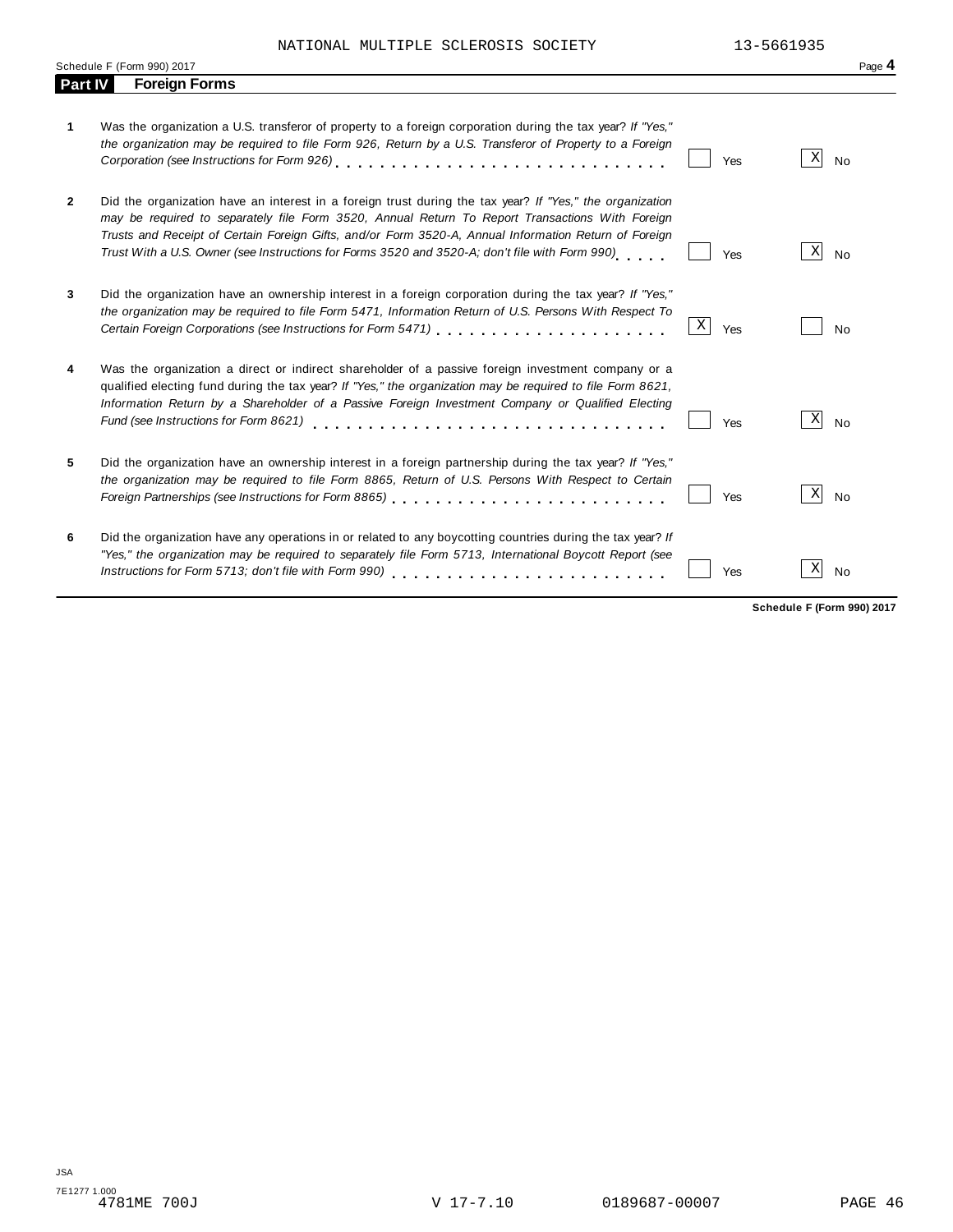Schedule <sup>F</sup> (Form 990) <sup>2017</sup> Page **5**

**Part V Supplemental Information** Provide the information required by Part I, line 2 (monitoring of funds); Part I, line 3, column (f) (accounting method; amounts of investments vs. expenditures per region); Part II, line 1 (accounting method); Part III (accounting method); and Part III, column (c) (estimated number of recipients), as applicable. Also complete this part to provide any additional information (see instructions).

PROCEDURES FOR MONITORING THE USE OF GRANT FUNDS

SCHEDULE F, PART I, LINE 2

THE SOCIETY HAS AN INDEPENDENT RESEARCH ADVISORY COMMITTEE THAT EVALUATES

ALL GRANT APPLICATIONS AND RECOMMENDS GRANTS TO BE FUNDED BY THE SOCIETY

BASED UPON THE QUALIFICATIONS OF THE INSTITUTION AND RESEARCHER(S), AND

THE RESEARCH PROJECT'S SCIENTIFIC MERIT AND POTENTIAL APPLICABILITY TO

MS. ONCE A GRANT HAS BEEN APPROVED, GRANTEES ARE REQUIRED TO SUBMIT

PROGRESS REPORTS BEFORE ADDITIONAL FUNDING IS AUTHORIZED.

**Schedule F (Form 990) 2017**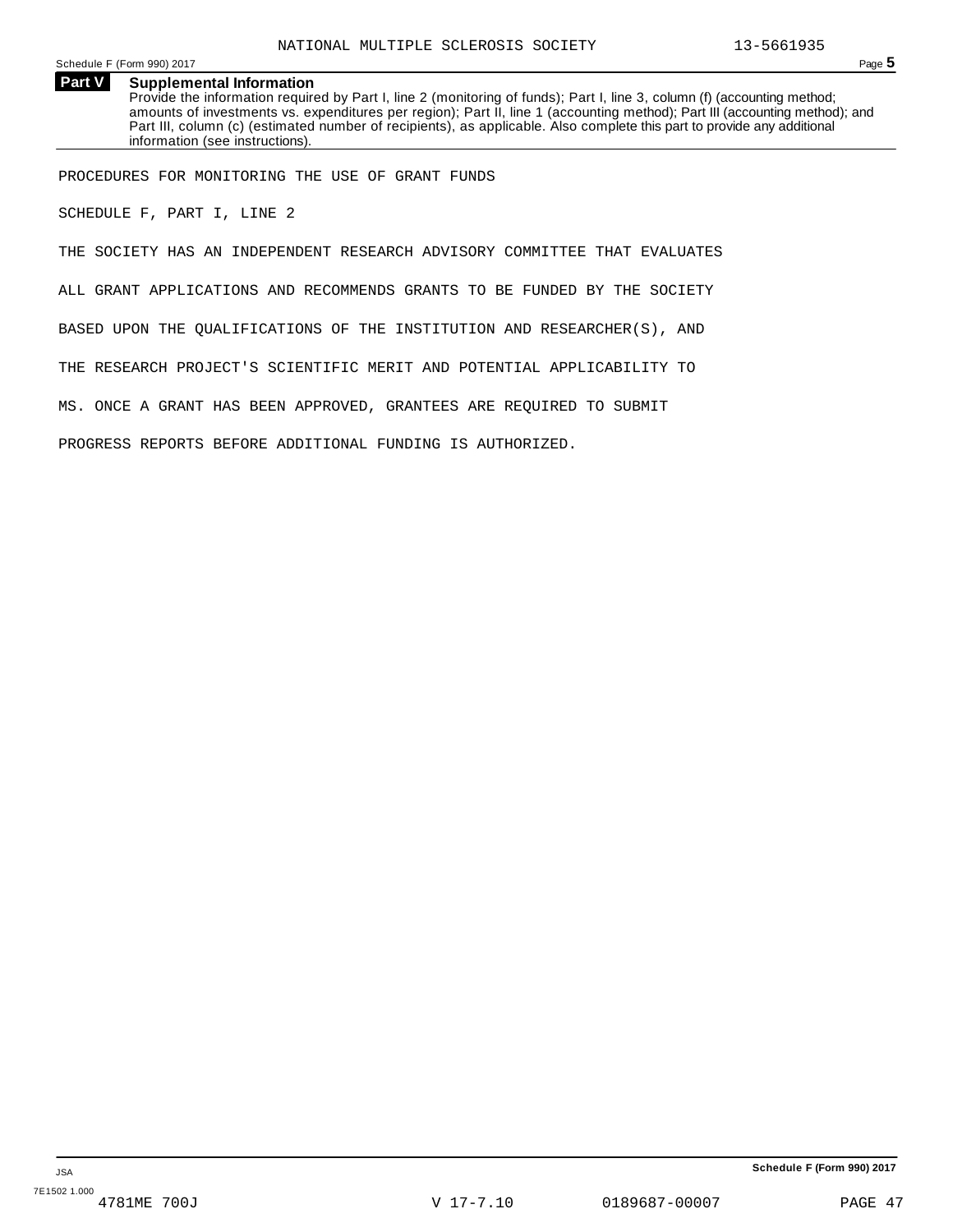| <b>SCHEDULE G</b>                                                                                                      |                                                                                                                                                                                                   | <b>Supplemental Information Regarding Fundraising or Gaming Activities</b>                                                                                          |                                    |                                                                      |                                                                 |                                                      | OMB No. 1545-0047                                       |  |  |
|------------------------------------------------------------------------------------------------------------------------|---------------------------------------------------------------------------------------------------------------------------------------------------------------------------------------------------|---------------------------------------------------------------------------------------------------------------------------------------------------------------------|------------------------------------|----------------------------------------------------------------------|-----------------------------------------------------------------|------------------------------------------------------|---------------------------------------------------------|--|--|
| (Form 990 or 990-EZ)                                                                                                   |                                                                                                                                                                                                   | Complete if the organization answered "Yes" on Form 990, Part IV, line 17, 18, or 19, or if the<br>organization entered more than \$15,000 on Form 990-EZ, line 6a. |                                    |                                                                      |                                                                 |                                                      |                                                         |  |  |
| Department of the Treasury                                                                                             |                                                                                                                                                                                                   |                                                                                                                                                                     | Attach to Form 990 or Form 990-EZ. |                                                                      |                                                                 |                                                      | Open to Public                                          |  |  |
| <b>Internal Revenue Service</b>                                                                                        |                                                                                                                                                                                                   | Go to www.irs.gov/Form990 for the latest instructions.                                                                                                              |                                    |                                                                      |                                                                 | Inspection                                           |                                                         |  |  |
| Name of the organization<br>NATIONAL MULTIPLE SCLEROSIS SOCIETY                                                        |                                                                                                                                                                                                   |                                                                                                                                                                     |                                    |                                                                      |                                                                 | <b>Employer identification number</b><br>13-5661935  |                                                         |  |  |
| Part I                                                                                                                 | Fundraising Activities. Complete if the organization answered "Yes" on Form 990, Part IV, line 17.                                                                                                |                                                                                                                                                                     |                                    |                                                                      |                                                                 |                                                      |                                                         |  |  |
|                                                                                                                        | Form 990-EZ filers are not required to complete this part.                                                                                                                                        |                                                                                                                                                                     |                                    |                                                                      |                                                                 |                                                      |                                                         |  |  |
| 1                                                                                                                      | Indicate whether the organization raised funds through any of the following activities. Check all that apply.                                                                                     |                                                                                                                                                                     |                                    |                                                                      |                                                                 |                                                      |                                                         |  |  |
| Χ<br>Mail solicitations<br>a                                                                                           |                                                                                                                                                                                                   | е                                                                                                                                                                   | Χ                                  |                                                                      | Solicitation of non-government grants                           |                                                      |                                                         |  |  |
| Χ<br>b<br>X<br>Phone solicitations                                                                                     | Internet and email solicitations                                                                                                                                                                  | $\mathbf{f}$                                                                                                                                                        | $\mathbf X$<br>X                   |                                                                      | Solicitation of government grants<br>Special fundraising events |                                                      |                                                         |  |  |
| c<br>Χ<br>In-person solicitations<br>d                                                                                 |                                                                                                                                                                                                   | q                                                                                                                                                                   |                                    |                                                                      |                                                                 |                                                      |                                                         |  |  |
| 2a Did the organization have a written or oral agreement with any individual (including officers, directors, trustees, |                                                                                                                                                                                                   |                                                                                                                                                                     |                                    |                                                                      |                                                                 |                                                      |                                                         |  |  |
|                                                                                                                        | or key employees listed in Form 990, Part VII) or entity in connection with professional fundraising services?                                                                                    |                                                                                                                                                                     |                                    |                                                                      |                                                                 |                                                      | Χ<br><b>No</b><br>Yes                                   |  |  |
|                                                                                                                        | <b>b</b> If "Yes," list the 10 highest paid individuals or entities (fundraisers) pursuant to agreements under which the fundraiser is to be<br>compensated at least \$5,000 by the organization. |                                                                                                                                                                     |                                    |                                                                      |                                                                 |                                                      |                                                         |  |  |
|                                                                                                                        |                                                                                                                                                                                                   |                                                                                                                                                                     |                                    |                                                                      |                                                                 | (v) Amount paid to                                   |                                                         |  |  |
| (i) Name and address of individual<br>or entity (fundraiser)                                                           |                                                                                                                                                                                                   | (ii) Activity                                                                                                                                                       |                                    | (iii) Did fundraiser have<br>custody or control of<br>contributions? | (iv) Gross receipts<br>from activity                            | (or retained by)<br>fundraiser listed in<br>col. (i) | (vi) Amount paid to<br>(or retained by)<br>organization |  |  |
|                                                                                                                        |                                                                                                                                                                                                   |                                                                                                                                                                     | Yes                                | No                                                                   |                                                                 |                                                      |                                                         |  |  |
| 1<br>ATTACHMENT 1                                                                                                      |                                                                                                                                                                                                   |                                                                                                                                                                     |                                    |                                                                      |                                                                 |                                                      |                                                         |  |  |
| $\mathbf{2}$                                                                                                           |                                                                                                                                                                                                   |                                                                                                                                                                     |                                    |                                                                      |                                                                 |                                                      |                                                         |  |  |
|                                                                                                                        |                                                                                                                                                                                                   |                                                                                                                                                                     |                                    |                                                                      |                                                                 |                                                      |                                                         |  |  |
| 3                                                                                                                      |                                                                                                                                                                                                   |                                                                                                                                                                     |                                    |                                                                      |                                                                 |                                                      |                                                         |  |  |
| 4                                                                                                                      |                                                                                                                                                                                                   |                                                                                                                                                                     |                                    |                                                                      |                                                                 |                                                      |                                                         |  |  |
| 5                                                                                                                      |                                                                                                                                                                                                   |                                                                                                                                                                     |                                    |                                                                      |                                                                 |                                                      |                                                         |  |  |
|                                                                                                                        |                                                                                                                                                                                                   |                                                                                                                                                                     |                                    |                                                                      |                                                                 |                                                      |                                                         |  |  |
| 6                                                                                                                      |                                                                                                                                                                                                   |                                                                                                                                                                     |                                    |                                                                      |                                                                 |                                                      |                                                         |  |  |
| 7                                                                                                                      |                                                                                                                                                                                                   |                                                                                                                                                                     |                                    |                                                                      |                                                                 |                                                      |                                                         |  |  |
| 8                                                                                                                      |                                                                                                                                                                                                   |                                                                                                                                                                     |                                    |                                                                      |                                                                 |                                                      |                                                         |  |  |
| 9                                                                                                                      |                                                                                                                                                                                                   |                                                                                                                                                                     |                                    |                                                                      |                                                                 |                                                      |                                                         |  |  |
|                                                                                                                        |                                                                                                                                                                                                   |                                                                                                                                                                     |                                    |                                                                      |                                                                 |                                                      |                                                         |  |  |
| 10                                                                                                                     |                                                                                                                                                                                                   |                                                                                                                                                                     |                                    |                                                                      |                                                                 |                                                      |                                                         |  |  |
| Total                                                                                                                  |                                                                                                                                                                                                   |                                                                                                                                                                     |                                    |                                                                      | 8,881,629.                                                      | 3,364,545.                                           | 5,517,084.                                              |  |  |
| 3                                                                                                                      | List all states in which the organization is registered or licensed to solicit contributions or has been notified it is exempt from                                                               |                                                                                                                                                                     |                                    |                                                                      |                                                                 |                                                      |                                                         |  |  |
| registration or licensing.<br>AL, AK, AZ, AR, CA, CO, CT, DE, FL, GA, HI, ID, IL, IN,                                  |                                                                                                                                                                                                   |                                                                                                                                                                     |                                    |                                                                      |                                                                 |                                                      |                                                         |  |  |
| IA, KS, KY, LA, ME, MD, MA, MI, MN, MS, MO, MT, NE, NV, NH, NJ, NM, NY, NC, ND, OH,                                    |                                                                                                                                                                                                   |                                                                                                                                                                     |                                    |                                                                      |                                                                 |                                                      |                                                         |  |  |
| OK, OR, PA, RI, SC, SD, TN, TX, UT, VT, VA, WA, WV, WI, WY,                                                            |                                                                                                                                                                                                   |                                                                                                                                                                     |                                    |                                                                      |                                                                 |                                                      |                                                         |  |  |
|                                                                                                                        |                                                                                                                                                                                                   |                                                                                                                                                                     |                                    |                                                                      |                                                                 |                                                      |                                                         |  |  |
|                                                                                                                        |                                                                                                                                                                                                   |                                                                                                                                                                     |                                    |                                                                      |                                                                 |                                                      |                                                         |  |  |
|                                                                                                                        |                                                                                                                                                                                                   |                                                                                                                                                                     |                                    |                                                                      |                                                                 |                                                      |                                                         |  |  |
|                                                                                                                        |                                                                                                                                                                                                   |                                                                                                                                                                     |                                    |                                                                      |                                                                 |                                                      |                                                         |  |  |
|                                                                                                                        |                                                                                                                                                                                                   |                                                                                                                                                                     |                                    |                                                                      |                                                                 |                                                      |                                                         |  |  |
|                                                                                                                        |                                                                                                                                                                                                   |                                                                                                                                                                     |                                    |                                                                      |                                                                 |                                                      |                                                         |  |  |
|                                                                                                                        |                                                                                                                                                                                                   |                                                                                                                                                                     |                                    |                                                                      |                                                                 |                                                      |                                                         |  |  |

For Paperwork Reduction Act Notice, see the Instructions for Form 990 or 990-EZ. Schedule G (Form 990 or 990-EZ) 2017 JSA 7E1281 1.000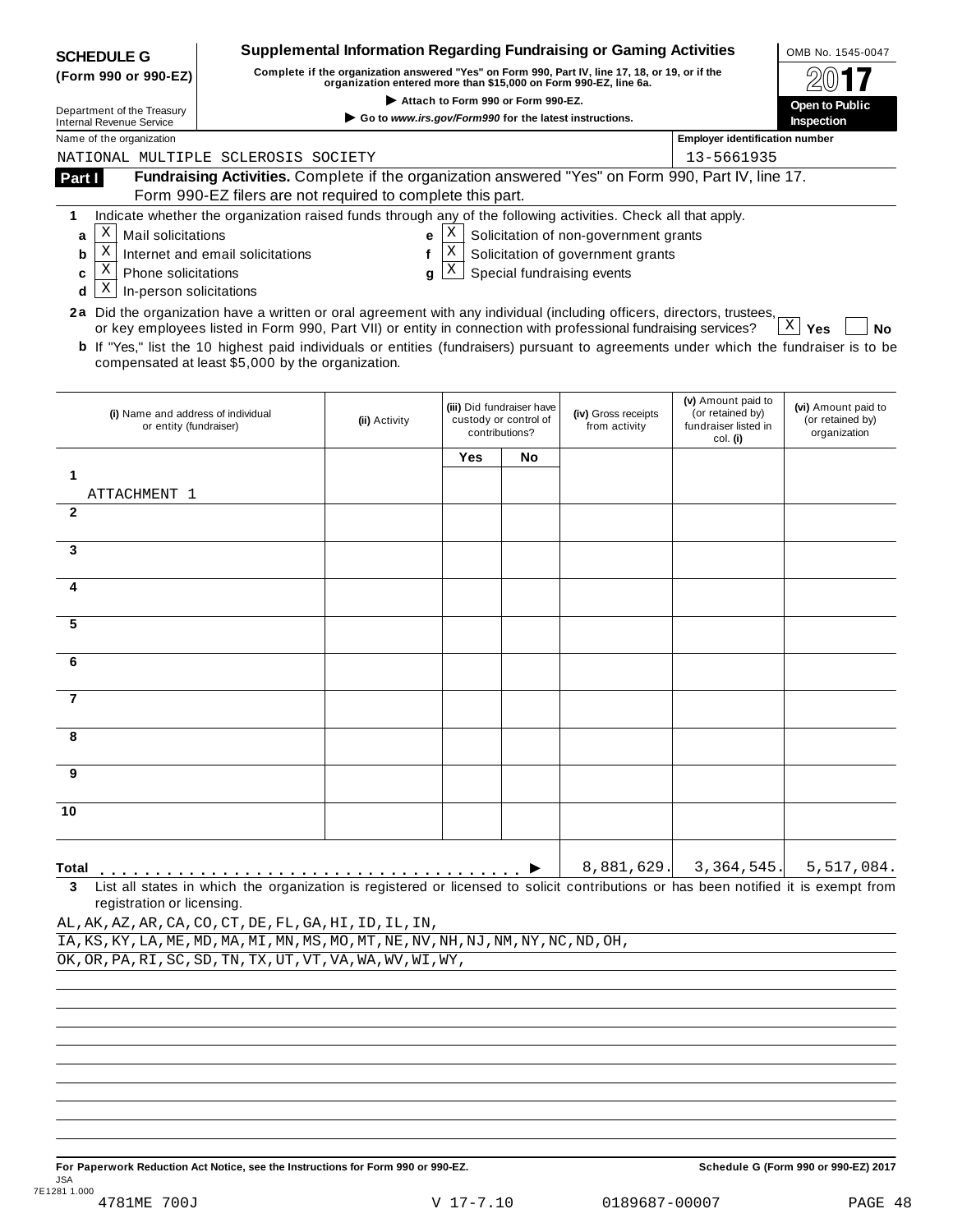# Schedule <sup>G</sup> (Form <sup>990</sup> or 990-EZ) <sup>2017</sup> Page **2**

Fundraising Events. Complete if the organization answered "Yes" on Form 990, Part IV, line 18, or reported more than \$15,000 of fundraising event contributions and gross income on Form 990-EZ, lines 1 and 6b. List events with gross receipts greater than \$5,000. **Part II**

|                 |    |                                                                                                     | (a) Event $#1$<br>BIKE MS (77) | (b) Event $#2$<br>WALK MS (423) | (c) Other events<br>104. | (d) Total events<br>(add col. (a) through |
|-----------------|----|-----------------------------------------------------------------------------------------------------|--------------------------------|---------------------------------|--------------------------|-------------------------------------------|
|                 |    |                                                                                                     | (event type)                   | (event type)                    | (total number)           | col. (c)                                  |
|                 |    |                                                                                                     |                                |                                 |                          |                                           |
| Revenue         |    | Gross receipts <b>Container and Street Bank</b>                                                     | 65,991,997.                    | 43, 270, 383.                   | 23, 212, 633.            | 132, 475, 013.                            |
|                 |    | 2 Less: Contributions                                                                               | 54, 285, 720.                  | 38, 178, 554.                   | 17,911,649.              | 110, 375, 923.                            |
|                 | 3  | Gross income (line 1 minus                                                                          |                                |                                 |                          |                                           |
|                 |    | line $2)$ .                                                                                         | 11,706,277.                    | 5,091,829.                      | 5,300,984.               | 22,099,090.                               |
|                 |    | 4 Cash prizes                                                                                       |                                |                                 |                          |                                           |
|                 |    | 5 Noncash prizes                                                                                    | 1,020,490.                     | 733,998.                        | 95,995.                  | 1,850,483.                                |
|                 | 6  | Rent/facility costs entertainment                                                                   | 1,921,391.                     | 1,476,411.                      | 593,964.                 | 3,991,766.                                |
| Direct Expenses | 7  | Food and beverages                                                                                  | 2,324,875.                     | 680,708.                        | 2,031,388.               | 5,036,971.                                |
|                 |    | 8 Entertainment                                                                                     | 252,513.                       | 183,599.                        | 144,933.                 | 581,045.                                  |
|                 | 9  | Other direct expenses examples                                                                      | 6, 187, 009.                   | 2,017,112.                      | 2,434,704.               | 10,638,825.                               |
|                 | 10 |                                                                                                     |                                |                                 |                          | 22,099,090.                               |
| Part III        | 11 | Gaming. Complete if the organization answered "Yes" on Form 990, Part IV, line 19, or reported more |                                |                                 |                          |                                           |

**if the organization answered "Yes" on Form 990, Part IV, line 19, or reported more** than \$15,000 on Form 990-EZ, line 6a. **Part III**

| Revenue         |                                                                                                                                                                                                                                     | (a) Bingo             | (b) Pull tabs/instant<br>bingo/progressive bingo | (c) Other gaming         | (d) Total gaming (add<br>col. (a) through col. (c)) |
|-----------------|-------------------------------------------------------------------------------------------------------------------------------------------------------------------------------------------------------------------------------------|-----------------------|--------------------------------------------------|--------------------------|-----------------------------------------------------|
|                 | 1 Gross revenue <b>contained</b> and a series of the series of the series of the series of the series of the series of the series of the series of the series of the series of the series of the series of the series of the series |                       |                                                  |                          |                                                     |
|                 | 2 Cash prizes                                                                                                                                                                                                                       |                       |                                                  |                          |                                                     |
| Direct Expenses | 3<br>Noncash prizes [19]                                                                                                                                                                                                            |                       |                                                  |                          |                                                     |
|                 | 4 Rent/facility costs                                                                                                                                                                                                               |                       |                                                  |                          |                                                     |
|                 | 5 Other direct expenses                                                                                                                                                                                                             |                       |                                                  |                          |                                                     |
|                 | 6 Volunteer labor en en el partir de la partir de                                                                                                                                                                                   | %<br><b>Yes</b><br>No | %<br>Yes<br><b>No</b>                            | $\%$<br>Yes<br><b>No</b> |                                                     |
|                 | Direct expense summary. Add lines 2 through 5 in column (d)                                                                                                                                                                         |                       |                                                  |                          |                                                     |
|                 |                                                                                                                                                                                                                                     |                       |                                                  |                          |                                                     |
| 9               | Enter the state(s) in which the organization conducts gaming activities:                                                                                                                                                            |                       |                                                  |                          |                                                     |
|                 | a Is the organization licensed to conduct gaming activities in each of these states?<br><b>b</b> If "No," explain:                                                                                                                  |                       |                                                  |                          | <b>Yes</b><br>No                                    |
|                 |                                                                                                                                                                                                                                     |                       |                                                  |                          |                                                     |

| 10a Were any of the organization's gaming licenses revoked, suspended, or terminated during the tax year?<br>No |  |
|-----------------------------------------------------------------------------------------------------------------|--|
| <b>b</b> If "Yes," explain:                                                                                     |  |

**Schedule G (Form 990 or 990-EZ) 2017**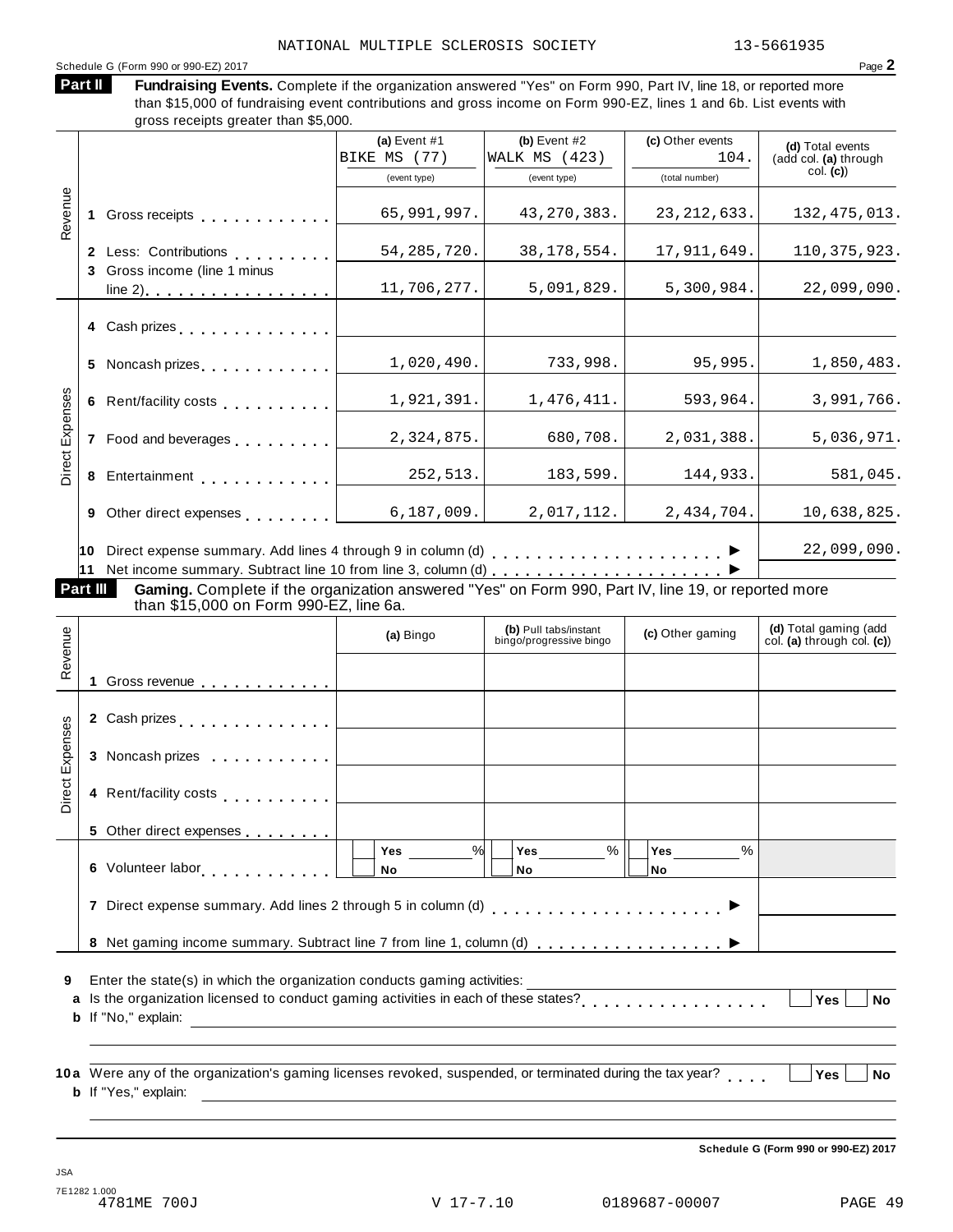| NATIONAL MULTIPLE SCLEROSIS SOCIETY |  | 13-5661935 |
|-------------------------------------|--|------------|
|                                     |  |            |

|                | Schedule G (Form 990 or 990-EZ) 2017                                                                                                                                                                                           |            | Page 3     |
|----------------|--------------------------------------------------------------------------------------------------------------------------------------------------------------------------------------------------------------------------------|------------|------------|
| 11             |                                                                                                                                                                                                                                | Yes        | ∣ No       |
| 12             | Is the organization a grantor, beneficiary or trustee of a trust or a member of a partnership or other entity                                                                                                                  |            |            |
| 13             | Indicate the percentage of gaming activity conducted in:                                                                                                                                                                       | Yes        | No         |
| a              |                                                                                                                                                                                                                                |            | %          |
| b              | An outside facility enterpreened and the series of the control of the control of the control of the control of the control of the control of the control of the control of the control of the control of the control of the co |            | $\%$       |
| 14             | Enter the name and address of the person who prepares the organization's gaming/special events books and                                                                                                                       |            |            |
|                | records:                                                                                                                                                                                                                       |            |            |
|                |                                                                                                                                                                                                                                |            |            |
|                |                                                                                                                                                                                                                                |            |            |
|                | 15a Does the organization have a contract with a third party from whom the organization receives gaming                                                                                                                        |            |            |
|                |                                                                                                                                                                                                                                |            |            |
|                | <b>b</b> If "Yes," enter the amount of gaming revenue received by the organization $\triangleright$ \$______________ and the                                                                                                   |            |            |
|                | amount of gaming revenue retained by the third party $\triangleright$ \$ _______________.<br>c If "Yes," enter name and address of the third party:                                                                            |            |            |
|                |                                                                                                                                                                                                                                |            |            |
|                |                                                                                                                                                                                                                                |            |            |
|                |                                                                                                                                                                                                                                |            |            |
| 16             | Gaming manager information:                                                                                                                                                                                                    |            |            |
|                |                                                                                                                                                                                                                                |            |            |
|                | Gaming manager compensation $\triangleright$ \$ _______________                                                                                                                                                                |            |            |
|                |                                                                                                                                                                                                                                |            |            |
|                | Employee<br>Director/officer<br>Independent contractor<br>and the state of the state                                                                                                                                           |            |            |
| 17             | Mandatory distributions:                                                                                                                                                                                                       |            |            |
| a              | Is the organization required under state law to make charitable distributions from the gaming proceeds to                                                                                                                      |            |            |
|                | <b>b</b> Enter the amount of distributions required under state law to be distributed to other exempt organizations                                                                                                            | $Yes \mid$ | $\vert$ No |
| <b>Part IV</b> | or spent in the organization's own exempt activities during the tax year $\triangleright$ \$<br>Supplemental Information. Provide the explanation required by Part I, line 2b, columns (iii) and (v), and                      |            |            |
|                | Part III, lines 9, 9b, 10b, 15b, 15c, 16, and 17b, as applicable. Also provide any additional information                                                                                                                      |            |            |
|                | (see instructions).<br>PROFESSIONAL FUNDRAISERS                                                                                                                                                                                |            |            |
|                |                                                                                                                                                                                                                                |            |            |
|                | SCHEDULE G, PART I, LINE 2B                                                                                                                                                                                                    |            |            |
|                | THE SOCIETY USED MERKLE FOR THE MAJORITY OF ITS DIRECT MAIL CAMPAIGNS IN                                                                                                                                                       |            |            |
|                | FY2018. THESE CAMPAIGNS COLLECTIVELY RAISED \$8,772,878 IN REVENUE FOR                                                                                                                                                         |            |            |
|                | FY2018. ADDITIONALY, THE GAVEL GROUP ASSISTS THE SOCIETY IN ACQUIRING                                                                                                                                                          |            |            |
|                | MERCHANDISE TO BE AUCTIONED. THE GAVEL GROUP RAISED \$108,751 IN REVENUE                                                                                                                                                       |            |            |

FOR 2018.

**Schedule G (Form 990 or 990-EZ) 2017**

 $\bar{ }$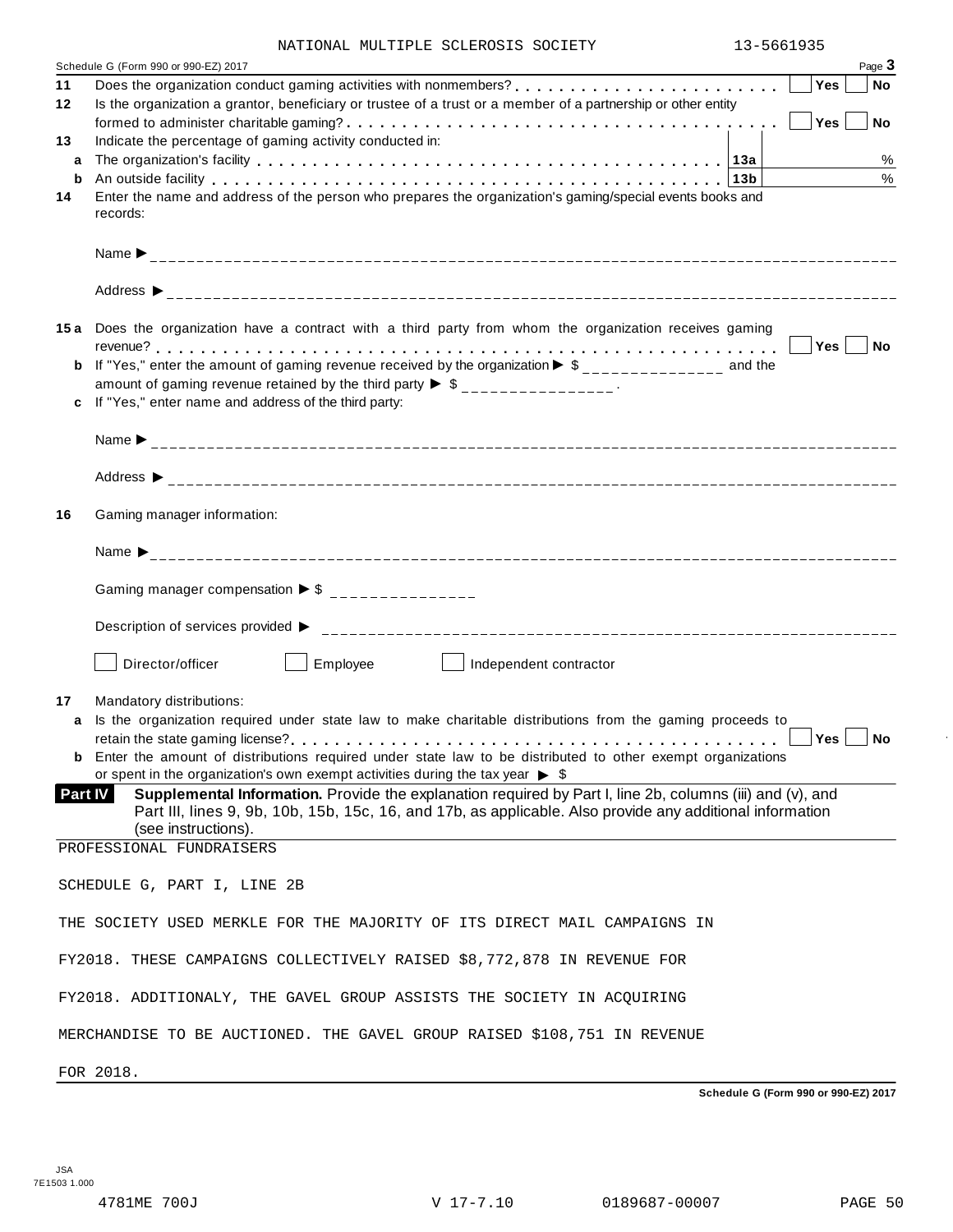| NATIONAL MULTIPLE SCLEROSIS SOCIETY |  | 13-5661935 |
|-------------------------------------|--|------------|
|                                     |  |            |

|         | Page 3<br>Schedule G (Form 990 or 990-EZ) 2017                                                                                                                                                                                                 |
|---------|------------------------------------------------------------------------------------------------------------------------------------------------------------------------------------------------------------------------------------------------|
| 11      | Yes<br><b>No</b>                                                                                                                                                                                                                               |
| 12      | Is the organization a grantor, beneficiary or trustee of a trust or a member of a partnership or other entity                                                                                                                                  |
| 13      | Yes<br><b>No</b><br>Indicate the percentage of gaming activity conducted in:                                                                                                                                                                   |
| a       | %                                                                                                                                                                                                                                              |
| b       | $\frac{0}{0}$<br>An outside facility enterpretation of the control of the control of the control of the control of the control of the control of the control of the control of the control of the control of the control of the control of the |
| 14      | Enter the name and address of the person who prepares the organization's gaming/special events books and<br>records:                                                                                                                           |
|         |                                                                                                                                                                                                                                                |
|         |                                                                                                                                                                                                                                                |
|         | 15a Does the organization have a contract with a third party from whom the organization receives gaming                                                                                                                                        |
|         | Yes No                                                                                                                                                                                                                                         |
| b       | If "Yes," enter the amount of gaming revenue received by the organization $\blacktriangleright$ \$______________ and the<br>amount of gaming revenue retained by the third party $\triangleright$ \$ _______________.                          |
|         | If "Yes," enter name and address of the third party:                                                                                                                                                                                           |
|         |                                                                                                                                                                                                                                                |
|         |                                                                                                                                                                                                                                                |
|         |                                                                                                                                                                                                                                                |
| 16      | Gaming manager information:                                                                                                                                                                                                                    |
|         |                                                                                                                                                                                                                                                |
|         | Gaming manager compensation $\triangleright$ \$ _______________                                                                                                                                                                                |
|         |                                                                                                                                                                                                                                                |
|         | Employee<br>Director/officer<br>Independent contractor<br>and the property of the                                                                                                                                                              |
| 17      | Mandatory distributions:                                                                                                                                                                                                                       |
| a       | Is the organization required under state law to make charitable distributions from the gaming proceeds to<br>$Yes \mid \text{No}$                                                                                                              |
|         | <b>b</b> Enter the amount of distributions required under state law to be distributed to other exempt organizations                                                                                                                            |
|         | or spent in the organization's own exempt activities during the tax year $\triangleright$ \$                                                                                                                                                   |
| Part IV | Supplemental Information. Provide the explanation required by Part I, line 2b, columns (iii) and (v), and<br>Part III, lines 9, 9b, 10b, 15b, 15c, 16, and 17b, as applicable. Also provide any additional information<br>(see instructions).  |
|         | FUNDRAISING EVENTS                                                                                                                                                                                                                             |
|         | SCHEDULE G, PART II                                                                                                                                                                                                                            |
|         |                                                                                                                                                                                                                                                |
|         | BIKE MS                                                                                                                                                                                                                                        |
|         | BIKE MS IS THE LARGEST FUNDRAISING BIKE SERIES IN THE WORLD. WITH BIKE MS                                                                                                                                                                      |
|         | RIDES ACROSS THE COUNTRY, ANYONE, ANYWHERE, CAN FUEL PROGRESS. EACH YEAR,                                                                                                                                                                      |
|         | 5,900 TEAMS AND NEARLY 65,000 CYCLISTS CHOOSE BIKE MS. THERE WERE 77 BIKE                                                                                                                                                                      |
|         | EVENTS DURING FY2018.                                                                                                                                                                                                                          |

**Schedule G (Form 990 or 990-EZ) 2017**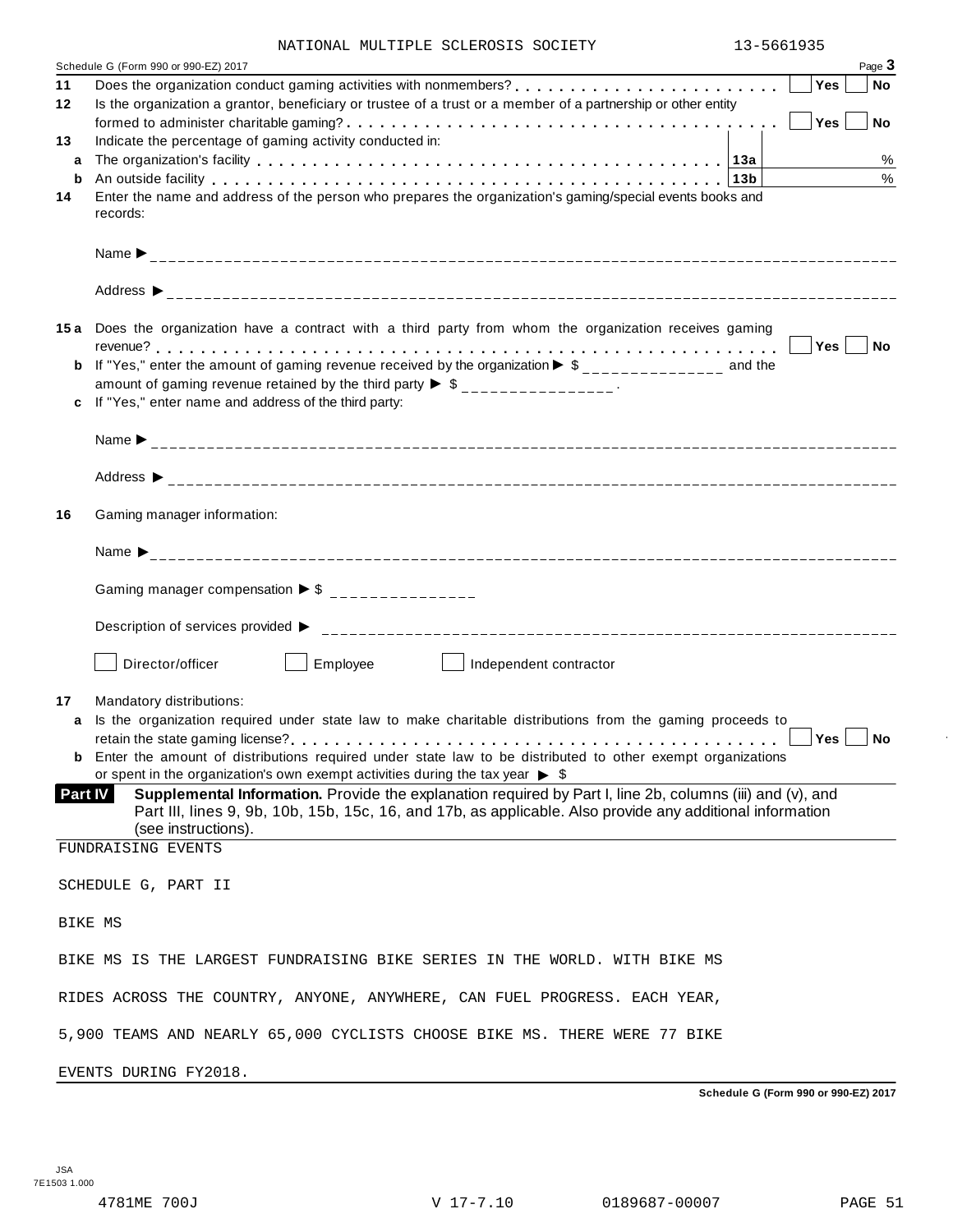| NATIONAL MULTIPLE SCLEROSIS SOCIETY |  | 13-5661935 |
|-------------------------------------|--|------------|

| Schedule G (Form 990 or 990-EZ) 2017                                                                                                                                                                                                | 1. J - J U U I J J J<br>Page 3 |
|-------------------------------------------------------------------------------------------------------------------------------------------------------------------------------------------------------------------------------------|--------------------------------|
| le G (Form 990 or 990-EZ) 2017<br>Does the organization conduct gaming activities with nonmembers?<br>Does the organization conduct gaming activities with nonmembers?<br>11                                                        | <b>Yes</b><br><b>No</b>        |
| Is the organization a grantor, beneficiary or trustee of a trust or a member of a partnership or other entity<br>12                                                                                                                 |                                |
|                                                                                                                                                                                                                                     | Yes<br>No                      |
| Indicate the percentage of gaming activity conducted in:<br>13                                                                                                                                                                      |                                |
| a                                                                                                                                                                                                                                   | %                              |
| An outside facility enterpreteration of the control of the control of the control of the control of the control of the control of the control of the control of the control of the control of the control of the control of th<br>b | $\%$                           |
| Enter the name and address of the person who prepares the organization's gaming/special events books and<br>14                                                                                                                      |                                |
| records:                                                                                                                                                                                                                            |                                |
|                                                                                                                                                                                                                                     |                                |
|                                                                                                                                                                                                                                     |                                |
|                                                                                                                                                                                                                                     |                                |
|                                                                                                                                                                                                                                     |                                |
| 15a Does the organization have a contract with a third party from whom the organization receives gaming                                                                                                                             |                                |
|                                                                                                                                                                                                                                     |                                |
| If "Yes," enter the amount of gaming revenue received by the organization $\blacktriangleright$ \$______________ and the                                                                                                            |                                |
| amount of gaming revenue retained by the third party $\triangleright$ \$ _______________.                                                                                                                                           |                                |
| If "Yes," enter name and address of the third party:                                                                                                                                                                                |                                |
|                                                                                                                                                                                                                                     |                                |
|                                                                                                                                                                                                                                     |                                |
|                                                                                                                                                                                                                                     |                                |
|                                                                                                                                                                                                                                     |                                |
| Gaming manager information:<br>16                                                                                                                                                                                                   |                                |
|                                                                                                                                                                                                                                     |                                |
|                                                                                                                                                                                                                                     |                                |
| Gaming manager compensation $\triangleright$ \$ _______________                                                                                                                                                                     |                                |
|                                                                                                                                                                                                                                     |                                |
|                                                                                                                                                                                                                                     |                                |
|                                                                                                                                                                                                                                     |                                |
| Employee<br>Director/officer<br>Independent contractor                                                                                                                                                                              |                                |
| Mandatory distributions:<br>17                                                                                                                                                                                                      |                                |
| Is the organization required under state law to make charitable distributions from the gaming proceeds to<br>a                                                                                                                      |                                |
|                                                                                                                                                                                                                                     | Yes<br>No                      |
| <b>b</b> Enter the amount of distributions required under state law to be distributed to other exempt organizations                                                                                                                 |                                |
| or spent in the organization's own exempt activities during the tax year $\triangleright$ \$                                                                                                                                        |                                |
| Supplemental Information. Provide the explanation required by Part I, line 2b, columns (iii) and (v), and<br><b>Part IV</b>                                                                                                         |                                |
| Part III, lines 9, 9b, 10b, 15b, 15c, 16, and 17b, as applicable. Also provide any additional information                                                                                                                           |                                |
| (see instructions).<br>WALK MS                                                                                                                                                                                                      |                                |
|                                                                                                                                                                                                                                     |                                |
| EACH YEAR, 300,000 PEOPLE PARTICIPATE IN WALK MS EVENTS. EACH WALK IS                                                                                                                                                               |                                |
|                                                                                                                                                                                                                                     |                                |
| FULLY-ACCESSIBLE, INCLUDES MULTIPLE DISTANCE OPTIONS, AND FEATURES                                                                                                                                                                  |                                |
|                                                                                                                                                                                                                                     |                                |
| SUPPORT FOR WALKERS BY OUR OUTSTANDING VOLUNTEERS. WALK MS IS ALSO THE                                                                                                                                                              |                                |
|                                                                                                                                                                                                                                     |                                |
| PERFECT PLACE TO CONNECT TO THE SERVICES AND SUPPORT OFFERED BY THE                                                                                                                                                                 |                                |
| NATIONAL MS SOCIETY. THERE WERE 423 WALK EVENTS DURING FY2018.                                                                                                                                                                      |                                |

**Schedule G (Form 990 or 990-EZ) 2017**

 $\ddot{\phantom{a}}$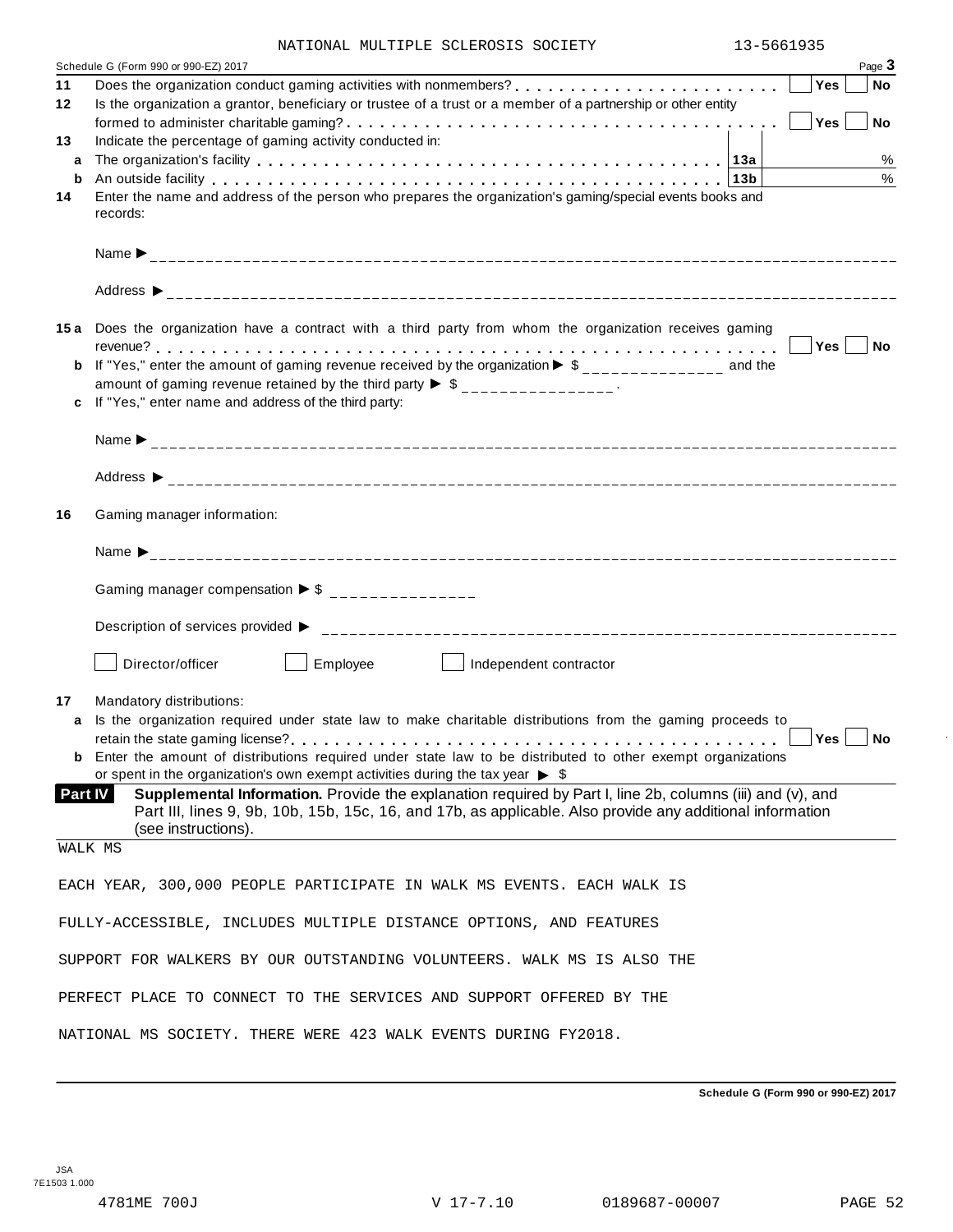ATTACHMENT 1

# 990, SCHEDULE G, PART I - HIGHEST PAID FUNDRAISER

<span id="page-51-0"></span>

| NAME AND ADDRESS OF<br>FUNDRAISER                                             | ACTIVITY   | DID FUNDRAISER HAVE<br>CUSTODY OR CONTROL<br>OF CONTRIBUTIONS?<br>NO<br>YES | GROSS RECEIPTS<br>FROM ACTIVITY | AMOUNT PAID TO<br>(OR RETAINED BY<br>FUNDRAISER | AMOUNT PAID TO<br>(OR RETAINED BY<br>ORGANIZATION |
|-------------------------------------------------------------------------------|------------|-----------------------------------------------------------------------------|---------------------------------|-------------------------------------------------|---------------------------------------------------|
| MERKLE<br>P.O. BOX 64897<br>BALTIMORE<br>MD 21264                             | DONOR DATA | X                                                                           | 8,772,878.                      | 3,357,439.                                      | 5,415,439.                                        |
| THE GAVEL GROUP, INC.<br>26439 RANCHO PARKWAY #110<br>LAKE FOREST<br>CA 92630 | AUCTIONEER | X                                                                           | 108,751.                        | 7,106.                                          | 101,645.                                          |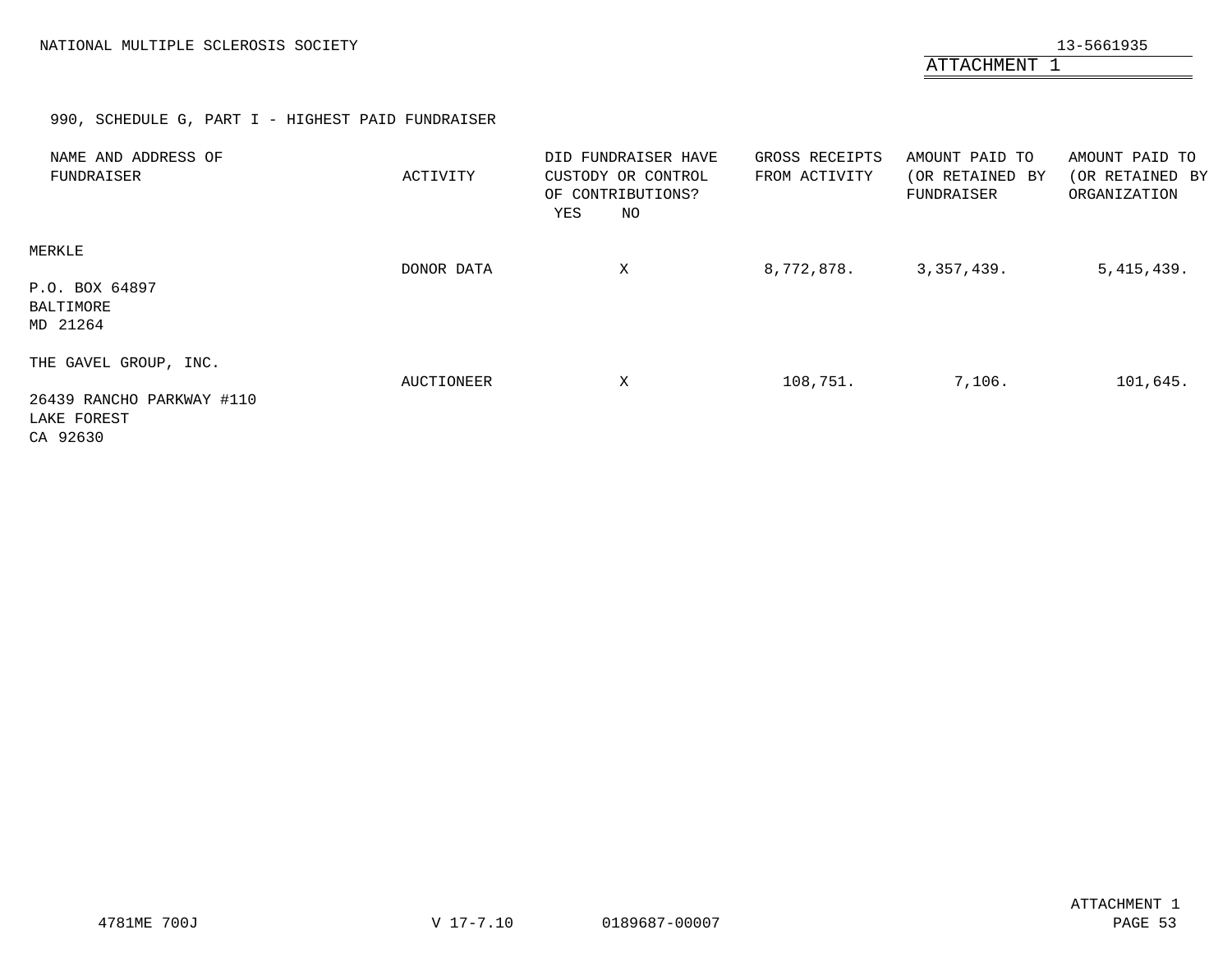| <b>SCHEDULE I</b>                                                                                                       |                                                                                                                                                            |                                           |                                    |                                                                                  |                                       |                                                             |                                          | OMB No. 1545-0047                     |
|-------------------------------------------------------------------------------------------------------------------------|------------------------------------------------------------------------------------------------------------------------------------------------------------|-------------------------------------------|------------------------------------|----------------------------------------------------------------------------------|---------------------------------------|-------------------------------------------------------------|------------------------------------------|---------------------------------------|
| <b>Grants and Other Assistance to Organizations,</b><br>Governments, and Individuals in the United States<br>(Form 990) |                                                                                                                                                            |                                           |                                    |                                                                                  |                                       |                                                             |                                          |                                       |
|                                                                                                                         |                                                                                                                                                            |                                           |                                    | Complete if the organization answered "Yes" on Form 990, Part IV, line 21 or 22. |                                       |                                                             |                                          |                                       |
| Department of the Treasury                                                                                              |                                                                                                                                                            |                                           |                                    | Attach to Form 990.                                                              |                                       |                                                             |                                          | <b>Open to Public</b>                 |
| <b>Internal Revenue Service</b>                                                                                         |                                                                                                                                                            |                                           |                                    | Go to www.irs.gov/Form990 for the latest information.                            |                                       |                                                             |                                          | Inspection                            |
| Name of the organization                                                                                                |                                                                                                                                                            |                                           |                                    |                                                                                  |                                       |                                                             | <b>Employer identification number</b>    |                                       |
|                                                                                                                         | NATIONAL MULTIPLE SCLEROSIS SOCIETY                                                                                                                        |                                           |                                    |                                                                                  |                                       |                                                             | 13-5661935                               |                                       |
| <b>Part I</b>                                                                                                           | <b>General Information on Grants and Assistance</b>                                                                                                        |                                           |                                    |                                                                                  |                                       |                                                             |                                          |                                       |
| $\mathbf 1$                                                                                                             | Does the organization maintain records to substantiate the amount of the grants or assistance, the grantees' eligibility for the grants or assistance, and |                                           |                                    |                                                                                  |                                       |                                                             |                                          |                                       |
|                                                                                                                         |                                                                                                                                                            |                                           |                                    |                                                                                  |                                       |                                                             |                                          | $X$ Yes<br>No                         |
| $\mathbf{2}$                                                                                                            | Describe in Part IV the organization's procedures for monitoring the use of grant funds in the United States.                                              |                                           |                                    |                                                                                  |                                       |                                                             |                                          |                                       |
| <b>Part II</b>                                                                                                          | Grants and Other Assistance to Domestic Organizations and Domestic Governments. Complete if the organization answered "Yes" on Form                        |                                           |                                    |                                                                                  |                                       |                                                             |                                          |                                       |
|                                                                                                                         |                                                                                                                                                            |                                           |                                    |                                                                                  |                                       |                                                             |                                          |                                       |
|                                                                                                                         | 990, Part IV, line 21, for any recipient that received more than \$5,000. Part II can be duplicated if additional space is needed.                         |                                           |                                    |                                                                                  |                                       |                                                             |                                          |                                       |
|                                                                                                                         | 1 (a) Name and address of organization<br>or government                                                                                                    | $(b)$ EIN                                 | (c) IRC section<br>(if applicable) | (d) Amount of cash<br>grant                                                      | (e) Amount of non-<br>cash assistance | (f) Method of valuation<br>(book, FMV, appraisal,<br>other) | (g) Description of<br>noncash assistance | (h) Purpose of grant<br>or assistance |
| (1) BRIGHAM AND WOMEN'S HOSPITAL                                                                                        |                                                                                                                                                            |                                           |                                    |                                                                                  |                                       |                                                             |                                          |                                       |
| 75 FRANCIS STREET BOSTON, MA 02115                                                                                      |                                                                                                                                                            | 04-2312909                                | 501(C)(3)                          | 116,875.                                                                         |                                       |                                                             |                                          | CLINICAL                              |
| (2) CEDARS-SINAI MEDICAL CENTER                                                                                         |                                                                                                                                                            |                                           |                                    |                                                                                  |                                       |                                                             |                                          |                                       |
|                                                                                                                         | 8700 BEVERLY BLVD LOS ANGELES, CA 90048                                                                                                                    | 95-1644600                                | 501(C)(3)                          | 16, 250.                                                                         |                                       |                                                             |                                          | CLINICAL                              |
| (3) CHILDREN'S HOSPITAL OF PHILADELPHIA                                                                                 |                                                                                                                                                            |                                           |                                    |                                                                                  |                                       |                                                             |                                          |                                       |
|                                                                                                                         | 3401 CIVIC CEN BLVD PHILADELPHIA, PA 19104                                                                                                                 | 23-1352166                                | 501(C)(3)                          | 116,875.                                                                         |                                       |                                                             |                                          | CLINICAL                              |
| (4) CLEVELAND CLINIC FOUNDATION                                                                                         |                                                                                                                                                            |                                           |                                    |                                                                                  |                                       |                                                             |                                          |                                       |
|                                                                                                                         | 9500 EUCLID AVENUE CLEVELAND, OH 44195                                                                                                                     | 91-2153073                                | 501(C)(3)                          | 116,875.                                                                         |                                       |                                                             |                                          | CLINICAL                              |
|                                                                                                                         | (5) ICAHN SCHOOL OF MEDICINE AT MOUNT SINAI                                                                                                                |                                           |                                    |                                                                                  |                                       |                                                             |                                          |                                       |
|                                                                                                                         | 1 GUSTAVE L. LEVY PLACE NEW YORK, NY 10029                                                                                                                 | 13-6171197                                | 501(C)(3)                          | 115,476.                                                                         |                                       |                                                             |                                          | CLINICAL                              |
| (6) JOHNS HOPKINS UNIVERSITY                                                                                            |                                                                                                                                                            |                                           |                                    |                                                                                  |                                       |                                                             |                                          |                                       |
|                                                                                                                         | 600 NORTH WOLFE STREET BALTIMORE, MD 21287                                                                                                                 | 52-0595110                                | 501(C)(3)                          | 112,173.                                                                         |                                       |                                                             |                                          | CLINICAL                              |
|                                                                                                                         | (7) NEW YORK UNIVERSITY LANGONE MEDICAL CENTER                                                                                                             |                                           |                                    |                                                                                  |                                       |                                                             |                                          |                                       |
|                                                                                                                         | 550 FIRST AVENUE NEW YORK, NY 10016                                                                                                                        | 13-5562308                                | 501(C)(3)                          | 16, 250.                                                                         |                                       |                                                             |                                          | CLINICAL                              |
| (8) NORTHWESTERN UNIVERSITY                                                                                             |                                                                                                                                                            |                                           |                                    |                                                                                  |                                       |                                                             |                                          |                                       |
|                                                                                                                         | 633 CLARK STREET EVANSTON, IL 60208                                                                                                                        | 36-2167817                                | 501(C)(3)                          | 16, 250.                                                                         |                                       |                                                             |                                          | CLINICAL                              |
| (9) THE OHIO STATE UNIVERSITY                                                                                           |                                                                                                                                                            |                                           |                                    |                                                                                  |                                       |                                                             |                                          |                                       |
| 1960 KENNY ROAD COLUMBUS, OH 43210                                                                                      |                                                                                                                                                            | 31-6025986                                | [501(C)(3)                         | 48,750.                                                                          |                                       |                                                             |                                          | CLINICAL                              |
|                                                                                                                         | (10) THE UNI. OF TX SOUTHWESTERN MEDICAL CENTER                                                                                                            |                                           |                                    |                                                                                  |                                       |                                                             |                                          |                                       |
|                                                                                                                         | 5323 HARRY HINES BLVD. DALLAS, TX 75390                                                                                                                    | 75-6002868                                | 501(C)(3)                          | 116,875.                                                                         |                                       |                                                             |                                          | CLINICAL                              |
| (11) UNIVERSITY OF ALABAMA AT BIRMINGHAM                                                                                |                                                                                                                                                            |                                           |                                    |                                                                                  |                                       |                                                             |                                          |                                       |
|                                                                                                                         | 1720 2ND AVE S BIRMINGHAM, AL 35294                                                                                                                        | 63-6005396                                | 501(C)(3)                          | 24,375.                                                                          |                                       |                                                             |                                          | CLINICAL                              |
|                                                                                                                         | (12) UNIVERSITY OF CALIFORNIA, SAN FRANCISCO                                                                                                               |                                           |                                    |                                                                                  |                                       |                                                             |                                          |                                       |
|                                                                                                                         | 1855 FOLSOM STREET SAN FRANCISCO, CA 94143                                                                                                                 | $94 - 6036493$ $\left  501(C)(3) \right $ |                                    | 116,875.                                                                         |                                       |                                                             |                                          | CLINICAL                              |
|                                                                                                                         | 2 Enter total number of section 501(c)(3) and government organizations listed in the line 1 table                                                          |                                           |                                    |                                                                                  |                                       |                                                             |                                          |                                       |
| 3                                                                                                                       |                                                                                                                                                            |                                           |                                    |                                                                                  |                                       |                                                             |                                          |                                       |
|                                                                                                                         | For Paperwork Reduction Act Notice, see the Instructions for Form 990.                                                                                     |                                           |                                    |                                                                                  |                                       |                                                             |                                          | Schedule I (Form 990) (2017)          |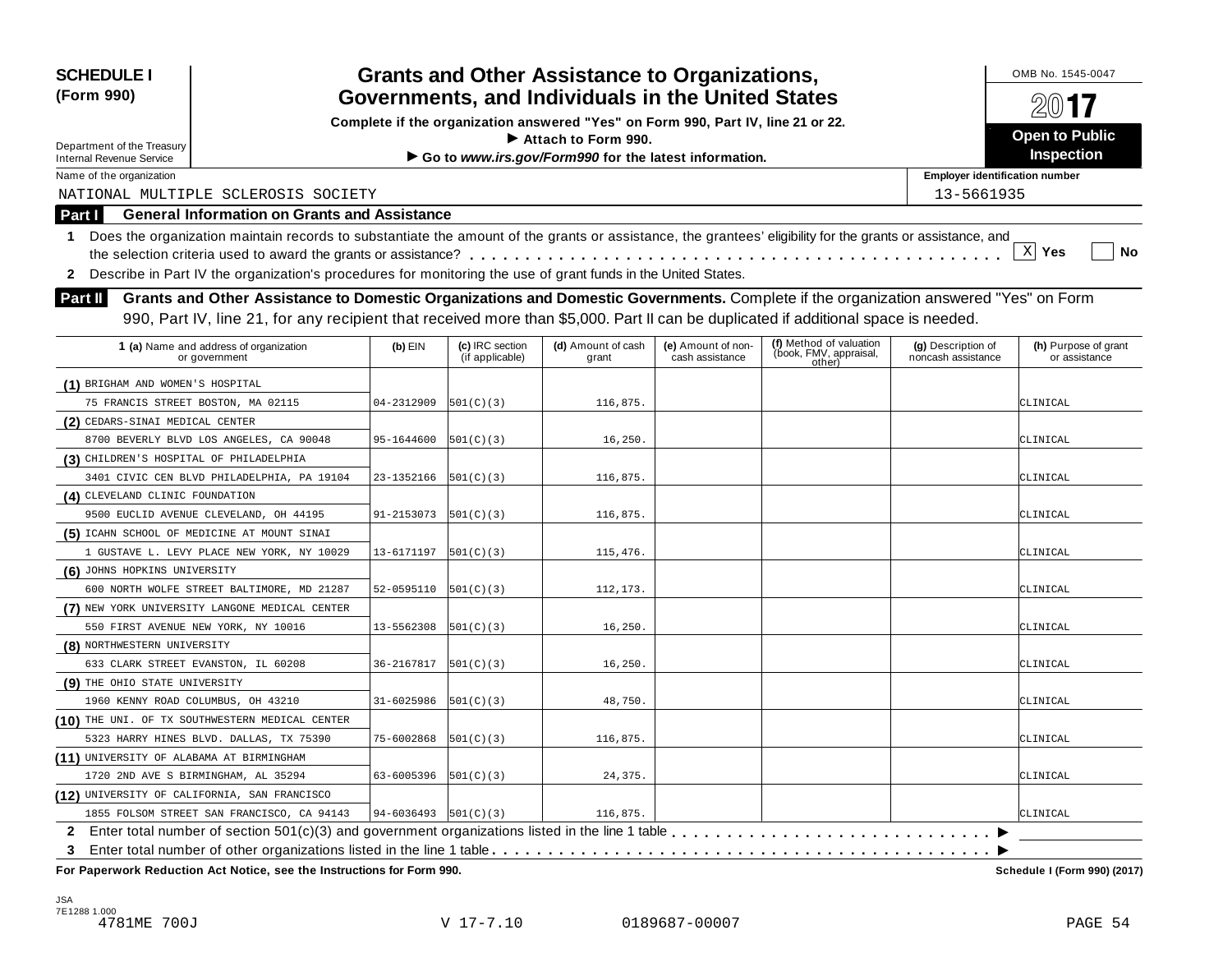| <b>SCHEDULE I</b><br>(Form 990)            |                                                                                                                                                                                                                                                                                 |                              |                                    | <b>Grants and Other Assistance to Organizations,</b><br>Governments, and Individuals in the United States |                                       |                                                             |                                          | OMB No. 1545-0047                     |  |  |  |
|--------------------------------------------|---------------------------------------------------------------------------------------------------------------------------------------------------------------------------------------------------------------------------------------------------------------------------------|------------------------------|------------------------------------|-----------------------------------------------------------------------------------------------------------|---------------------------------------|-------------------------------------------------------------|------------------------------------------|---------------------------------------|--|--|--|
| Department of the Treasury                 |                                                                                                                                                                                                                                                                                 |                              |                                    | Complete if the organization answered "Yes" on Form 990, Part IV, line 21 or 22.<br>Attach to Form 990.   |                                       |                                                             |                                          | $20$ 17<br>Open to Public             |  |  |  |
| <b>Internal Revenue Service</b>            |                                                                                                                                                                                                                                                                                 |                              |                                    | Go to www.irs.gov/Form990 for the latest information.                                                     |                                       |                                                             |                                          | Inspection                            |  |  |  |
| Name of the organization                   |                                                                                                                                                                                                                                                                                 |                              |                                    |                                                                                                           |                                       |                                                             | <b>Employer identification number</b>    |                                       |  |  |  |
|                                            | NATIONAL MULTIPLE SCLEROSIS SOCIETY                                                                                                                                                                                                                                             |                              |                                    |                                                                                                           |                                       |                                                             | 13-5661935                               |                                       |  |  |  |
| Part I                                     | <b>General Information on Grants and Assistance</b>                                                                                                                                                                                                                             |                              |                                    |                                                                                                           |                                       |                                                             |                                          |                                       |  |  |  |
|                                            | 1 Does the organization maintain records to substantiate the amount of the grants or assistance, the grantees' eligibility for the grants or assistance, and<br>2 Describe in Part IV the organization's procedures for monitoring the use of grant funds in the United States. |                              |                                    |                                                                                                           |                                       |                                                             |                                          | $X$ Yes<br>No                         |  |  |  |
| <b>Part II</b>                             | Grants and Other Assistance to Domestic Organizations and Domestic Governments. Complete if the organization answered "Yes" on Form                                                                                                                                             |                              |                                    |                                                                                                           |                                       |                                                             |                                          |                                       |  |  |  |
|                                            | 990, Part IV, line 21, for any recipient that received more than \$5,000. Part II can be duplicated if additional space is needed.                                                                                                                                              |                              |                                    |                                                                                                           |                                       |                                                             |                                          |                                       |  |  |  |
|                                            |                                                                                                                                                                                                                                                                                 |                              |                                    |                                                                                                           |                                       |                                                             |                                          |                                       |  |  |  |
|                                            | 1 (a) Name and address of organization<br>or government                                                                                                                                                                                                                         | $(b)$ EIN                    | (c) IRC section<br>(if applicable) | (d) Amount of cash<br>grant                                                                               | (e) Amount of non-<br>cash assistance | (f) Method of valuation<br>(book, FMV, appraisal,<br>other) | (g) Description of<br>noncash assistance | (h) Purpose of grant<br>or assistance |  |  |  |
| (1) UNIVERSITY OF CHICAGO                  |                                                                                                                                                                                                                                                                                 |                              |                                    |                                                                                                           |                                       |                                                             |                                          |                                       |  |  |  |
|                                            | 5801 SOUTH ELLIS AVENUE CHICAGO, IL 60637                                                                                                                                                                                                                                       | 36-2177139                   | 501(C)(3)                          | 116,875.                                                                                                  |                                       |                                                             |                                          | CLINICAL                              |  |  |  |
| (2) UNIVERSITY OF COLORADO DENVER          |                                                                                                                                                                                                                                                                                 |                              |                                    |                                                                                                           |                                       |                                                             |                                          |                                       |  |  |  |
|                                            | 1800 GRANT ST, STE 500 DENVER, CO 80203                                                                                                                                                                                                                                         | 84-6000555                   | 501(C)(3)                          | 48,750.                                                                                                   |                                       |                                                             |                                          | CLINICAL                              |  |  |  |
| (3) UNIVERSITY OF KANSAS MEDICAL CENTER    |                                                                                                                                                                                                                                                                                 |                              |                                    |                                                                                                           |                                       |                                                             |                                          |                                       |  |  |  |
|                                            | 3901 RAINBOW BLVD KANSAS CITY, KS 66160                                                                                                                                                                                                                                         | 48-1108830                   | 501(C)(3)                          | 16, 250.                                                                                                  |                                       |                                                             |                                          | CLINICAL                              |  |  |  |
| (4) UNIVERSITY OF ROCHESTER MEDICAL CENTER |                                                                                                                                                                                                                                                                                 |                              |                                    |                                                                                                           |                                       |                                                             |                                          |                                       |  |  |  |
|                                            | 910 GENOSEE STREET ROCHESTER, NY 14611                                                                                                                                                                                                                                          | 16-0743209                   | 501(C)(3)                          | 116,875.                                                                                                  |                                       |                                                             |                                          | CLINICAL                              |  |  |  |
| (5) UNIVERSITY OF SOUTHERN CALIFORNIA      |                                                                                                                                                                                                                                                                                 |                              |                                    |                                                                                                           |                                       |                                                             |                                          |                                       |  |  |  |
|                                            | UNIVERSITY GARDENS LOS ANGELES, CA 90089                                                                                                                                                                                                                                        | 95-1642394                   | 501(C)(3)                          | 81,250.                                                                                                   |                                       |                                                             |                                          | CLINICAL                              |  |  |  |
| (6) UNIVERSITY OF TEXAS AT AUSTIN          |                                                                                                                                                                                                                                                                                 |                              |                                    |                                                                                                           |                                       |                                                             |                                          |                                       |  |  |  |
|                                            | 110 INNER CAMPUS DR. AUSTIN, TX 78712                                                                                                                                                                                                                                           | 74-6000203                   | 501(C)(3)                          | 25,000.                                                                                                   |                                       |                                                             |                                          | CLINICAL                              |  |  |  |
| (7) UNIVERSITY OF VIRGINIA                 |                                                                                                                                                                                                                                                                                 |                              |                                    |                                                                                                           |                                       |                                                             |                                          |                                       |  |  |  |
|                                            | 1001 N. EMMET ST, CHARLOTTESVILLE, VA 22904                                                                                                                                                                                                                                     | 54-6001796                   | 501(C)(3)                          | 48,750.                                                                                                   |                                       |                                                             |                                          | CLINICAL                              |  |  |  |
| (8) UNIVERSITY OF WASHINGTON               |                                                                                                                                                                                                                                                                                 |                              |                                    |                                                                                                           |                                       |                                                             |                                          |                                       |  |  |  |
|                                            | 4300 ROOSEVELT WAY NE SEATTLE, WA 98195                                                                                                                                                                                                                                         | 91-6001537                   | 501(C)(3)                          | 115,075.                                                                                                  |                                       |                                                             |                                          | CLINICAL                              |  |  |  |
| (9) UNIVERSITY OF MIAMI                    |                                                                                                                                                                                                                                                                                 |                              |                                    |                                                                                                           |                                       |                                                             |                                          |                                       |  |  |  |
|                                            | 1320 S DIXIE HWY CORAL GABLES, FL 33146                                                                                                                                                                                                                                         | 59-0624458                   | 501(C)(3)                          | 27,304.                                                                                                   |                                       |                                                             |                                          | FAST FORWARD                          |  |  |  |
|                                            | (10) NEW YORK UNIVERSITY LANGONE MEDICAL CENTER                                                                                                                                                                                                                                 |                              |                                    |                                                                                                           |                                       |                                                             |                                          |                                       |  |  |  |
| 550 FIRST AVENUE NEW YORK, NY 10016        |                                                                                                                                                                                                                                                                                 | 13-5562308                   | 501(C)(3)                          | 112,718.                                                                                                  |                                       |                                                             |                                          | <b>FAST FORWARD</b>                   |  |  |  |
| (11) ACCELERATED CURE PROJECT FOR MS       |                                                                                                                                                                                                                                                                                 |                              |                                    |                                                                                                           |                                       |                                                             |                                          |                                       |  |  |  |
|                                            | 460 TOTTEN POND ROAD WALTHAM, MA 02451                                                                                                                                                                                                                                          | 04-3555864                   | 501(C)(3)                          | 62,500.                                                                                                   |                                       |                                                             |                                          | <b>RESEARCH</b>                       |  |  |  |
| (12) ALBERT EINSTEIN COLLEGE OF MEDICINE   |                                                                                                                                                                                                                                                                                 |                              |                                    |                                                                                                           |                                       |                                                             |                                          |                                       |  |  |  |
|                                            | 1300 MORRIS PARK AVENUE BRONX, NY 10461                                                                                                                                                                                                                                         | $47 - 2209056$ $ 501(C)(3) $ |                                    | 113,723.                                                                                                  |                                       |                                                             |                                          | <b>RESEARCH</b>                       |  |  |  |
|                                            | 2 Enter total number of section 501(c)(3) and government organizations listed in the line 1 table                                                                                                                                                                               |                              |                                    |                                                                                                           |                                       |                                                             |                                          |                                       |  |  |  |
| 3                                          |                                                                                                                                                                                                                                                                                 |                              |                                    |                                                                                                           |                                       |                                                             |                                          |                                       |  |  |  |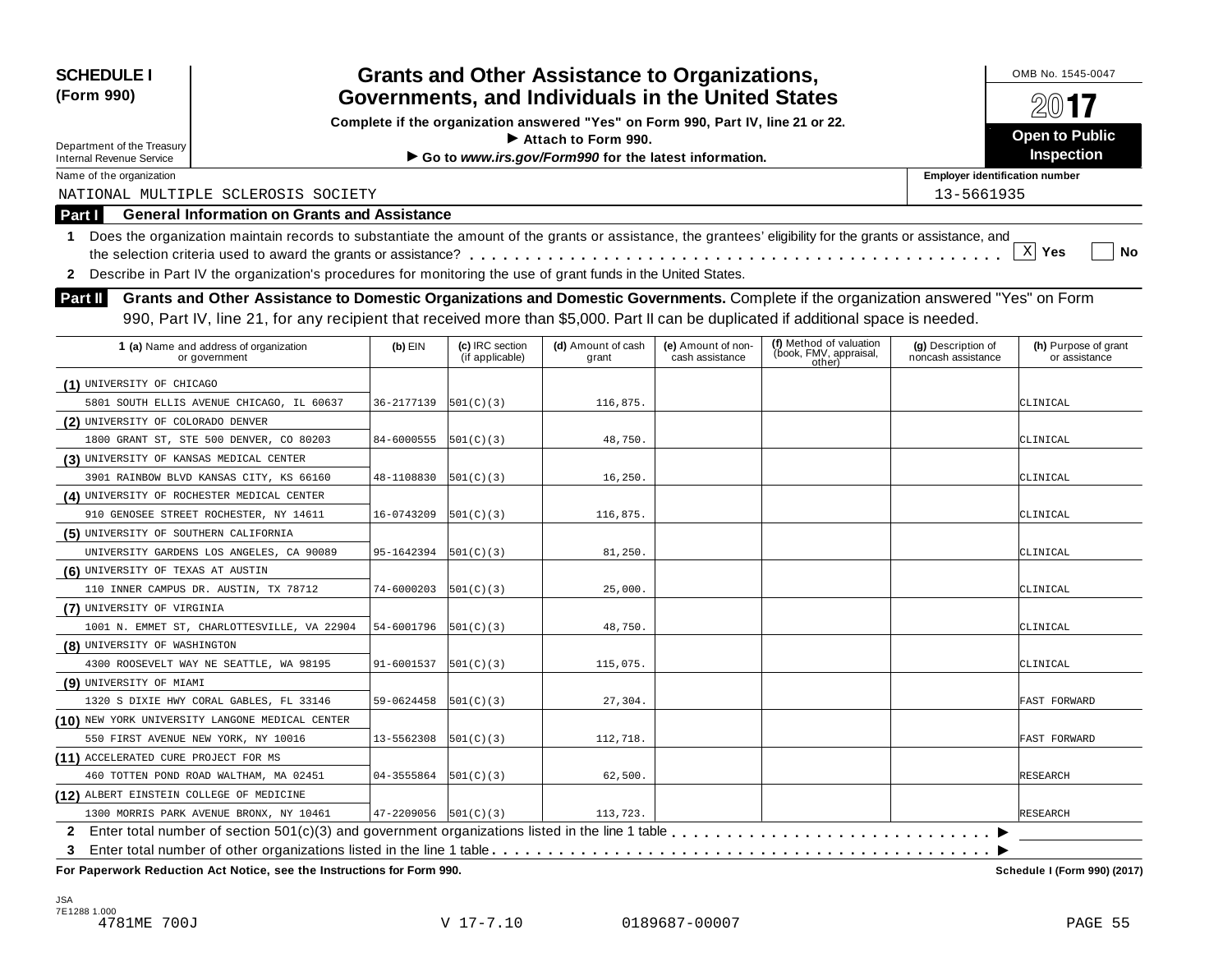| Complete if the organization answered "Yes" on Form 990, Part IV, line 21 or 22.<br><b>Open to Public</b><br>Attach to Form 990.<br><b>Inspection</b><br>Go to www.irs.gov/Form990 for the latest information.<br><b>Employer identification number</b><br>NATIONAL MULTIPLE SCLEROSIS SOCIETY<br>13-5661935<br><b>General Information on Grants and Assistance</b><br>Does the organization maintain records to substantiate the amount of the grants or assistance, the grantees' eligibility for the grants or assistance, and<br>$\mathbf 1$<br>$X$ Yes<br>No<br>2 Describe in Part IV the organization's procedures for monitoring the use of grant funds in the United States.<br>Grants and Other Assistance to Domestic Organizations and Domestic Governments. Complete if the organization answered "Yes" on Form<br><b>Part II</b><br>990, Part IV, line 21, for any recipient that received more than \$5,000. Part II can be duplicated if additional space is needed.<br>(f) Method of valuation<br>(book, FMV, appraisal,<br>(c) IRC section<br>(d) Amount of cash<br>1 (a) Name and address of organization<br>(e) Amount of non-<br>(g) Description of<br>(h) Purpose of grant<br>$(b)$ EIN<br>(if applicable)<br>cash assistance<br>noncash assistance<br>or government<br>grant<br>or assistance<br>other)<br>(1) BAYLOR COLLEGE OF MEDICINE<br>ONE BAYLOR PLAZA, RM 600D HOUSTON, TX 77030<br>74-1613878<br>378,705.<br> 501(C)(3) <br><b>RESEARCH</b><br>(2) BENAROYA RESEARCH INSTITUTE<br>91-0653422<br>165,941.<br>1201 9TH AVENUE SEATTLE, WA 98101<br> 501(C)(3) <br><b>RESEARCH</b><br>(3) BOSTON CHILDREN'S HOSPITAL<br>04-2774441<br>RESEARCH<br>300 LONGWOOD AVE BOSTON, MA 02115<br> 501(C)(3) <br>80,501.<br>(4) BRENTWOOD BIOMEDICAL RESEARCH INSTITUTE<br>11301 WILSHIRE BLVD, LOS ANGELES, CA 90073<br>95-4183712<br> 501(C)(3) <br>70,216.<br><b>RESEARCH</b><br>(5) BRIGHAM AND WOMEN'S HOSPITAL<br>04-2312909<br>1,565,331.<br>75 FRANCIS STREET BOSTON, MA 02115<br> 501(C)(3) <br><b>RESEARCH</b><br>05-0258809<br>103,767.<br>164 ANGELL ST, 3RD FLR, PROVIDENCE RI 02912<br> 501(C)(3) <br><b>RESEARCH</b><br>(7) CHICAGO ASSOC. FOR RSRCH & EDU. IN SCIENCE<br>43,993.<br>5000 S. 5TH AVENUE, HINES, IL 60141<br>36-3334177<br> 501(C)(3) <br><b>RESEARCH</b><br>(8) CASE WESTERN RESERVE UNIVERSITY<br>RESEARCH<br>10900 EUCLID AVENUE CLEVELAND, OH 44106<br>34-1018992<br> 501(C)(3) <br>310,548.<br>(9) CEDARS-SINAI MEDICAL CENTER<br>8700 BEVERLY BLVD LOS ANGELES, CA 90048<br>95-1644600<br> 501(C)(3) <br>43,990.<br><b>RESEARCH</b><br>(10) CHILDREN'S HOSP. MEDICAL CENTER - CINCINNAT<br>3333 BURNET AVE ML 490 CINCINNATI, OH 45229<br>358,925.<br>31-0833936<br> 501(C)(3) <br><b>RESEARCH</b><br>(11) CHILDREN'S HOSPITAL OF PHILADELPHIA<br>23-1352166<br>191,880.<br><b>RESEARCH</b><br>3401 CIVIC CEN BLVD PHILADELPHIA, PA 19104<br> 501(C)(3) <br>(12) CLEVELAND CLINIC FOUNDATION<br>9500 EUCLID AVENUE CLEVELAND, OH 44195<br>$91 - 2153073$ $ 501(C)(3) $<br>488,083.<br><b>RESEARCH</b><br>$\mathbf{2}$ | <b>SCHEDULE I</b><br>(Form 990)                               |  |  |  | <b>Grants and Other Assistance to Organizations,</b> |  |  |  | OMB No. 1545-0047 |
|----------------------------------------------------------------------------------------------------------------------------------------------------------------------------------------------------------------------------------------------------------------------------------------------------------------------------------------------------------------------------------------------------------------------------------------------------------------------------------------------------------------------------------------------------------------------------------------------------------------------------------------------------------------------------------------------------------------------------------------------------------------------------------------------------------------------------------------------------------------------------------------------------------------------------------------------------------------------------------------------------------------------------------------------------------------------------------------------------------------------------------------------------------------------------------------------------------------------------------------------------------------------------------------------------------------------------------------------------------------------------------------------------------------------------------------------------------------------------------------------------------------------------------------------------------------------------------------------------------------------------------------------------------------------------------------------------------------------------------------------------------------------------------------------------------------------------------------------------------------------------------------------------------------------------------------------------------------------------------------------------------------------------------------------------------------------------------------------------------------------------------------------------------------------------------------------------------------------------------------------------------------------------------------------------------------------------------------------------------------------------------------------------------------------------------------------------------------------------------------------------------------------------------------------------------------------------------------------------------------------------------------------------------------------------------------------------------------------------------------------------------------------------------------------------------------------------------------------------------------------------------------------------------------------------------------------------------------------------------------------------------------------------------------------------------------------------|---------------------------------------------------------------|--|--|--|------------------------------------------------------|--|--|--|-------------------|
|                                                                                                                                                                                                                                                                                                                                                                                                                                                                                                                                                                                                                                                                                                                                                                                                                                                                                                                                                                                                                                                                                                                                                                                                                                                                                                                                                                                                                                                                                                                                                                                                                                                                                                                                                                                                                                                                                                                                                                                                                                                                                                                                                                                                                                                                                                                                                                                                                                                                                                                                                                                                                                                                                                                                                                                                                                                                                                                                                                                                                                                                            | Governments, and Individuals in the United States             |  |  |  |                                                      |  |  |  |                   |
|                                                                                                                                                                                                                                                                                                                                                                                                                                                                                                                                                                                                                                                                                                                                                                                                                                                                                                                                                                                                                                                                                                                                                                                                                                                                                                                                                                                                                                                                                                                                                                                                                                                                                                                                                                                                                                                                                                                                                                                                                                                                                                                                                                                                                                                                                                                                                                                                                                                                                                                                                                                                                                                                                                                                                                                                                                                                                                                                                                                                                                                                            | Department of the Treasury<br><b>Internal Revenue Service</b> |  |  |  |                                                      |  |  |  |                   |
|                                                                                                                                                                                                                                                                                                                                                                                                                                                                                                                                                                                                                                                                                                                                                                                                                                                                                                                                                                                                                                                                                                                                                                                                                                                                                                                                                                                                                                                                                                                                                                                                                                                                                                                                                                                                                                                                                                                                                                                                                                                                                                                                                                                                                                                                                                                                                                                                                                                                                                                                                                                                                                                                                                                                                                                                                                                                                                                                                                                                                                                                            | Name of the organization                                      |  |  |  |                                                      |  |  |  |                   |
|                                                                                                                                                                                                                                                                                                                                                                                                                                                                                                                                                                                                                                                                                                                                                                                                                                                                                                                                                                                                                                                                                                                                                                                                                                                                                                                                                                                                                                                                                                                                                                                                                                                                                                                                                                                                                                                                                                                                                                                                                                                                                                                                                                                                                                                                                                                                                                                                                                                                                                                                                                                                                                                                                                                                                                                                                                                                                                                                                                                                                                                                            |                                                               |  |  |  |                                                      |  |  |  |                   |
|                                                                                                                                                                                                                                                                                                                                                                                                                                                                                                                                                                                                                                                                                                                                                                                                                                                                                                                                                                                                                                                                                                                                                                                                                                                                                                                                                                                                                                                                                                                                                                                                                                                                                                                                                                                                                                                                                                                                                                                                                                                                                                                                                                                                                                                                                                                                                                                                                                                                                                                                                                                                                                                                                                                                                                                                                                                                                                                                                                                                                                                                            | Part I                                                        |  |  |  |                                                      |  |  |  |                   |
|                                                                                                                                                                                                                                                                                                                                                                                                                                                                                                                                                                                                                                                                                                                                                                                                                                                                                                                                                                                                                                                                                                                                                                                                                                                                                                                                                                                                                                                                                                                                                                                                                                                                                                                                                                                                                                                                                                                                                                                                                                                                                                                                                                                                                                                                                                                                                                                                                                                                                                                                                                                                                                                                                                                                                                                                                                                                                                                                                                                                                                                                            |                                                               |  |  |  |                                                      |  |  |  |                   |
|                                                                                                                                                                                                                                                                                                                                                                                                                                                                                                                                                                                                                                                                                                                                                                                                                                                                                                                                                                                                                                                                                                                                                                                                                                                                                                                                                                                                                                                                                                                                                                                                                                                                                                                                                                                                                                                                                                                                                                                                                                                                                                                                                                                                                                                                                                                                                                                                                                                                                                                                                                                                                                                                                                                                                                                                                                                                                                                                                                                                                                                                            |                                                               |  |  |  |                                                      |  |  |  |                   |
|                                                                                                                                                                                                                                                                                                                                                                                                                                                                                                                                                                                                                                                                                                                                                                                                                                                                                                                                                                                                                                                                                                                                                                                                                                                                                                                                                                                                                                                                                                                                                                                                                                                                                                                                                                                                                                                                                                                                                                                                                                                                                                                                                                                                                                                                                                                                                                                                                                                                                                                                                                                                                                                                                                                                                                                                                                                                                                                                                                                                                                                                            |                                                               |  |  |  |                                                      |  |  |  |                   |
|                                                                                                                                                                                                                                                                                                                                                                                                                                                                                                                                                                                                                                                                                                                                                                                                                                                                                                                                                                                                                                                                                                                                                                                                                                                                                                                                                                                                                                                                                                                                                                                                                                                                                                                                                                                                                                                                                                                                                                                                                                                                                                                                                                                                                                                                                                                                                                                                                                                                                                                                                                                                                                                                                                                                                                                                                                                                                                                                                                                                                                                                            |                                                               |  |  |  |                                                      |  |  |  |                   |
|                                                                                                                                                                                                                                                                                                                                                                                                                                                                                                                                                                                                                                                                                                                                                                                                                                                                                                                                                                                                                                                                                                                                                                                                                                                                                                                                                                                                                                                                                                                                                                                                                                                                                                                                                                                                                                                                                                                                                                                                                                                                                                                                                                                                                                                                                                                                                                                                                                                                                                                                                                                                                                                                                                                                                                                                                                                                                                                                                                                                                                                                            |                                                               |  |  |  |                                                      |  |  |  |                   |
|                                                                                                                                                                                                                                                                                                                                                                                                                                                                                                                                                                                                                                                                                                                                                                                                                                                                                                                                                                                                                                                                                                                                                                                                                                                                                                                                                                                                                                                                                                                                                                                                                                                                                                                                                                                                                                                                                                                                                                                                                                                                                                                                                                                                                                                                                                                                                                                                                                                                                                                                                                                                                                                                                                                                                                                                                                                                                                                                                                                                                                                                            |                                                               |  |  |  |                                                      |  |  |  |                   |
|                                                                                                                                                                                                                                                                                                                                                                                                                                                                                                                                                                                                                                                                                                                                                                                                                                                                                                                                                                                                                                                                                                                                                                                                                                                                                                                                                                                                                                                                                                                                                                                                                                                                                                                                                                                                                                                                                                                                                                                                                                                                                                                                                                                                                                                                                                                                                                                                                                                                                                                                                                                                                                                                                                                                                                                                                                                                                                                                                                                                                                                                            |                                                               |  |  |  |                                                      |  |  |  |                   |
|                                                                                                                                                                                                                                                                                                                                                                                                                                                                                                                                                                                                                                                                                                                                                                                                                                                                                                                                                                                                                                                                                                                                                                                                                                                                                                                                                                                                                                                                                                                                                                                                                                                                                                                                                                                                                                                                                                                                                                                                                                                                                                                                                                                                                                                                                                                                                                                                                                                                                                                                                                                                                                                                                                                                                                                                                                                                                                                                                                                                                                                                            |                                                               |  |  |  |                                                      |  |  |  |                   |
|                                                                                                                                                                                                                                                                                                                                                                                                                                                                                                                                                                                                                                                                                                                                                                                                                                                                                                                                                                                                                                                                                                                                                                                                                                                                                                                                                                                                                                                                                                                                                                                                                                                                                                                                                                                                                                                                                                                                                                                                                                                                                                                                                                                                                                                                                                                                                                                                                                                                                                                                                                                                                                                                                                                                                                                                                                                                                                                                                                                                                                                                            |                                                               |  |  |  |                                                      |  |  |  |                   |
|                                                                                                                                                                                                                                                                                                                                                                                                                                                                                                                                                                                                                                                                                                                                                                                                                                                                                                                                                                                                                                                                                                                                                                                                                                                                                                                                                                                                                                                                                                                                                                                                                                                                                                                                                                                                                                                                                                                                                                                                                                                                                                                                                                                                                                                                                                                                                                                                                                                                                                                                                                                                                                                                                                                                                                                                                                                                                                                                                                                                                                                                            |                                                               |  |  |  |                                                      |  |  |  |                   |
|                                                                                                                                                                                                                                                                                                                                                                                                                                                                                                                                                                                                                                                                                                                                                                                                                                                                                                                                                                                                                                                                                                                                                                                                                                                                                                                                                                                                                                                                                                                                                                                                                                                                                                                                                                                                                                                                                                                                                                                                                                                                                                                                                                                                                                                                                                                                                                                                                                                                                                                                                                                                                                                                                                                                                                                                                                                                                                                                                                                                                                                                            |                                                               |  |  |  |                                                      |  |  |  |                   |
|                                                                                                                                                                                                                                                                                                                                                                                                                                                                                                                                                                                                                                                                                                                                                                                                                                                                                                                                                                                                                                                                                                                                                                                                                                                                                                                                                                                                                                                                                                                                                                                                                                                                                                                                                                                                                                                                                                                                                                                                                                                                                                                                                                                                                                                                                                                                                                                                                                                                                                                                                                                                                                                                                                                                                                                                                                                                                                                                                                                                                                                                            |                                                               |  |  |  |                                                      |  |  |  |                   |
|                                                                                                                                                                                                                                                                                                                                                                                                                                                                                                                                                                                                                                                                                                                                                                                                                                                                                                                                                                                                                                                                                                                                                                                                                                                                                                                                                                                                                                                                                                                                                                                                                                                                                                                                                                                                                                                                                                                                                                                                                                                                                                                                                                                                                                                                                                                                                                                                                                                                                                                                                                                                                                                                                                                                                                                                                                                                                                                                                                                                                                                                            |                                                               |  |  |  |                                                      |  |  |  |                   |
|                                                                                                                                                                                                                                                                                                                                                                                                                                                                                                                                                                                                                                                                                                                                                                                                                                                                                                                                                                                                                                                                                                                                                                                                                                                                                                                                                                                                                                                                                                                                                                                                                                                                                                                                                                                                                                                                                                                                                                                                                                                                                                                                                                                                                                                                                                                                                                                                                                                                                                                                                                                                                                                                                                                                                                                                                                                                                                                                                                                                                                                                            |                                                               |  |  |  |                                                      |  |  |  |                   |
|                                                                                                                                                                                                                                                                                                                                                                                                                                                                                                                                                                                                                                                                                                                                                                                                                                                                                                                                                                                                                                                                                                                                                                                                                                                                                                                                                                                                                                                                                                                                                                                                                                                                                                                                                                                                                                                                                                                                                                                                                                                                                                                                                                                                                                                                                                                                                                                                                                                                                                                                                                                                                                                                                                                                                                                                                                                                                                                                                                                                                                                                            |                                                               |  |  |  |                                                      |  |  |  |                   |
|                                                                                                                                                                                                                                                                                                                                                                                                                                                                                                                                                                                                                                                                                                                                                                                                                                                                                                                                                                                                                                                                                                                                                                                                                                                                                                                                                                                                                                                                                                                                                                                                                                                                                                                                                                                                                                                                                                                                                                                                                                                                                                                                                                                                                                                                                                                                                                                                                                                                                                                                                                                                                                                                                                                                                                                                                                                                                                                                                                                                                                                                            |                                                               |  |  |  |                                                      |  |  |  |                   |
|                                                                                                                                                                                                                                                                                                                                                                                                                                                                                                                                                                                                                                                                                                                                                                                                                                                                                                                                                                                                                                                                                                                                                                                                                                                                                                                                                                                                                                                                                                                                                                                                                                                                                                                                                                                                                                                                                                                                                                                                                                                                                                                                                                                                                                                                                                                                                                                                                                                                                                                                                                                                                                                                                                                                                                                                                                                                                                                                                                                                                                                                            |                                                               |  |  |  |                                                      |  |  |  |                   |
|                                                                                                                                                                                                                                                                                                                                                                                                                                                                                                                                                                                                                                                                                                                                                                                                                                                                                                                                                                                                                                                                                                                                                                                                                                                                                                                                                                                                                                                                                                                                                                                                                                                                                                                                                                                                                                                                                                                                                                                                                                                                                                                                                                                                                                                                                                                                                                                                                                                                                                                                                                                                                                                                                                                                                                                                                                                                                                                                                                                                                                                                            | (6) BROWN UNIVERSITY                                          |  |  |  |                                                      |  |  |  |                   |
|                                                                                                                                                                                                                                                                                                                                                                                                                                                                                                                                                                                                                                                                                                                                                                                                                                                                                                                                                                                                                                                                                                                                                                                                                                                                                                                                                                                                                                                                                                                                                                                                                                                                                                                                                                                                                                                                                                                                                                                                                                                                                                                                                                                                                                                                                                                                                                                                                                                                                                                                                                                                                                                                                                                                                                                                                                                                                                                                                                                                                                                                            |                                                               |  |  |  |                                                      |  |  |  |                   |
|                                                                                                                                                                                                                                                                                                                                                                                                                                                                                                                                                                                                                                                                                                                                                                                                                                                                                                                                                                                                                                                                                                                                                                                                                                                                                                                                                                                                                                                                                                                                                                                                                                                                                                                                                                                                                                                                                                                                                                                                                                                                                                                                                                                                                                                                                                                                                                                                                                                                                                                                                                                                                                                                                                                                                                                                                                                                                                                                                                                                                                                                            |                                                               |  |  |  |                                                      |  |  |  |                   |
|                                                                                                                                                                                                                                                                                                                                                                                                                                                                                                                                                                                                                                                                                                                                                                                                                                                                                                                                                                                                                                                                                                                                                                                                                                                                                                                                                                                                                                                                                                                                                                                                                                                                                                                                                                                                                                                                                                                                                                                                                                                                                                                                                                                                                                                                                                                                                                                                                                                                                                                                                                                                                                                                                                                                                                                                                                                                                                                                                                                                                                                                            |                                                               |  |  |  |                                                      |  |  |  |                   |
|                                                                                                                                                                                                                                                                                                                                                                                                                                                                                                                                                                                                                                                                                                                                                                                                                                                                                                                                                                                                                                                                                                                                                                                                                                                                                                                                                                                                                                                                                                                                                                                                                                                                                                                                                                                                                                                                                                                                                                                                                                                                                                                                                                                                                                                                                                                                                                                                                                                                                                                                                                                                                                                                                                                                                                                                                                                                                                                                                                                                                                                                            |                                                               |  |  |  |                                                      |  |  |  |                   |
|                                                                                                                                                                                                                                                                                                                                                                                                                                                                                                                                                                                                                                                                                                                                                                                                                                                                                                                                                                                                                                                                                                                                                                                                                                                                                                                                                                                                                                                                                                                                                                                                                                                                                                                                                                                                                                                                                                                                                                                                                                                                                                                                                                                                                                                                                                                                                                                                                                                                                                                                                                                                                                                                                                                                                                                                                                                                                                                                                                                                                                                                            |                                                               |  |  |  |                                                      |  |  |  |                   |
|                                                                                                                                                                                                                                                                                                                                                                                                                                                                                                                                                                                                                                                                                                                                                                                                                                                                                                                                                                                                                                                                                                                                                                                                                                                                                                                                                                                                                                                                                                                                                                                                                                                                                                                                                                                                                                                                                                                                                                                                                                                                                                                                                                                                                                                                                                                                                                                                                                                                                                                                                                                                                                                                                                                                                                                                                                                                                                                                                                                                                                                                            |                                                               |  |  |  |                                                      |  |  |  |                   |
|                                                                                                                                                                                                                                                                                                                                                                                                                                                                                                                                                                                                                                                                                                                                                                                                                                                                                                                                                                                                                                                                                                                                                                                                                                                                                                                                                                                                                                                                                                                                                                                                                                                                                                                                                                                                                                                                                                                                                                                                                                                                                                                                                                                                                                                                                                                                                                                                                                                                                                                                                                                                                                                                                                                                                                                                                                                                                                                                                                                                                                                                            |                                                               |  |  |  |                                                      |  |  |  |                   |
|                                                                                                                                                                                                                                                                                                                                                                                                                                                                                                                                                                                                                                                                                                                                                                                                                                                                                                                                                                                                                                                                                                                                                                                                                                                                                                                                                                                                                                                                                                                                                                                                                                                                                                                                                                                                                                                                                                                                                                                                                                                                                                                                                                                                                                                                                                                                                                                                                                                                                                                                                                                                                                                                                                                                                                                                                                                                                                                                                                                                                                                                            |                                                               |  |  |  |                                                      |  |  |  |                   |
|                                                                                                                                                                                                                                                                                                                                                                                                                                                                                                                                                                                                                                                                                                                                                                                                                                                                                                                                                                                                                                                                                                                                                                                                                                                                                                                                                                                                                                                                                                                                                                                                                                                                                                                                                                                                                                                                                                                                                                                                                                                                                                                                                                                                                                                                                                                                                                                                                                                                                                                                                                                                                                                                                                                                                                                                                                                                                                                                                                                                                                                                            |                                                               |  |  |  |                                                      |  |  |  |                   |
|                                                                                                                                                                                                                                                                                                                                                                                                                                                                                                                                                                                                                                                                                                                                                                                                                                                                                                                                                                                                                                                                                                                                                                                                                                                                                                                                                                                                                                                                                                                                                                                                                                                                                                                                                                                                                                                                                                                                                                                                                                                                                                                                                                                                                                                                                                                                                                                                                                                                                                                                                                                                                                                                                                                                                                                                                                                                                                                                                                                                                                                                            |                                                               |  |  |  |                                                      |  |  |  |                   |
|                                                                                                                                                                                                                                                                                                                                                                                                                                                                                                                                                                                                                                                                                                                                                                                                                                                                                                                                                                                                                                                                                                                                                                                                                                                                                                                                                                                                                                                                                                                                                                                                                                                                                                                                                                                                                                                                                                                                                                                                                                                                                                                                                                                                                                                                                                                                                                                                                                                                                                                                                                                                                                                                                                                                                                                                                                                                                                                                                                                                                                                                            |                                                               |  |  |  |                                                      |  |  |  |                   |
|                                                                                                                                                                                                                                                                                                                                                                                                                                                                                                                                                                                                                                                                                                                                                                                                                                                                                                                                                                                                                                                                                                                                                                                                                                                                                                                                                                                                                                                                                                                                                                                                                                                                                                                                                                                                                                                                                                                                                                                                                                                                                                                                                                                                                                                                                                                                                                                                                                                                                                                                                                                                                                                                                                                                                                                                                                                                                                                                                                                                                                                                            |                                                               |  |  |  |                                                      |  |  |  |                   |
|                                                                                                                                                                                                                                                                                                                                                                                                                                                                                                                                                                                                                                                                                                                                                                                                                                                                                                                                                                                                                                                                                                                                                                                                                                                                                                                                                                                                                                                                                                                                                                                                                                                                                                                                                                                                                                                                                                                                                                                                                                                                                                                                                                                                                                                                                                                                                                                                                                                                                                                                                                                                                                                                                                                                                                                                                                                                                                                                                                                                                                                                            |                                                               |  |  |  |                                                      |  |  |  |                   |
|                                                                                                                                                                                                                                                                                                                                                                                                                                                                                                                                                                                                                                                                                                                                                                                                                                                                                                                                                                                                                                                                                                                                                                                                                                                                                                                                                                                                                                                                                                                                                                                                                                                                                                                                                                                                                                                                                                                                                                                                                                                                                                                                                                                                                                                                                                                                                                                                                                                                                                                                                                                                                                                                                                                                                                                                                                                                                                                                                                                                                                                                            |                                                               |  |  |  |                                                      |  |  |  |                   |
|                                                                                                                                                                                                                                                                                                                                                                                                                                                                                                                                                                                                                                                                                                                                                                                                                                                                                                                                                                                                                                                                                                                                                                                                                                                                                                                                                                                                                                                                                                                                                                                                                                                                                                                                                                                                                                                                                                                                                                                                                                                                                                                                                                                                                                                                                                                                                                                                                                                                                                                                                                                                                                                                                                                                                                                                                                                                                                                                                                                                                                                                            | 3                                                             |  |  |  |                                                      |  |  |  |                   |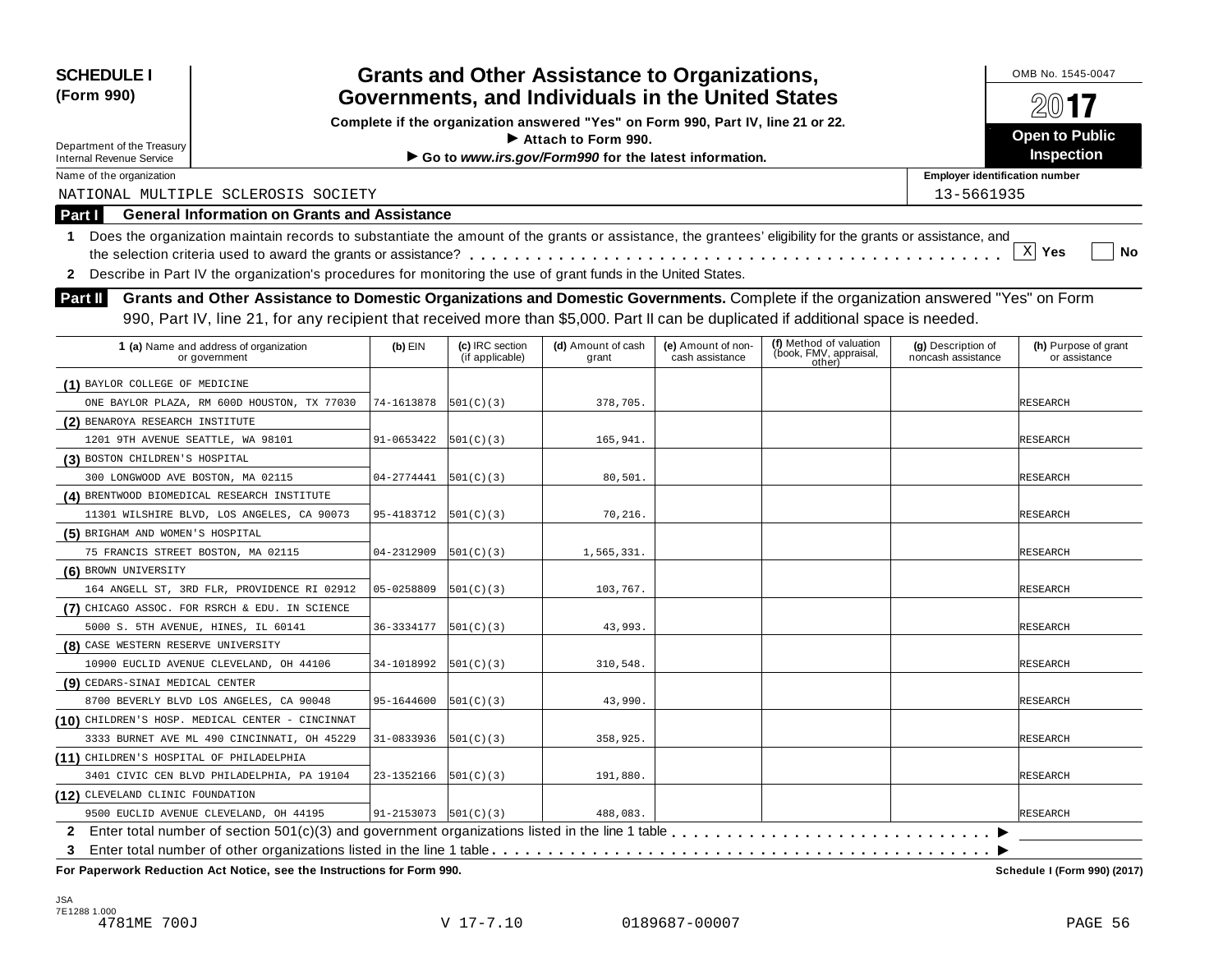| <b>SCHEDULE I</b>                         |                                                                                                                                                            |                            |                                    | <b>Grants and Other Assistance to Organizations,</b>                             |                                       |                                                             |                                          | OMB No. 1545-0047                     |
|-------------------------------------------|------------------------------------------------------------------------------------------------------------------------------------------------------------|----------------------------|------------------------------------|----------------------------------------------------------------------------------|---------------------------------------|-------------------------------------------------------------|------------------------------------------|---------------------------------------|
| (Form 990)                                | Governments, and Individuals in the United States                                                                                                          |                            |                                    |                                                                                  |                                       |                                                             |                                          |                                       |
|                                           |                                                                                                                                                            |                            |                                    | Complete if the organization answered "Yes" on Form 990, Part IV, line 21 or 22. |                                       |                                                             |                                          | $20$ 17                               |
| Department of the Treasury                |                                                                                                                                                            |                            |                                    | Attach to Form 990.                                                              |                                       |                                                             |                                          | <b>Open to Public</b>                 |
| Internal Revenue Service                  |                                                                                                                                                            |                            |                                    | Go to www.irs.gov/Form990 for the latest information.                            |                                       |                                                             |                                          | <b>Inspection</b>                     |
| Name of the organization                  |                                                                                                                                                            |                            |                                    |                                                                                  |                                       |                                                             | <b>Employer identification number</b>    |                                       |
|                                           | NATIONAL MULTIPLE SCLEROSIS SOCIETY                                                                                                                        |                            |                                    |                                                                                  |                                       |                                                             | 13-5661935                               |                                       |
| Part I                                    | <b>General Information on Grants and Assistance</b>                                                                                                        |                            |                                    |                                                                                  |                                       |                                                             |                                          |                                       |
| 1.                                        | Does the organization maintain records to substantiate the amount of the grants or assistance, the grantees' eligibility for the grants or assistance, and |                            |                                    |                                                                                  |                                       |                                                             |                                          |                                       |
|                                           |                                                                                                                                                            |                            |                                    |                                                                                  |                                       |                                                             |                                          | $X$ Yes<br>No                         |
|                                           | 2 Describe in Part IV the organization's procedures for monitoring the use of grant funds in the United States.                                            |                            |                                    |                                                                                  |                                       |                                                             |                                          |                                       |
| Part II                                   | Grants and Other Assistance to Domestic Organizations and Domestic Governments. Complete if the organization answered "Yes" on Form                        |                            |                                    |                                                                                  |                                       |                                                             |                                          |                                       |
|                                           | 990, Part IV, line 21, for any recipient that received more than \$5,000. Part II can be duplicated if additional space is needed.                         |                            |                                    |                                                                                  |                                       |                                                             |                                          |                                       |
|                                           |                                                                                                                                                            |                            |                                    |                                                                                  |                                       |                                                             |                                          |                                       |
|                                           | 1 (a) Name and address of organization<br>or government                                                                                                    | $(b)$ EIN                  | (c) IRC section<br>(if applicable) | (d) Amount of cash<br>grant                                                      | (e) Amount of non-<br>cash assistance | (f) Method of valuation<br>(book, FMV, appraisal,<br>other) | (g) Description of<br>noncash assistance | (h) Purpose of grant<br>or assistance |
| (1) COLORADO STATE UNIVERSITY             |                                                                                                                                                            |                            |                                    |                                                                                  |                                       |                                                             |                                          |                                       |
|                                           | 555 SOUTH HOWES FORT COLLINS, CO 80523                                                                                                                     | 84-6000545                 | 501(C)(3)                          | 88,000.                                                                          |                                       |                                                             |                                          | RESEARCH                              |
| (2) COLUMBIA UNIVERSITY                   |                                                                                                                                                            |                            |                                    |                                                                                  |                                       |                                                             |                                          |                                       |
|                                           | 16TH ST & BROADWAY NEW YORK, NY 10027                                                                                                                      | 13-5598093                 | 501(C)(3)                          | 278,124.                                                                         |                                       |                                                             |                                          | <b>RESEARCH</b>                       |
| (3) DREXEL UNIVERSITY                     |                                                                                                                                                            |                            |                                    |                                                                                  |                                       |                                                             |                                          |                                       |
|                                           | 3141 CHESTNUT ST PHILADELPHIA, PA 19104                                                                                                                    | 23-1352630                 | 501(C)(3)                          | 95,937.                                                                          |                                       |                                                             |                                          | <b>RESEARCH</b>                       |
| (4) DUKE UNIVERSITY MEDICAL CENTER        |                                                                                                                                                            |                            |                                    |                                                                                  |                                       |                                                             |                                          |                                       |
|                                           | 8 DUKE UNI MED CEN, CHARLOTTE, NC 27703                                                                                                                    | 56-2070036                 | 501(C)(3)                          | 187,657.                                                                         |                                       |                                                             |                                          | <b>RESEARCH</b>                       |
| (5) GRYPHON SCIENTIFIC                    |                                                                                                                                                            |                            |                                    |                                                                                  |                                       |                                                             |                                          |                                       |
|                                           | 6930 CARROLL AVE, TAKOMA PARK, MD 20912                                                                                                                    | 20-2858377                 | 501(C)(3)                          | 109,721.                                                                         |                                       |                                                             |                                          | <b>RESEARCH</b>                       |
| (6) HENRY M. JACKSON FOUNDATION           |                                                                                                                                                            |                            |                                    |                                                                                  |                                       |                                                             |                                          |                                       |
|                                           | 6720-A ROCKLEDGE DR. BETHESDA, MD 20817                                                                                                                    | 52-1317896                 | 501(C)(3)                          | 348,344                                                                          |                                       |                                                             |                                          | <b>RESEARCH</b>                       |
|                                           | (7) ICAHN SCHOOL OF MEDICINE AT MOUNT SINAI                                                                                                                |                            |                                    |                                                                                  |                                       |                                                             |                                          |                                       |
|                                           | 1 GUSTAVE L. LEVY PLACE NEW YORK, NY 10029                                                                                                                 | 13-6171197                 | 501(C)(3)                          | 455,260.                                                                         |                                       |                                                             |                                          | <b>RESEARCH</b>                       |
| (8) INSTITUTE FOR CLINICAL RESEARCH, INC. |                                                                                                                                                            |                            |                                    |                                                                                  |                                       |                                                             |                                          |                                       |
|                                           | 50 IRVING ST, NW, RM 1F-134 WA, DC 20422                                                                                                                   | 52-1336656                 | 501(C)(3)                          | 283,885.                                                                         |                                       |                                                             |                                          | <b>RESEARCH</b>                       |
| (9) JOHNS HOPKINS UNIVERSITY              |                                                                                                                                                            |                            |                                    |                                                                                  |                                       |                                                             |                                          |                                       |
|                                           | 600 NORTH WOLFE STREET BALTIMORE, MD 21287                                                                                                                 | 52-0595110                 | 501(C)(3)                          | 1,794,456.                                                                       |                                       |                                                             |                                          | <b>RESEARCH</b>                       |
| (10) KESSLER FOUNDATION RESEARCH CENTER   |                                                                                                                                                            |                            |                                    |                                                                                  |                                       |                                                             |                                          |                                       |
|                                           | 300 EXEC DR. STE 70 WEST ORANGE, NJ 07936                                                                                                                  | 31-1562134                 | 501(C)(3)                          | 1,148,246.                                                                       |                                       |                                                             |                                          | <b>RESEARCH</b>                       |
| (11) MASSACHUSETTS GENERAL HOSPITAL       |                                                                                                                                                            |                            |                                    |                                                                                  |                                       |                                                             |                                          |                                       |
| 55 FRUIT ST BOSTON, MA 02114              |                                                                                                                                                            | 04-1564655                 | 501(C)(3)                          | 452,052.                                                                         |                                       |                                                             |                                          | <b>RESEARCH</b>                       |
| (12) MAYO CLINIC ROCHESTER                |                                                                                                                                                            |                            |                                    |                                                                                  |                                       |                                                             |                                          |                                       |
|                                           | 200 FIRST STREET NW ROCHESTER, MN 55905                                                                                                                    | $41-6011702$ $ 501(C)(3) $ |                                    | 490,538.                                                                         |                                       |                                                             |                                          | <b>RESEARCH</b>                       |
|                                           |                                                                                                                                                            |                            |                                    |                                                                                  |                                       |                                                             |                                          |                                       |
| 3                                         |                                                                                                                                                            |                            |                                    |                                                                                  |                                       |                                                             |                                          |                                       |
|                                           | For Paperwork Reduction Act Notice, see the Instructions for Form 990.                                                                                     |                            |                                    |                                                                                  |                                       |                                                             |                                          | Schedule I (Form 990) (2017)          |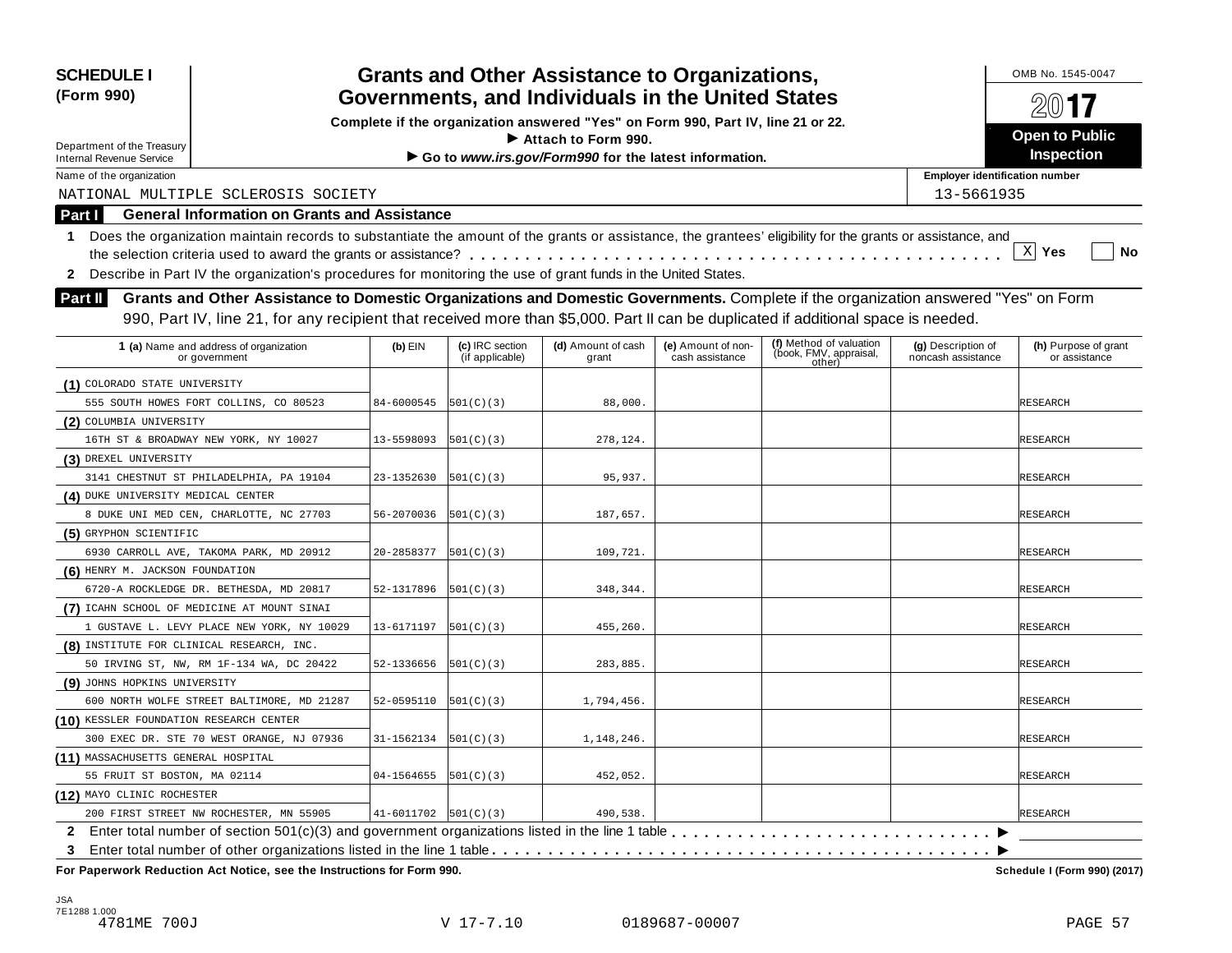| <b>SCHEDULE I</b>                                             |                                                                                                                                                            |                            |                                                   | <b>Grants and Other Assistance to Organizations,</b>                             |                                       |                                                             |                                          | OMB No. 1545-0047                     |
|---------------------------------------------------------------|------------------------------------------------------------------------------------------------------------------------------------------------------------|----------------------------|---------------------------------------------------|----------------------------------------------------------------------------------|---------------------------------------|-------------------------------------------------------------|------------------------------------------|---------------------------------------|
| (Form 990)                                                    |                                                                                                                                                            |                            | Governments, and Individuals in the United States |                                                                                  | $20$ 17                               |                                                             |                                          |                                       |
|                                                               |                                                                                                                                                            |                            |                                                   | Complete if the organization answered "Yes" on Form 990, Part IV, line 21 or 22. |                                       |                                                             |                                          | <b>Open to Public</b>                 |
| Department of the Treasury<br><b>Internal Revenue Service</b> |                                                                                                                                                            |                            |                                                   | Attach to Form 990.<br>Go to www.irs.gov/Form990 for the latest information.     |                                       |                                                             |                                          | <b>Inspection</b>                     |
| Name of the organization                                      |                                                                                                                                                            |                            |                                                   |                                                                                  |                                       |                                                             | <b>Employer identification number</b>    |                                       |
|                                                               | NATIONAL MULTIPLE SCLEROSIS SOCIETY                                                                                                                        |                            |                                                   |                                                                                  |                                       |                                                             | 13-5661935                               |                                       |
| Part I                                                        | <b>General Information on Grants and Assistance</b>                                                                                                        |                            |                                                   |                                                                                  |                                       |                                                             |                                          |                                       |
| 1.                                                            | Does the organization maintain records to substantiate the amount of the grants or assistance, the grantees' eligibility for the grants or assistance, and |                            |                                                   |                                                                                  |                                       |                                                             |                                          |                                       |
|                                                               |                                                                                                                                                            |                            |                                                   |                                                                                  |                                       |                                                             |                                          | $X$ Yes<br>No                         |
| $\mathbf{2}$                                                  | Describe in Part IV the organization's procedures for monitoring the use of grant funds in the United States.                                              |                            |                                                   |                                                                                  |                                       |                                                             |                                          |                                       |
| <b>Part II</b>                                                | Grants and Other Assistance to Domestic Organizations and Domestic Governments. Complete if the organization answered "Yes" on Form                        |                            |                                                   |                                                                                  |                                       |                                                             |                                          |                                       |
|                                                               | 990, Part IV, line 21, for any recipient that received more than \$5,000. Part II can be duplicated if additional space is needed.                         |                            |                                                   |                                                                                  |                                       |                                                             |                                          |                                       |
|                                                               |                                                                                                                                                            |                            |                                                   |                                                                                  |                                       |                                                             |                                          |                                       |
|                                                               | 1 (a) Name and address of organization<br>or government                                                                                                    | $(b)$ EIN                  | (c) IRC section<br>(if applicable)                | (d) Amount of cash<br>grant                                                      | (e) Amount of non-<br>cash assistance | (f) Method of valuation<br>(book, FMV, appraisal,<br>other) | (g) Description of<br>noncash assistance | (h) Purpose of grant<br>or assistance |
| (1) MGH INSTITUTE OF HEALTH PROFESSIONS                       |                                                                                                                                                            |                            |                                                   |                                                                                  |                                       |                                                             |                                          |                                       |
| 36 1ST AVE CHARLESTOWN, MA 02129                              |                                                                                                                                                            | 04-2868893                 | 501(C)(3)                                         | 19,688.                                                                          |                                       |                                                             |                                          | <b>RESEARCH</b>                       |
| (2) MOUNT SINAI SCHOOL OF MEDICINE                            |                                                                                                                                                            |                            |                                                   |                                                                                  |                                       |                                                             |                                          |                                       |
|                                                               | 1 GUSTAVE L. LEVY PLACE NEW YORK, NY 10029                                                                                                                 | 13-6171197                 | 501(C)(3)                                         | 167,007.                                                                         |                                       |                                                             |                                          | <b>RESEARCH</b>                       |
|                                                               | (3) NAT'L CANCER INST., NAT'L INST. OF HEALTH                                                                                                              |                            |                                                   |                                                                                  |                                       |                                                             |                                          |                                       |
|                                                               | 9000 ROCKVILLE PIKE BETHESDA, MD 20892                                                                                                                     | 52-0858115                 | 501(C)(3)                                         | 125,000.                                                                         |                                       |                                                             |                                          | <b>RESEARCH</b>                       |
|                                                               | (4) NAT'L INST. NEUROLOGICAL DISORDERS & STROKE                                                                                                            |                            |                                                   |                                                                                  |                                       |                                                             |                                          |                                       |
|                                                               | 9000 ROCKVILLE PIKE BETHESDA, MD 20892                                                                                                                     | 52-0858115                 | 501(C)(3)                                         | 78,142.                                                                          |                                       |                                                             |                                          | <b>RESEARCH</b>                       |
| (5) NATIONAL INSTITUTES OF HEALTH                             |                                                                                                                                                            |                            |                                                   |                                                                                  |                                       |                                                             |                                          |                                       |
|                                                               | 9000 ROCKVILLE PIKE BETHESDA, MD 20814?                                                                                                                    | 52-1986675                 | 501(C)(3)                                         | 49, 415.                                                                         |                                       |                                                             |                                          | <b>RESEARCH</b>                       |
|                                                               | (6) NEW YORK UNIVERSITY LANGONE MEDICAL CENTER                                                                                                             |                            |                                                   |                                                                                  |                                       |                                                             |                                          |                                       |
|                                                               | 550 FIRST AVENUE NEW YORK, NY 10016                                                                                                                        | 13-5562308                 | 501(C)(3)                                         | 371,071.                                                                         |                                       |                                                             |                                          | <b>RESEARCH</b>                       |
| (7) NORTHWESTERN UNIVERSITY                                   |                                                                                                                                                            |                            |                                                   |                                                                                  |                                       |                                                             |                                          |                                       |
|                                                               | 633 CLARK STREET EVANSTON, IL 60208                                                                                                                        | 36-2167817                 | 501(C)(3)                                         | 141,177.                                                                         |                                       |                                                             |                                          | <b>RESEARCH</b>                       |
| (8) NYU SCHOOL OF MEDICINE                                    |                                                                                                                                                            |                            |                                                   |                                                                                  |                                       |                                                             |                                          |                                       |
|                                                               | 550 FIRST AVENUE NEW YORK, NY 10016                                                                                                                        | 13-5562308                 | 501(C)(3)                                         | 45,790.                                                                          |                                       |                                                             |                                          | <b>RESEARCH</b>                       |
| (9) THE OHIO STATE UNIVERSITY                                 |                                                                                                                                                            |                            |                                                   |                                                                                  |                                       |                                                             |                                          |                                       |
|                                                               | 1960 KENNY ROAD COLUMBUS, OH 43210                                                                                                                         | 31-6025986                 | 501(C)(3)                                         | 291,602.                                                                         |                                       |                                                             |                                          | <b>RESEARCH</b>                       |
| (10) OKLAHOMA MEDICAL RESEARCH FOUNDATION                     |                                                                                                                                                            |                            |                                                   |                                                                                  |                                       |                                                             |                                          |                                       |
|                                                               | 825 NE 13TH S OKLAHOMA CITY, OK 73104                                                                                                                      | 73-0580274                 | 501(C)(3)                                         | 211,200.                                                                         |                                       |                                                             |                                          | <b>RESEARCH</b>                       |
| (11) OREGON HEALTH & SCIENCE UNIVERSITY                       |                                                                                                                                                            |                            |                                                   |                                                                                  |                                       |                                                             |                                          |                                       |
|                                                               | 3181 SAM JACKSON PARK RD PORTLAND, OR 97239                                                                                                                | 61-1730890                 | 501(C)(3)                                         | 1,331,613.                                                                       |                                       |                                                             |                                          | <b>RESEARCH</b>                       |
| (12) OREGON STATE UNIVERSITY                                  |                                                                                                                                                            |                            |                                                   |                                                                                  |                                       |                                                             |                                          |                                       |
|                                                               | 3181 SAM JACKSON PARK RD PORTLAND, OR 97239                                                                                                                | $61-1730890$ $ 501(C)(3) $ |                                                   | 150,469.                                                                         |                                       |                                                             |                                          | <b>RESEARCH</b>                       |
|                                                               |                                                                                                                                                            |                            |                                                   |                                                                                  |                                       |                                                             |                                          |                                       |
| 3                                                             |                                                                                                                                                            |                            |                                                   |                                                                                  |                                       |                                                             |                                          |                                       |
|                                                               | For Paperwork Reduction Act Notice, see the Instructions for Form 990.                                                                                     |                            |                                                   |                                                                                  |                                       |                                                             |                                          | Schedule I (Form 990) (2017)          |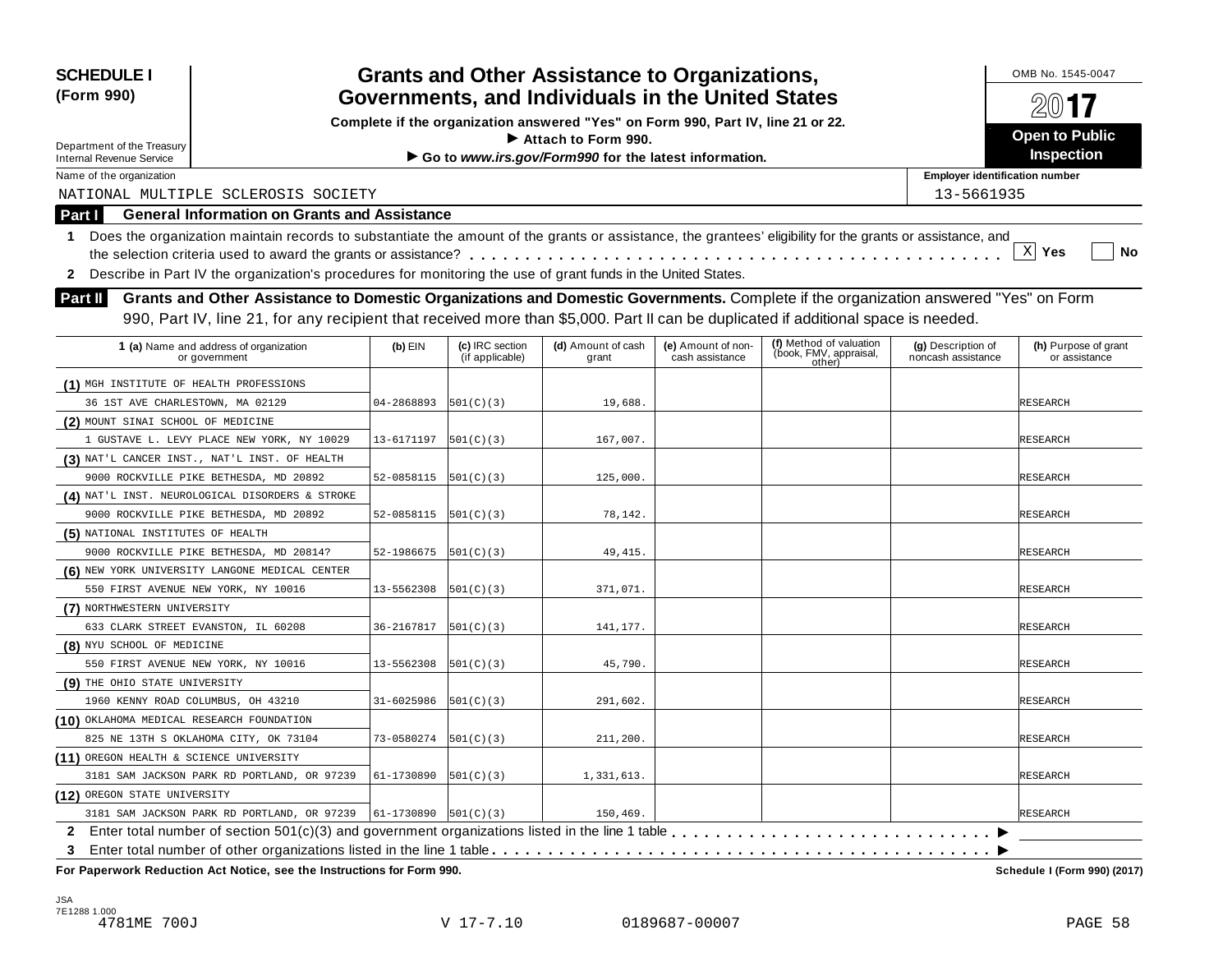| <b>SCHEDULE I</b><br>(Form 990)                                                                                                                                                                                                                                                             |            |                                    | <b>Grants and Other Assistance to Organizations,</b><br>Governments, and Individuals in the United States |                                       |                                                             |                                          | OMB No. 1545-0047<br>2017             |
|---------------------------------------------------------------------------------------------------------------------------------------------------------------------------------------------------------------------------------------------------------------------------------------------|------------|------------------------------------|-----------------------------------------------------------------------------------------------------------|---------------------------------------|-------------------------------------------------------------|------------------------------------------|---------------------------------------|
|                                                                                                                                                                                                                                                                                             |            |                                    | Complete if the organization answered "Yes" on Form 990, Part IV, line 21 or 22.                          |                                       |                                                             |                                          |                                       |
| Department of the Treasury                                                                                                                                                                                                                                                                  |            |                                    | $\blacktriangleright$ Attach to Form 990.                                                                 |                                       |                                                             |                                          | <b>Open to Public</b>                 |
| <b>Internal Revenue Service</b>                                                                                                                                                                                                                                                             |            |                                    | Go to www.irs.gov/Form990 for the latest information.                                                     |                                       |                                                             |                                          | <b>Inspection</b>                     |
| Name of the organization                                                                                                                                                                                                                                                                    |            |                                    |                                                                                                           |                                       |                                                             | <b>Employer identification number</b>    |                                       |
| NATIONAL MULTIPLE SCLEROSIS SOCIETY                                                                                                                                                                                                                                                         |            |                                    |                                                                                                           |                                       |                                                             | 13-5661935                               |                                       |
| <b>General Information on Grants and Assistance</b><br>Part I                                                                                                                                                                                                                               |            |                                    |                                                                                                           |                                       |                                                             |                                          |                                       |
| Does the organization maintain records to substantiate the amount of the grants or assistance, the grantees' eligibility for the grants or assistance, and<br>1                                                                                                                             |            |                                    |                                                                                                           |                                       |                                                             |                                          |                                       |
|                                                                                                                                                                                                                                                                                             |            |                                    |                                                                                                           |                                       |                                                             |                                          | $\mathbf{x}$<br>No<br>Yes             |
| 2 Describe in Part IV the organization's procedures for monitoring the use of grant funds in the United States.                                                                                                                                                                             |            |                                    |                                                                                                           |                                       |                                                             |                                          |                                       |
| Grants and Other Assistance to Domestic Organizations and Domestic Governments. Complete if the organization answered "Yes" on Form<br><b>Part II</b><br>990, Part IV, line 21, for any recipient that received more than \$5,000. Part II can be duplicated if additional space is needed. |            |                                    |                                                                                                           |                                       |                                                             |                                          |                                       |
| 1 (a) Name and address of organization<br>or government                                                                                                                                                                                                                                     | $(b)$ EIN  | (c) IRC section<br>(if applicable) | (d) Amount of cash<br>grant                                                                               | (e) Amount of non-<br>cash assistance | (f) Method of valuation<br>(book, FMV, appraisal,<br>other) | (g) Description of<br>noncash assistance | (h) Purpose of grant<br>or assistance |
| (1) RESEARCH FOUNDATION OF CUNY-ASRC                                                                                                                                                                                                                                                        |            |                                    |                                                                                                           |                                       |                                                             |                                          |                                       |
| 230 W 41ST ST, 7TH FLR NEW YORK, NY 10036                                                                                                                                                                                                                                                   | 13-1988190 | 501(C)(3)                          | 89,738.                                                                                                   |                                       |                                                             |                                          | <b>RESEARCH</b>                       |
| (2) RTI INTERNATIONAL                                                                                                                                                                                                                                                                       |            |                                    |                                                                                                           |                                       |                                                             |                                          |                                       |
| RESEARCH TRIANGLE INST., RALEIGH, NC 27675                                                                                                                                                                                                                                                  | 56-0686338 | 501(C)(3)                          | 37,448.                                                                                                   |                                       |                                                             |                                          | <b>RESEARCH</b>                       |
| (3) RUTGERS, THE STATE UNIVERSITY OF NEW JERSEY                                                                                                                                                                                                                                             |            |                                    |                                                                                                           |                                       |                                                             |                                          |                                       |
| 33 KNIGHTSBRIDGE ROAD PISCATAWAY, NJ 08854                                                                                                                                                                                                                                                  | 46-2354111 | 501(C)(3)                          | 131,766.                                                                                                  |                                       |                                                             |                                          | <b>RESEARCH</b>                       |
| (4) SOUTH DAKOTA STATE UNIVERSITY                                                                                                                                                                                                                                                           |            |                                    |                                                                                                           |                                       |                                                             |                                          |                                       |
| P.O. BOX 2201 BROOKLINGS, SD 57007                                                                                                                                                                                                                                                          | 46-6000364 | 501(C)(3)                          | 29,470                                                                                                    |                                       |                                                             |                                          | <b>RESEARCH</b>                       |
| (5) ST. JOSEPH'S HOSPITAL AND MEDICAL CENTER                                                                                                                                                                                                                                                |            |                                    |                                                                                                           |                                       |                                                             |                                          |                                       |
| ST. JOSEPHS HOSP MED LOS ANGELES, CA 90074                                                                                                                                                                                                                                                  | 86-0096787 | 501(C)(3)                          | 146,300.                                                                                                  |                                       |                                                             |                                          | RESEARCH                              |
| (6) ST. JUDE CHILDREN'S RESEARCH HOSPITAL                                                                                                                                                                                                                                                   |            |                                    |                                                                                                           |                                       |                                                             |                                          |                                       |
| 262 DANNY THOMAS PL MEMPHIS, TN 38105                                                                                                                                                                                                                                                       | 62-0646012 | 501(C)(3)                          | 220,000.                                                                                                  |                                       |                                                             |                                          | RESEARCH                              |
| (7) STANFORD UNIVERSITY                                                                                                                                                                                                                                                                     |            |                                    |                                                                                                           |                                       |                                                             |                                          |                                       |
| 450 SERRA MALL STANFORD, CA 94305                                                                                                                                                                                                                                                           | 94-1156365 | 501(C)(3)                          | 410,860.                                                                                                  |                                       |                                                             |                                          | <b>RESEARCH</b>                       |
| (8) STATE UNIVERSITY OF NEW YORK AT STONY BROOK                                                                                                                                                                                                                                             |            |                                    |                                                                                                           |                                       |                                                             |                                          |                                       |
| 100 NICOLLS RD STONY BROOK, NY 11794                                                                                                                                                                                                                                                        | 11-6077945 | 501(C)(3)                          | 347,949.                                                                                                  |                                       |                                                             |                                          | <b>RESEARCH</b>                       |
| (9) TEMPLE UNIVERSITY                                                                                                                                                                                                                                                                       |            |                                    |                                                                                                           |                                       |                                                             |                                          |                                       |
| 1801 N. BROAD STREET PHILADELPHIA, PA 19122                                                                                                                                                                                                                                                 | 23-1365971 | 501(C)(3)                          | 177,400.                                                                                                  |                                       |                                                             |                                          | <b>RESEARCH</b>                       |
| (10) THE CHILDREN'S NATIONAL MEDICAL CENTER                                                                                                                                                                                                                                                 |            |                                    |                                                                                                           |                                       |                                                             |                                          |                                       |
| 111 MICHIGAN AVE NW, WASHINGTON, DC 20010                                                                                                                                                                                                                                                   | 52-1640403 | 501(C)(3)                          | 180,148.                                                                                                  |                                       |                                                             |                                          | <b>RESEARCH</b>                       |
| (11) THE J. DAVID GLADSTONE INSTITUTES                                                                                                                                                                                                                                                      |            |                                    |                                                                                                           |                                       |                                                             |                                          |                                       |
| 1650 OWENS STREET SAN FRANCISCO, CA 94158                                                                                                                                                                                                                                                   | 23-7203666 | 501(C)(3)                          | 14,541.                                                                                                   |                                       |                                                             |                                          | <b>RESEARCH</b>                       |
| (12) THE STATE UNIVERSITY OF NEW YORK AT BUFFALO                                                                                                                                                                                                                                            |            |                                    |                                                                                                           |                                       |                                                             |                                          |                                       |
| 12 CAPEN HALL BUFFALO, NY 14260                                                                                                                                                                                                                                                             | 16-1514621 | 501(C)(3)                          | 549,214.                                                                                                  |                                       |                                                             |                                          | <b>RESEARCH</b>                       |
| $\mathbf{2}$                                                                                                                                                                                                                                                                                |            |                                    |                                                                                                           |                                       |                                                             |                                          |                                       |
| 3                                                                                                                                                                                                                                                                                           |            |                                    |                                                                                                           |                                       |                                                             |                                          |                                       |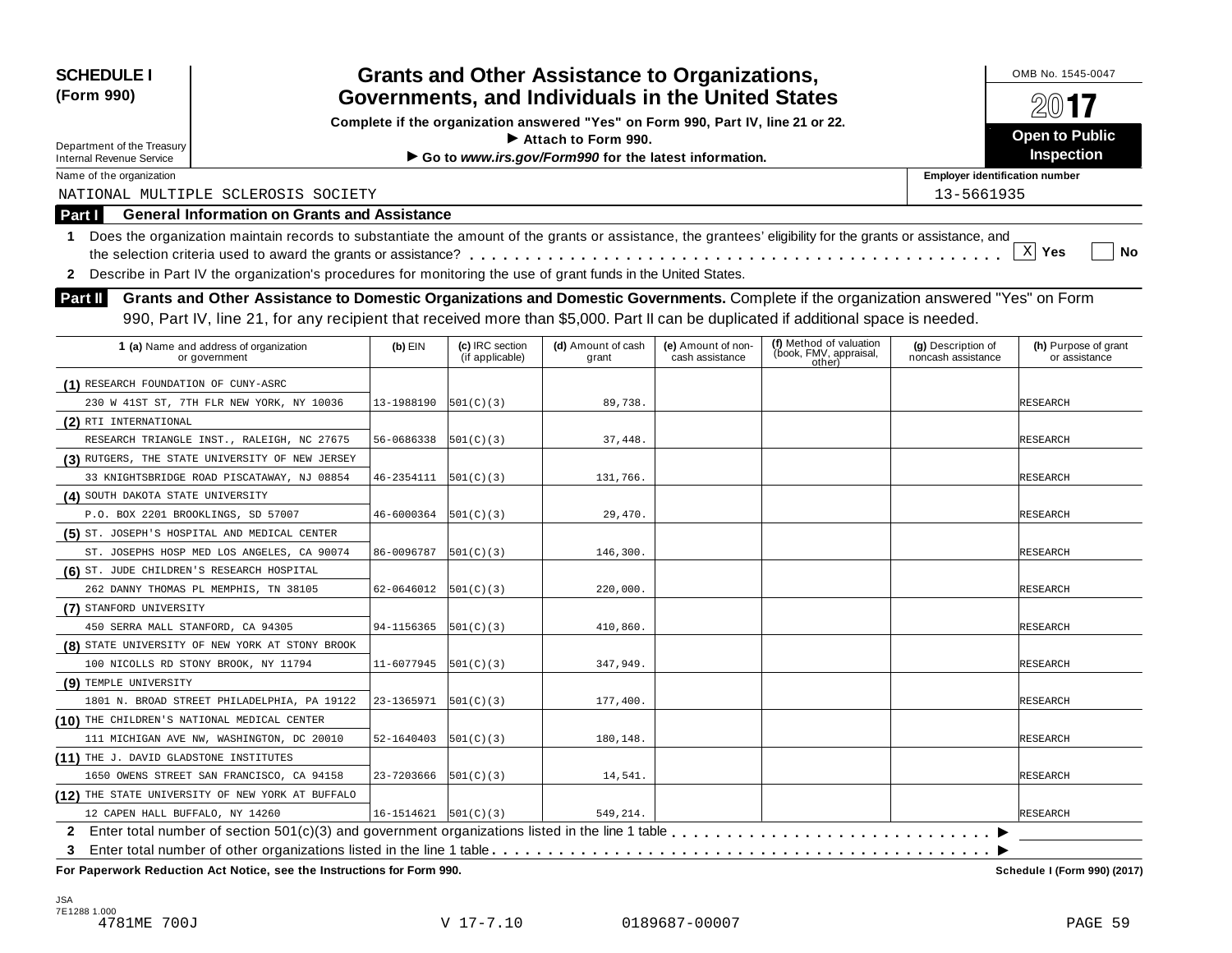| <b>SCHEDULE I</b><br>(Form 990)                               | <b>Grants and Other Assistance to Organizations,</b><br>Governments, and Individuals in the United States<br>Complete if the organization answered "Yes" on Form 990, Part IV, line 21 or 22.                                                                             |            | OMB No. 1545-0047<br>201<br><b>Open to Public</b> |                                                                              |                                       |                                                             |                                          |                                       |
|---------------------------------------------------------------|---------------------------------------------------------------------------------------------------------------------------------------------------------------------------------------------------------------------------------------------------------------------------|------------|---------------------------------------------------|------------------------------------------------------------------------------|---------------------------------------|-------------------------------------------------------------|------------------------------------------|---------------------------------------|
| Department of the Treasury<br><b>Internal Revenue Service</b> |                                                                                                                                                                                                                                                                           |            |                                                   | Attach to Form 990.<br>Go to www.irs.gov/Form990 for the latest information. |                                       |                                                             |                                          | <b>Inspection</b>                     |
| Name of the organization                                      |                                                                                                                                                                                                                                                                           |            |                                                   |                                                                              |                                       |                                                             | <b>Employer identification number</b>    |                                       |
|                                                               | NATIONAL MULTIPLE SCLEROSIS SOCIETY                                                                                                                                                                                                                                       |            |                                                   |                                                                              |                                       |                                                             | 13-5661935                               |                                       |
| Part I                                                        | <b>General Information on Grants and Assistance</b>                                                                                                                                                                                                                       |            |                                                   |                                                                              |                                       |                                                             |                                          |                                       |
| 1                                                             | Does the organization maintain records to substantiate the amount of the grants or assistance, the grantees' eligibility for the grants or assistance, and                                                                                                                |            |                                                   |                                                                              |                                       |                                                             |                                          |                                       |
|                                                               |                                                                                                                                                                                                                                                                           |            |                                                   |                                                                              |                                       |                                                             |                                          | $X$ Yes<br>No                         |
| $\mathbf{2}$                                                  | Describe in Part IV the organization's procedures for monitoring the use of grant funds in the United States.                                                                                                                                                             |            |                                                   |                                                                              |                                       |                                                             |                                          |                                       |
| Part II                                                       | Grants and Other Assistance to Domestic Organizations and Domestic Governments. Complete if the organization answered "Yes" on Form<br>990, Part IV, line 21, for any recipient that received more than \$5,000. Part II can be duplicated if additional space is needed. |            |                                                   |                                                                              |                                       |                                                             |                                          |                                       |
|                                                               | 1 (a) Name and address of organization<br>or government                                                                                                                                                                                                                   | $(b)$ EIN  | (c) IRC section<br>(if applicable)                | (d) Amount of cash<br>grant                                                  | (e) Amount of non-<br>cash assistance | (f) Method of valuation<br>(book, FMV, appraisal,<br>other) | (g) Description of<br>noncash assistance | (h) Purpose of grant<br>or assistance |
| (1) THE UNIVERSITY OF IOWA                                    |                                                                                                                                                                                                                                                                           |            |                                                   |                                                                              |                                       |                                                             |                                          |                                       |
| 5 W JEFFERSON ST IOWA CITY, IA 52242                          |                                                                                                                                                                                                                                                                           | 42-6004813 | 501(C)(3)                                         | 428,865.                                                                     |                                       |                                                             |                                          | RESEARCH                              |
| (2) THE UNIVERSITY OF TEXAS AT DALLAS                         |                                                                                                                                                                                                                                                                           |            |                                                   |                                                                              |                                       |                                                             |                                          |                                       |
|                                                               | 800 W CAMPBELL RD RICHARDSON, TX 75080                                                                                                                                                                                                                                    | 75-1305566 | 501(C)(3)                                         | 235,706.                                                                     |                                       |                                                             |                                          | RESEARCH                              |
| (3) THE UNIVERSITY OF TEXAS AT SAN ANTONIO                    |                                                                                                                                                                                                                                                                           |            |                                                   |                                                                              |                                       |                                                             |                                          |                                       |
| ONE UTSA CIRCLE SAN ANTONIO, TX 78249                         |                                                                                                                                                                                                                                                                           | 74-1717115 | 501(C)(3)                                         | 220,076.                                                                     |                                       |                                                             |                                          | <b>RESEARCH</b>                       |
| (4) THOMAS JEFFERSON UNIVERSITY                               |                                                                                                                                                                                                                                                                           |            |                                                   |                                                                              |                                       |                                                             |                                          |                                       |
|                                                               | 125 S. 9TH STREET PHILADELPHIA, PA 19107                                                                                                                                                                                                                                  | 23-1352651 | 501(C)(3)                                         | 442,565.                                                                     |                                       |                                                             |                                          | RESEARCH                              |
| (5) TRUSTEES OF DARTMOUTH COLLEGE                             |                                                                                                                                                                                                                                                                           |            |                                                   |                                                                              |                                       |                                                             |                                          |                                       |
|                                                               | 6010 PARKHURST HALL, HANOVER, NH 03755                                                                                                                                                                                                                                    | 02-0222111 | 501(C)(3)                                         | 230,681                                                                      |                                       |                                                             |                                          | RESEARCH                              |
| (6) UNIVERSITY OF ALABAMA AT BIRMINGHAM                       |                                                                                                                                                                                                                                                                           |            |                                                   |                                                                              |                                       |                                                             |                                          |                                       |
| 1720 2ND AVE S BIRMINGHAM, AL 35294                           |                                                                                                                                                                                                                                                                           | 63-6005396 | 501(C)(3)                                         | 848,835.                                                                     |                                       |                                                             |                                          | RESEARCH                              |
| (7) UNIVERSITY OF CALIFORNIA SAN DIEGO                        |                                                                                                                                                                                                                                                                           |            |                                                   |                                                                              |                                       |                                                             |                                          |                                       |
| 9500 GILMAN DR LA JOLLA, CA 92093                             |                                                                                                                                                                                                                                                                           | 95-6006144 | 501(C)(3)                                         | 34, 375.                                                                     |                                       |                                                             |                                          | RESEARCH                              |
| (8) UNIVERSITY OF CALIFORNIA, BERKELEY                        |                                                                                                                                                                                                                                                                           |            |                                                   |                                                                              |                                       |                                                             |                                          |                                       |
|                                                               | 2227 PIEDMONT AVENUE BERKELEY, CA 94720                                                                                                                                                                                                                                   | 94-6090626 | 501(C)(3)                                         | 140,502.                                                                     |                                       |                                                             |                                          | <b>RESEARCH</b>                       |
| (9) UNIVERSITY OF CALIFORNIA, DAVIS                           |                                                                                                                                                                                                                                                                           |            |                                                   |                                                                              |                                       |                                                             |                                          |                                       |
|                                                               | 1850 RESEARCH PARK DRIVE DAVIS, CA 95618                                                                                                                                                                                                                                  | 94-6036494 | 501(C)(3)                                         | 214,587.                                                                     |                                       |                                                             |                                          | RESEARCH                              |
| (10) UNIVERSITY OF CALIFORNIA, LOS ANGELES                    |                                                                                                                                                                                                                                                                           |            |                                                   |                                                                              |                                       |                                                             |                                          |                                       |
|                                                               | 10889 WILSHIRE BLVD LOS ANGELES, CA 90095                                                                                                                                                                                                                                 | 95-6006143 | 501(C)(3)                                         | 166, 317.                                                                    |                                       |                                                             |                                          | RESEARCH                              |
| (11) UNIVERSITY OF CALIFORNIA, SAN FRANCISCO                  |                                                                                                                                                                                                                                                                           |            |                                                   |                                                                              |                                       |                                                             |                                          |                                       |
|                                                               | 1855 FOLSOM STREET SAN FRANCISCO, CA 94143                                                                                                                                                                                                                                | 94-6036493 | 501(C)(3)                                         | 2, 274, 858.                                                                 |                                       |                                                             |                                          | RESEARCH                              |
| (12) UNIVERSITY OF CHICAGO                                    |                                                                                                                                                                                                                                                                           |            |                                                   |                                                                              |                                       |                                                             |                                          |                                       |
|                                                               | 5801 SOUTH ELLIS AVENUE CHICAGO, IL 60637                                                                                                                                                                                                                                 | 36-2177139 | 501(C)(3)                                         | 309,347.                                                                     |                                       |                                                             |                                          | RESEARCH                              |
| 3                                                             |                                                                                                                                                                                                                                                                           |            |                                                   |                                                                              |                                       |                                                             |                                          |                                       |

**3** Enter total number of other organizations listed in the line 1 table

 $F$ or Paperwork Reduction Act Notice, see the Instructions for Form 990.

Schedule I (Form 990) (2017)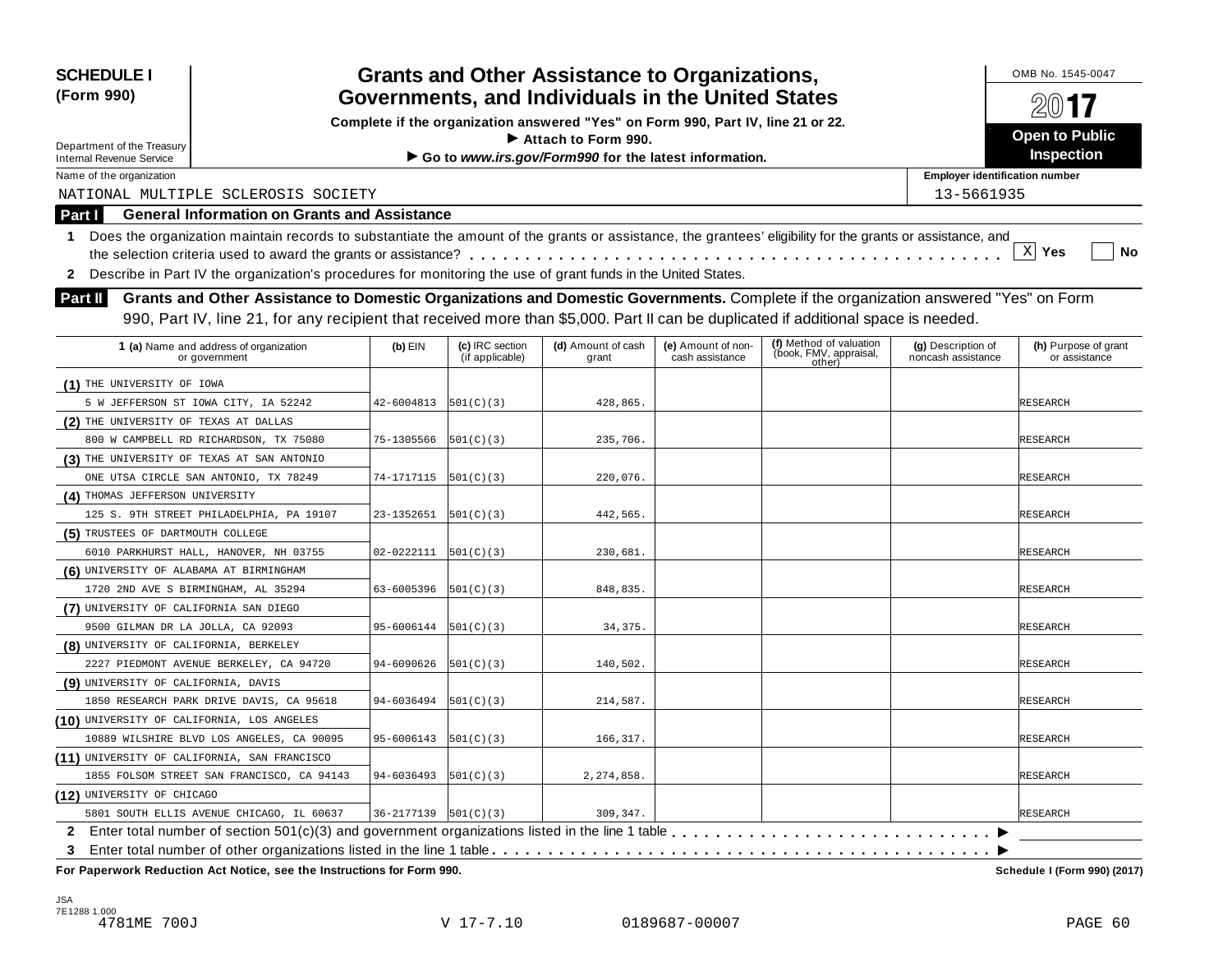| <b>SCHEDULE I</b><br>(Form 990)                                                                                                                                 |                          |                                    | <b>Grants and Other Assistance to Organizations,</b>                                                    |                                       |                                                                                                                                     |                                          | OMB No. 1545-0047                          |  |  |
|-----------------------------------------------------------------------------------------------------------------------------------------------------------------|--------------------------|------------------------------------|---------------------------------------------------------------------------------------------------------|---------------------------------------|-------------------------------------------------------------------------------------------------------------------------------------|------------------------------------------|--------------------------------------------|--|--|
|                                                                                                                                                                 |                          |                                    | Governments, and Individuals in the United States                                                       |                                       |                                                                                                                                     |                                          |                                            |  |  |
| Department of the Treasury                                                                                                                                      |                          |                                    | Complete if the organization answered "Yes" on Form 990, Part IV, line 21 or 22.<br>Attach to Form 990. |                                       |                                                                                                                                     |                                          | <b>Open to Public</b><br><b>Inspection</b> |  |  |
| <b>Internal Revenue Service</b><br>Name of the organization                                                                                                     |                          |                                    | Go to www.irs.gov/Form990 for the latest information.                                                   |                                       |                                                                                                                                     | <b>Employer identification number</b>    |                                            |  |  |
| NATIONAL MULTIPLE SCLEROSIS SOCIETY                                                                                                                             |                          |                                    |                                                                                                         |                                       |                                                                                                                                     | 13-5661935                               |                                            |  |  |
| <b>General Information on Grants and Assistance</b>                                                                                                             |                          |                                    |                                                                                                         |                                       |                                                                                                                                     |                                          |                                            |  |  |
| Part I                                                                                                                                                          |                          |                                    |                                                                                                         |                                       |                                                                                                                                     |                                          |                                            |  |  |
| Does the organization maintain records to substantiate the amount of the grants or assistance, the grantees' eligibility for the grants or assistance, and<br>1 |                          |                                    |                                                                                                         |                                       |                                                                                                                                     |                                          | $X$ Yes<br>No                              |  |  |
|                                                                                                                                                                 |                          |                                    |                                                                                                         |                                       |                                                                                                                                     |                                          |                                            |  |  |
| Describe in Part IV the organization's procedures for monitoring the use of grant funds in the United States.<br>$\mathbf{2}$                                   |                          |                                    |                                                                                                         |                                       |                                                                                                                                     |                                          |                                            |  |  |
| Part II                                                                                                                                                         |                          |                                    |                                                                                                         |                                       | Grants and Other Assistance to Domestic Organizations and Domestic Governments. Complete if the organization answered "Yes" on Form |                                          |                                            |  |  |
|                                                                                                                                                                 |                          |                                    |                                                                                                         |                                       | 990, Part IV, line 21, for any recipient that received more than \$5,000. Part II can be duplicated if additional space is needed.  |                                          |                                            |  |  |
| 1 (a) Name and address of organization<br>or government                                                                                                         | $(b)$ EIN                | (c) IRC section<br>(if applicable) | (d) Amount of cash<br>grant                                                                             | (e) Amount of non-<br>cash assistance | (f) Method of valuation<br>(book, FMV, appraisal,<br>other)                                                                         | (g) Description of<br>noncash assistance | (h) Purpose of grant<br>or assistance      |  |  |
| (1) UNIVERSITY OF COLORADO DENVER                                                                                                                               |                          |                                    |                                                                                                         |                                       |                                                                                                                                     |                                          |                                            |  |  |
| 1800 GRANT ST, STE 500 DENVER, CO 80203                                                                                                                         | 84-6000555               | 501(C)(3)                          | 871,696.                                                                                                |                                       |                                                                                                                                     |                                          | <b>RESEARCH</b>                            |  |  |
| (2) UNIVERSITY OF FLORIDA                                                                                                                                       |                          |                                    |                                                                                                         |                                       |                                                                                                                                     |                                          |                                            |  |  |
| 219 GRINTER HALL GAINESVILLE, FL 32611                                                                                                                          | 59-6002052               | 501(C)(3)                          | 94,941.                                                                                                 |                                       |                                                                                                                                     |                                          | <b>RESEARCH</b>                            |  |  |
| (3) UNIVERSITY OF ILLINOIS AT CHICAGO                                                                                                                           |                          |                                    |                                                                                                         |                                       |                                                                                                                                     |                                          |                                            |  |  |
| 809 SOUTH MARSHFIELD AVE CHICAGO, IL 60612                                                                                                                      | 37-6000511               | 501(C)(3)                          | 217,000.                                                                                                |                                       |                                                                                                                                     |                                          | <b>RESEARCH</b>                            |  |  |
| (4) UNIVERSITY OF ILLINOIS AT URBANA-CHAMPAIGN                                                                                                                  |                          |                                    |                                                                                                         |                                       |                                                                                                                                     |                                          |                                            |  |  |
| 809 SOUTH MARSHFIELD AVE CHICAGO, IL 60612                                                                                                                      | 37-6000511               | 501(C)(3)                          | 353,847.                                                                                                |                                       |                                                                                                                                     |                                          | <b>RESEARCH</b>                            |  |  |
| (5) UNIVERSITY OF KANSAS MEDICAL CENTER                                                                                                                         |                          |                                    |                                                                                                         |                                       |                                                                                                                                     |                                          |                                            |  |  |
| 3901 RAINBOW BLVD KANSAS CITY, KS 66160                                                                                                                         | 48-1108830               | 501(C)(3)                          | 175,672.                                                                                                |                                       |                                                                                                                                     |                                          | <b>RESEARCH</b>                            |  |  |
| (6) UNIVERSITY OF MARYLAND - COLLEGE PARK                                                                                                                       |                          |                                    |                                                                                                         |                                       |                                                                                                                                     |                                          |                                            |  |  |
| 4101 CHESAPEAKE BLDG, CLGE PARK, MD 20742                                                                                                                       | 52-6002033               | 501(C)(3)                          | 100,757.                                                                                                |                                       |                                                                                                                                     |                                          | RESEARCH                                   |  |  |
| (7) UNIVERSITY OF MIAMI                                                                                                                                         |                          |                                    |                                                                                                         |                                       |                                                                                                                                     |                                          |                                            |  |  |
| 1320 S DIXIE HWY CORAL GABLES, FL 33146                                                                                                                         | 59-0624458               | 501(C)(3)                          | 199,024.                                                                                                |                                       |                                                                                                                                     |                                          | <b>RESEARCH</b>                            |  |  |
| (8) UNIVERSITY OF MICHIGAN                                                                                                                                      |                          |                                    |                                                                                                         |                                       |                                                                                                                                     |                                          |                                            |  |  |
| 5082 WOLVERINE TOWER ANN ARBOR, MI 48109                                                                                                                        | 38-6006309               | 501(C)(3)                          | 212,761.                                                                                                |                                       |                                                                                                                                     |                                          | <b>RESEARCH</b>                            |  |  |
| (9) UNIVERSITY OF NEVADA, RENO                                                                                                                                  |                          |                                    |                                                                                                         |                                       |                                                                                                                                     |                                          |                                            |  |  |
| MAIL STOP 0124 RENO, NV 89557                                                                                                                                   | 88-6000024               | 501(C)(3)                          | 43,628.                                                                                                 |                                       |                                                                                                                                     |                                          | <b>RESEARCH</b>                            |  |  |
| (10) UNIVERSITY OF NORTH CAROLINA AT CHAPEL HILL                                                                                                                |                          |                                    |                                                                                                         |                                       |                                                                                                                                     |                                          |                                            |  |  |
| 153A COUNTRY CLUB RD, CHAPEL HILL, NC 27514                                                                                                                     | 56-6001393               | 501(C)(3)                          | 377,190.                                                                                                |                                       |                                                                                                                                     |                                          | <b>RESEARCH</b>                            |  |  |
| (11) UNIVERSITY OF PENNSYLVANIA                                                                                                                                 |                          |                                    |                                                                                                         |                                       |                                                                                                                                     |                                          |                                            |  |  |
| 3451 WALNUT STREET PHILADELPHIA, PA 19104                                                                                                                       | 23-1352685               | 501(C)(3)                          | 319,618.                                                                                                |                                       |                                                                                                                                     |                                          | <b>RESEARCH</b>                            |  |  |
| (12) UNIVERSITY OF ROCHESTER MEDICAL CENTER                                                                                                                     |                          |                                    |                                                                                                         |                                       |                                                                                                                                     |                                          |                                            |  |  |
| 910 GENOSEE STREET ROCHESTER, NY 14611                                                                                                                          | $16-0743209$ $501(C)(3)$ |                                    | 184,033.                                                                                                |                                       |                                                                                                                                     |                                          | <b>RESEARCH</b>                            |  |  |
| 3                                                                                                                                                               |                          |                                    |                                                                                                         |                                       |                                                                                                                                     |                                          |                                            |  |  |
| For Paperwork Reduction Act Notice, see the Instructions for Form 990.                                                                                          |                          |                                    |                                                                                                         |                                       |                                                                                                                                     |                                          | Schedule I (Form 990) (2017)               |  |  |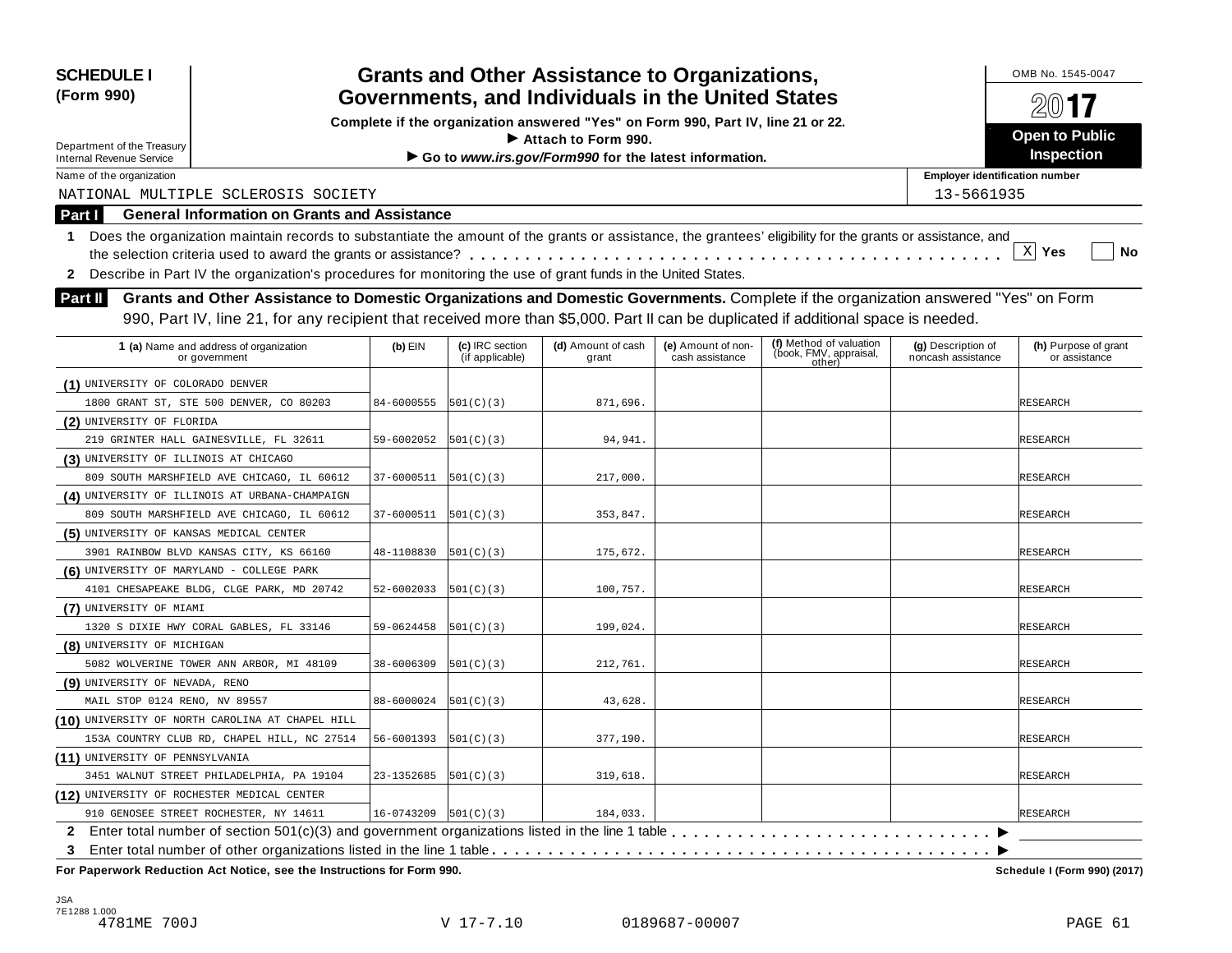| <b>SCHEDULE I</b>                     |                                                                                                                                                            |            |                                    | <b>Grants and Other Assistance to Organizations,</b>                             |                                       |                                                             |                                          | OMB No. 1545-0047                     |
|---------------------------------------|------------------------------------------------------------------------------------------------------------------------------------------------------------|------------|------------------------------------|----------------------------------------------------------------------------------|---------------------------------------|-------------------------------------------------------------|------------------------------------------|---------------------------------------|
| (Form 990)                            |                                                                                                                                                            |            |                                    | Governments, and Individuals in the United States                                |                                       |                                                             |                                          | $201$ <b>17</b>                       |
|                                       |                                                                                                                                                            |            |                                    | Complete if the organization answered "Yes" on Form 990, Part IV, line 21 or 22. |                                       |                                                             |                                          |                                       |
| Department of the Treasury            |                                                                                                                                                            |            |                                    | $\blacktriangleright$ Attach to Form 990.                                        |                                       |                                                             |                                          | <b>Open to Public</b>                 |
| <b>Internal Revenue Service</b>       |                                                                                                                                                            |            |                                    | Go to www.irs.gov/Form990 for the latest information.                            |                                       |                                                             |                                          | <b>Inspection</b>                     |
| Name of the organization              |                                                                                                                                                            |            |                                    |                                                                                  |                                       |                                                             | <b>Employer identification number</b>    |                                       |
|                                       | NATIONAL MULTIPLE SCLEROSIS SOCIETY                                                                                                                        |            |                                    |                                                                                  |                                       |                                                             | 13-5661935                               |                                       |
| Part I                                | <b>General Information on Grants and Assistance</b>                                                                                                        |            |                                    |                                                                                  |                                       |                                                             |                                          |                                       |
| $\mathbf{1}$                          | Does the organization maintain records to substantiate the amount of the grants or assistance, the grantees' eligibility for the grants or assistance, and |            |                                    |                                                                                  |                                       |                                                             |                                          |                                       |
|                                       |                                                                                                                                                            |            |                                    |                                                                                  |                                       |                                                             |                                          | $X$ Yes<br>No                         |
| $\mathbf{2}$                          | Describe in Part IV the organization's procedures for monitoring the use of grant funds in the United States.                                              |            |                                    |                                                                                  |                                       |                                                             |                                          |                                       |
| Part II                               | Grants and Other Assistance to Domestic Organizations and Domestic Governments. Complete if the organization answered "Yes" on Form                        |            |                                    |                                                                                  |                                       |                                                             |                                          |                                       |
|                                       | 990, Part IV, line 21, for any recipient that received more than \$5,000. Part II can be duplicated if additional space is needed.                         |            |                                    |                                                                                  |                                       |                                                             |                                          |                                       |
|                                       |                                                                                                                                                            |            |                                    |                                                                                  |                                       |                                                             |                                          |                                       |
|                                       | 1 (a) Name and address of organization<br>or government                                                                                                    | $(b)$ EIN  | (c) IRC section<br>(if applicable) | (d) Amount of cash<br>grant                                                      | (e) Amount of non-<br>cash assistance | (f) Method of valuation<br>(book, FMV, appraisal,<br>other) | (g) Description of<br>noncash assistance | (h) Purpose of grant<br>or assistance |
| (1) UNIVERSITY OF SOUTHERN CALIFORNIA |                                                                                                                                                            |            |                                    |                                                                                  |                                       |                                                             |                                          |                                       |
|                                       | UNIVERSITY GARDENS LOS ANGELES, CA 90089                                                                                                                   | 95-1642394 | 501(C)(3)                          | 890,319.                                                                         |                                       |                                                             |                                          | <b>RESEARCH</b>                       |
| (2) UNIVERSITY OF UTAH                |                                                                                                                                                            |            |                                    |                                                                                  |                                       |                                                             |                                          |                                       |
|                                       | 201 S PRESIDENTS CIRCLE, SLC, UT 84112                                                                                                                     | 87-6000525 | 501(C)(3)                          | 1,365,882.                                                                       |                                       |                                                             |                                          | <b>RESEARCH</b>                       |
| (3) UNIVERSITY OF VERMONT             |                                                                                                                                                            |            |                                    |                                                                                  |                                       |                                                             |                                          |                                       |
|                                       | 85 S PROSPECT ST, BURLINGTON, VT 05405                                                                                                                     | 03-0179440 | 501(C)(3)                          | 261,070.                                                                         |                                       |                                                             |                                          | <b>RESEARCH</b>                       |
| (4) UNIVERSITY OF VIRGINIA            |                                                                                                                                                            |            |                                    |                                                                                  |                                       |                                                             |                                          |                                       |
|                                       | 1001 N. EMMET ST, CHARLOTTESVILLE, VA 22904                                                                                                                | 54-6001796 | 501(C)(3)                          | 399,022.                                                                         |                                       |                                                             |                                          | <b>RESEARCH</b>                       |
| (5) UNIVERSITY OF WASHINGTON          |                                                                                                                                                            |            |                                    |                                                                                  |                                       |                                                             |                                          |                                       |
|                                       | 4300 ROOSEVELT WAY NE SEATTLE, WA 98195                                                                                                                    | 91-6001537 | 501(C)(3)                          | 161,428.                                                                         |                                       |                                                             |                                          | <b>RESEARCH</b>                       |
| (6) UNIVERSITY OF WISCONSIN-MADISON   |                                                                                                                                                            |            |                                    |                                                                                  |                                       |                                                             |                                          |                                       |
| 1308 W. DAYTON ST. MADISON, WI 53706  |                                                                                                                                                            | 39-6006492 | 501(C)(3)                          | 283,010.                                                                         |                                       |                                                             |                                          | <b>RESEARCH</b>                       |
| (7) VANDERBILT UNIVERSITY             |                                                                                                                                                            |            |                                    |                                                                                  |                                       |                                                             |                                          |                                       |
|                                       | 1161 21ST AVENUE SOUTH NASHVILLE, TN 37232                                                                                                                 | 35-2528741 | 501(C)(3)                          | 155,017.                                                                         |                                       |                                                             |                                          | <b>RESEARCH</b>                       |
| (8) VERSITI WISCONSIN, INC            |                                                                                                                                                            |            |                                    |                                                                                  |                                       |                                                             |                                          |                                       |
| 638 N 18TH STREET MILWAUKEE, WI 53233 |                                                                                                                                                            | 39-0807235 | 501(C)(3)                          | 235,220.                                                                         |                                       |                                                             |                                          | <b>RESEARCH</b>                       |
| (9) VIRGINIA COMMONWEALTH UNIVERSITY  |                                                                                                                                                            |            |                                    |                                                                                  |                                       |                                                             |                                          |                                       |
| P.O. BOX 843035 RICHMOND, VA 23284    |                                                                                                                                                            | 54-6001758 | 501(C)(3)                          | 256,828.                                                                         |                                       |                                                             |                                          | <b>RESEARCH</b>                       |
|                                       | (10) WASHINGTON UNIVERSITY SCHOOL OF MEDICINE-M                                                                                                            |            |                                    |                                                                                  |                                       |                                                             |                                          |                                       |
|                                       | 660 S EUCLID AVE, SAINT LOUIS, MO 63110                                                                                                                    | 43-0653611 | 501(C)(3)                          | 1,074,859.                                                                       |                                       |                                                             |                                          | <b>RESEARCH</b>                       |
| (11) WAYNE STATE UNIVERSITY           |                                                                                                                                                            |            |                                    |                                                                                  |                                       |                                                             |                                          |                                       |
| 5057 WOODWARD AVE, DETROIT MI 48202   |                                                                                                                                                            | 38-6028429 | 501(C)(3)                          | 122,946.                                                                         |                                       |                                                             |                                          | RESEARCH                              |
| (12) WEILL CORNELL MEDICAL COLLEGE    |                                                                                                                                                            |            |                                    |                                                                                  |                                       |                                                             |                                          |                                       |
| 1300 YORK AVENUE NEW YORK, NY 10065   |                                                                                                                                                            | 13-1623978 | 501(C)(3)                          | 272,300.                                                                         |                                       |                                                             |                                          | <b>RESEARCH</b>                       |
|                                       | 2 Enter total number of section 501(c)(3) and government organizations listed in the line 1 table                                                          |            |                                    |                                                                                  |                                       |                                                             |                                          |                                       |
| 3                                     |                                                                                                                                                            |            |                                    |                                                                                  |                                       |                                                             |                                          |                                       |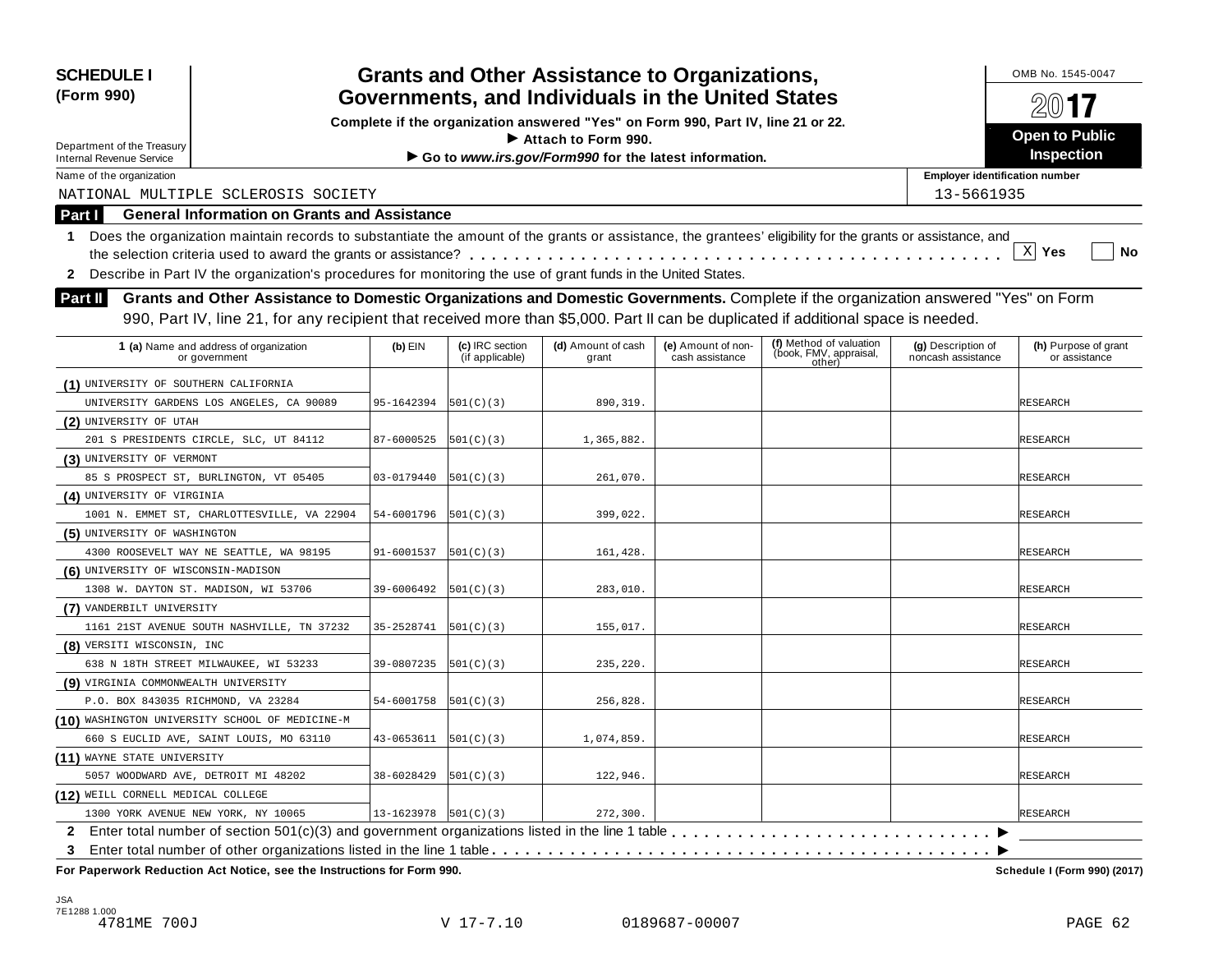| <b>SCHEDULE I</b><br>(Form 990)                                                                                                                              |                                                     |                    |                                                                                  | <b>Grants and Other Assistance to Organizations,</b><br>Governments, and Individuals in the United States |                                            |                                                                                                                                     |                                          | OMB No. 1545-0047                     |  |  |
|--------------------------------------------------------------------------------------------------------------------------------------------------------------|-----------------------------------------------------|--------------------|----------------------------------------------------------------------------------|-----------------------------------------------------------------------------------------------------------|--------------------------------------------|-------------------------------------------------------------------------------------------------------------------------------------|------------------------------------------|---------------------------------------|--|--|
|                                                                                                                                                              |                                                     |                    | Complete if the organization answered "Yes" on Form 990, Part IV, line 21 or 22. |                                                                                                           | $201$ <b>7</b>                             |                                                                                                                                     |                                          |                                       |  |  |
| Department of the Treasury<br>Internal Revenue Service                                                                                                       |                                                     |                    | Attach to Form 990.<br>Go to www.irs.gov/Form990 for the latest information.     |                                                                                                           | <b>Open to Public</b><br><b>Inspection</b> |                                                                                                                                     |                                          |                                       |  |  |
| Name of the organization                                                                                                                                     |                                                     |                    |                                                                                  |                                                                                                           |                                            |                                                                                                                                     | <b>Employer identification number</b>    |                                       |  |  |
| NATIONAL MULTIPLE SCLEROSIS SOCIETY                                                                                                                          |                                                     |                    |                                                                                  |                                                                                                           |                                            |                                                                                                                                     | 13-5661935                               |                                       |  |  |
| Part I                                                                                                                                                       | <b>General Information on Grants and Assistance</b> |                    |                                                                                  |                                                                                                           |                                            |                                                                                                                                     |                                          |                                       |  |  |
| 1 Does the organization maintain records to substantiate the amount of the grants or assistance, the grantees' eligibility for the grants or assistance, and |                                                     |                    |                                                                                  |                                                                                                           |                                            |                                                                                                                                     |                                          |                                       |  |  |
|                                                                                                                                                              |                                                     |                    |                                                                                  |                                                                                                           |                                            |                                                                                                                                     |                                          | $\mathbf{X}$<br>Yes<br>No             |  |  |
| 2 Describe in Part IV the organization's procedures for monitoring the use of grant funds in the United States.                                              |                                                     |                    |                                                                                  |                                                                                                           |                                            |                                                                                                                                     |                                          |                                       |  |  |
|                                                                                                                                                              |                                                     |                    |                                                                                  |                                                                                                           |                                            | Grants and Other Assistance to Domestic Organizations and Domestic Governments. Complete if the organization answered "Yes" on Form |                                          |                                       |  |  |
| <b>Part II</b>                                                                                                                                               |                                                     |                    |                                                                                  |                                                                                                           |                                            |                                                                                                                                     |                                          |                                       |  |  |
|                                                                                                                                                              |                                                     |                    |                                                                                  |                                                                                                           |                                            | 990, Part IV, line 21, for any recipient that received more than \$5,000. Part II can be duplicated if additional space is needed.  |                                          |                                       |  |  |
| 1 (a) Name and address of organization<br>or government                                                                                                      |                                                     | $(b)$ EIN          | (c) IRC section<br>(if applicable)                                               | (d) Amount of cash<br>grant                                                                               | (e) Amount of non-<br>cash assistance      | (f) Method of valuation<br>(book, FMV, appraisal,<br>other)                                                                         | (g) Description of<br>noncash assistance | (h) Purpose of grant<br>or assistance |  |  |
| (1) WEST VIRGINIA UNIVERSITY                                                                                                                                 |                                                     |                    |                                                                                  |                                                                                                           |                                            |                                                                                                                                     |                                          |                                       |  |  |
| 886 CHESTNUT RIDGE RD, MORGANTOWN, WV 26506                                                                                                                  |                                                     | 55-0665758         | 501(C)(3)                                                                        | 34, 375.                                                                                                  |                                            |                                                                                                                                     |                                          | <b>RESEARCH</b>                       |  |  |
| $(2)$ WESTAT                                                                                                                                                 |                                                     |                    |                                                                                  |                                                                                                           |                                            |                                                                                                                                     |                                          |                                       |  |  |
| 1600 RESEARCH BOULEVARD ROCKVILLE, MD 20850                                                                                                                  |                                                     | 84-0529566         | 501(C)(3)                                                                        | 421,947.                                                                                                  |                                            |                                                                                                                                     |                                          | RESEARCH                              |  |  |
| (3) WESTERN INSTITUTE FOR BIOMEDICAL RESEARCH                                                                                                                |                                                     |                    |                                                                                  |                                                                                                           |                                            |                                                                                                                                     |                                          |                                       |  |  |
| 500 FOOTHILL DRIVE SALT LAKE CITY, UT 84148                                                                                                                  |                                                     | 87-0470748         | 501(C)(3)                                                                        | 44,000.                                                                                                   |                                            |                                                                                                                                     |                                          | RESEARCH                              |  |  |
| (4) YALE UNIVERSITY                                                                                                                                          |                                                     |                    |                                                                                  |                                                                                                           |                                            |                                                                                                                                     |                                          |                                       |  |  |
| P.O. BOX 208237 NEW HAVEN, CT 06520                                                                                                                          |                                                     | 06-0646973         | 501(C)(3)                                                                        | 599,508.                                                                                                  |                                            |                                                                                                                                     |                                          | RESEARCH                              |  |  |
| (5) UNIVERSITY OF TEXAS AT AUSTIN                                                                                                                            |                                                     |                    |                                                                                  |                                                                                                           |                                            |                                                                                                                                     |                                          |                                       |  |  |
| 110 INNER CAMPUS DR. AUSTIN, TX 78712                                                                                                                        |                                                     | 74-6000203         | 501(C)(3)                                                                        | 25,000.                                                                                                   |                                            |                                                                                                                                     |                                          | <b>RESEARCH</b>                       |  |  |
| (6) UNIVERSITY OF CINCINNATI                                                                                                                                 |                                                     |                    |                                                                                  |                                                                                                           |                                            |                                                                                                                                     |                                          |                                       |  |  |
| 2600 CLIFTON AVENUE CINCINNATI, OH 45220                                                                                                                     |                                                     | 31-6000989         | <b>GOV</b>                                                                       | 48,750.                                                                                                   |                                            |                                                                                                                                     |                                          | CLINICAL                              |  |  |
| (7) UNIVERSITY OF MASSACHUSETTS MEDICAL SCHOOL                                                                                                               |                                                     |                    |                                                                                  |                                                                                                           |                                            |                                                                                                                                     |                                          |                                       |  |  |
| 55 N LAKE AVENUE WORCESTER, MA 01655                                                                                                                         |                                                     | 04-3167352         | GOV                                                                              | 121,000.                                                                                                  |                                            |                                                                                                                                     |                                          | CLINICAL                              |  |  |
| (8) TEXAS A&M AGRILIFE RESEARCH                                                                                                                              |                                                     |                    |                                                                                  |                                                                                                           |                                            |                                                                                                                                     |                                          |                                       |  |  |
| 2147 TAMUS COLLEGE STATION, TX 77843                                                                                                                         |                                                     | 74-6000541         | GOV                                                                              | 356,767.                                                                                                  |                                            |                                                                                                                                     |                                          | RESEARCH                              |  |  |
| (9) UNIVERSITY OF CONNECTICUT                                                                                                                                |                                                     |                    |                                                                                  |                                                                                                           |                                            |                                                                                                                                     |                                          |                                       |  |  |
| 343 MANSFIELD ROAD STORRS, CT 06269                                                                                                                          |                                                     | 06-0772160         | GOV                                                                              | 206,981                                                                                                   |                                            |                                                                                                                                     |                                          | RESEARCH                              |  |  |
| (10) UNIVERSITY OF CONNECTICUT HEALTH CENTER                                                                                                                 |                                                     |                    |                                                                                  |                                                                                                           |                                            |                                                                                                                                     |                                          |                                       |  |  |
| 263 FARMINGTON AVENUE FARMINGTON, CT 06030                                                                                                                   |                                                     | 52-1725543         | GOV                                                                              | 289,718.                                                                                                  |                                            |                                                                                                                                     |                                          | <b>RESEARCH</b>                       |  |  |
| (11) UNIVERSITY OF WISCONSIN-MILWAUKEE                                                                                                                       |                                                     |                    |                                                                                  |                                                                                                           |                                            |                                                                                                                                     |                                          |                                       |  |  |
| 3203 N. DOWNER AVENUE MILWAUKEE, WI 53211                                                                                                                    |                                                     | 39-1805963         | <b>GOV</b>                                                                       | 44,000.                                                                                                   |                                            |                                                                                                                                     |                                          | <b>RESEARCH</b>                       |  |  |
| (12) WINONA STATE UNIVERSITY                                                                                                                                 |                                                     |                    |                                                                                  |                                                                                                           |                                            |                                                                                                                                     |                                          |                                       |  |  |
| 1312 HARMON PLACE MINNEAPOLIS, MN 55403                                                                                                                      |                                                     | $41 - 1687554$ GOV |                                                                                  | 44,000.                                                                                                   |                                            |                                                                                                                                     |                                          | <b>RESEARCH</b>                       |  |  |
|                                                                                                                                                              |                                                     |                    |                                                                                  |                                                                                                           |                                            |                                                                                                                                     |                                          |                                       |  |  |
| 3                                                                                                                                                            |                                                     |                    |                                                                                  |                                                                                                           |                                            |                                                                                                                                     |                                          |                                       |  |  |
| For Paperwork Reduction Act Notice, see the Instructions for Form 990.                                                                                       |                                                     |                    |                                                                                  |                                                                                                           |                                            |                                                                                                                                     |                                          | Schedule I (Form 990) (2017)          |  |  |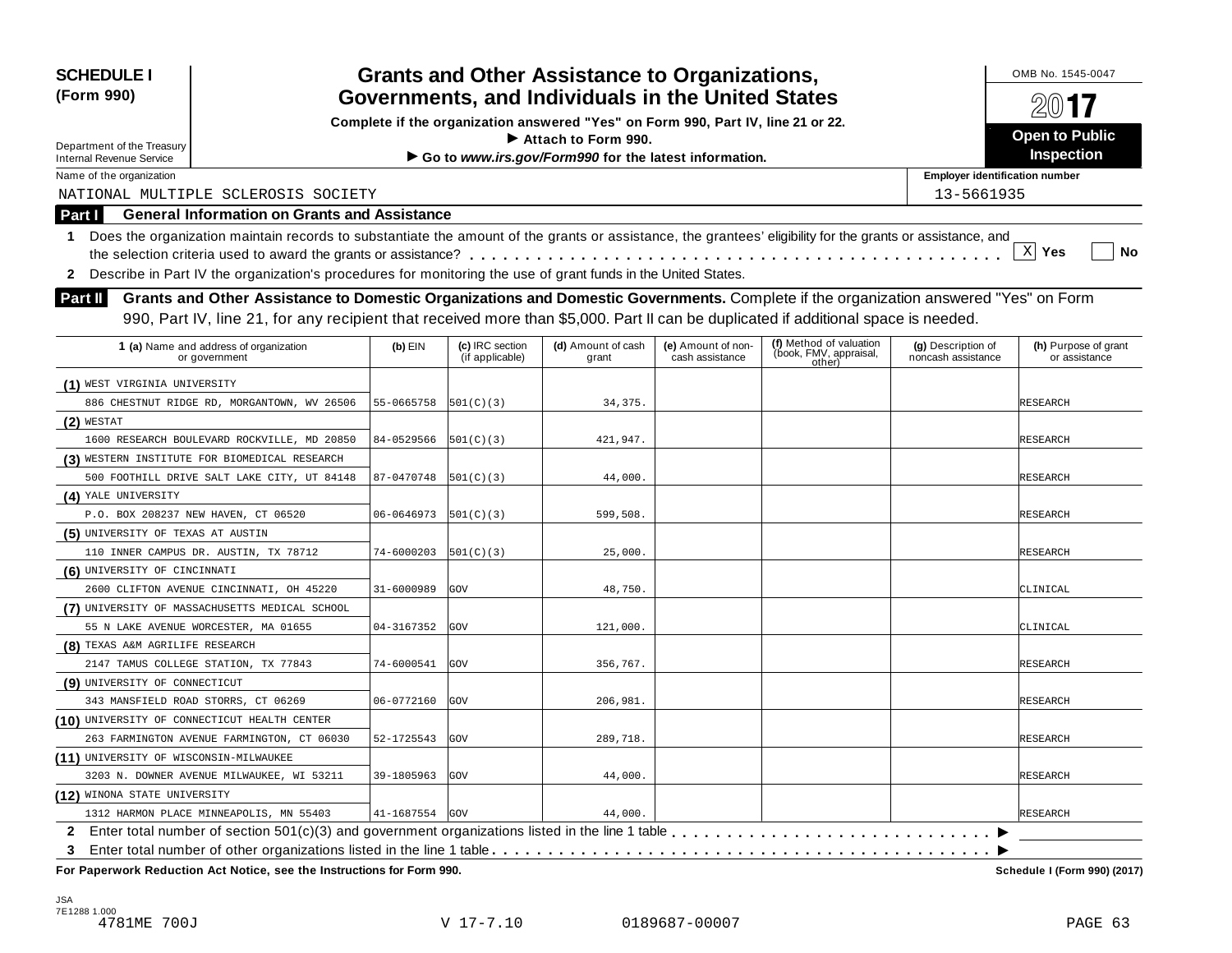| <b>SCHEDULE I</b><br>(Form 990)                                                                                 |                                                                                                                                                            |            |                                    | <b>Grants and Other Assistance to Organizations,</b><br>Governments, and Individuals in the United States |                                       |                                                             |                                          | OMB No. 1545-0047                     |
|-----------------------------------------------------------------------------------------------------------------|------------------------------------------------------------------------------------------------------------------------------------------------------------|------------|------------------------------------|-----------------------------------------------------------------------------------------------------------|---------------------------------------|-------------------------------------------------------------|------------------------------------------|---------------------------------------|
|                                                                                                                 |                                                                                                                                                            |            |                                    | Complete if the organization answered "Yes" on Form 990, Part IV, line 21 or 22.                          |                                       |                                                             |                                          |                                       |
| Department of the Treasury                                                                                      |                                                                                                                                                            |            |                                    | Attach to Form 990.                                                                                       |                                       |                                                             |                                          | <b>Open to Public</b>                 |
| <b>Internal Revenue Service</b>                                                                                 |                                                                                                                                                            |            |                                    | Go to www.irs.gov/Form990 for the latest information.                                                     |                                       |                                                             |                                          | <b>Inspection</b>                     |
| Name of the organization                                                                                        |                                                                                                                                                            |            |                                    |                                                                                                           |                                       |                                                             | <b>Employer identification number</b>    |                                       |
| NATIONAL MULTIPLE SCLEROSIS SOCIETY                                                                             |                                                                                                                                                            |            |                                    |                                                                                                           |                                       |                                                             | 13-5661935                               |                                       |
| Part I                                                                                                          | <b>General Information on Grants and Assistance</b>                                                                                                        |            |                                    |                                                                                                           |                                       |                                                             |                                          |                                       |
| $\mathbf 1$                                                                                                     | Does the organization maintain records to substantiate the amount of the grants or assistance, the grantees' eligibility for the grants or assistance, and |            |                                    |                                                                                                           |                                       |                                                             |                                          |                                       |
|                                                                                                                 |                                                                                                                                                            |            |                                    |                                                                                                           |                                       |                                                             |                                          | X Yes<br>No                           |
| 2 Describe in Part IV the organization's procedures for monitoring the use of grant funds in the United States. |                                                                                                                                                            |            |                                    |                                                                                                           |                                       |                                                             |                                          |                                       |
| <b>Part II</b>                                                                                                  | Grants and Other Assistance to Domestic Organizations and Domestic Governments. Complete if the organization answered "Yes" on Form                        |            |                                    |                                                                                                           |                                       |                                                             |                                          |                                       |
|                                                                                                                 | 990, Part IV, line 21, for any recipient that received more than \$5,000. Part II can be duplicated if additional space is needed.                         |            |                                    |                                                                                                           |                                       |                                                             |                                          |                                       |
| 1 (a) Name and address of organization<br>or government                                                         |                                                                                                                                                            | $(b)$ EIN  | (c) IRC section<br>(if applicable) | (d) Amount of cash<br>grant                                                                               | (e) Amount of non-<br>cash assistance | (f) Method of valuation<br>(book, FMV, appraisal,<br>other) | (g) Description of<br>noncash assistance | (h) Purpose of grant<br>or assistance |
| (1) MEDARED/CORPORATION                                                                                         |                                                                                                                                                            |            |                                    |                                                                                                           |                                       |                                                             |                                          |                                       |
| 1080 MARSH ROAD MENLO PARK, CA 94025                                                                            |                                                                                                                                                            | 81-4579978 | N/A                                | 160,061.                                                                                                  |                                       |                                                             |                                          | FAST FORWARD                          |
| (2) LONGEVITY BIOTECH, INC.                                                                                     |                                                                                                                                                            |            |                                    |                                                                                                           |                                       |                                                             |                                          |                                       |
|                                                                                                                 | 3001 MKT ST STE 140, PHILADELPHIA, PA 19104                                                                                                                | 27-2351016 | N/A                                | 54, 525.                                                                                                  |                                       |                                                             |                                          | FAST FORWARD                          |
| (3)                                                                                                             |                                                                                                                                                            |            |                                    |                                                                                                           |                                       |                                                             |                                          |                                       |
| (4)                                                                                                             |                                                                                                                                                            |            |                                    |                                                                                                           |                                       |                                                             |                                          |                                       |
| (5)                                                                                                             |                                                                                                                                                            |            |                                    |                                                                                                           |                                       |                                                             |                                          |                                       |
| (6)                                                                                                             |                                                                                                                                                            |            |                                    |                                                                                                           |                                       |                                                             |                                          |                                       |
| (7)                                                                                                             |                                                                                                                                                            |            |                                    |                                                                                                           |                                       |                                                             |                                          |                                       |
| (8)                                                                                                             |                                                                                                                                                            |            |                                    |                                                                                                           |                                       |                                                             |                                          |                                       |
| (9)                                                                                                             |                                                                                                                                                            |            |                                    |                                                                                                           |                                       |                                                             |                                          |                                       |
| (10)                                                                                                            |                                                                                                                                                            |            |                                    |                                                                                                           |                                       |                                                             |                                          |                                       |
| (11)                                                                                                            |                                                                                                                                                            |            |                                    |                                                                                                           |                                       |                                                             |                                          |                                       |
| (12)                                                                                                            |                                                                                                                                                            |            |                                    |                                                                                                           |                                       |                                                             |                                          |                                       |
| 2                                                                                                               |                                                                                                                                                            |            |                                    |                                                                                                           |                                       |                                                             |                                          | 113.                                  |
| 3<br>For Paperwork Reduction Act Notice, see the Instructions for Form 990.                                     |                                                                                                                                                            |            |                                    |                                                                                                           |                                       |                                                             |                                          | 9.<br>Schedule I (Form 990) (2017)    |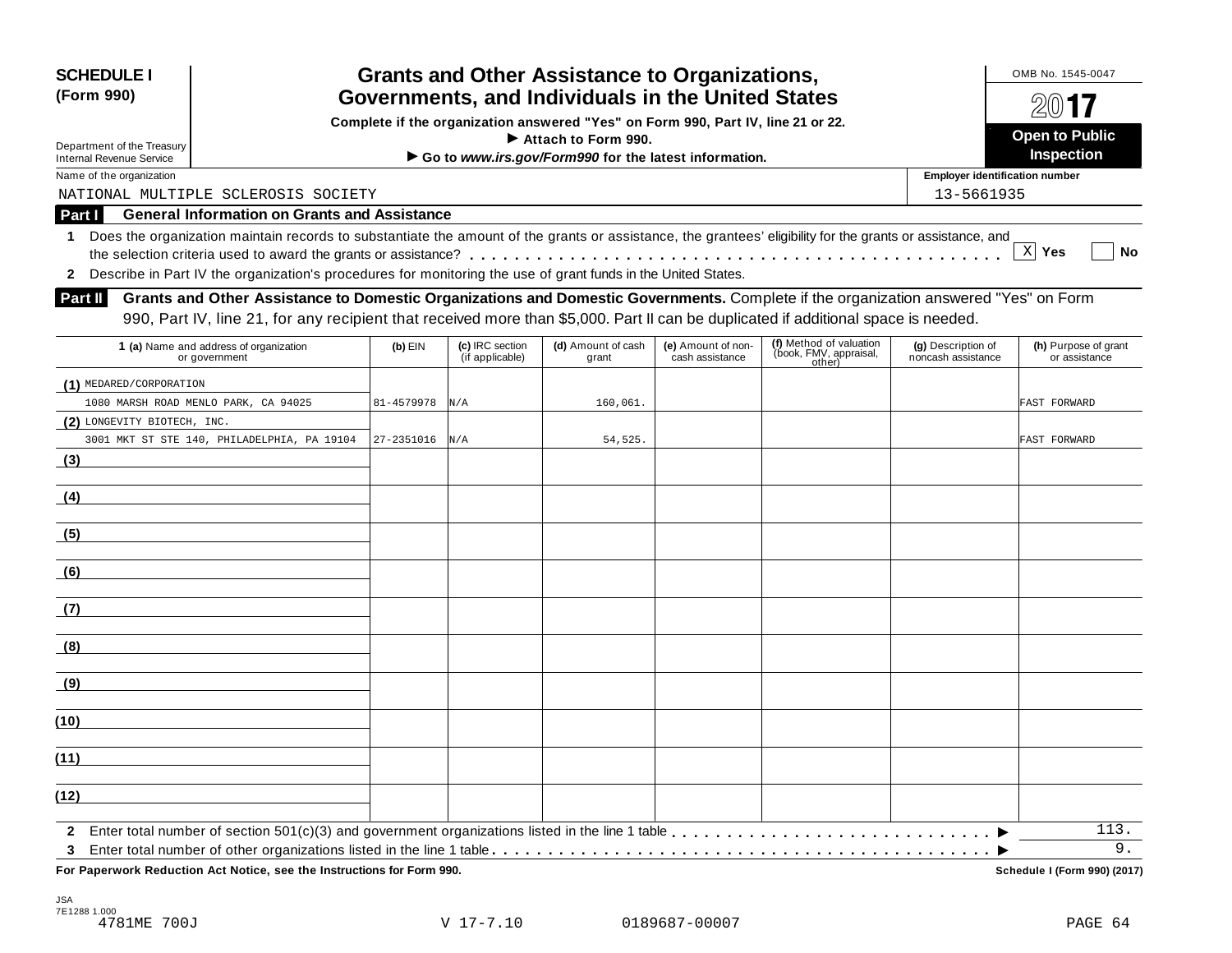Schedule I (Form 990) (2017) Page **2**

# **Grants and Other Assistance to Domestic Individuals.** Complete ifthe organization answered "Yes" on Form 990, Part IV, line 22. **Part III** Grants and Other Assistance to Domestic Individuals<br>Part III can be duplicated if additional space is needed.

| (a) Type of grant or assistance                                                                                                                | (b) Number of<br>recipients | (c) Amount of<br>cash grant | (d) Amount of<br>non-cash assistance | (e) Method of valuation (book,<br>FMV, appraisal, other) | (f) Description of non-cash assistance |
|------------------------------------------------------------------------------------------------------------------------------------------------|-----------------------------|-----------------------------|--------------------------------------|----------------------------------------------------------|----------------------------------------|
|                                                                                                                                                |                             |                             |                                      |                                                          |                                        |
| FINANCIAL ASSISTANCE                                                                                                                           | 4,103.                      | 3,051,102.                  |                                      |                                                          |                                        |
|                                                                                                                                                |                             |                             |                                      |                                                          |                                        |
| $\mathbf{2}$                                                                                                                                   |                             |                             |                                      |                                                          |                                        |
|                                                                                                                                                |                             |                             |                                      |                                                          |                                        |
| 3                                                                                                                                              |                             |                             |                                      |                                                          |                                        |
|                                                                                                                                                |                             |                             |                                      |                                                          |                                        |
| -4                                                                                                                                             |                             |                             |                                      |                                                          |                                        |
|                                                                                                                                                |                             |                             |                                      |                                                          |                                        |
| 5                                                                                                                                              |                             |                             |                                      |                                                          |                                        |
|                                                                                                                                                |                             |                             |                                      |                                                          |                                        |
| 6                                                                                                                                              |                             |                             |                                      |                                                          |                                        |
|                                                                                                                                                |                             |                             |                                      |                                                          |                                        |
| 7                                                                                                                                              |                             |                             |                                      |                                                          |                                        |
| <b>Part IV</b><br>Supplemental Information. Provide the information required in Part I, line 2, Part III, column (b); and any other additional |                             |                             |                                      |                                                          |                                        |

 $\overline{\text{information}}$ .

PROCEDURES FOR MONITORING THE USE OF GRANT FUNDS

SCHEDULE I, PART I, LINE 1

RESEARCH GRANTS

THE SOCIETY UTILIZED A VOLUNTEER COMMITTEE OF RENOWNED SCIENTISTS AND

NEUROLOGISTS TO SELECT RESEARCH GRANTS FOR FUNDING IN THE UNITED STATES

AND ABROAD. ALL GRANTEES ARE TO PROVIDE SCIENTIFIC AND FINANCIAL PROGRESS

REPORTS ON A QUARTERLY BASIS WHICH ARE REVIEWED BY QUALIFIED STAFF. UPON

ACCEPTANCE OF THE PROGRESS REPORTS, PAYMENTS ARE DISTRIBUTED TO

GRANTEES.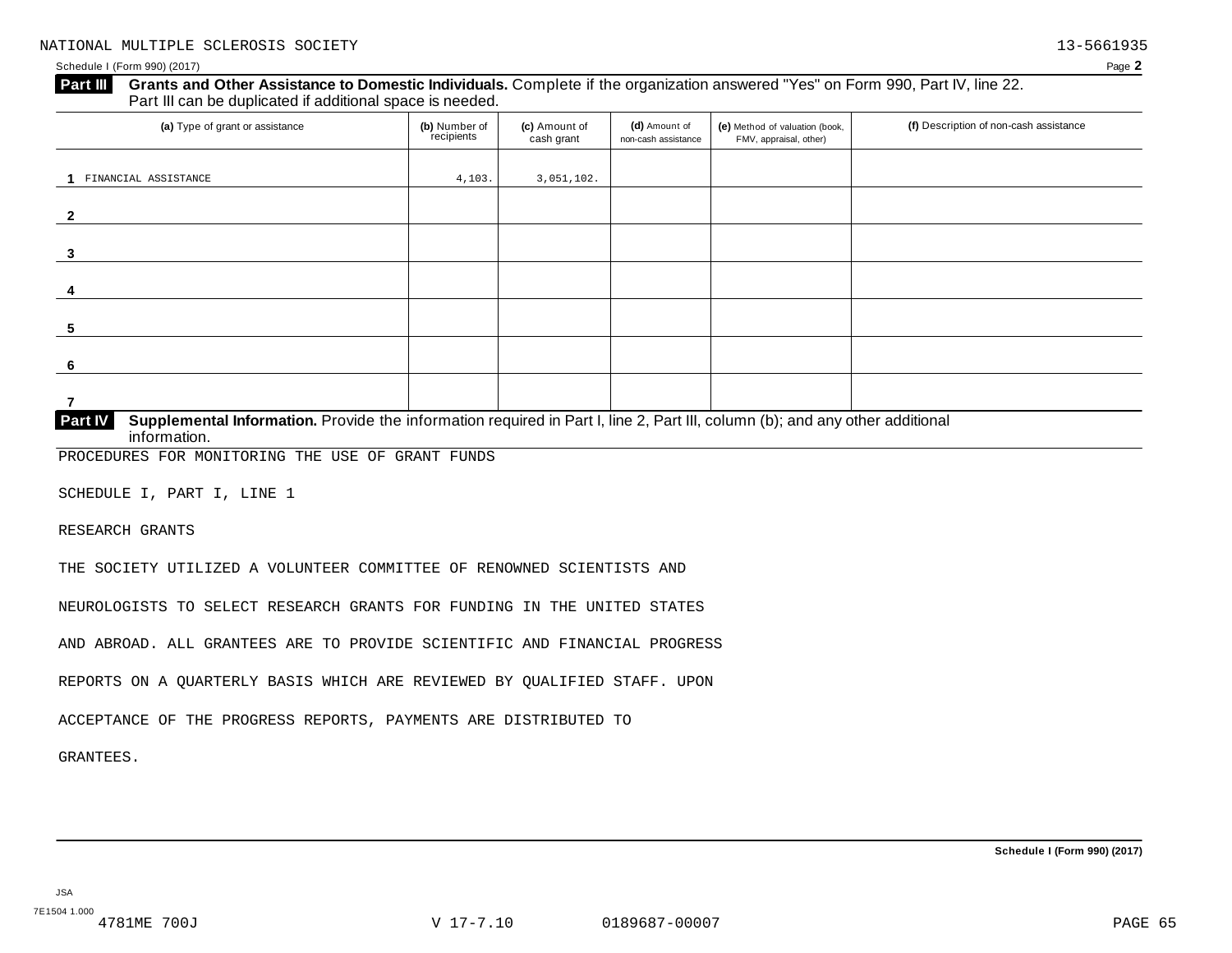### Schedule I (Form 990) (2017) Page **2**

# **Grants and Other Assistance to Domestic Individuals.** Complete ifthe organization answered "Yes" on Form 990, Part IV, line 22. **Part III** Grants and Other Assistance to Domestic Individuals<br>Part III can be duplicated if additional space is needed.

| (a) Type of grant or assistance                                                                                                                         | (b) Number of<br>recipients | (c) Amount of<br>cash grant | (d) Amount of<br>non-cash assistance | (e) Method of valuation (book,<br>FMV, appraisal, other) | (f) Description of non-cash assistance |
|---------------------------------------------------------------------------------------------------------------------------------------------------------|-----------------------------|-----------------------------|--------------------------------------|----------------------------------------------------------|----------------------------------------|
|                                                                                                                                                         |                             |                             |                                      |                                                          |                                        |
|                                                                                                                                                         |                             |                             |                                      |                                                          |                                        |
| 3                                                                                                                                                       |                             |                             |                                      |                                                          |                                        |
| 4                                                                                                                                                       |                             |                             |                                      |                                                          |                                        |
| -5                                                                                                                                                      |                             |                             |                                      |                                                          |                                        |
| -6                                                                                                                                                      |                             |                             |                                      |                                                          |                                        |
|                                                                                                                                                         |                             |                             |                                      |                                                          |                                        |
| Supplemental Information. Provide the information required in Part I, line 2, Part III, column (b); and any other additional<br>Part IV<br>information. |                             |                             |                                      |                                                          |                                        |

FINANCIAL ASSISTANCE GRANTS

MS NAVIGATORS WORK WITH EACH INDIVIDUAL TO DEVELOP AN ASSISTANCE REQUEST

THAT WOULD LEAD TO A CUSTOMIZED AND SUSTAINABLE SOLUTION. OTHER POTENTIAL

RESOURCES ARE EXPLORED AND A DETERMINATION IS MADE WHETHER THE ASSISTANCE

REQUEST MEETS THE CRITERIA ESTABLISHED IN THE SOCIETY'S FINANCIAL

ASSISTANCE GUIDELINES. APPROVED REQUESTS RESULT IN PAYMENTS MADE DIRECTLY

TO THE VENDOR SPECIFIED IN THE REQUEST.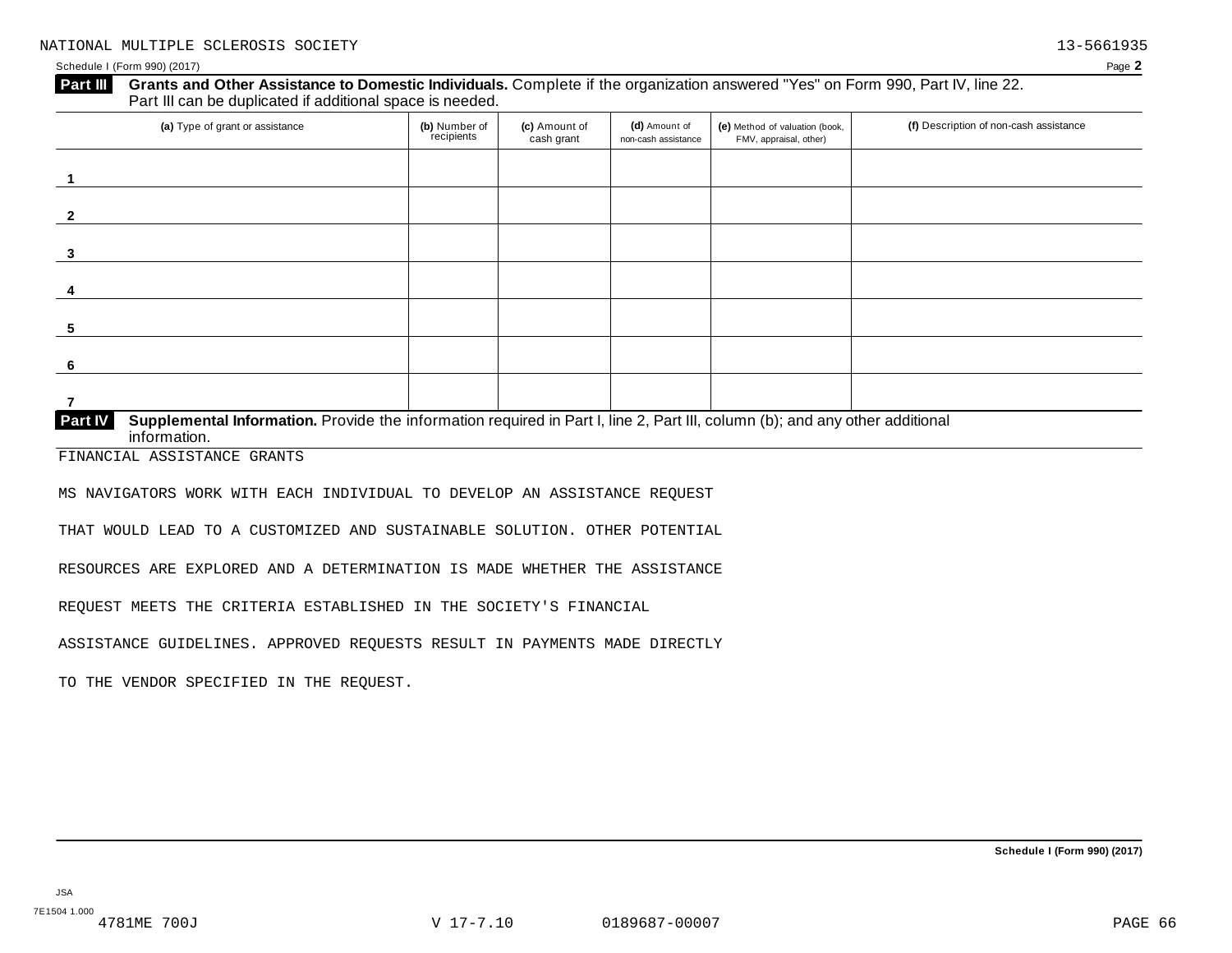|              | <b>SCHEDULE J</b>                                    |                                                  | <b>Compensation Information</b>                                                                                                                                                                                       |                                | OMB No. 1545-0047     |            |             |
|--------------|------------------------------------------------------|--------------------------------------------------|-----------------------------------------------------------------------------------------------------------------------------------------------------------------------------------------------------------------------|--------------------------------|-----------------------|------------|-------------|
|              | (Form 990)                                           |                                                  | For certain Officers, Directors, Trustees, Key Employees, and Highest                                                                                                                                                 |                                |                       |            |             |
|              |                                                      |                                                  | <b>Compensated Employees</b><br>Complete if the organization answered "Yes" on Form 990, Part IV, line 23.                                                                                                            |                                |                       |            |             |
|              | Department of the Treasury                           |                                                  | Attach to Form 990.<br>Go to www.irs.gov/Form990 for instructions and the latest information.                                                                                                                         |                                | <b>Open to Public</b> |            |             |
|              | Internal Revenue Service<br>Name of the organization |                                                  |                                                                                                                                                                                                                       | Employer identification number | <b>Inspection</b>     |            |             |
|              |                                                      | NATIONAL MULTIPLE SCLEROSIS SOCIETY              |                                                                                                                                                                                                                       | 13-5661935                     |                       |            |             |
| Part I       |                                                      | <b>Questions Regarding Compensation</b>          |                                                                                                                                                                                                                       |                                |                       |            |             |
|              |                                                      |                                                  |                                                                                                                                                                                                                       |                                |                       | <b>Yes</b> | No          |
|              |                                                      |                                                  | 1a Check the appropriate box(es) if the organization provided any of the following to or for a person listed on Form                                                                                                  |                                |                       |            |             |
|              |                                                      |                                                  | 990, Part VII, Section A, line 1a. Complete Part III to provide any relevant information regarding these items.                                                                                                       |                                |                       |            |             |
|              |                                                      | First-class or charter travel                    | Housing allowance or residence for personal use                                                                                                                                                                       |                                |                       |            |             |
|              |                                                      | Travel for companions                            | Payments for business use of personal residence                                                                                                                                                                       |                                |                       |            |             |
|              |                                                      | Tax indemnification and gross-up payments        | Health or social club dues or initiation fees                                                                                                                                                                         |                                |                       |            |             |
|              |                                                      | Discretionary spending account                   | Personal services (such as, maid, chauffeur, chef)                                                                                                                                                                    |                                |                       |            |             |
|              |                                                      |                                                  | If any of the boxes on line 1a are checked, did the organization follow a written policy regarding payment<br>or reimbursement or provision of all of the expenses described above? If "No," complete Part III to     |                                |                       |            |             |
|              |                                                      |                                                  |                                                                                                                                                                                                                       |                                | 1b                    |            |             |
| $\mathbf{2}$ |                                                      |                                                  | Did the organization require substantiation prior to reimbursing or allowing expenses incurred by all<br>directors, trustees, and officers, including the CEO/Executive Director, regarding the items checked on line |                                |                       |            |             |
|              |                                                      |                                                  |                                                                                                                                                                                                                       |                                | $\mathbf{2}$          |            |             |
| 3            |                                                      |                                                  | Indicate which, if any, of the following the filing organization used to establish the compensation of the                                                                                                            |                                |                       |            |             |
|              |                                                      |                                                  | organization's CEO/Executive Director. Check all that apply. Do not check any boxes for methods used by a                                                                                                             |                                |                       |            |             |
|              |                                                      |                                                  | related organization to establish compensation of the CEO/Executive Director, but explain in Part III.                                                                                                                |                                |                       |            |             |
|              | Χ                                                    | Compensation committee                           | Written employment contract                                                                                                                                                                                           |                                |                       |            |             |
|              | $\mathbf X$                                          | Independent compensation consultant              | X<br>Compensation survey or study                                                                                                                                                                                     |                                |                       |            |             |
|              | $\overline{\text{X}}$                                | Form 990 of other organizations                  | $\mathbf X$<br>Approval by the board or compensation committee                                                                                                                                                        |                                |                       |            |             |
| 4            |                                                      | organization or a related organization:          | During the year, did any person listed on Form 990, Part VII, Section A, line 1a, with respect to the filing                                                                                                          |                                |                       |            |             |
|              |                                                      |                                                  | Receive a severance payment or change-of-control payment?                                                                                                                                                             |                                | 4a                    |            | Χ           |
|              |                                                      |                                                  | Participate in, or receive payment from, a supplemental nonqualified retirement plan?                                                                                                                                 |                                | 4b                    |            | $\mathbf X$ |
| c            |                                                      |                                                  | Participate in, or receive payment from, an equity-based compensation arrangement?                                                                                                                                    |                                | 4c                    |            | $\mathbf X$ |
|              |                                                      |                                                  | If "Yes" to any of lines 4a-c, list the persons and provide the applicable amounts for each item in Part III.                                                                                                         |                                |                       |            |             |
|              |                                                      |                                                  |                                                                                                                                                                                                                       |                                |                       |            |             |
|              |                                                      |                                                  | Only section $501(c)(3)$ , $501(c)(4)$ , and $501(c)(29)$ organizations must complete lines 5-9.                                                                                                                      |                                |                       |            |             |
| 5            |                                                      |                                                  | For persons listed on Form 990, Part VII, Section A, line 1a, did the organization pay or accrue any                                                                                                                  |                                |                       |            |             |
|              |                                                      | compensation contingent on the revenues of:      |                                                                                                                                                                                                                       |                                |                       |            | Χ           |
|              |                                                      |                                                  |                                                                                                                                                                                                                       |                                | 5a                    |            | X           |
| b            |                                                      | If "Yes" on line 5a or 5b, describe in Part III. |                                                                                                                                                                                                                       |                                | 5b                    |            |             |
| 6            |                                                      |                                                  | For persons listed on Form 990, Part VII, Section A, line 1a, did the organization pay or accrue any                                                                                                                  |                                |                       |            |             |
|              |                                                      | compensation contingent on the net earnings of:  |                                                                                                                                                                                                                       |                                |                       |            |             |
| a            |                                                      |                                                  |                                                                                                                                                                                                                       |                                | 6a                    |            | Χ           |
| b            |                                                      |                                                  |                                                                                                                                                                                                                       |                                | 6b                    |            | X           |
|              |                                                      | If "Yes" on line 6a or 6b, describe in Part III. |                                                                                                                                                                                                                       |                                |                       |            |             |
| 7            |                                                      |                                                  | For persons listed on Form 990, Part VII, Section A, line 1a, did the organization provide any nonfixed                                                                                                               |                                |                       |            |             |
|              |                                                      |                                                  | payments not described on lines 5 and 6? If "Yes," describe in Part III.                                                                                                                                              |                                | $\overline{7}$        |            | Χ           |
| 8            |                                                      |                                                  | Were any amounts reported on Form 990, Part VII, paid or accrued pursuant to a contract that was subject                                                                                                              |                                |                       |            |             |
|              |                                                      |                                                  | to the initial contract exception described in Regulations section 53.4958-4(a)(3)? If "Yes," describe                                                                                                                |                                |                       |            |             |
|              |                                                      |                                                  |                                                                                                                                                                                                                       |                                | 8                     |            | Χ           |
| 9            |                                                      |                                                  | If "Yes" on line 8, did the organization also follow the rebuttable presumption procedure described in                                                                                                                |                                |                       |            |             |
|              |                                                      |                                                  |                                                                                                                                                                                                                       |                                | 9                     |            |             |

**For Paperwork Reduction Act Notice, see the Instructions for Form 990. Schedule J (Form 990) 2017**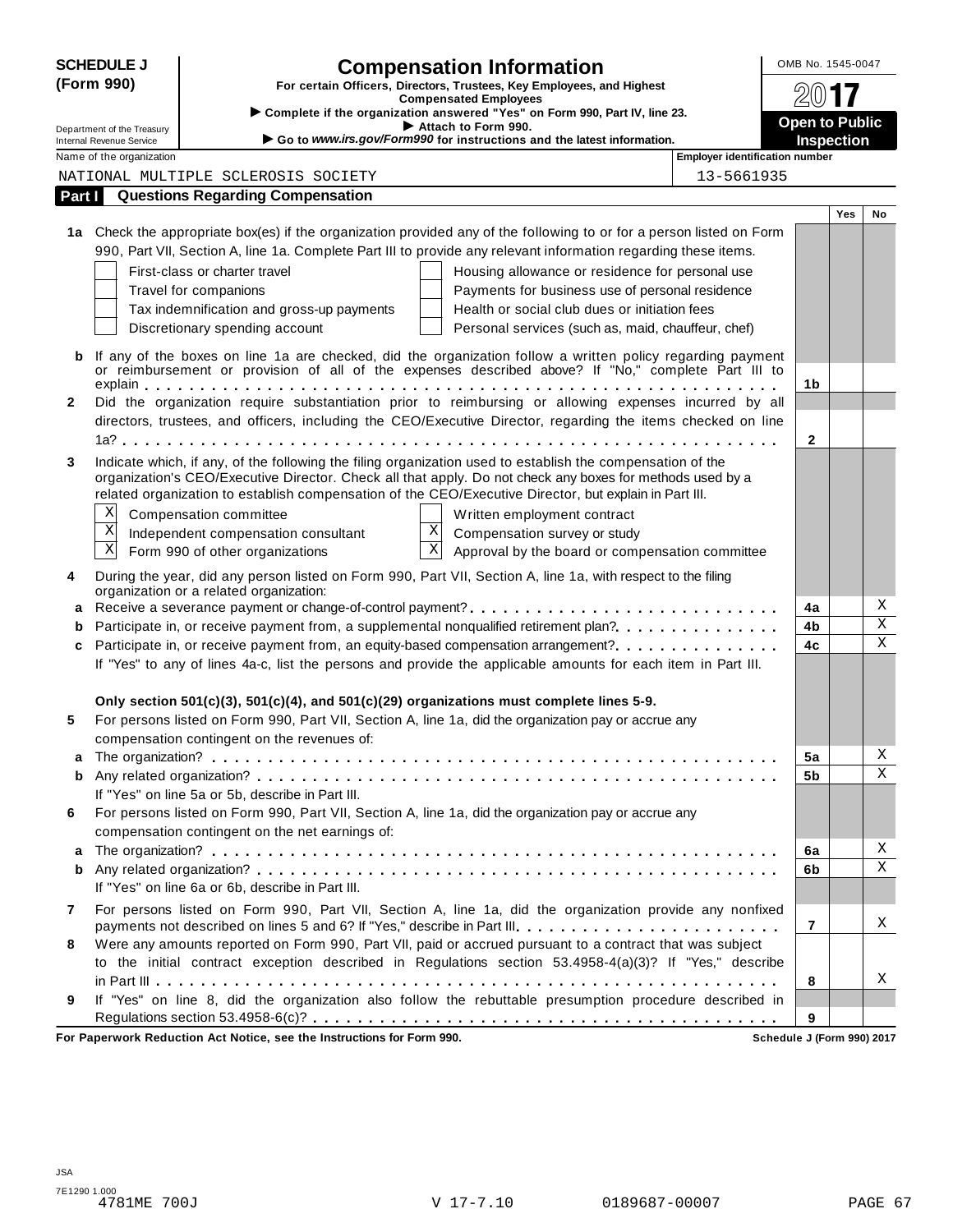# Schedule J (Form 990) 2017<br>**Part II** Officers, Directors, Trustees, Key Employees, and Highest Compensated Employees. Use duplicate copies if additional space is needed. **Part II Officers, Directors, Trustees, Key Employees, and Highest Compensated Employees.** Use duplicate copies ifadditional space is needed.

For each individual whose compensation must be reported on Schedule J, report compensation from the organization on row (i) and from related organizations, described in the instructions, on row (ii). Do not list any individuals that aren't listed on Form 990, Part VII.

Note: The sum of columns (B)(i)-(iii) for each listed individual must equal the total amount of Form 990, Part VII, Section A, line 1a, applicable column (D) and (E) amounts for that individual.

|                                             |      |                          | (B) Breakdown of W-2 and/or 1099-MISC compensation |                                           | (C) Retirement and             | (D) Nontaxable | (E) Total of columns | (F) Compensation                                           |
|---------------------------------------------|------|--------------------------|----------------------------------------------------|-------------------------------------------|--------------------------------|----------------|----------------------|------------------------------------------------------------|
| (A) Name and Title                          |      | (i) Base<br>compensation | (ii) Bonus & incentive<br>compensation             | (iii) Other<br>reportable<br>compensation | other deferred<br>compensation | benefits       | $(B)(i)-(D)$         | in column (B) reported<br>as deferred on prior<br>Form 990 |
| CYNTHIA ZAGIEBOYLO                          | (i)  | 525,000                  | $\mathbf{0}$ .                                     | 4,833.                                    | 10,800.                        | 1,715.         | 542,348.             | 0.                                                         |
| PRESIDENT & CEO                             | (ii) | 0                        | $0$ .                                              | $\Omega$ .                                | $\Omega$ .                     | $\Omega$ .     | $\Omega$ .           | $0$ .                                                      |
| PAUL WEISS                                  | (i)  | 319,005                  | $\mathsf{O}$ .                                     | 4,103.                                    | 10,800.                        | 34,186.        | 368,094.             | $\overline{0}$ .                                           |
| 2CHIEF OPERATING OFFICER                    | (ii) | $\mathbf 0$              | 0                                                  | $\Omega$                                  | $\Omega$                       | $\Omega$ .     | $\Omega$             | 0.                                                         |
| ERIC HILTY                                  | (i)  | 218,790                  | 0                                                  | 1,993.                                    | 8,092                          | 32,961.        | 261,836              | $0$ .                                                      |
| 3 <sup>CHIEF</sup> LEGAL OFFICER            | (i)  | $\mathbf 0$              | $\mathbf{0}$ .                                     | $\mathbf{0}$ .                            | $\mathbf 0$ .                  | $\Omega$ .     | $\Omega$             | $\mathsf 0$ .                                              |
| TAMI CAESAR                                 | (i)  | 241,644                  | 0                                                  | 2,189.                                    | 10,062.                        | 33,049.        | 286,944.             | $\overline{0}$ .                                           |
| $\sqrt{CFO}$ & $COO$                        | (i)  | 0                        | 0                                                  | $\Omega$ .                                | $0$ .                          | 0.             | $\mathbf{0}$ .       | $0$ .                                                      |
| TIM COETZEE                                 | (i)  | 316,287                  | 0                                                  | 2,754.                                    | 10,800.                        | 32,436.        | 362, 277.            | 0.                                                         |
| SCHIEF RESEARCH OFFICER                     | (ii) | 0                        | 0                                                  | $\mathbf{0}$                              | $\mathbf 0$ .                  | 0.             | $\mathbf{0}$ .       | $\overline{0}$ .                                           |
| GRAHAM MCREYNOLDS                           | (i)  | 309,025                  | 0                                                  | 4,037.                                    | 10,800.                        | 21,335.        | 345,197.             | $\mathsf 0$ .                                              |
| 6 <sup>CHIEF</sup> M & D OFFICER            | (ii) | 0                        | 0                                                  | $\Omega$                                  | 0.                             | $\Omega$ .     | $\mathbf{0}$ .       | $0$ .                                                      |
| JOHN SCOTT                                  | (i)  | 310,680                  | $\mathsf O$ .                                      | 4,035.                                    | 10,800.                        | 13,281.        | 338,796.             | $\overline{0}$ .                                           |
| CHIEF FIELD OFFICER                         | (ii) | $\Omega$                 | $\mathbf 0$ .                                      | $\Omega$ .                                | $\Omega$ .                     | $0$ .          | $\mathbf{0}$ .       | 0.                                                         |
| KAY JULIAN                                  | (i)  | 227,962.                 | $\mathsf{O}$ .                                     | 3,017.                                    | 9,329.                         | 13,965.        | 254, 273.            | $\overline{0}$ .                                           |
| $8$ <sup>EVP, SERVICES</sup>                | (ii) | $\mathbf 0$              | $\mathsf{O}$                                       | $\Omega$                                  | $\Omega$                       | $\Omega$ .     | $\Omega$             | $\overline{0}$ .                                           |
| <b>JENNIFER DOUGLAS</b>                     | (i)  | 214,097                  | $\mathsf{O}$ .                                     | 1,950.                                    | 8,960.                         | 32,948.        | 257,955.             | $\overline{0}$ .                                           |
| $\mathbf{g}^{\text{EVP}}$ , TECHNOLOGY      | (ii) | 0                        | 0                                                  | $\Omega$                                  | $\Omega$ .                     | $0$ .          | $\Omega$             | $\overline{0}$ .                                           |
| SHERRI GIGER                                | (i)  | 225,928                  | 0                                                  | 1,978.                                    | 9,136.                         | 17,177.        | 254,219              | $\mathsf 0$ .                                              |
| 10 <sup>EVP, MARKETING</sup>                | (i)  | 0                        | 0                                                  | $\mathbf 0$ .                             | $\Omega$ .                     | 0.             | $\mathbf{0}$ .       | $0$ .                                                      |
| <b>BARI TALENTE</b>                         | (i)  | 207,792                  | 0                                                  | 1,501                                     | 6,653.                         | 31,398.        | 247,344              | $0$ .                                                      |
| $11^{EVP}$ , ADVOCACY                       | (ii) | 0                        | $\mathsf{O}$ .                                     | $\Omega$                                  | $\Omega$ .                     | 0.             | $\mathbf{0}$ .       | $\mathsf 0$ .                                              |
| BRUCE BEBO                                  | (i)  | 199,333                  | 0                                                  | 1,743.                                    | 8,076.                         | 17,291.        | 226,443.             | $\overline{0}$ .                                           |
| $12^{EVP}$ , RESEARCH                       | (i)  | 0                        | $\mathsf{O}$ .                                     | $\mathbf{0}$                              | 0.                             | $0$ .          | $\Omega$ .           | $\overline{0}$ .                                           |
| REBECCA FEHLIG                              | (i)  | 169,783                  | 0                                                  | 983                                       | 5,176.                         | 1,027.         | 176,969              | $\overline{0}$ .                                           |
| 13 <sup>EVP, OPERATIONS</sup>               | (ii) | 0                        | $\mathsf{O}$ .                                     | $\mathbf 0$ .                             | $0$ .                          | 0.             | $\mathbf{0}$ .       | $\overline{0}$ .                                           |
| <b>MAUREEN REEDER</b>                       | (i)  | 267,783                  | 0                                                  | 3,537.                                    | 9,727.                         | 3,612.         | 284,659              | $\overline{0}$ .                                           |
| 14EVP, LEADERSHIP & ORG DEV                 | (ii) | 0                        | 0                                                  | $\mathbf{0}$ .                            | 0.                             | 0.             | $\Omega$ .           | $\overline{0}$ .                                           |
| PHYLLIS ROBSHAM                             | (i)  | 239,594                  | 0                                                  | 2,955.                                    | 9,823.                         | 13,969.        | 266,341              | $0$ .                                                      |
| 15 <sup>EVP, LEADERSHIP &amp; ORG DEV</sup> | (ii) | 0                        | 0                                                  | $\Omega$                                  | $\Omega$ .                     | 0.             | $\Omega$ .           | $\overline{0}$ .                                           |
| <b>JENNIFER LEE</b>                         | (i)  | 226,866                  | $\mathsf{O}$ .                                     | 2,053.                                    | 9,406.                         | 23,520.        | 261,845              | $\mathsf 0$ .                                              |
| 16 <sup>EVP, LEADERSHIP &amp; ORG DEV</sup> | (i)  | 0.                       | 0.                                                 | 0.                                        | $0$ .                          | 0.             | $0$ .                | $\overline{0}$ .                                           |

**Schedule J (Form 990) 2017**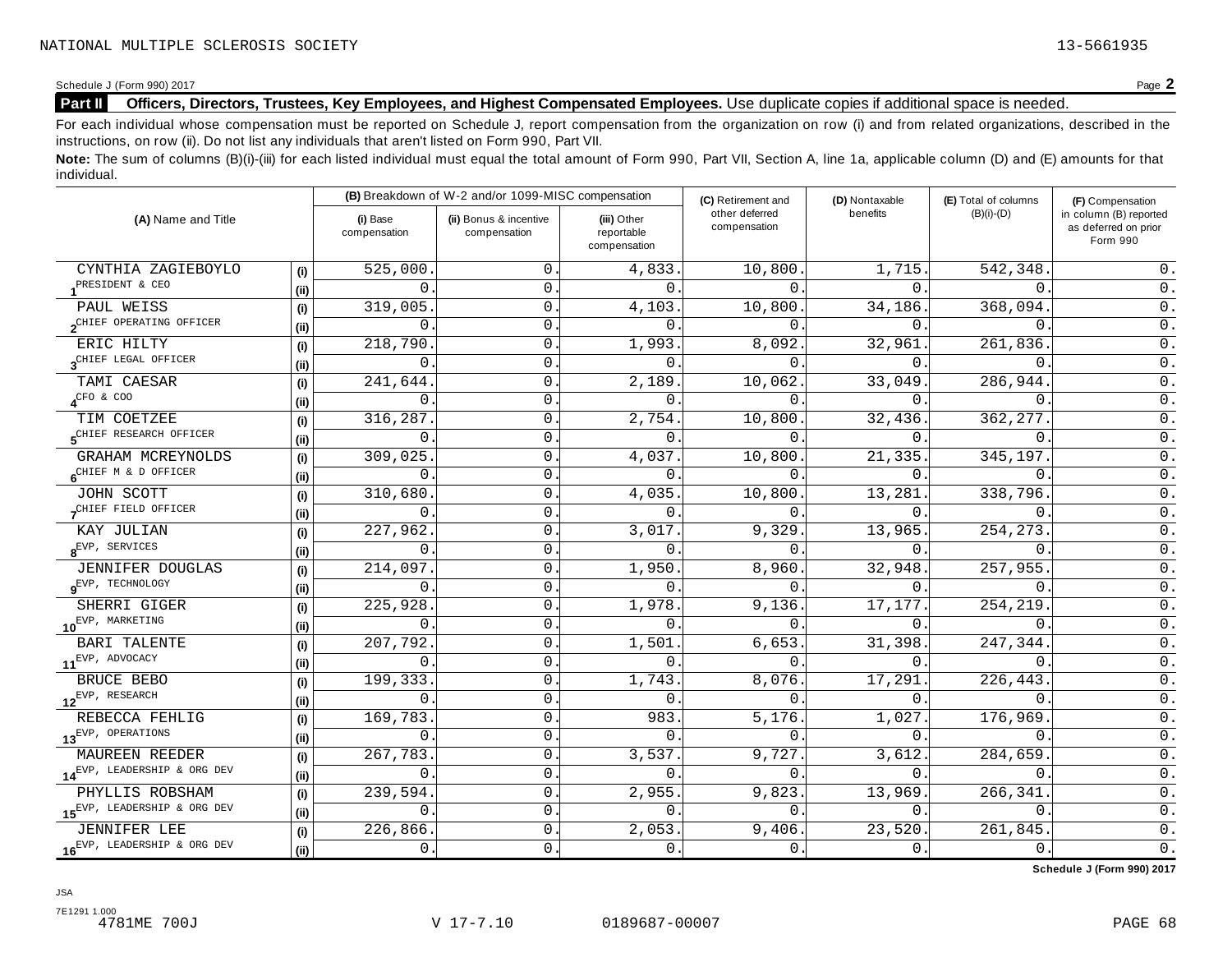# Schedule J (Form 990) 2017<br>**Part II** Officers, Directors, Trustees, Key Employees, and Highest Compensated Employees. Use duplicate copies if additional space is needed. **Part II Officers, Directors, Trustees, Key Employees, and Highest Compensated Employees.** Use duplicate copies ifadditional space is needed.

For each individual whose compensation must be reported on Schedule J, report compensation from the organization on row (i) and from related organizations, described in the instructions, on row (ii). Do not list any individuals that aren't listed on Form 990, Part VII.

Note: The sum of columns (B)(i)-(iii) for each listed individual must equal the total amount of Form 990, Part VII, Section A, line 1a, applicable column (D) and (E) amounts for that individual.

|                             |                              |                          | (B) Breakdown of W-2 and/or 1099-MISC compensation |                                           | (C) Retirement and             | (D) Nontaxable | (E) Total of columns | (F) Compensation                                           |
|-----------------------------|------------------------------|--------------------------|----------------------------------------------------|-------------------------------------------|--------------------------------|----------------|----------------------|------------------------------------------------------------|
| (A) Name and Title          |                              | (i) Base<br>compensation | (ii) Bonus & incentive<br>compensation             | (iii) Other<br>reportable<br>compensation | other deferred<br>compensation | benefits       | $(B)(i)-(D)$         | in column (B) reported<br>as deferred on prior<br>Form 990 |
| LISA GOLDFARB               | (i)                          | 243,018                  | $\mathsf{O}$ .                                     | 2,136.                                    | 9,846.                         | 2,115.         | 257, 115             | $\mathsf 0$ .                                              |
| $1^{EVP}$ , HUMAN RESOURCES | (ii)                         | $\overline{0}$           | $0$ .                                              | $\overline{0}$ .                          | $0\;.$                         | $0$ .          | $\overline{0}$ .     | $\overline{\overline{\mathbf{0}}\cdot}$                    |
| DEBBIE POPE                 | (i)                          | 318,986                  | $0$ .                                              | 919                                       | $\overline{0}$ .               | 6,963.         | 326,868              | $\overline{0}$ .                                           |
| $2^{EVP}$ , DEVELOPMENT     | (ii)                         | $\mathsf{O}$ .           | $0$ .                                              | $\mathsf{0}$ .                            | 0.                             | $0$ .          | $\mathsf 0$ .        | $\overline{0}$ .                                           |
|                             | (i)                          |                          |                                                    |                                           |                                |                |                      |                                                            |
| $\boldsymbol{3}$            | (ii)                         |                          |                                                    |                                           |                                |                |                      |                                                            |
|                             | (i)                          |                          |                                                    |                                           |                                |                |                      |                                                            |
| 4                           | (i)                          |                          |                                                    |                                           |                                |                |                      |                                                            |
|                             | $\qquad \qquad \textbf{(i)}$ |                          |                                                    |                                           |                                |                |                      |                                                            |
| 5                           | (ii)                         |                          |                                                    |                                           |                                |                |                      |                                                            |
|                             | (i)                          |                          |                                                    |                                           |                                |                |                      |                                                            |
| 6                           | (ii)                         |                          |                                                    |                                           |                                |                |                      |                                                            |
|                             | (i)                          |                          |                                                    |                                           |                                |                |                      |                                                            |
| 7                           | (ii)                         |                          |                                                    |                                           |                                |                |                      |                                                            |
|                             | (i)                          |                          |                                                    |                                           |                                |                |                      |                                                            |
| 8                           | (ii)                         |                          |                                                    |                                           |                                |                |                      |                                                            |
|                             | $\qquad \qquad \textbf{(i)}$ |                          |                                                    |                                           |                                |                |                      |                                                            |
| 9                           | (ii)                         |                          |                                                    |                                           |                                |                |                      |                                                            |
|                             | (i)                          |                          |                                                    |                                           |                                |                |                      |                                                            |
| 10                          | (ii)                         |                          |                                                    |                                           |                                |                |                      |                                                            |
|                             | (i)                          |                          |                                                    |                                           |                                |                |                      |                                                            |
| 11                          | (ii)                         |                          |                                                    |                                           |                                |                |                      |                                                            |
|                             | (i)                          |                          |                                                    |                                           |                                |                |                      |                                                            |
| 12                          | (ii)                         |                          |                                                    |                                           |                                |                |                      |                                                            |
|                             | (i)                          |                          |                                                    |                                           |                                |                |                      |                                                            |
| 13                          | (ii)                         |                          |                                                    |                                           |                                |                |                      |                                                            |
|                             | (i)                          |                          |                                                    |                                           |                                |                |                      |                                                            |
| 14                          | (ii)                         |                          |                                                    |                                           |                                |                |                      |                                                            |
|                             | (i)                          |                          |                                                    |                                           |                                |                |                      |                                                            |
| 15                          | (i)                          |                          |                                                    |                                           |                                |                |                      |                                                            |
|                             | $\qquad \qquad \textbf{(i)}$ |                          |                                                    |                                           |                                |                |                      |                                                            |
| 16                          | (ii)                         |                          |                                                    |                                           |                                |                |                      |                                                            |

**Schedule J (Form 990) 2017**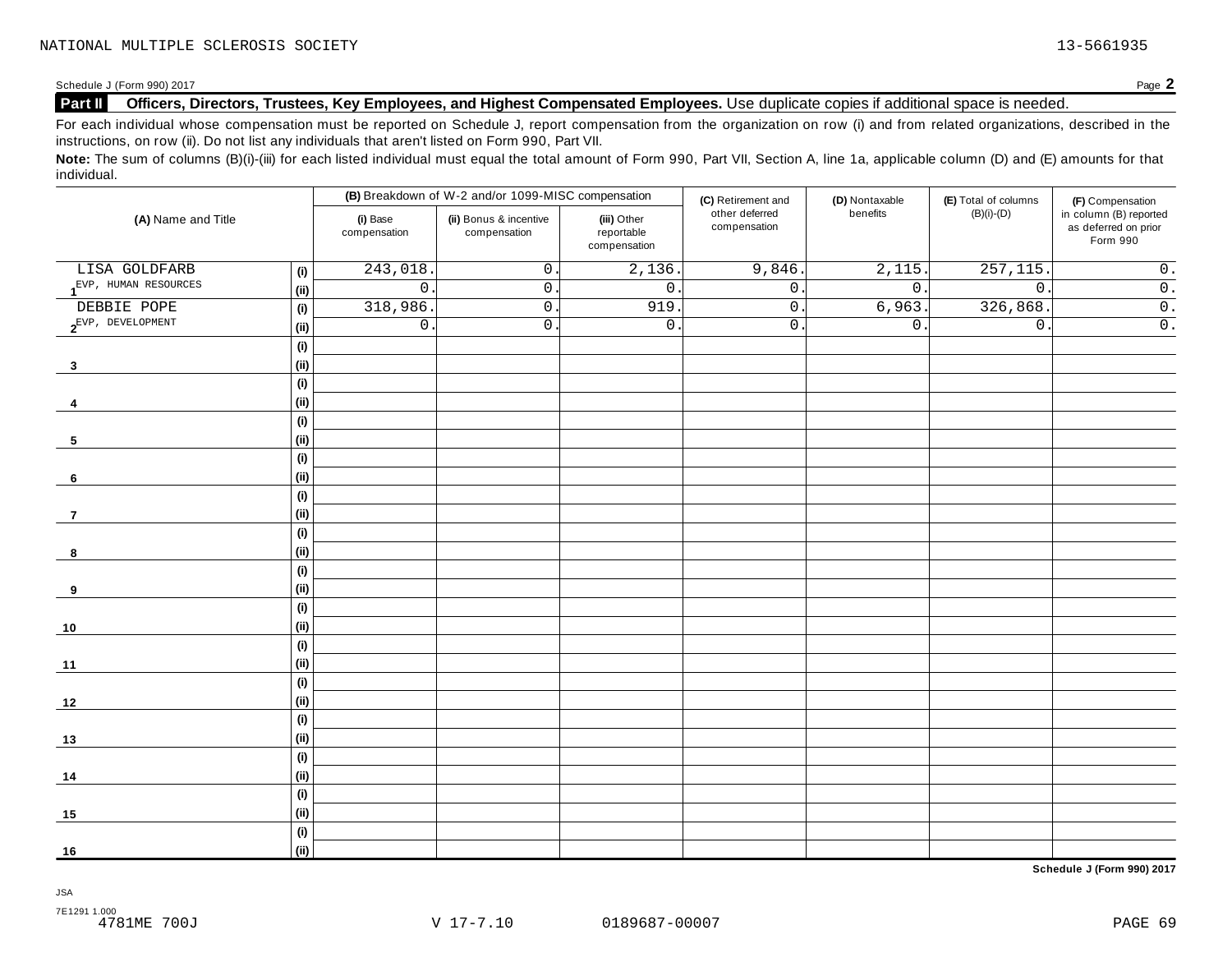Schedule J (Form 990) 2017 Page **3**

# **Part III Supplemental Information**

Provide the information, explanation, or descriptions required for Part I, lines 1a, 1b, 3, 4a, 4b, 4c, 5a, 5b, 6a, 6b, 7, and 8, and for Part II. Also complete this part for any additional information.

**Schedule J (Form 990) 2017**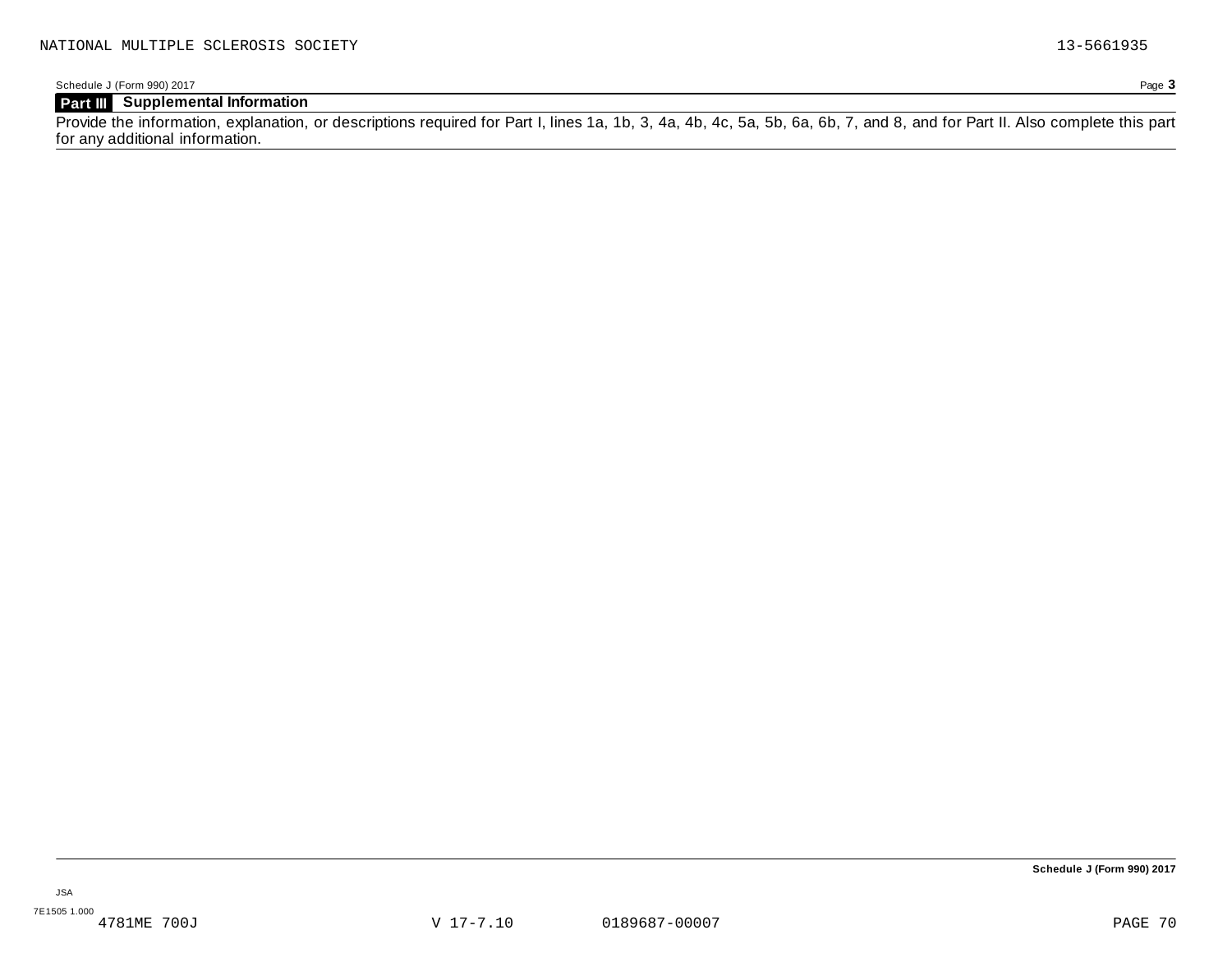# SCHEDULE M<br>
(Form 990) **Supplementary of the organizations answered** "Yes" on Form 990 Part IV lines 29 or 30

**Department of the Treasury<br>Internal Revenue Service** 

**Examplete** if the organizations answered "Yes" on Form 990, Part IV, lines 29 or 30. △<del>○</del><br>▶ Attach to Form 990. **Department of the Treasury ▶ Attach to Form 990.**<br>Internal Revenue Service ▶ Go to *www.irs.gov/Form990* for the latest information.<br>Nome of the organization, authorities in a support of the latest information.

|    | <b>Types of Property</b><br>Part I                                                                                                                                                                                            |                               |                                                        |                                                                                    |                                                              |
|----|-------------------------------------------------------------------------------------------------------------------------------------------------------------------------------------------------------------------------------|-------------------------------|--------------------------------------------------------|------------------------------------------------------------------------------------|--------------------------------------------------------------|
|    |                                                                                                                                                                                                                               | (a)<br>Check if<br>applicable | (b)<br>Number of contributions or<br>items contributed | (c)<br>Noncash contribution<br>amounts reported on<br>Form 990, Part VIII, line 1g | (d)<br>Method of determining<br>noncash contribution amounts |
| 1  | Art - Works of art <b>Article 2018</b>                                                                                                                                                                                        |                               |                                                        |                                                                                    |                                                              |
| 2  | Art - Historical treasures                                                                                                                                                                                                    |                               |                                                        |                                                                                    |                                                              |
| 3  | Art - Fractional interests                                                                                                                                                                                                    |                               |                                                        |                                                                                    |                                                              |
| 4  | Books and publications <b>Books</b>                                                                                                                                                                                           |                               |                                                        |                                                                                    |                                                              |
| 5  | Clothing and household                                                                                                                                                                                                        |                               |                                                        |                                                                                    |                                                              |
|    |                                                                                                                                                                                                                               |                               |                                                        |                                                                                    |                                                              |
| 6  | Cars and other vehicles                                                                                                                                                                                                       |                               |                                                        |                                                                                    |                                                              |
| 7  | Boats and planes expansion and planes                                                                                                                                                                                         |                               |                                                        |                                                                                    |                                                              |
| 8  | Intellectual property <b>Algebra</b>                                                                                                                                                                                          |                               |                                                        |                                                                                    |                                                              |
| 9  | Securities - Publicly traded                                                                                                                                                                                                  | X                             | 212.                                                   | 3,488,001.                                                                         | <b>FMV</b>                                                   |
| 10 | Securities - Closely held stock                                                                                                                                                                                               |                               |                                                        |                                                                                    |                                                              |
| 11 | Securities - Partnership, LLC,                                                                                                                                                                                                |                               |                                                        |                                                                                    |                                                              |
|    | or trust interests experience that the set of the set of the set of the set of the set of the set of the set of the set of the set of the set of the set of the set of the set of the set of the set of the set of the set of |                               |                                                        |                                                                                    |                                                              |
| 12 | Securities - Miscellaneous                                                                                                                                                                                                    |                               |                                                        |                                                                                    |                                                              |
| 13 | Qualified conservation                                                                                                                                                                                                        |                               |                                                        |                                                                                    |                                                              |
|    | contribution - Historic                                                                                                                                                                                                       |                               |                                                        |                                                                                    |                                                              |
|    | structures                                                                                                                                                                                                                    |                               |                                                        |                                                                                    |                                                              |
| 14 | Qualified conservation                                                                                                                                                                                                        |                               |                                                        |                                                                                    |                                                              |
|    | contribution - Other <b>Canada American</b>                                                                                                                                                                                   |                               |                                                        |                                                                                    |                                                              |
| 15 | Real estate - Residential                                                                                                                                                                                                     |                               |                                                        |                                                                                    |                                                              |
| 16 | Real estate - Commercial                                                                                                                                                                                                      |                               |                                                        |                                                                                    |                                                              |
| 17 | Real estate - Other <b>New York 1988</b>                                                                                                                                                                                      |                               |                                                        |                                                                                    |                                                              |
| 18 | Collectibles.                                                                                                                                                                                                                 |                               |                                                        |                                                                                    |                                                              |
| 19 | Food inventory                                                                                                                                                                                                                |                               |                                                        |                                                                                    |                                                              |
| 20 | Drugs and medical supplies                                                                                                                                                                                                    |                               |                                                        |                                                                                    |                                                              |
| 21 | Taxidermy Taxidermy                                                                                                                                                                                                           |                               |                                                        |                                                                                    |                                                              |
| 22 | Historical artifacts <b>All Accords</b>                                                                                                                                                                                       |                               |                                                        |                                                                                    |                                                              |
| 23 | Scientific specimens <b>Scientific specimens</b>                                                                                                                                                                              |                               |                                                        |                                                                                    |                                                              |
| 24 | Archeological artifacts                                                                                                                                                                                                       |                               |                                                        |                                                                                    |                                                              |
| 25 |                                                                                                                                                                                                                               |                               |                                                        |                                                                                    |                                                              |
| 26 | Other $\blacktriangleright$ ( $\_\_\_\_\_\_\_\_$ )                                                                                                                                                                            |                               |                                                        |                                                                                    |                                                              |
| 27 |                                                                                                                                                                                                                               |                               |                                                        |                                                                                    |                                                              |
| 28 | Other $\blacktriangleright$ (                                                                                                                                                                                                 |                               |                                                        |                                                                                    |                                                              |
| 29 | Number of Forms 8283 received by the organization during the tax year for contributions for                                                                                                                                   |                               |                                                        |                                                                                    |                                                              |

|     |                                                                                                                                                                                                                                      |      | . 63. 110 |   |
|-----|--------------------------------------------------------------------------------------------------------------------------------------------------------------------------------------------------------------------------------------|------|-----------|---|
| 30a | During the year, did the organization receive by contribution any property reported in Part I, lines 1 through<br>28, that it must hold for at least three years from the date of the initial contribution, and which isn't required |      |           |   |
|     |                                                                                                                                                                                                                                      |      |           |   |
|     | <b>b</b> If "Yes," describe the arrangement in Part II.                                                                                                                                                                              |      |           |   |
| 31  | Does the organization have a gift acceptance policy that requires the review of any nonstandard                                                                                                                                      |      |           |   |
|     |                                                                                                                                                                                                                                      | -31  | Χ         |   |
|     | 32a Does the organization hire or use third parties or related organizations to solicit, process, or sell noncash                                                                                                                    |      |           |   |
|     |                                                                                                                                                                                                                                      | ∣32a |           | A |
|     | <b>b</b> If "Yes," describe in Part II.                                                                                                                                                                                              |      |           |   |
| 33  | If the organization didn't report an amount in column (c) for a type of property for which column (a) is checked,                                                                                                                    |      |           |   |
|     | describe in Part II.                                                                                                                                                                                                                 |      |           |   |

**For Paperwork Reduction Act Notice, see the Instructions for Form 990. Schedule M (Form 990) (2017)**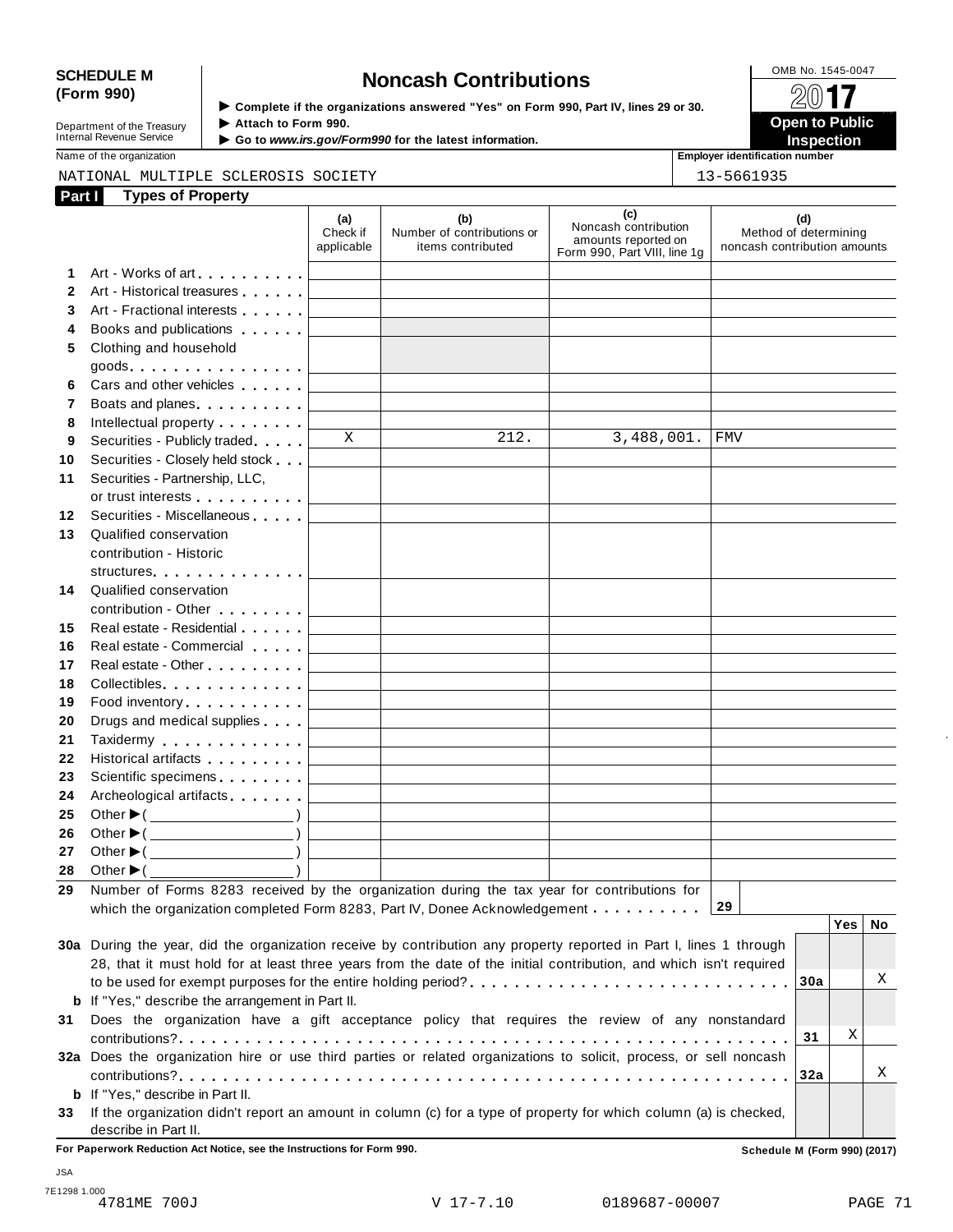**Supplemental Information.** Provide the information required by Part I, lines 30b, 32b, and 33, and whether the organization is reporting in Part I, column (b), the number of contributions, the number of items received, or a combination of both. Also complete this part for any additional information. **Part II**

NUMBER OF CONTRIBUTIONS

SCHEDULE M, PART I, LINE 9

THE ORGANIZATION IS REPORTING THE NUMBER OF NONCASH CONTRIBUTIONS

RECEIVED, NOT THE NUMBER OF ITEMS CONTRIBUTED.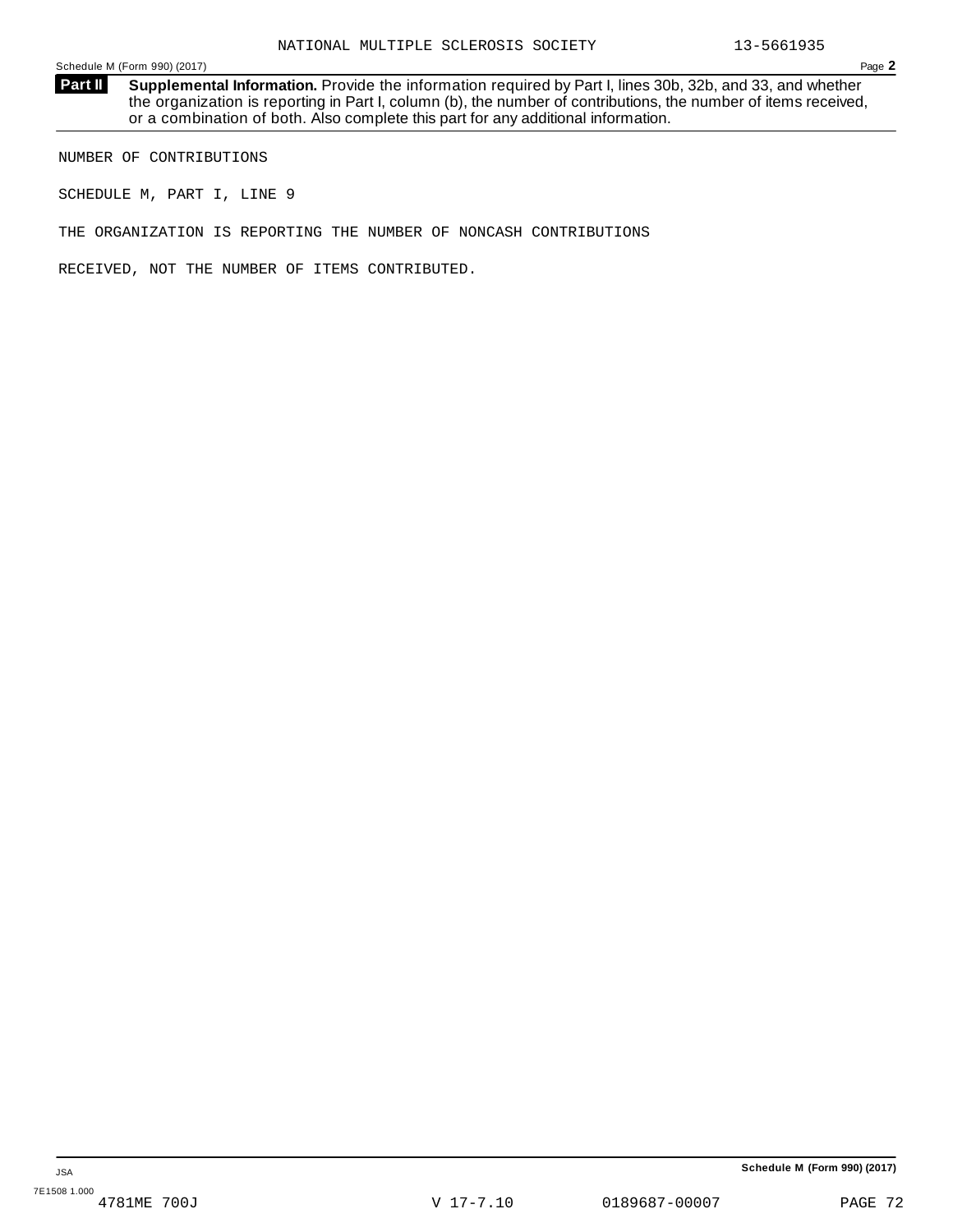Department of the Treasury<br>Internal Revenue Service

# **SCHEDULE O** Supplemental Information to Form 990 or 990-EZ DMB No. 1545-0047

**(Form 990 or 990-EZ) Complete to provide information for responses to specific questions on** plete to provide information for responses to specific questions on  $\Box$   $\Box$   $\Box$ **EXECTED TO PUBLIC 2012 CONSIDER**<br> **EXECTED CONSIDER**<br> **EXECUTED CONSIDERATION CONSIDERATION CONSIDERATION CONSIDERATION CONSIDERATION CONSIDERATION CONSIDERATION CONSIDERATION CONSIDERATION CONS** Department of the Treasury <br>Depen to Public<br>Name of the organization<br>Name of the organization<br>Name of the organization<br>Name of the organization



NATIONAL MULTIPLE SCLEROSIS SOCIETY 13-5661935

PROGRAM SERVICE ACCOMPLISHMENTS FORM 990, PART III, LINE 4A CONTINUED... COMMUNITY PROGRAMS - THE SOCIETY COLLABORATES WITH DOZENS OF OTHER COMMUNITY ORGANIZATIONS, FOCUSING ON ACCESS TO HEALTH CARE, REHABILITATION, TREATMENTS AND THERAPIES; LONG-TERM CARE; DISABILITY RIGHTS ISSUES; VOCATIONAL TRAINING AND REHAB, WELLNESS AND FITNESS; AND OUTREACH AND EDUCATION TO RURAL AND UNDERSERVED POPULATIONS.

### PUBLIC EDUCATION

FORM 990, PART III, LINE 4C CONTINUED...

IN ADDITION TO NATIONWIDE EMAIL NEWSLETTERS SHARED TWICE MONTHLY WITH 900,000 RECIPIENTS (ONE MESSAGE RELATED TO SERVICES, THE OTHER TO OVERALL NEWS), MANY PEOPLE ENGAGE IN CONVERSATIONS VIA THE SOCIETY'S ONLINE COMMUNITY (50,000 MEMBERS), AND SOCIAL MEDIA (OVER ONE MILLION FOLLOWERS). MORE THAN 520,000 PEOPLE VISIT THE SOCIETY'S WEBSITE EACH MONTH TO ACCESS INFORMATION AND SUPPORT.

## OTHER PROGRAM SERVICES

# FORM 990, PART III, LINE 4D

PROFESSIONAL EDUCATION AND TRAINING - THE SOCIETY KEEPS HEALTHCARE PROVIDERS ENGAGED IN PATIENT CARE BY KEEPING THEM ABREAST OF NEW DIAGNOSTIC TECHNIQUES, THERAPIES, ETC. INFORMATION AND EDUCATION IS PROVIDED TO THOUSANDS OF PROFESSIONALS THROUGH THE SOCIETY'S PARTNERS IN MS CARE NETWORK, NATIONAL WEBINARS, IN-SERVICES AND OUTREACH, AND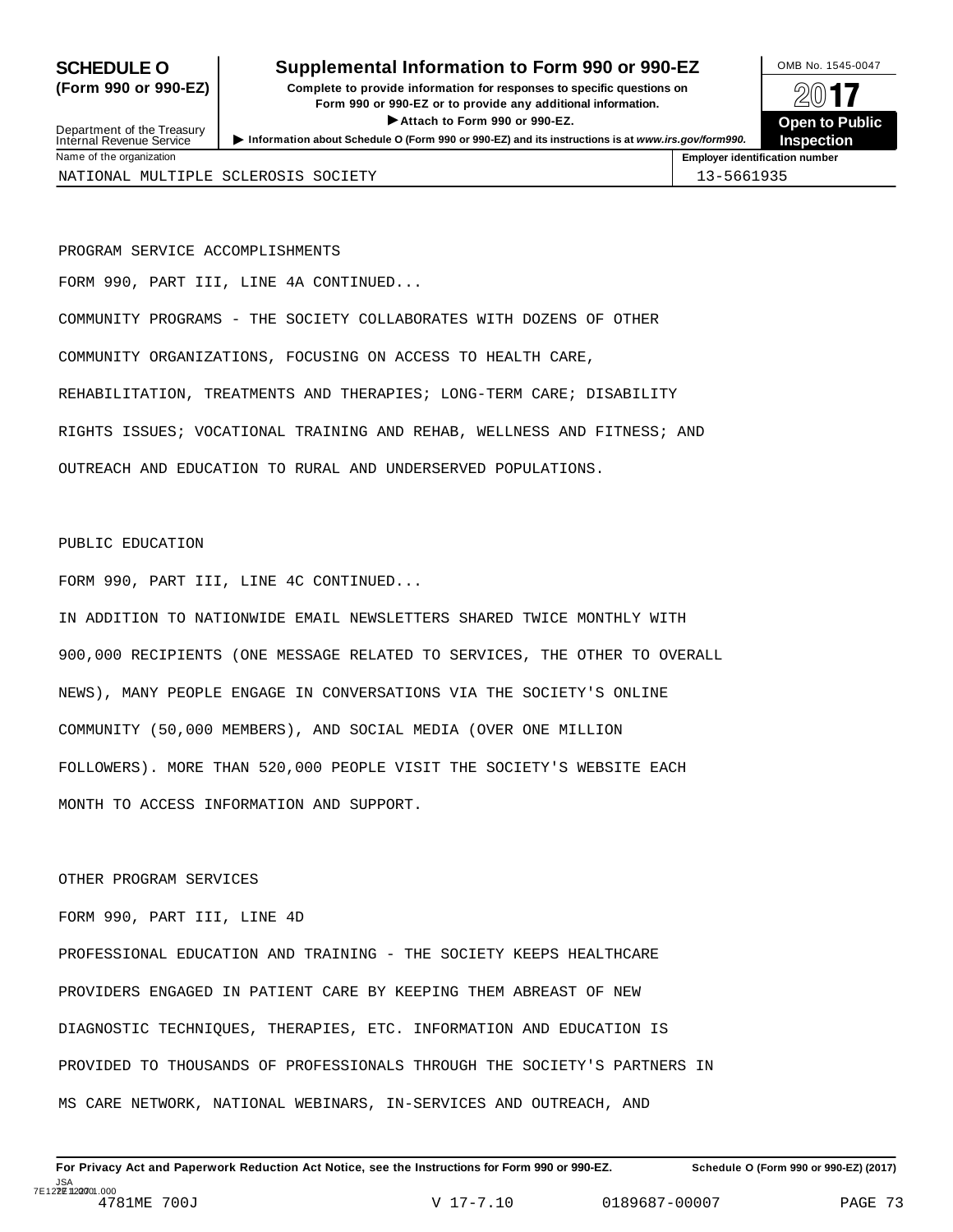| Schedule O (Form 990 or 990-EZ) 2017 | Page 2                                |  |
|--------------------------------------|---------------------------------------|--|
| Name of the organization             | <b>Employer identification number</b> |  |
| NATIONAL MULTIPLE SCLEROSIS SOCIETY  | 13-5661935                            |  |

EDUCATIONAL MATERIALS FOR PHYSICIANS. A FREE QUARTERLY NEWSLETTER IS EMAILED TO MORE THAN 14,000 HEALTH CARE PROFESSIONALS.

CLASSES OF MEMBERS OR STOCKHOLDERS FORM 990, PART VI, SECTION A, LINE 6 THE MEMBERS OF THE SOCIETY ARE COMPRISED OF THE MEMBERS OF THE 36 MARKETS WHO ARE NON-VOTING MEMBERS, AND THOSE MARKETS CHOOSE VOTING MEMBERS WHO COMPRISE THE DELEGATE ASSEMBLY.

ELECTION OF MEMBERS AND THEIR RIGHTS FORM 990, PART VI, SECTION A, LINE 7A ALL MEMBERS OF THE BOARD OF DIRECTORS ARE ELECTED BY THE DELEGATE ASSEMBLY WHICH IS COMPRISED OF VOTING MEMBERS OF THE ORGANIZATION. EACH MARKET IS ALLOCATED A NUMBER OF VOTING MEMBERS BASED ON A FORMULA. VOTING MEMBERS ARE THE VOLUNTEER LEADERS OF THE MARKET AND THE NATIONAL BOARD OF DIRECTORS.

DECISIONS SUBJECT TO APPROVAL OF MEMBERS FORM 990, PART VI, SECTION A, LINE 7B THE DELEGATE ASSEMBLY ELECTS THE GOVERNING BODY, APPROVES ANY BY-LAW CHANGES AND APPROVES THE SOCIETY'S STRATEGIC PLAN.

ORGANIZATION'S PROCESS TO REVIEW FORM 990 FORM 990, PART VI, SECTION B, LINE 11B THE FORM 990 AND ACCOMPANYING SCHEDULES ARE PREPARED BY AN EXTERNAL INDEPENDENT ACCOUNTING FIRM IN CONJUNCTION WITH MANAGEMENT. IT IS THEN PROVIDED TO THE AUDIT COMMITTEE MEMBERS FOR REVIEW, COMMENTS,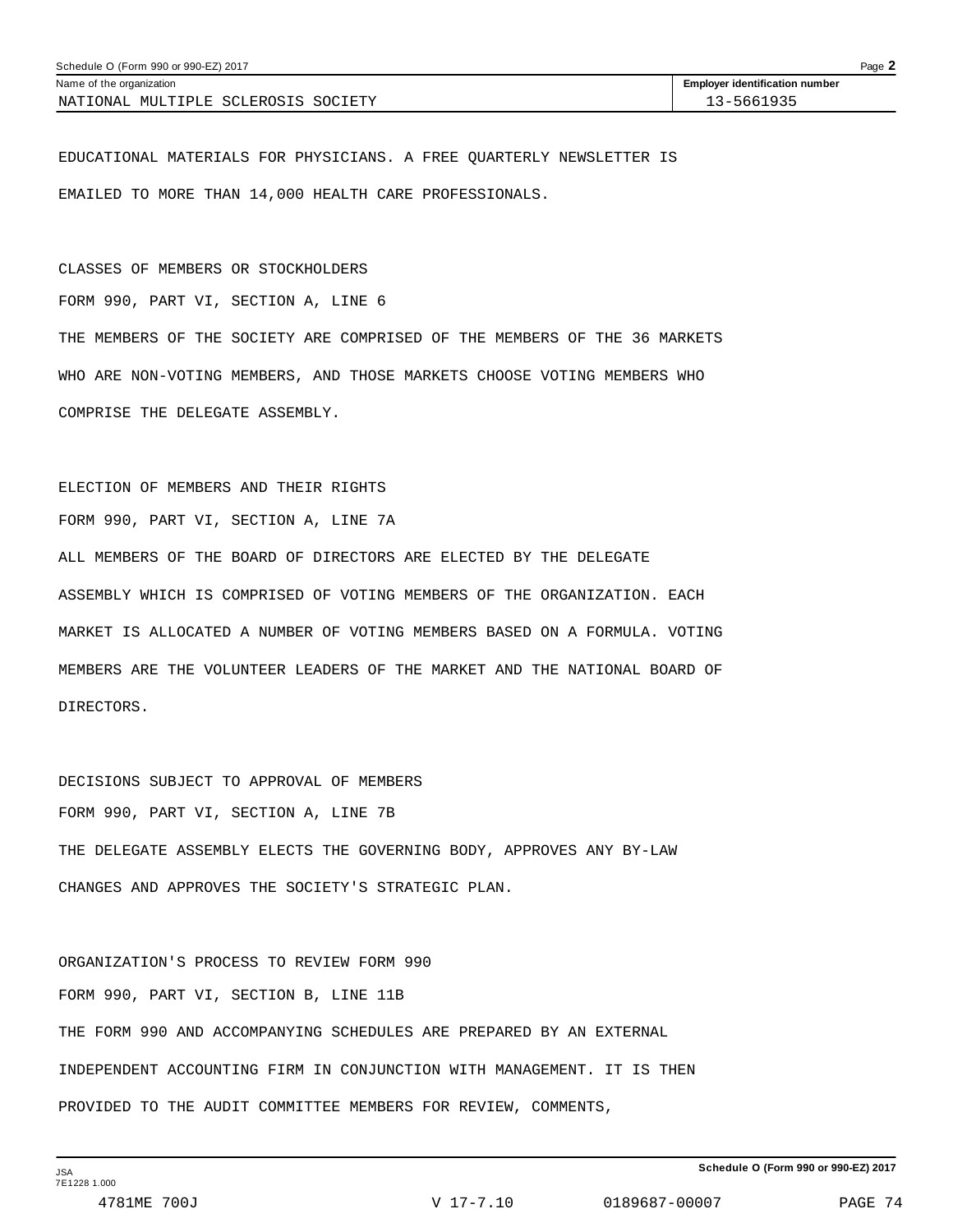| Schedule O (Form 990 or 990-EZ) 2017 |                                       | Page $\blacktriangle$ |
|--------------------------------------|---------------------------------------|-----------------------|
| Name of the organization             | <b>Employer identification number</b> |                       |
| NATIONAL MULTIPLE SCLEROSIS SOCIETY  | 13-5661935                            |                       |

CORRECTIONS, AND EDITS. THE REVIEW COMMENTS OF THE AUDIT COMMITTEE ARE INCORPORATED INTO THE FORM 990 BY THE CFO. A MEETING OF THE AUDIT COMMITTEE IS HELD TO APPROVE THE REVISED FORM 990, AND TO APPROVE DISTRIBUTION TO THE ENTIRE SOCIETY BOARD OF DIRECTORS. THE SOCIETY BOARD OF DIRECTORS IS GIVEN A PERIOD OF TIME TO REVIEW AND COMMENT ON THE FORM 990 BEFORE THE RETURN IS FILED WITH THE INTERNAL REVENUE SERVICE.

#### ENFORCEMENT OF CONFLICTS POLICY

FORM 990, PART VI, SECTION B, LINE 12C

ALL STAFF AND MEMBERS OF THE NATIONAL BOARD OF DIRECTORS AND VOLUNTEERS SERVING ON KEY COMMITTEES MUST REVIEW THE CONFLICT OF INTEREST POLICY & MAKE ANY APPROPRIATE DISCLOSURES. IF AN INDIVIDUAL DISCLOSES AN ACTUAL OR POTENTIAL CONFLICT, THE CHIEF LEGAL OFFICER REVIEWS THE DISCLOSURE AND DRAFTS A CONFLICT RESOLUTION REPORT TO ADDRESS THE ACTUAL OR POTENTIAL CONFLICT. THE RESOLUTION REPORT IS PRESENTED TO THE AUDIT COMMITTEE AND THE AUDIT COMMITTEE EDITS AND ULTIMATELY APPROVES A RESOLUTION REPORT FOR EACH OF THE DISCLOSED CONFLICTS. THE RESOLUTION REPORT ENSURES THAT THE INDIVIDUAL DOES NOT PARTICIPATE IN ANY DISCUSSIONS OR VOTES RELATED TO THE CONFLICT. THE INDIVIDUAL WHO DISCLOSED THE CONFLICT IS PROVIDED A COPY OF THE RESOLUTION REPORT AND COMPLIES WITH IT.

#### COMPENSATION PROCESS

FORM 990, PART VI, SECTION B, LINE 15A THE COMPENSATION COMMITTEE IS COMPRISED OF AT LEAST THREE (3) INDEPENDENT BOARD MEMBERS THAT DETERMINE THE COMPENSATION OF THE PRESIDENT AND CEO, OFFICERS AND OTHER KEY EMPLOYEES. THE COMMITTEE IS PROVIDED WITH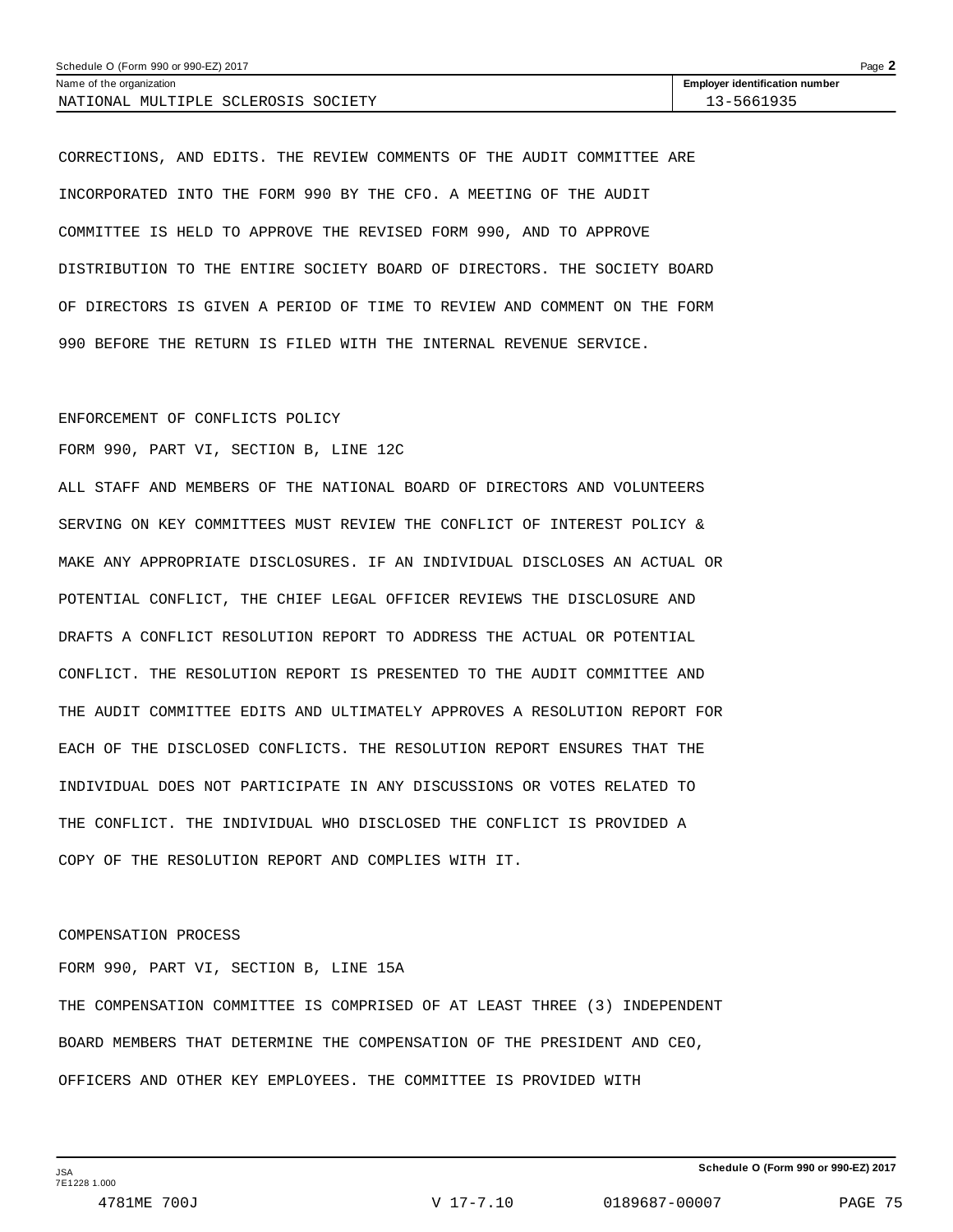COMPARABLE SALARY INFORMATION AND DATA FOR ALL POSITIONS AT OTHER VOLUNTARY HEALTHCARE AGENCIES OF SIMILAR SIZE AND NATIONAL INFLUENCE. THE PRESIDENT AND CEO'S PERFORMANCE IS EVALUATED ON AN ANNUAL BASIS BY THE MEMBERS OF THE COMPENSATION COMMITTEE. THE PRESIDENT AND CEO COMPENSATION IS THEN RATIFIED BY THE FULL BOARD DURING EXECUTIVE SESSION.

THE PRESIDENT AND CEO OR HER DESIGNEE CONDUCTS PERFORMANCE EVALUATIONS FOR OFFICERS AND OTHER KEY EMPLOYEES. THE OUTCOME OF THESE EVALUATIONS IS SHARED WITH THE COMPENSATION COMMITTEE TO PROVIDE INFORMATION ON THEIR DECISIONS ABOUT COMPENSATION AND IS THEN RATIFIED BY THE FULL BOARD DURING EXECUTIVE SESSION.

GOVERNING DOCUMENTS DISCLOSURE EXPLANATION FORM 990, PART VI, SECTION C, LINE 19 THE SOCIETY'S IRS FORM 990, IRS FORM 990-T AND AUDITED FINANCIAL STATEMENTS ARE AVAILABLE AT WWW.NATIONALMSSOCIETY.ORG, AND ON THE CHARITY NAVIGATOR WEBSITE. THE SOCIETY'S GOVERNING DOCUMENTS, RECORD RETENTION AND CONFLICT OF INTEREST POLICY ARE AVAILABLE UPON REQUEST.

OTHER CHANGES IN NET ASSETS EXPLANATION FORM 990, PART XI, LINE 9 CHANGE IN FAIR VALUE OF BENEFICIAL INTEREST IN TRUST \$ 195,138 CHANGE IN VALUE OF SPLIT-INTEREST AGREEMENTS  $$327$  ------------  $\texttt{Total} \quad \texttt{\$} \quad \texttt{445,465}$ 

**Schedule O (Form 990 or 990-EZ) 2017**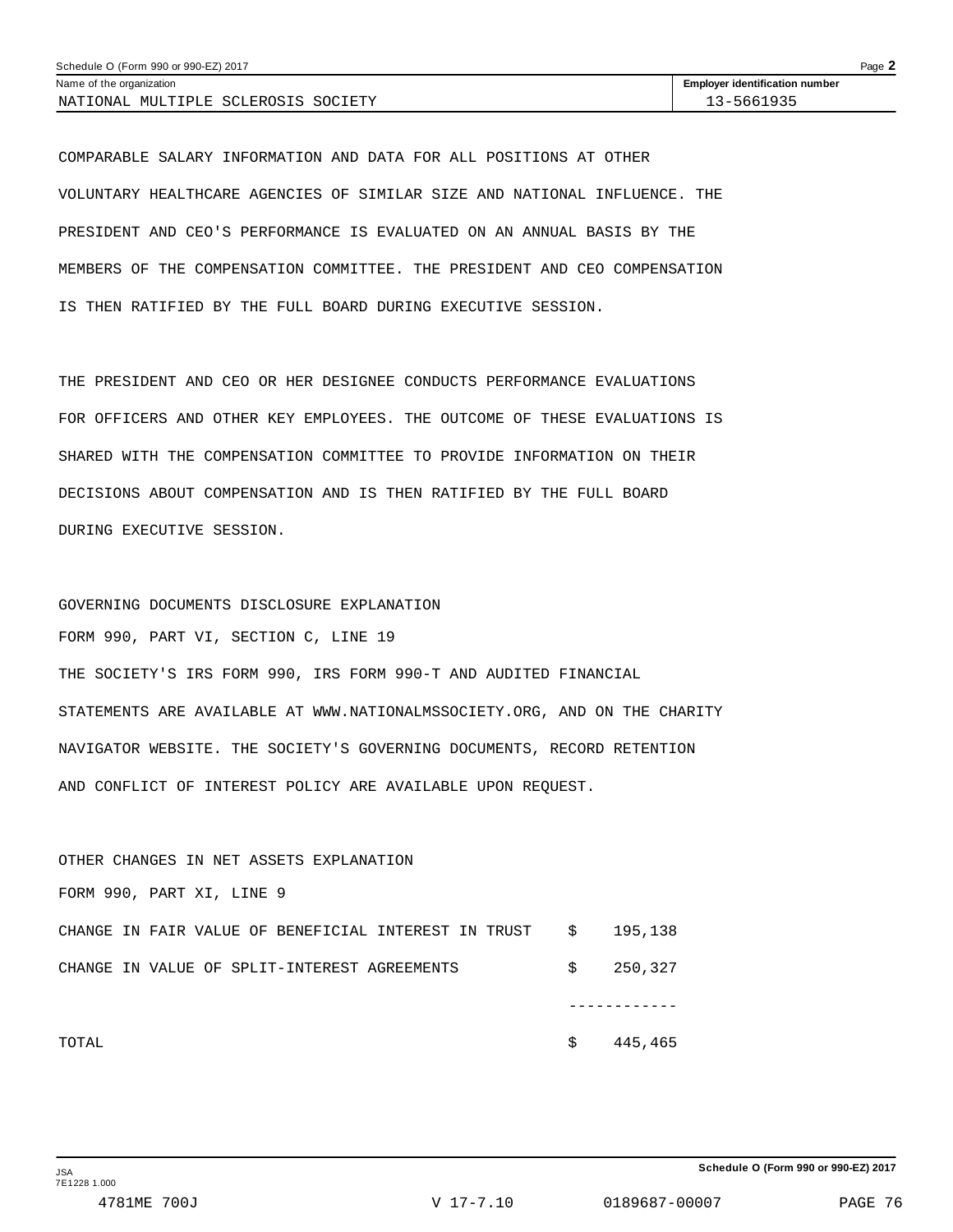| Schedule O (Form 990 or 990-EZ) 2017                 |               |                                       | Page 2  |
|------------------------------------------------------|---------------|---------------------------------------|---------|
| Name of the organization                             |               | <b>Employer identification number</b> |         |
| NATIONAL MULTIPLE SCLEROSIS SOCIETY                  |               | 13-5661935                            |         |
|                                                      |               | ATTACHMENT 1                          |         |
| FORM 990, PART III, LINE 4D - OTHER PROGRAM SERVICES |               |                                       |         |
| DESCRIPTION                                          | <b>GRANTS</b> | EXPENSES                              | REVENUE |
| PROFESSIONAL EDUCATION AND TRAINING                  | 1,567,683.    | 5,739,501.                            | 85,488. |
| TOTALS                                               | 1,567,683.    | 5,739,501.                            | 85,488. |

| FORM 990, PART VI, LINE 17 - STATES |  |
|-------------------------------------|--|
|-------------------------------------|--|

AL,AK,AZ,AR,CA,CO,CT,DE,

FL,GA,HI,ID,IL,IN,IA,KS,KY,LA,ME,MD,MA,MI,

 $\,$  MN , MS , MO , MT , NE , NV , NH , NJ , NM , NY , NC , ND , OH , OK , OR , PA ,

 $\mathbb{R} \mathbb{I}$  ,  $\mathbb{S} \mathbb{C}$  ,  $\mathbb{S} \mathbb{D}$  ,  $\mathbb{TN}$  ,  $\mathbb{TX}$  ,  $\mathbb{UT}$  ,  $\mathbb{VT}$  ,  $\mathbb{V} \mathbb{A}$  ,  $\mathbb{W} \mathbb{A}$  ,  $\mathbb{W} \mathbb{V}$  ,  $\mathbb{W} \mathbb{I}$  ,  $\mathbb{W} \mathbb{Y}$ 

ATTACHMENT 3

ATTACHMENT 2

| 990, PART VII- COMPENSATION OF THE FIVE HIGHEST PAID IND. CONTRACTORS    |                         |              |
|--------------------------------------------------------------------------|-------------------------|--------------|
| NAME AND ADDRESS                                                         | DESCRIPTION OF SERVICES | COMPENSATION |
| MERKLE, INC.<br>29432 NETWORK PLACE                                      | DIRECT MARKETING        | 9,441,099.   |
| CHICAGO, IL 60673                                                        |                         |              |
| EVENT 360 INC.<br>55 E JACKSON BOULEVARD SUITE 1010<br>CHICAGO, IL 60604 | EVENT PRODUCTION        | 3,230,977.   |
| <b>BLACKBAUD</b><br>P.O. BOX 930256<br>ATLANTA, GA 31193-0256            | FUNDRAISING SOFTWARE    | 2,834,727.   |
| SCHOLARSHIP AMERICA<br>ONE SCHOLARSHIP WAY<br>SAINT PETER, MN 56082      | SCHOLARSHIP SUPPORT     | 915,483.     |
| QUAD GRAPHICS PRINTING CORP<br>P.O. BOX 842858<br>BOSTON, MA 02284       | PRINTING                | 519,209.     |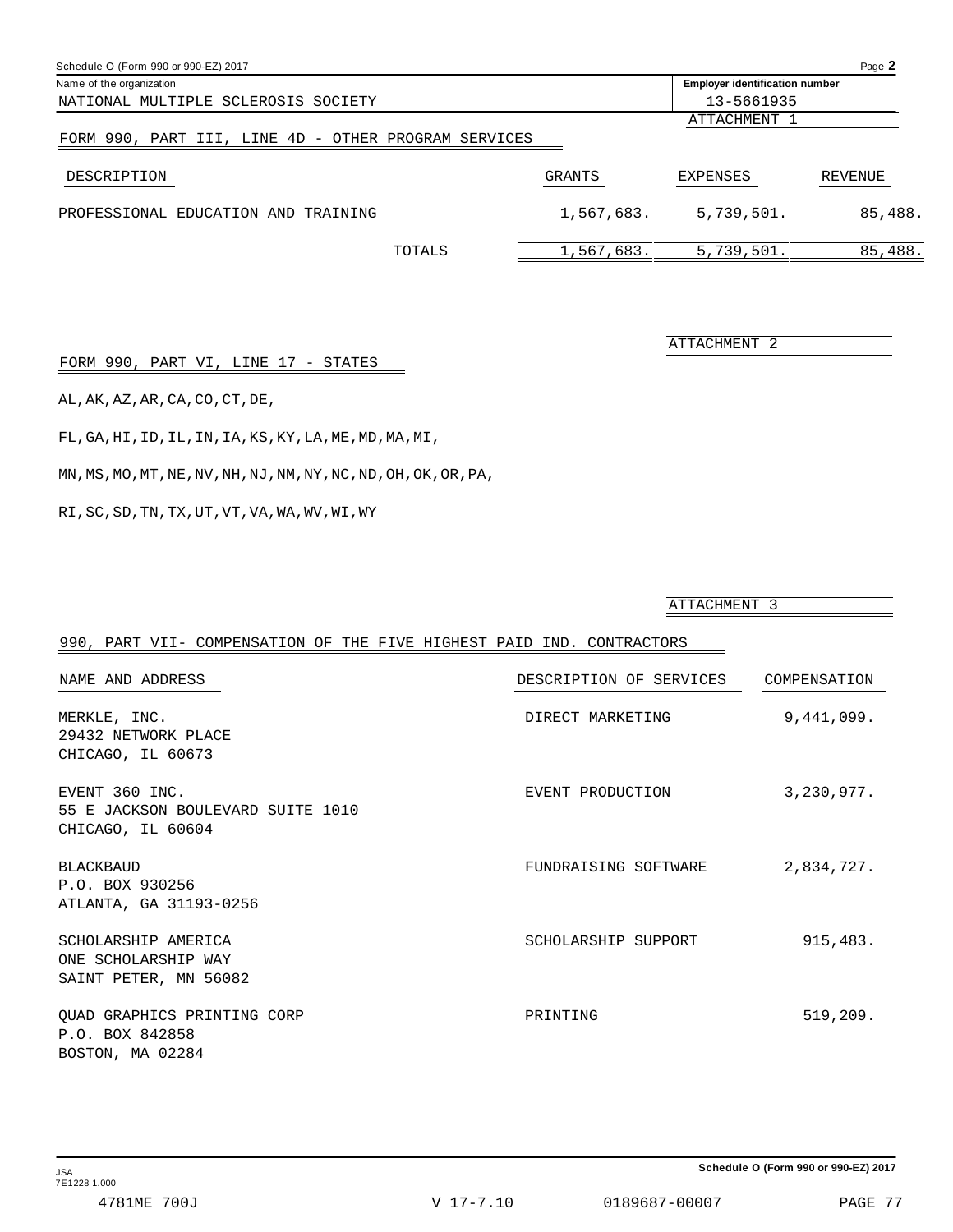# OMB No. 1545-0047 **SCHEDULE R (Form 990) Related Organizations and Unrelated Partnerships**

 $\triangleright$  Complete if the organization answered "Yes" on Form 990, Part IV, line 33, 34, 35b, 36, or 37.



Department of the Treasury<br>Internal Revenue Service

NATIONAL MULTIPLE SCLEROSIS SOCIETY 13-5661935

### **Part I Identification of Disregarded Entities.** Complete if the organization answered "Yes" on Form 990, Part IV, line 33.

| (a)<br>Name, address, and EIN (if applicable) of disregarded entity | (b)<br>Primary activity | (c)<br>Legal domicile (state<br>or foreign country) | (d)<br>Total income | (e)<br>End-of-year assets | (f)<br>Direct controlling<br>entity |  |
|---------------------------------------------------------------------|-------------------------|-----------------------------------------------------|---------------------|---------------------------|-------------------------------------|--|
| (1) FAST FORWARD LLC                                                | $26 - 1933619$          |                                                     |                     |                           |                                     |  |
| 733 THIRD AVENUE                                                    | NEW YORK, NY 10017-3822 | RESEARCH                                            | DE                  | 1,064,767.                | $1,010,422.$ NMSS                   |  |
| (2)                                                                 |                         |                                                     |                     |                           |                                     |  |
|                                                                     |                         |                                                     |                     |                           |                                     |  |
| (3)                                                                 |                         |                                                     |                     |                           |                                     |  |
|                                                                     |                         |                                                     |                     |                           |                                     |  |
| (4)                                                                 |                         |                                                     |                     |                           |                                     |  |
|                                                                     |                         |                                                     |                     |                           |                                     |  |
| (5)                                                                 |                         |                                                     |                     |                           |                                     |  |
|                                                                     |                         |                                                     |                     |                           |                                     |  |
| (6)                                                                 |                         |                                                     |                     |                           |                                     |  |
|                                                                     |                         |                                                     |                     |                           |                                     |  |

### **Identification of Related Tax-Exempt Organizations.** Complete if the organization answered "Yes" on Form 990, Part IV, line 34, because it had **Part II** one or more related tax-exempt organizations during the tax year.

| (a)<br>Name, address, and EIN of related organization | (b)<br>Primary activity | (c)<br>Legal domicile (state<br>or foreign country) | (d)<br>Exempt Code section | (e)<br>Public charity status<br>(if section $501(c)(3)$ ) | (f)<br>Direct controlling<br>entity | <b>(g)</b><br>Section 512(b)(13)<br>controlled<br>entity? |    |
|-------------------------------------------------------|-------------------------|-----------------------------------------------------|----------------------------|-----------------------------------------------------------|-------------------------------------|-----------------------------------------------------------|----|
|                                                       |                         |                                                     |                            |                                                           |                                     | Yes                                                       | No |
| (1)                                                   |                         |                                                     |                            |                                                           |                                     |                                                           |    |
| (2)                                                   |                         |                                                     |                            |                                                           |                                     |                                                           |    |
| (3)                                                   |                         |                                                     |                            |                                                           |                                     |                                                           |    |
| (4)                                                   |                         |                                                     |                            |                                                           |                                     |                                                           |    |
| (5)                                                   |                         |                                                     |                            |                                                           |                                     |                                                           |    |
| (6)                                                   |                         |                                                     |                            |                                                           |                                     |                                                           |    |
| (7)                                                   |                         |                                                     |                            |                                                           |                                     |                                                           |    |

**For Paperwork Reduction Act Notice, see the Instructions for Form 990. Schedule R (Form 990) 2017**

JSA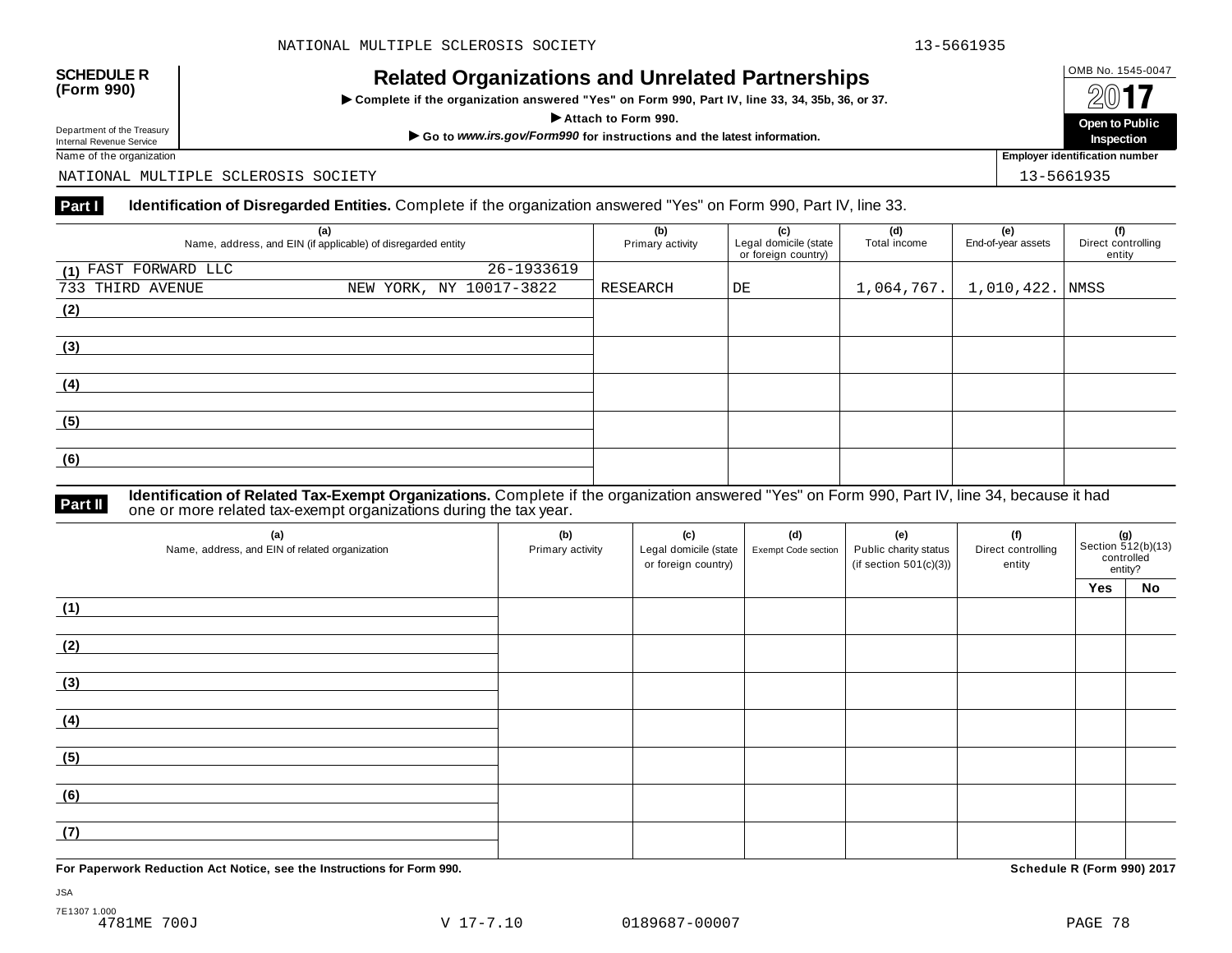Schedule <sup>R</sup> (Form 990) <sup>2017</sup> Page **2**

**Part III** Identification of Related Organizations Taxable as a Partnership. Complete if the organization answered "Yes" on Form 990, Part IV, line 34,<br>because it had one or more related organizations treated as a partners

| (a)<br>Name, address, and EIN of<br>related organization | ັ<br>(b)<br>Primary activity | (c)<br>Legal<br>domicile<br>(state or<br>foreign<br>country) | .<br>(d)<br>Direct controlling<br>entity | ັ<br>(e)<br>Predominant<br>Frecomman<br>income (related,<br>unrelated,<br>sccluded from<br>sections 512 - 514) | (f)<br>Share of total<br>income |  | (g)<br>Share of end-of-<br>year assets |  | (h)<br>Disproportionate<br>allocations? |  |        |  | (i)<br>Code V - UBI<br>amount in box 20<br>of Schedule K-1<br>(Form 1065) | (j)<br>General or<br>managing<br>partner? |  | (k)<br>Percentage<br>ownership |
|----------------------------------------------------------|------------------------------|--------------------------------------------------------------|------------------------------------------|----------------------------------------------------------------------------------------------------------------|---------------------------------|--|----------------------------------------|--|-----------------------------------------|--|--------|--|---------------------------------------------------------------------------|-------------------------------------------|--|--------------------------------|
|                                                          |                              |                                                              |                                          |                                                                                                                |                                 |  | Yes No                                 |  |                                         |  | Yes No |  |                                                                           |                                           |  |                                |
| (1)                                                      |                              |                                                              |                                          |                                                                                                                |                                 |  |                                        |  |                                         |  |        |  |                                                                           |                                           |  |                                |
| (2)                                                      |                              |                                                              |                                          |                                                                                                                |                                 |  |                                        |  |                                         |  |        |  |                                                                           |                                           |  |                                |
| (3)                                                      |                              |                                                              |                                          |                                                                                                                |                                 |  |                                        |  |                                         |  |        |  |                                                                           |                                           |  |                                |
| (4)                                                      |                              |                                                              |                                          |                                                                                                                |                                 |  |                                        |  |                                         |  |        |  |                                                                           |                                           |  |                                |
| (5)                                                      |                              |                                                              |                                          |                                                                                                                |                                 |  |                                        |  |                                         |  |        |  |                                                                           |                                           |  |                                |
| (6)                                                      |                              |                                                              |                                          |                                                                                                                |                                 |  |                                        |  |                                         |  |        |  |                                                                           |                                           |  |                                |
| (7)                                                      |                              |                                                              |                                          |                                                                                                                |                                 |  |                                        |  |                                         |  |        |  |                                                                           |                                           |  |                                |

# **Part IV** Identification of Related Organizations Taxable as a Corporation or Trust. Complete if the organization answered "Yes" on Form 990, Part IV,<br>line 34, because it had one or more related organizations treated as a

| (a)<br>Name, address, and EIN of related organization | (b)<br>Primary activity | (c)<br>Legal domicile<br>(state or foreign<br>country) | (d)<br>Direct controlling<br>entity | (e)<br>Type of entity<br>(C corp, S corp, or trust) | (f)<br>Share of total<br>income | (g) $\left\{\n\begin{array}{ccc}\n\text{(g)} & \text{(h)} & \text{(i)} \\ \text{Share of } & \text{Percentage} & \text{Section} \\ \text{end-of-year assets} & \text{ ownership} & \text{controlled} \\ \text{contribution} & \text{entity?} \\ \end{array}\n\right.$ |        |
|-------------------------------------------------------|-------------------------|--------------------------------------------------------|-------------------------------------|-----------------------------------------------------|---------------------------------|-----------------------------------------------------------------------------------------------------------------------------------------------------------------------------------------------------------------------------------------------------------------------|--------|
|                                                       |                         |                                                        |                                     |                                                     |                                 |                                                                                                                                                                                                                                                                       | Yes No |
| (1)                                                   |                         |                                                        |                                     |                                                     |                                 |                                                                                                                                                                                                                                                                       |        |
| (2)                                                   |                         |                                                        |                                     |                                                     |                                 |                                                                                                                                                                                                                                                                       |        |
| (3)                                                   |                         |                                                        |                                     |                                                     |                                 |                                                                                                                                                                                                                                                                       |        |
| (4)                                                   |                         |                                                        |                                     |                                                     |                                 |                                                                                                                                                                                                                                                                       |        |
| (5)                                                   |                         |                                                        |                                     |                                                     |                                 |                                                                                                                                                                                                                                                                       |        |
| (6)                                                   |                         |                                                        |                                     |                                                     |                                 |                                                                                                                                                                                                                                                                       |        |
| (7)                                                   |                         |                                                        |                                     |                                                     |                                 |                                                                                                                                                                                                                                                                       |        |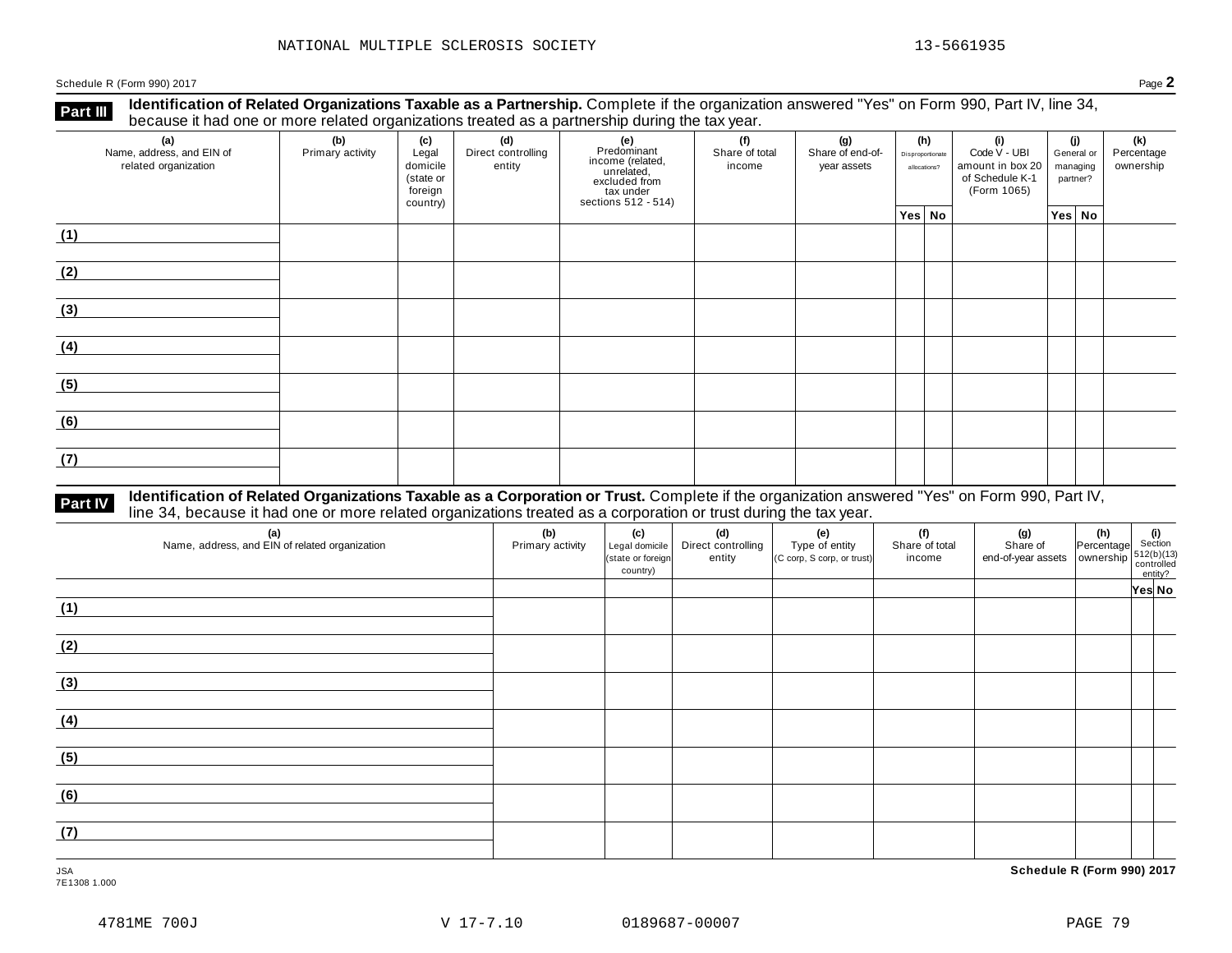Schedule R (Form 990) 2017 Page 3

| Part V              | Transactions With Related Organizations. Complete if the organization answered "Yes" on Form 990, Part IV, line 34, 35b, or 36.                                              |                                   |                        |                                                 |        |
|---------------------|------------------------------------------------------------------------------------------------------------------------------------------------------------------------------|-----------------------------------|------------------------|-------------------------------------------------|--------|
|                     | Note: Complete line 1 if any entity is listed in Parts II, III, or IV of this schedule.                                                                                      |                                   |                        |                                                 | Yes No |
|                     | During the tax year, did the organization engage in any of the following transactions with one or more related organizations listed in Parts II-IV?                          |                                   |                        |                                                 |        |
| a                   |                                                                                                                                                                              |                                   |                        | 1a                                              |        |
| b                   |                                                                                                                                                                              |                                   |                        | 1 <sub>b</sub>                                  |        |
|                     |                                                                                                                                                                              |                                   |                        | 1c                                              |        |
|                     |                                                                                                                                                                              |                                   |                        | 1d                                              |        |
|                     |                                                                                                                                                                              |                                   |                        | 1e                                              |        |
| f                   |                                                                                                                                                                              |                                   |                        | 1f                                              |        |
|                     |                                                                                                                                                                              |                                   |                        | 1 <sub>g</sub>                                  |        |
| h.                  |                                                                                                                                                                              |                                   |                        | 1h                                              |        |
|                     |                                                                                                                                                                              |                                   |                        | 11                                              |        |
|                     |                                                                                                                                                                              |                                   |                        | 1j                                              |        |
|                     |                                                                                                                                                                              |                                   |                        | 1 k                                             |        |
|                     |                                                                                                                                                                              |                                   |                        | 11                                              |        |
| m                   |                                                                                                                                                                              |                                   |                        | 1 <sub>m</sub>                                  |        |
|                     |                                                                                                                                                                              |                                   |                        | 1 n                                             |        |
|                     |                                                                                                                                                                              |                                   |                        | 1o                                              |        |
| a                   |                                                                                                                                                                              |                                   |                        | 1 <sub>p</sub><br>1q<br>1r                      |        |
|                     |                                                                                                                                                                              |                                   |                        | 1s                                              |        |
| $2^{\circ}$         | If the answer to any of the above is "Yes," see the instructions for information on who must complete this line, including covered relationships and transaction thresholds. |                                   |                        |                                                 |        |
|                     | Name of related organization                                                                                                                                                 | (b)<br>Transaction<br>$type(a-s)$ | (c)<br>Amount involved | (d)<br>Method of determining<br>amount involved |        |
| (1)                 |                                                                                                                                                                              |                                   |                        |                                                 |        |
| (2)                 |                                                                                                                                                                              |                                   |                        |                                                 |        |
| (3)                 |                                                                                                                                                                              |                                   |                        |                                                 |        |
| (4)                 |                                                                                                                                                                              |                                   |                        |                                                 |        |
| (5)                 |                                                                                                                                                                              |                                   |                        |                                                 |        |
| (6)                 |                                                                                                                                                                              |                                   |                        |                                                 |        |
| JSA<br>7E1309 2.000 |                                                                                                                                                                              |                                   |                        | Schedule R (Form 990) 2017                      |        |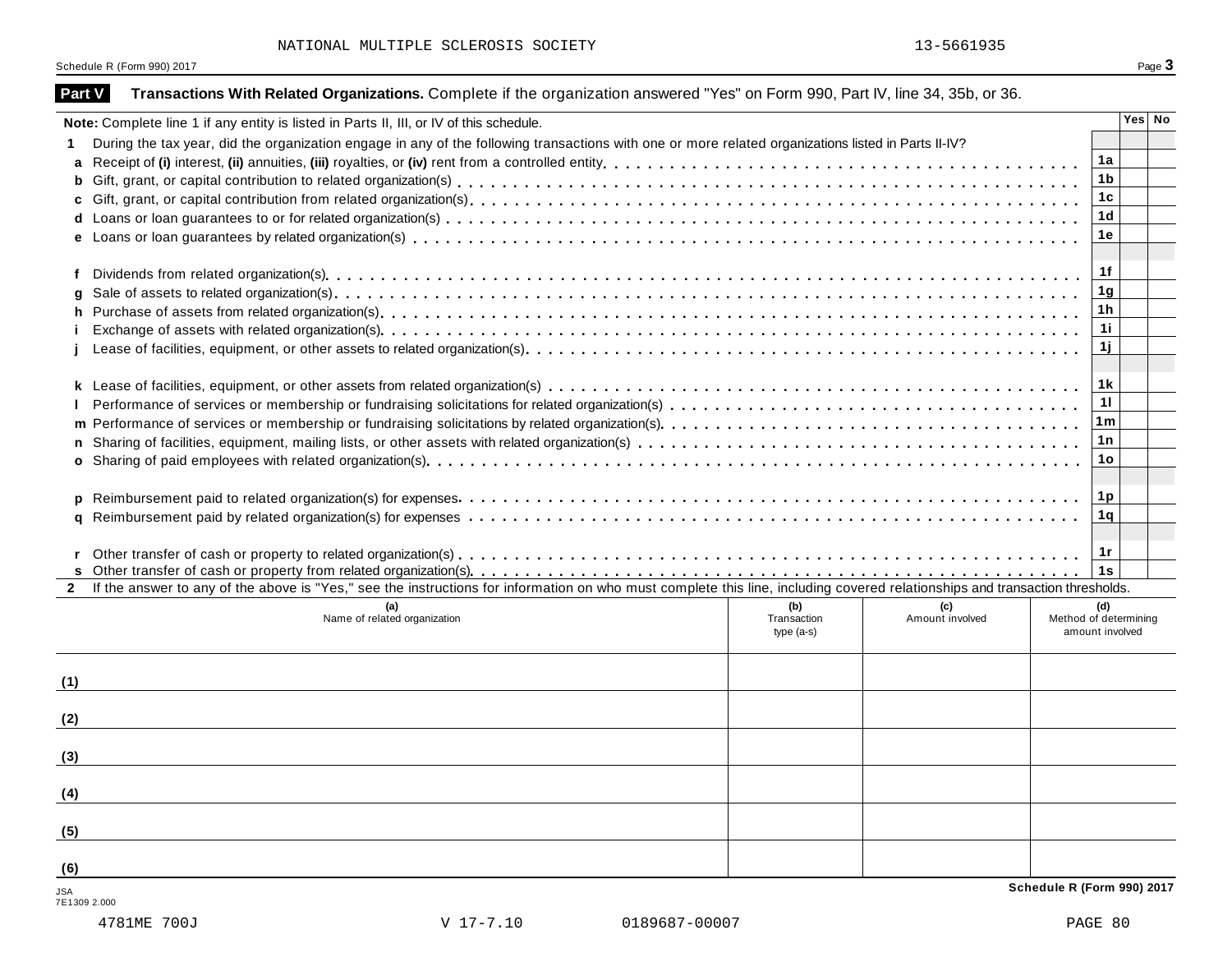## **Part VI Unrelated Organizations Taxable as a Partnership.** Complete if the organization answered "Yes" on Form 990, Part IV, line 37.

Provide the following information for each entity taxed as a partnership through which the organization conducted more than five percent of its activities (measured by total assets or gross revenue) that was not a related organization. See instructions regarding exclusion for certain investment partnerships.

| ັ<br>$\mathbf{z}$<br>(a)<br>Name, address, and EIN of entity | ັ<br>(b)<br>Primary activity | ັ<br>(c)<br>Legal domicile<br>(state or foreign<br>country) | ັ<br>(d)<br>Predominant<br>income (related,<br>unrelated, excluded<br>from tax under |        | (e)<br>(f)<br>Are all partners<br>Share of<br>section<br>total income<br>501(c)(3)<br>organizations? |  | . .<br>(g)<br>Share of<br>end-of-year<br>assets | $(i)$<br>Code $\vee$ - UBI<br>(h)<br>Disproportionate<br>amount in box 20<br>allocations?<br>of Schedule K-1<br>(Form 1065) |  |     | (j)<br>General or<br>managing<br>partner? | (k)<br>Percentage<br>ownership |
|--------------------------------------------------------------|------------------------------|-------------------------------------------------------------|--------------------------------------------------------------------------------------|--------|------------------------------------------------------------------------------------------------------|--|-------------------------------------------------|-----------------------------------------------------------------------------------------------------------------------------|--|-----|-------------------------------------------|--------------------------------|
|                                                              |                              |                                                             | sections 512-514)                                                                    | Yes No |                                                                                                      |  |                                                 | Yes No                                                                                                                      |  | Yes | No                                        |                                |
| (1)                                                          |                              |                                                             |                                                                                      |        |                                                                                                      |  |                                                 |                                                                                                                             |  |     |                                           |                                |
| (2)                                                          |                              |                                                             |                                                                                      |        |                                                                                                      |  |                                                 |                                                                                                                             |  |     |                                           |                                |
| (3)                                                          |                              |                                                             |                                                                                      |        |                                                                                                      |  |                                                 |                                                                                                                             |  |     |                                           |                                |
| (4)                                                          |                              |                                                             |                                                                                      |        |                                                                                                      |  |                                                 |                                                                                                                             |  |     |                                           |                                |
| (5)                                                          |                              |                                                             |                                                                                      |        |                                                                                                      |  |                                                 |                                                                                                                             |  |     |                                           |                                |
| (6)                                                          |                              |                                                             |                                                                                      |        |                                                                                                      |  |                                                 |                                                                                                                             |  |     |                                           |                                |
| (7)                                                          |                              |                                                             |                                                                                      |        |                                                                                                      |  |                                                 |                                                                                                                             |  |     |                                           |                                |
| (8)                                                          |                              |                                                             |                                                                                      |        |                                                                                                      |  |                                                 |                                                                                                                             |  |     |                                           |                                |
| (9)                                                          |                              |                                                             |                                                                                      |        |                                                                                                      |  |                                                 |                                                                                                                             |  |     |                                           |                                |
| (10)                                                         |                              |                                                             |                                                                                      |        |                                                                                                      |  |                                                 |                                                                                                                             |  |     |                                           |                                |
| (11)                                                         |                              |                                                             |                                                                                      |        |                                                                                                      |  |                                                 |                                                                                                                             |  |     |                                           |                                |
| (12)                                                         |                              |                                                             |                                                                                      |        |                                                                                                      |  |                                                 |                                                                                                                             |  |     |                                           |                                |
| (13)                                                         |                              |                                                             |                                                                                      |        |                                                                                                      |  |                                                 |                                                                                                                             |  |     |                                           |                                |
| (14)                                                         |                              |                                                             |                                                                                      |        |                                                                                                      |  |                                                 |                                                                                                                             |  |     |                                           |                                |
| (15)                                                         |                              |                                                             |                                                                                      |        |                                                                                                      |  |                                                 |                                                                                                                             |  |     |                                           |                                |
| (16)                                                         |                              |                                                             |                                                                                      |        |                                                                                                      |  |                                                 |                                                                                                                             |  |     |                                           |                                |
| <b>JSA</b>                                                   |                              |                                                             |                                                                                      |        |                                                                                                      |  |                                                 |                                                                                                                             |  |     |                                           | Schedule R (Form 990) 2017     |